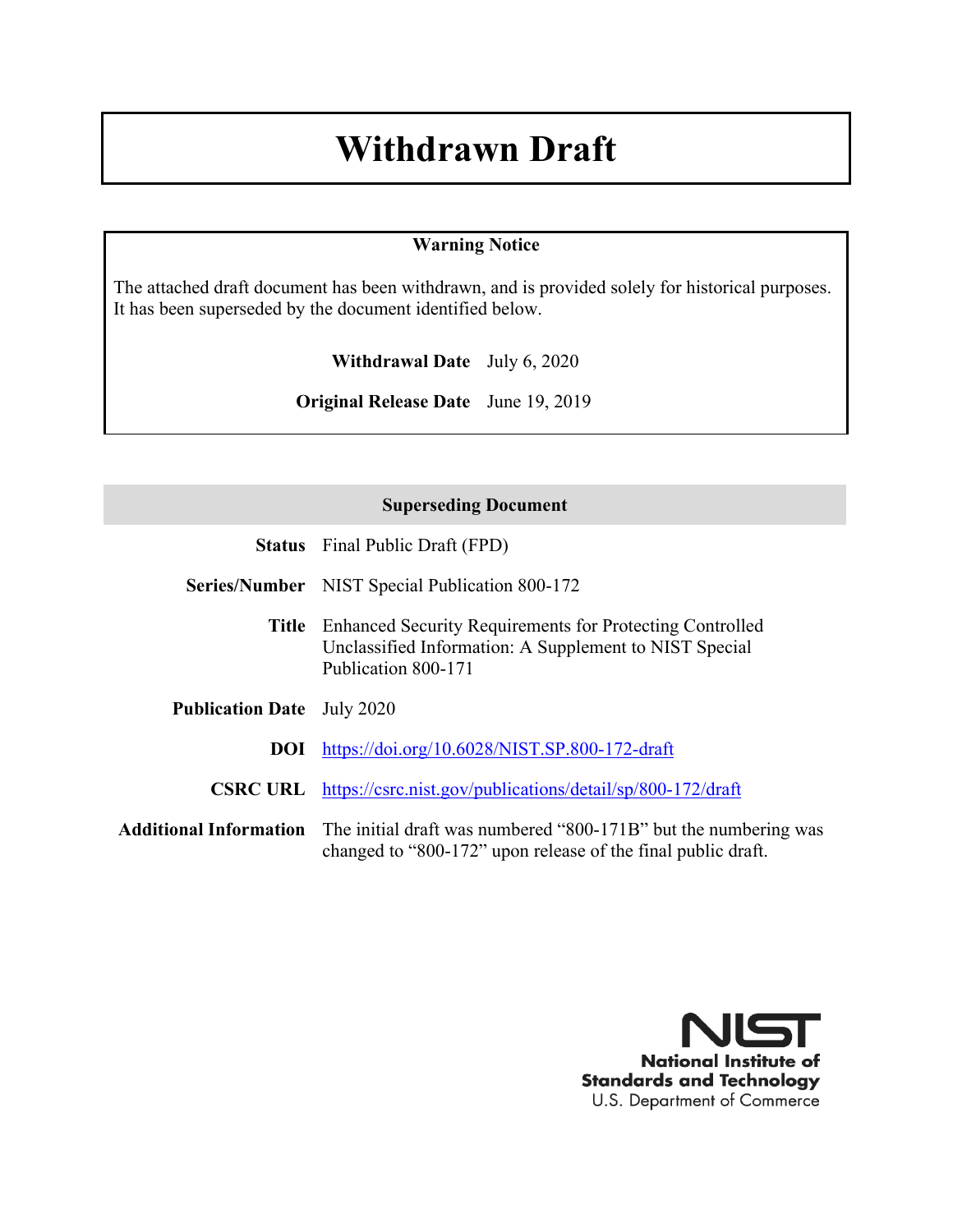# **Protecting Controlled Unclassified Information in Nonfederal Systems and Organizations**

 Enhanced Security Requirements for Critical Programs and High Value Assets

This publication is to be used as a supplement to NIST Special Publication 800-171. The publication contains recommendations for enhanced security requirements to provide additional protection for Controlled Unclassified Information in nonfederal systems and organizations when such information is part of a critical program or a high value asset. The enhanced security requirements are designed to respond to the advanced persistent threat (APT) and supplement the basic and derived security requirements in NIST Special Publication 800-171 that provide the foundational protection for CUI.

**RON ROSS VICTORIA PILLITTERI GARY GUISSANIE RYAN WAGNER RICHARD GRAUBART DEB BODEAU**

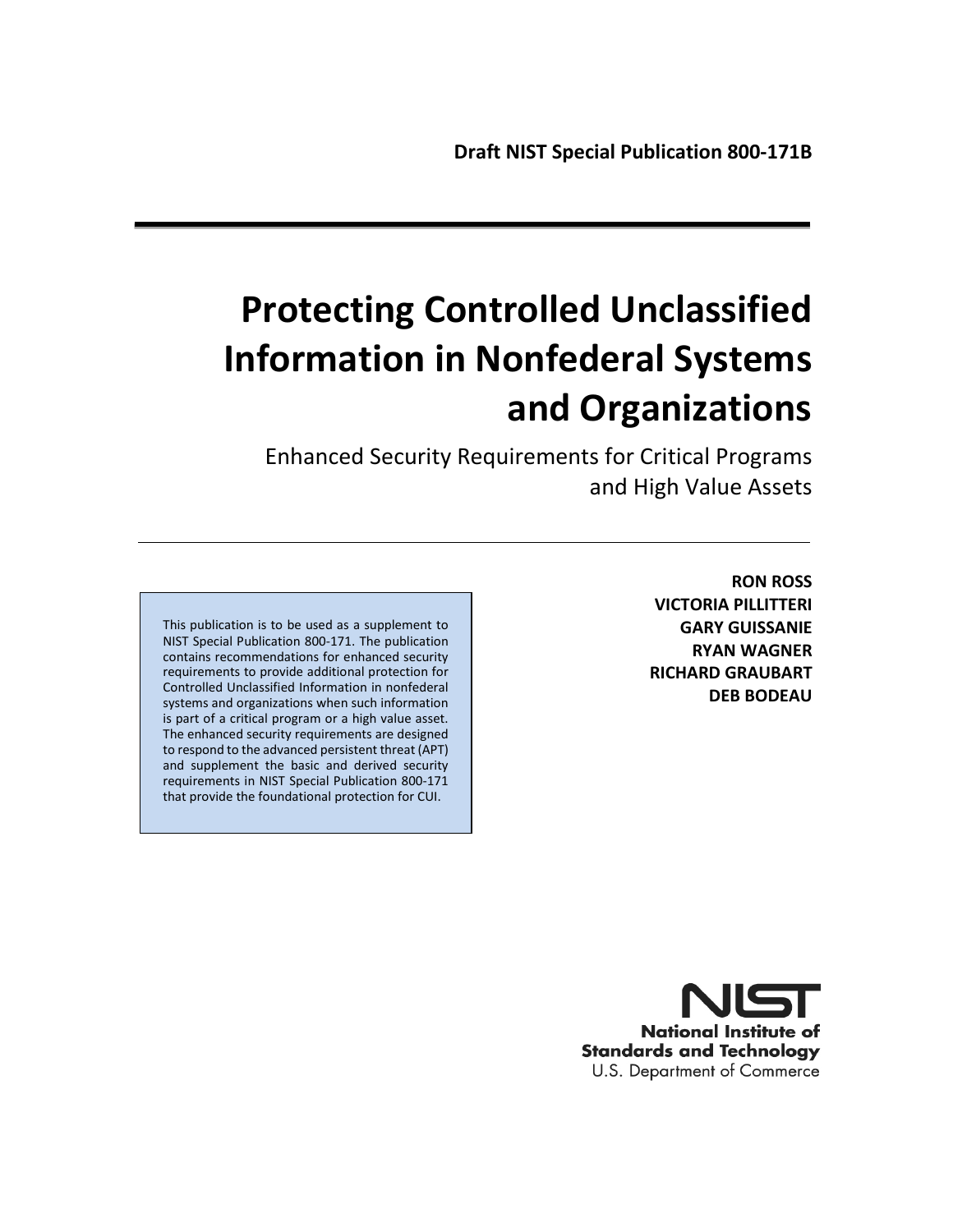# **Protecting Controlled Unclassified Information in Nonfederal Systems and Organizations**

Enhanced Security Requirements for Critical Programs and High Value Assets

> **RON ROSS VICTORIA PILLITTERI** *Computer Security Division National Institute of Standards and Technology*

> > **GARY GUISSANIE RYAN WAGNER** *Institute for Defense Analyses*

> > > **RICHARD GRAUBART DEB BODEAU** *The MITRE Corporation*

> > > > **June 2019**



U.S. Department of Commerce *Wilbur L. Ross, Jr., Secretary*

National Institute of Standards and Technology  *Walter Copan, NIST Director and Under Secretary of Commerce for Standards and Technology*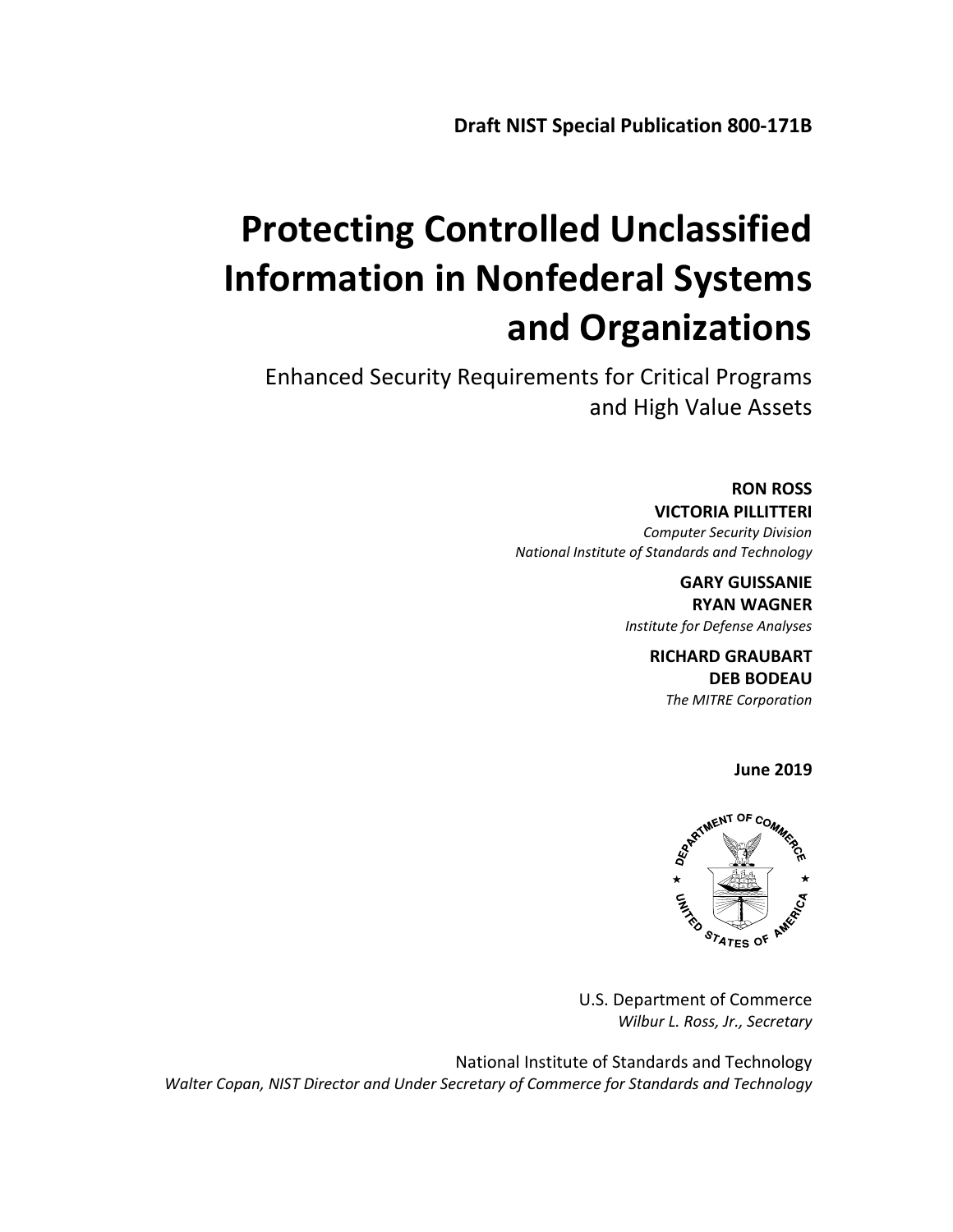# **Authority**

\_\_\_\_\_\_\_\_\_\_\_\_\_\_\_\_\_\_\_\_\_\_\_\_\_\_\_\_\_\_\_\_\_\_\_\_\_\_\_\_\_\_\_\_\_\_\_\_\_\_\_\_\_\_\_\_\_\_\_\_\_\_\_\_\_\_\_\_\_\_\_\_\_\_\_\_\_\_\_\_\_\_\_\_\_\_\_\_\_\_\_\_\_\_\_\_\_

This publication has been developed by NIST to further its statutory responsibilities under the Federal Information Security Modernization Act (FISMA), 44 U.S.C. § 3551 *et seq.*, Public Law (P.L.) 113-283. NIST is responsible for developing information security standards and guidelines, including minimum requirements for federal information systems, but such standards and guidelines shall not apply to national security systems without the express approval of the appropriate federal officials exercising policy authority over such systems. This guideline is consistent with requirements of the Office of Management and Budget (OMB) Circular A-130.

Nothing in this publication should be taken to contradict the standards and guidelines made mandatory and binding on federal agencies by the Secretary of Commerce under statutory authority. Nor should these guidelines be interpreted as altering or superseding the existing authorities of the Secretary of Commerce, OMB Director, or any other federal official. This publication may be used by nongovernmental organizations on a voluntary basis and is not subject to copyright in the United States. Attribution would, however, be appreciated by NIST.

> National Institute of Standards and Technology Special Publication 800-171B Natl. Inst. Stand. Technol. Spec. Publ. 800-171B, **81 pages** (June 2019)

> > CODEN: NSPUE2

Certain commercial entities, equipment, or materials may be identified in this document to describe an experimental procedure or concept adequately. Such identification is not intended to imply recommendation or endorsement by NIST, nor is it intended to imply that the entities, materials, or equipment are necessarily the best available for the purpose.

There may be references in this publication to other publications currently under development by NIST in accordance with its assigned statutory responsibilities. The information in this publication, including concepts, practices, and methodologies, may be used by federal agencies even before the completion of such companion publications. Thus, until each publication is completed, current requirements, guidelines, and procedures, where they exist, remain operative. For planning and transition purposes, federal agencies may wish to closely follow the development of these new publications by NIST.

Organizations are encouraged to review draft publications during the designated public comment periods and provide feedback to NIST. Many NIST publications, other than the ones noted above, are available at [https://csrc.nist.gov/publications.](https://csrc.nist.gov/publications)

### **Public comment period: June 19 through July 19, 2019**

National Institute of Standards and Technology Attn: Computer Security Division, Information Technology Laboratory 100 Bureau Drive (Mail Stop 8930) Gaithersburg, MD 20899-8930 Email: [sec-cert@nist.gov](mailto:sec-cert@nist.gov)

Technical comments on Draft NIST SP 800-171B should be submitted via email to [sec-cert@nist.gov](mailto:sec-cert@nist.gov) or at [https://www.regulations.gov](https://www.regulations.gov/) docket, **NIST-2019-0002**. All comments will be publicly posted without change or redaction at<https://csrc.nist.gov/projects/protecting-cui> and on Regulations.gov, so commenters should not include information they do not wish to be posted (e.g., personal or business information).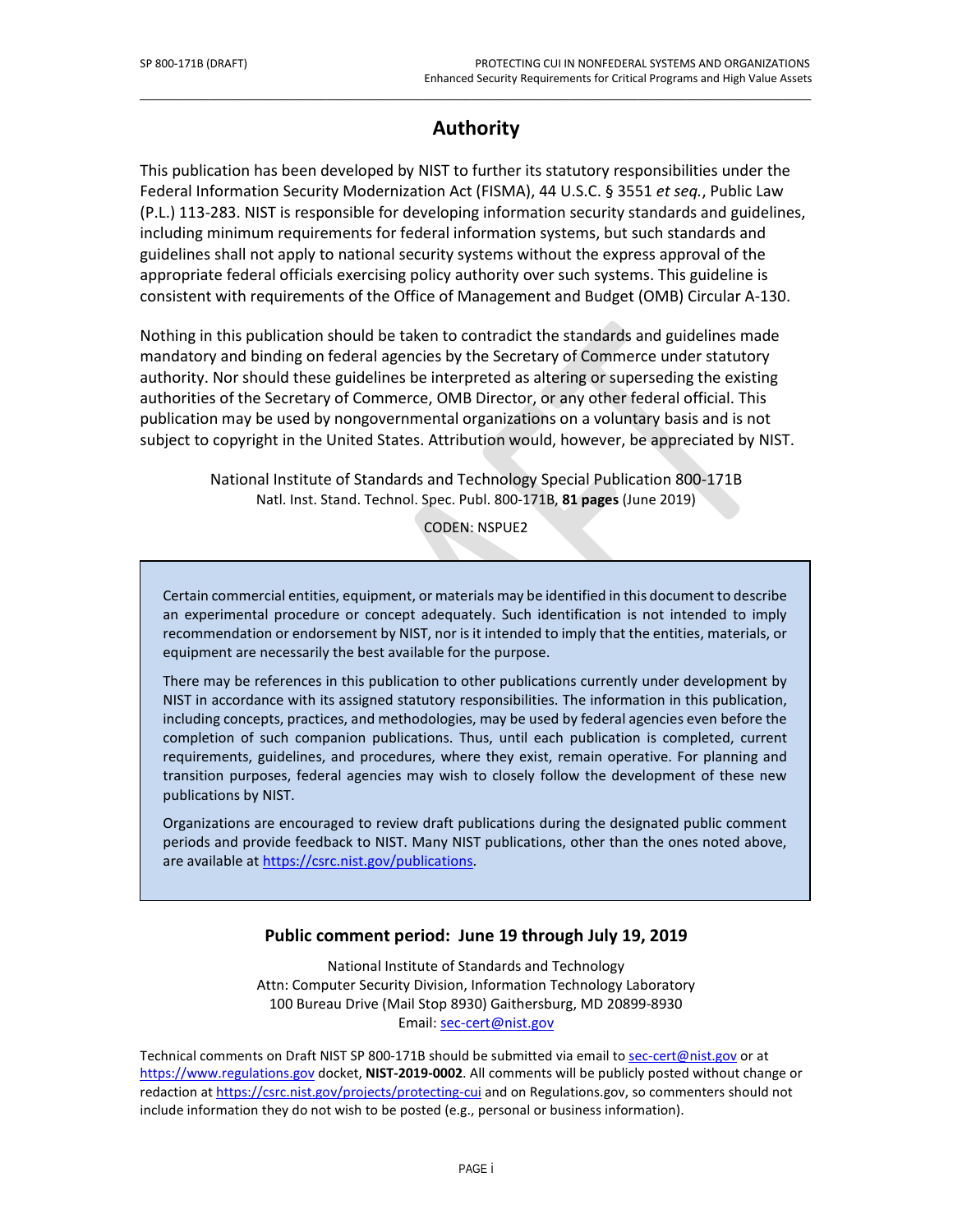# **Reports on Computer Systems Technology**

\_\_\_\_\_\_\_\_\_\_\_\_\_\_\_\_\_\_\_\_\_\_\_\_\_\_\_\_\_\_\_\_\_\_\_\_\_\_\_\_\_\_\_\_\_\_\_\_\_\_\_\_\_\_\_\_\_\_\_\_\_\_\_\_\_\_\_\_\_\_\_\_\_\_\_\_\_\_\_\_\_\_\_\_\_\_\_\_\_\_\_\_\_\_\_\_\_

The National Institute of Standards and Technology (NIST) Information Technology Laboratory (ITL) promotes the U.S. economy and public welfare by providing technical leadership for the Nation's measurement and standards infrastructure. ITL develops tests, test methods, reference data, proof of concept implementations, and technical analyses to advance the development and productive use of information technology (IT). ITL's responsibilities include the development of management, administrative, technical, and physical standards and guidelines for the costeffective security of other than national security-related information in federal information systems. The Special Publication 800-series reports on ITL's research, guidelines, and outreach efforts in information systems security and privacy and its collaborative activities with industry, government, and academic organizations.

# **Abstract**

The protection of Controlled Unclassified Information (CUI) resident in nonfederal systems and organizations is of paramount importance to federal agencies and can directly impact the ability of the federal government to successfully conduct its essential missions and functions. This publication provides federal agencies with recommended enhanced security requirements for protecting the confidentiality of CUI: (1) when the information is resident in nonfederal systems and organizations; (2) when the nonfederal organization is not collecting or maintaining information on behalf of a federal agency or using or operating a system on behalf of an agency; and (3) where there are no specific safeguarding requirements for protecting the confidentiality of CUI prescribed by the authorizing law, regulation, or governmentwide policy for the CUI category listed in the CUI Registry. The enhanced requirements apply only to components of nonfederal systems that process, store, or transmit CUI, or that provide security protection for such components when the designated CUI is contained in a critical program or high value asset. The enhanced requirements supplement the basic and derived security requirements in NIST Special Publication 800-171 and are intended for use by federal agencies in contractual vehicles or other agreements established between those agencies and nonfederal organizations.

### **Keywords**

Advanced Persistent Threat; Basic Security Requirement; Contractor Systems; Controlled Unclassified Information; CUI Registry; Derived Security Requirement; Enhanced Security Requirement; Executive Order 13556; FIPS Publication 199; FIPS Publication 200; FISMA; NIST Special Publication 800-53; Nonfederal Organizations; Nonfederal Systems; Security Assessment; Security Control; Security Requirement.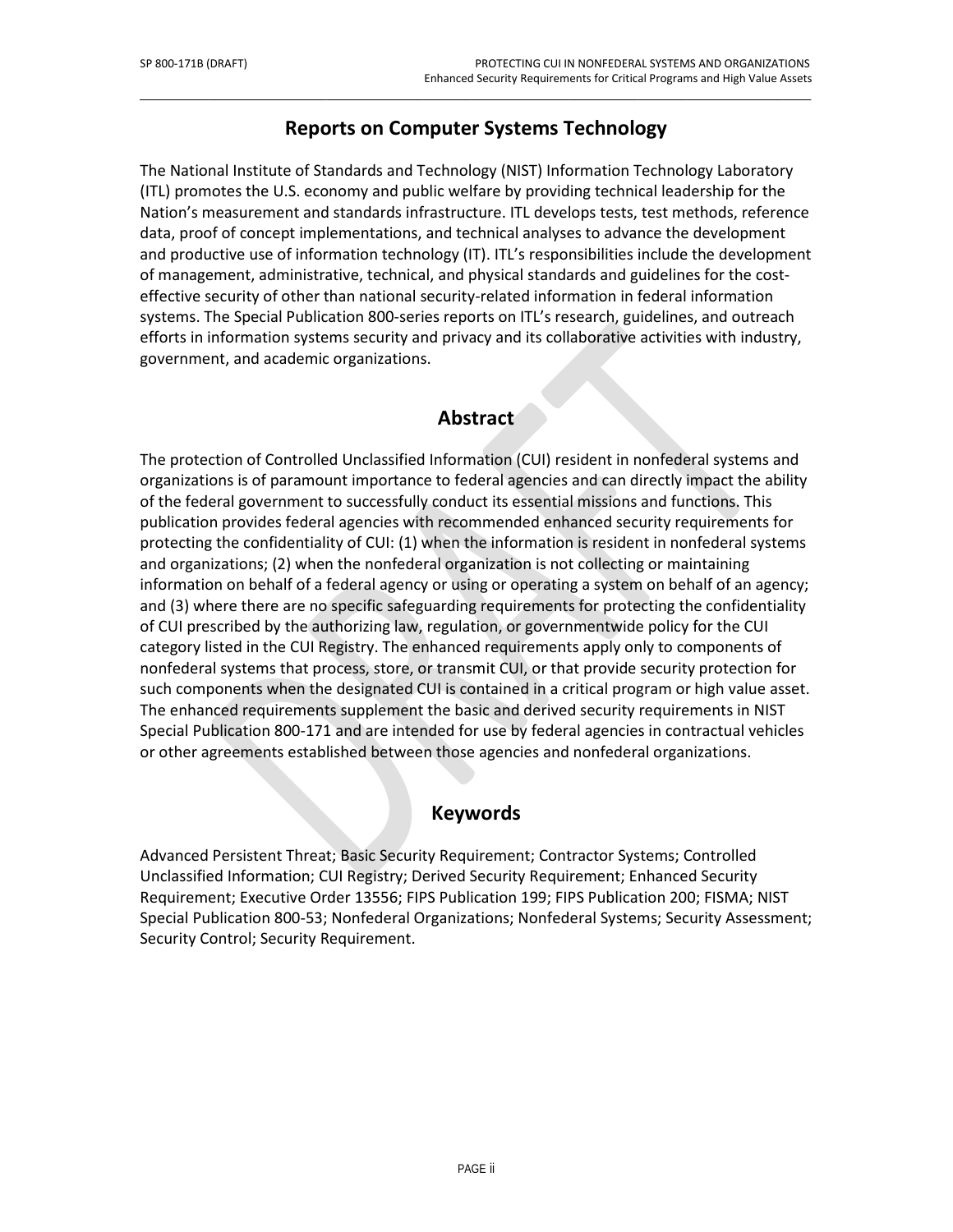# **Acknowledgements**

\_\_\_\_\_\_\_\_\_\_\_\_\_\_\_\_\_\_\_\_\_\_\_\_\_\_\_\_\_\_\_\_\_\_\_\_\_\_\_\_\_\_\_\_\_\_\_\_\_\_\_\_\_\_\_\_\_\_\_\_\_\_\_\_\_\_\_\_\_\_\_\_\_\_\_\_\_\_\_\_\_\_\_\_\_\_\_\_\_\_\_\_\_\_\_\_\_

The authors also wish to recognize the scientists, engineers, and research staff from the NIST Computer Security and the Applied Cybersecurity Divisions for their exceptional contributions in helping to improve the content of the publication. A special note of thanks to Pat O'Reilly, Jim Foti, Jeff Brewer and the NIST web team for their outstanding administrative support. Finally, the authors also gratefully acknowledge the contributions from individuals and organizations in the public and private sectors, nationally and internationally, whose thoughtful and constructive comments improved the overall quality, thoroughness, and usefulness of this publication.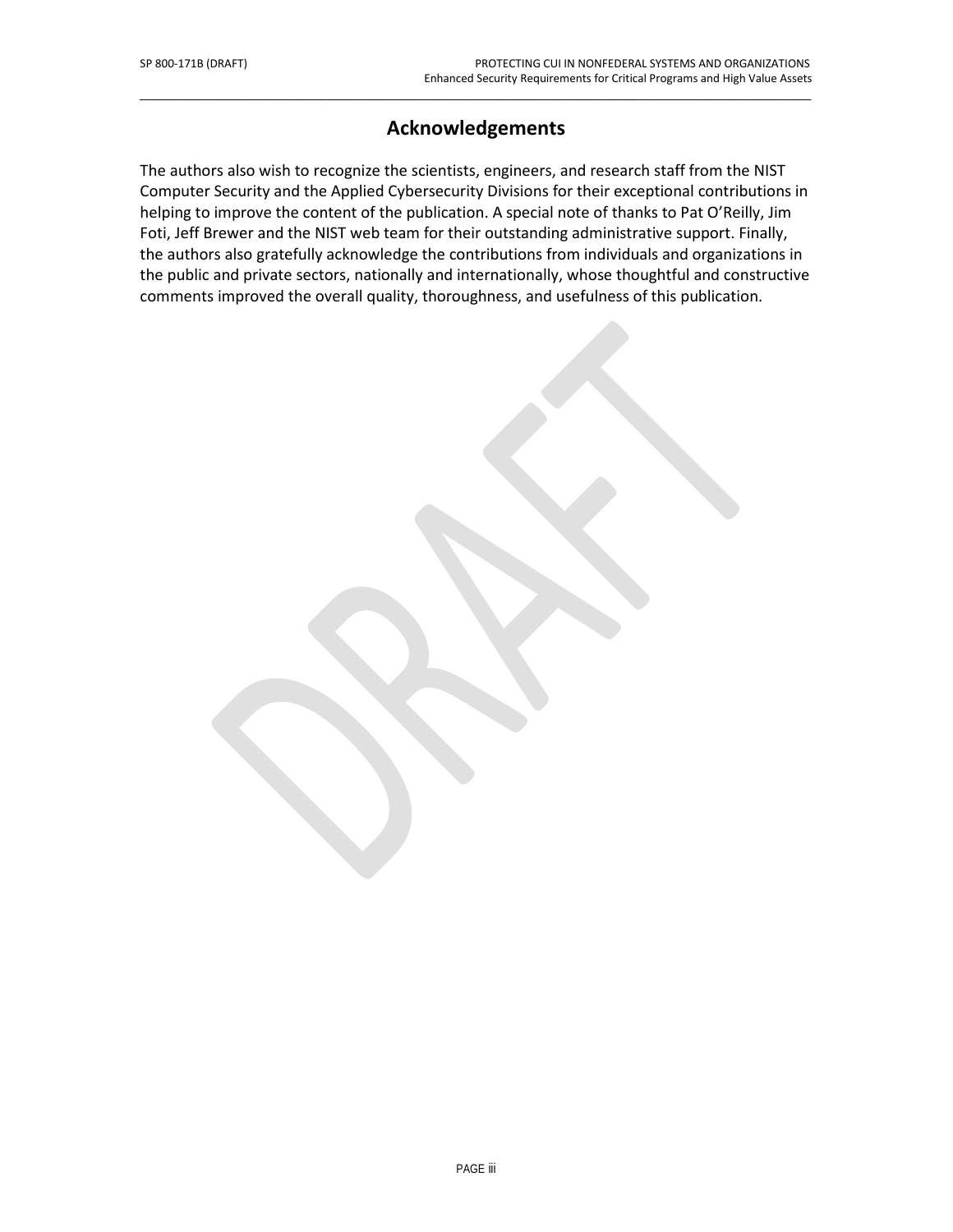# **Notes to Reviewers**

\_\_\_\_\_\_\_\_\_\_\_\_\_\_\_\_\_\_\_\_\_\_\_\_\_\_\_\_\_\_\_\_\_\_\_\_\_\_\_\_\_\_\_\_\_\_\_\_\_\_\_\_\_\_\_\_\_\_\_\_\_\_\_\_\_\_\_\_\_\_\_\_\_\_\_\_\_\_\_\_\_\_\_\_\_\_\_\_\_\_\_\_\_\_\_\_\_

This publication provides a set of enhanced security requirements to protect the confidentiality of Controlled Unclassified Information (CUI) in nonfederal systems and organizations from the advanced persistent threat (APT). The APT is an adversary that possesses sophisticated levels of expertise and significant resources that allow it to create opportunities to achieve its objectives by using multiple attack vectors including cyber, physical, and deception. The objectives include establishing and extending footholds within the infrastructure of the targeted organizations for purposes of exfiltrating information, undermining or impeding critical aspects of a mission, program, or organization; or positioning itself to carry out these objectives in the future. The APT pursues its objectives repeatedly over an extended period; adapts to defenders' efforts to resist it; and is determined to maintain the level of interaction needed to execute its objectives.

The APT is extremely dangerous to the national and economic security interests of the United States since we are totally dependent on computing systems of all types—including traditional [Information Technology](#page-57-0) (IT) systems, [Operational Technology](#page-59-0) (OT) systems[, Internet of Things](#page-58-0) (IoT) systems, an[d Industrial IoT](#page-57-1) (IIoT) systems. The recent and rapid convergence of these types of systems has brought forth a new class of systems known a[s cyber-physical systems,](#page-55-0) many of which are in the critical infrastructure sectors including the energy, transportation, defense, manufacturing, and information and communications.

The enhanced security requirements provide the foundation for a new multidimensional, defense-in-depth protection strategy that includes three, mutually supportive and reinforcing components: (1) *penetration resistant architecture*; (2) *damage limiting operations*; and (3) designing for *cyber resiliency* and *survivability*. This strategy recognizes that despite the best protection measures implemented by organizations, the APT may find ways to breach those primary boundary defenses and deploy malicious code within a defender's system. When this situation occurs, organizations must have access to additional safeguards and countermeasures to confuse, deceive, mislead, and impede the adversary—that is, taking away the adversary's tactical advantage and protecting and preserving the organization's critical programs and high value assets.

The enhanced security requirements are not required for any particular category or article of CUI, rather are focused on designated high value assets or critical programs that contain CUI. These critical programs and high value assets are potential targets for the APT, and thus, require enhanced protection. The enhanced security requirements are to be implemented in addition to the basic and derived requirements in NIST Special Publication 800-171, since the basic and derived requirements are not designed to address the APT. The enhanced requirements apply only to the components of nonfederal systems that process, store, or transmit CUI or that provide protection for such components when the designated CUI is contained in a critical program or high value asset.

Your feedback is important to us. We appreciate each contribution from our reviewers. The very insightful comments from the public and private sectors, nationally and internationally, continue to help shape the final publication to ensure that it meets the needs and expectations of our customers.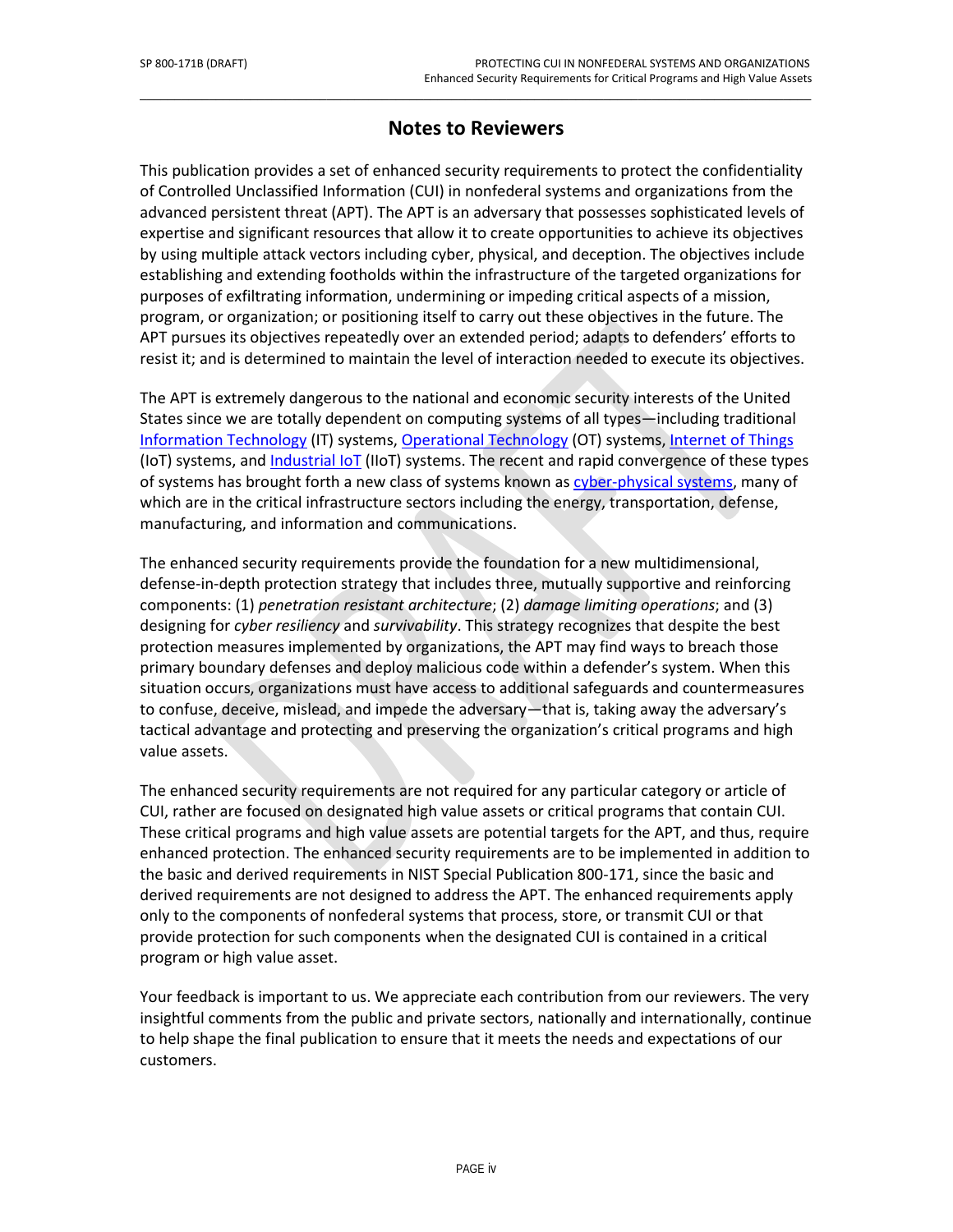# **Call for Patent Claims**

\_\_\_\_\_\_\_\_\_\_\_\_\_\_\_\_\_\_\_\_\_\_\_\_\_\_\_\_\_\_\_\_\_\_\_\_\_\_\_\_\_\_\_\_\_\_\_\_\_\_\_\_\_\_\_\_\_\_\_\_\_\_\_\_\_\_\_\_\_\_\_\_\_\_\_\_\_\_\_\_\_\_\_\_\_\_\_\_\_\_\_\_\_\_\_\_\_

This public review includes a call for information on essential patent claims (claims whose use would be required for compliance with the guidance or requirements in this Information Technology Laboratory (ITL) draft publication). Such guidance and/or requirements may be directly stated in this ITL Publication or by reference to another publication. This call includes disclosure, where known, of the existence of pending U.S. or foreign patent applications relating to this ITL draft publication and of any relevant unexpired U.S. or foreign patents.

ITL may require from the patent holder, or a party authorized to make assurances on its behalf, in written or electronic form, either:

- a) assurance in the form of a general disclaimer to the effect that such party does not hold and does not currently intend holding any essential patent claim(s); or
- b) assurance that a license to such essential patent claim(s) will be made available to applicants desiring to utilize the license for the purpose of complying with the guidance or requirements in this ITL draft publication either:
	- i) under reasonable terms and conditions that are demonstrably free of any unfair discrimination; or
	- ii) without compensation and under reasonable terms and conditions that are demonstrably free of any unfair discrimination.

Such assurance shall indicate that the patent holder (or third party authorized to make assurances on its behalf) will include in any documents transferring ownership of patents subject to the assurance, provisions sufficient to ensure that the commitments in the assurance are binding on the transferee, and that the transferee will similarly include appropriate provisions in the event of future transfers with the goal of binding each successor-in-interest.

The assurance shall also indicate that it is intended to be binding on successors-in-interest regardless of whether such provisions are included in the relevant transfer documents.

*Such statements should be addressed to:* [sec-cert@nist.gov.](mailto:sec-cert@nist.gov)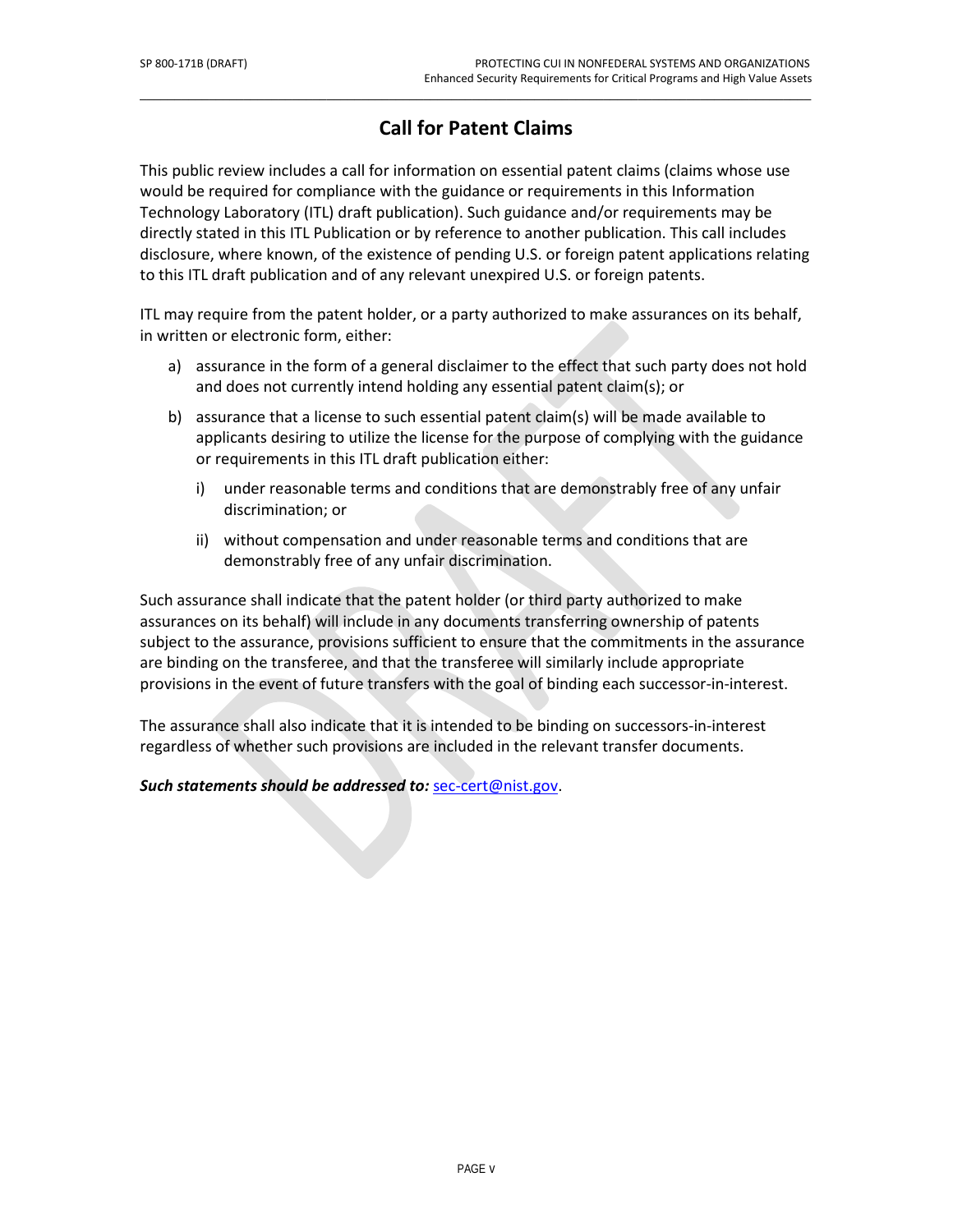#### **CUI ENHANCED SECURITY REQUIREMENTS**

\_\_\_\_\_\_\_\_\_\_\_\_\_\_\_\_\_\_\_\_\_\_\_\_\_\_\_\_\_\_\_\_\_\_\_\_\_\_\_\_\_\_\_\_\_\_\_\_\_\_\_\_\_\_\_\_\_\_\_\_\_\_\_\_\_\_\_\_\_\_\_\_\_\_\_\_\_\_\_\_\_\_\_\_\_\_\_\_\_\_\_\_\_\_\_\_\_

Controlled Unclassified Information has the *same value*, whether such information is resident in a federal system that is part of a federal agency or a nonfederal system that is part of a nonfederal organization. Accordingly, the recommended security requirements contained in this publication are consistent with and are complementary to the standards and guidelines used by federal agencies to protect CUI. The enhanced security requirements are only *applicable* for a nonfederal system or organization when *mandated* by a federal agency in a contract, grant, or other agreement.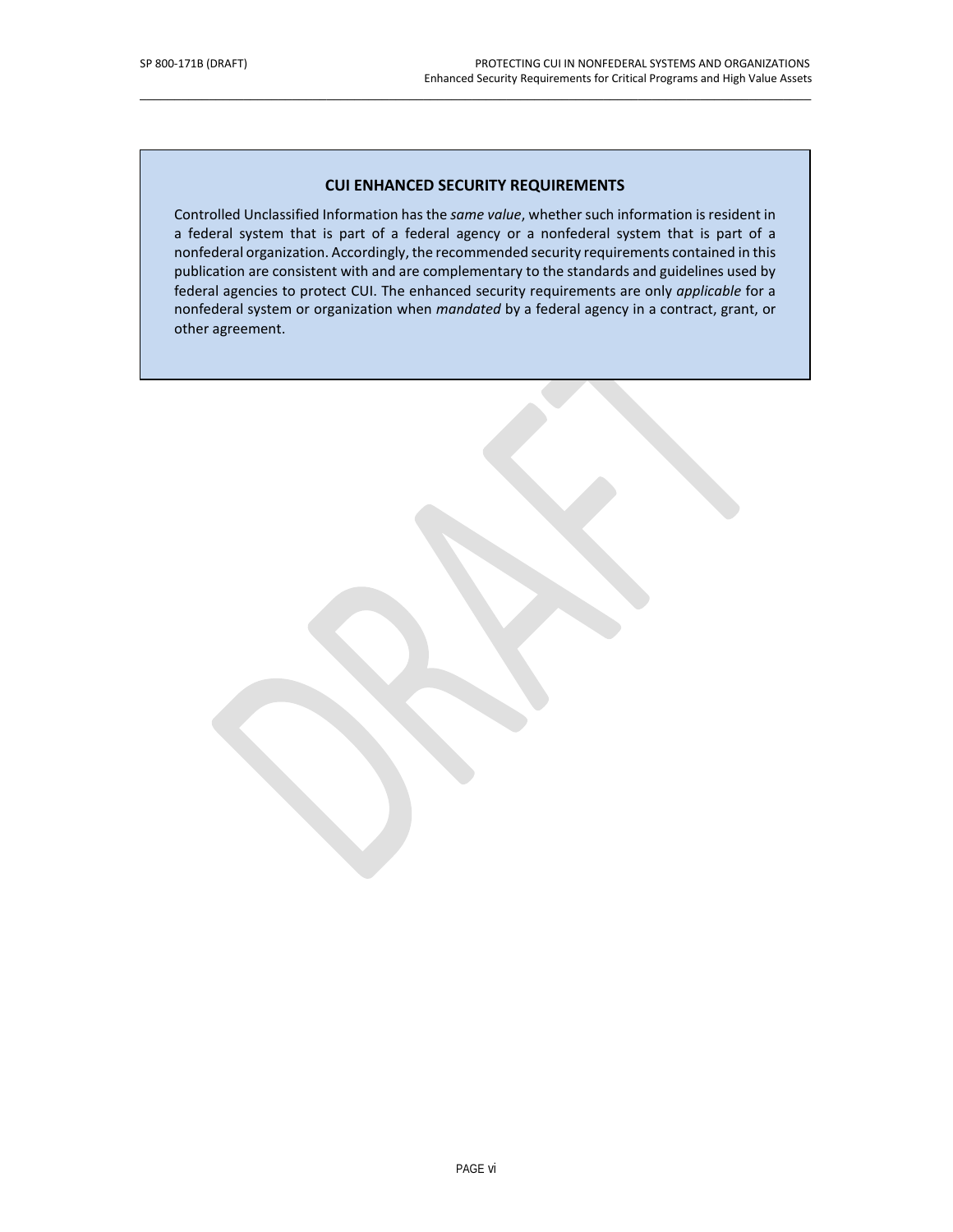#### **FRAMEWORK FOR IMPROVING CRITICAL INFRASTRUCTURE CYBERSECURITY**

\_\_\_\_\_\_\_\_\_\_\_\_\_\_\_\_\_\_\_\_\_\_\_\_\_\_\_\_\_\_\_\_\_\_\_\_\_\_\_\_\_\_\_\_\_\_\_\_\_\_\_\_\_\_\_\_\_\_\_\_\_\_\_\_\_\_\_\_\_\_\_\_\_\_\_\_\_\_\_\_\_\_\_\_\_\_\_\_\_\_\_\_\_\_\_\_\_

Organizations that have implemented or plan to implement the NIST *Framework for Improving Critical Infrastructure Cybersecurity* [\[NIST CSF\]](#page-53-0) can find in [Appendix D,](#page-65-0) a direct mapping of the Controlled Unclassified Information (CUI) security requirements to the security controls in [\[SP](#page-50-0)  [800-53\]](#page-50-0). These controls are also mapped to the Categories and Subcategories associated with Cybersecurity Framework Core Functions: *Identify*, *Protect*, *Detect*, *Respond*, and *Recover*. The security control mappings can be useful to organizations that wish to demonstrate compliance to the security requirements in the context of their established information security programs, when such programs have been built around the NIST security controls.

#### *ADDITIONAL RESOURCES*

Mapping security controls to the Cybersecurity Framework: [https://www.nist.gov/file/372651.](https://www.nist.gov/file/372651)

Mapping CUI security requirements to the Cybersecurity Framework: [https://csrc.nist.gov/publications/detail/sp/800-171/rev-1/final.](https://csrc.nist.gov/publications/detail/sp/800-171/rev-1/final)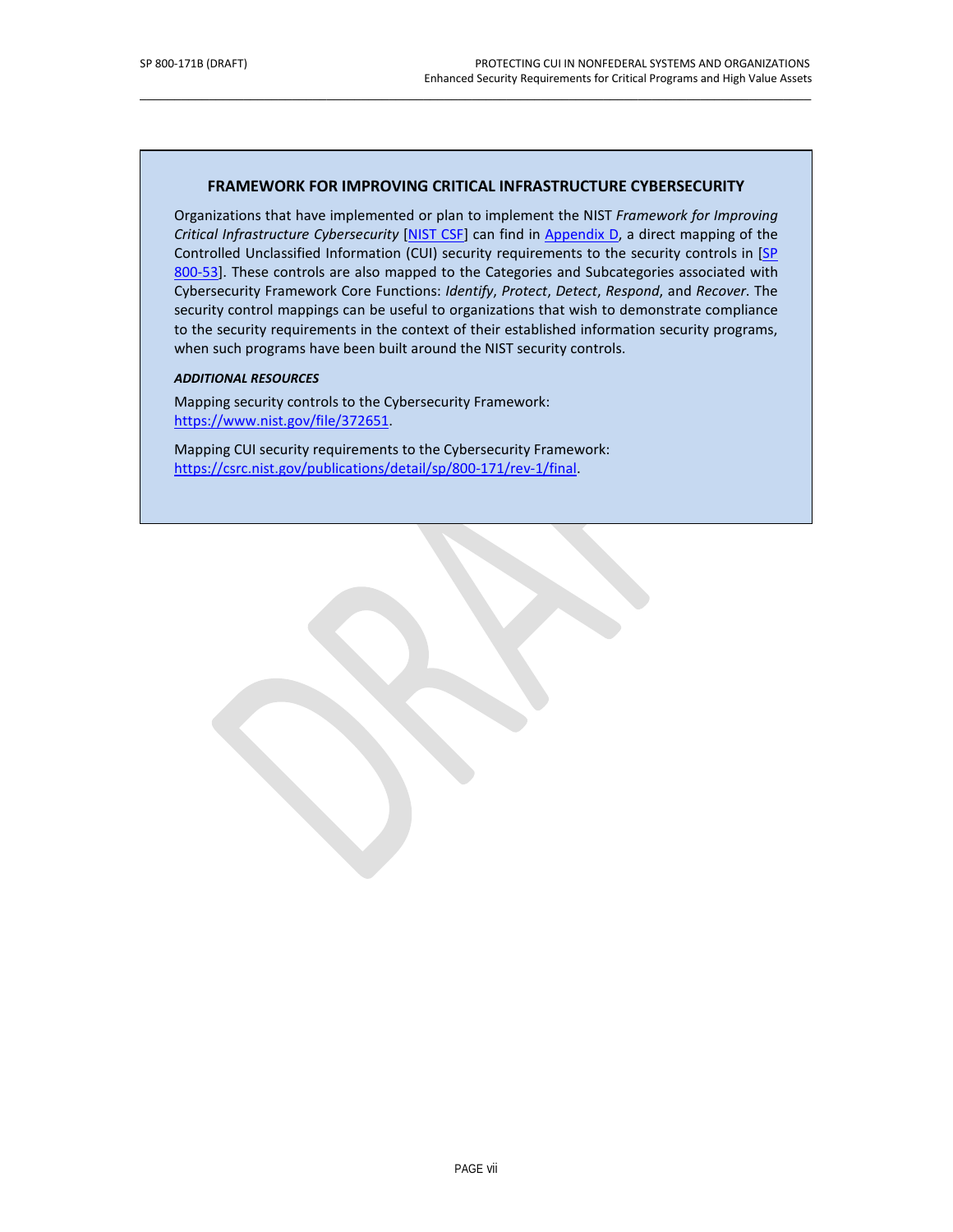# **Table of Contents**

| V |
|---|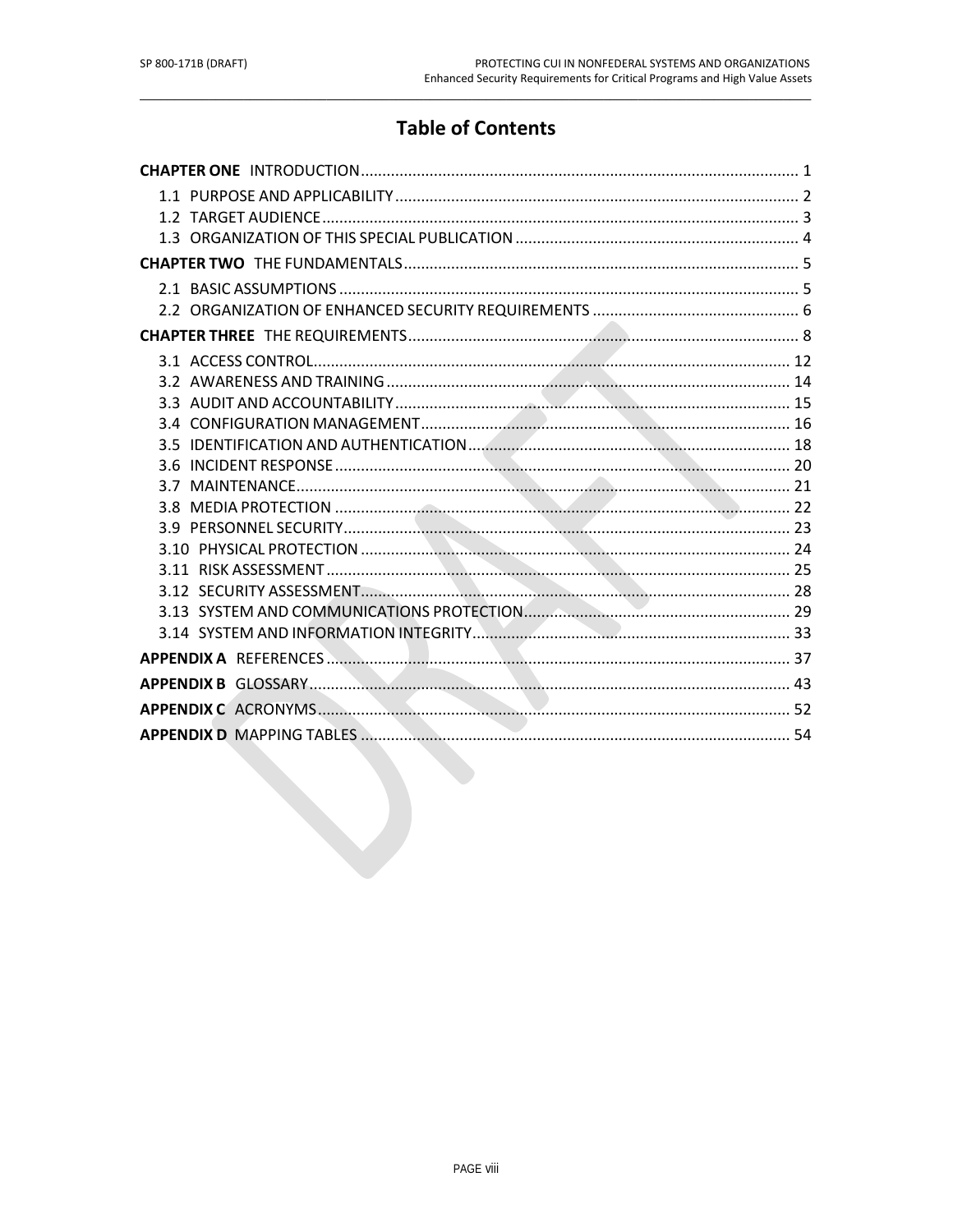# **Errata**

\_\_\_\_\_\_\_\_\_\_\_\_\_\_\_\_\_\_\_\_\_\_\_\_\_\_\_\_\_\_\_\_\_\_\_\_\_\_\_\_\_\_\_\_\_\_\_\_\_\_\_\_\_\_\_\_\_\_\_\_\_\_\_\_\_\_\_\_\_\_\_\_\_\_\_\_\_\_\_\_\_\_\_\_\_\_\_\_\_\_\_\_\_\_\_\_\_

This table contains changes that have been incorporated into Special Publication 800-171B. Errata updates can include corrections, clarifications, or other minor changes in the publication that are either *editorial* or *substantive* in nature.

| <b>DATE</b> | <b>TYPE</b> | <b>CHANGE</b> | <b>PAGE</b> |
|-------------|-------------|---------------|-------------|
|             |             |               |             |
|             |             |               |             |
|             |             |               |             |
|             |             |               |             |
|             |             |               |             |
|             |             |               |             |
|             |             |               |             |
|             |             |               |             |
|             |             |               |             |
|             |             |               |             |
|             |             |               |             |
|             |             |               |             |
|             |             |               |             |
|             |             |               |             |
|             |             |               |             |
|             |             |               |             |
|             |             |               |             |
|             |             |               |             |
|             |             |               |             |
|             |             |               |             |
|             |             |               |             |
|             |             |               |             |
|             |             |               |             |
|             |             |               |             |
|             |             |               |             |
|             |             |               |             |
|             |             |               |             |
|             |             |               |             |
|             |             |               |             |
|             |             |               |             |
|             |             |               |             |
|             |             |               |             |
|             |             |               |             |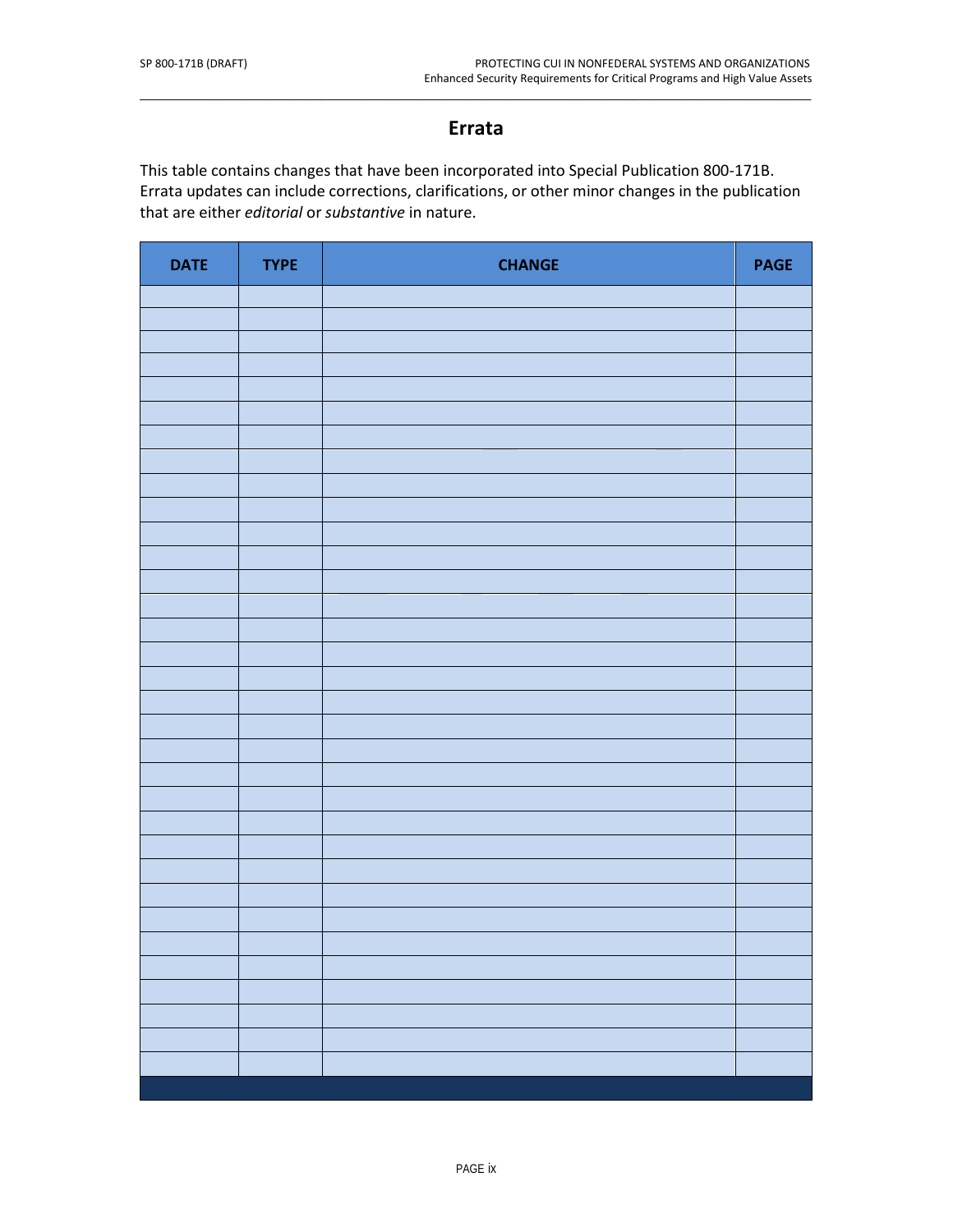<span id="page-12-0"></span>**CHAPTER ONE**

# **INTRODUCTION**

THE NEED TO PROTECT CONTROLLED UNCLASSIFIED INFORMATION

oday, more than at any time in history, the federal government is relying on external service providers to help carry out a wide range of federal missions and business functions using information systems.<sup>[1](#page-12-1)</sup> Many federal contractors, for example, routinely process, oday, more than at any time in history, the federal government is relying on external service providers to help carry out a wide range of federal missions and business function in their systems.<sup>1</sup> Many federal contractors essential products and services to federal agencies (e.g., financial services; providing Web and electronic mail services; processing security clearances or healthcare data; providing cloud services; and developing communications, satellite, and weapons systems). Federal information is frequently provided to or shared with entities such as State and local governments, colleges and universities, and independent research organizations. The protection of sensitive federal information while residing in *nonfederal systems*[2](#page-12-2) and organizations is of paramount importance to federal agencies and can directly impact the ability of the federal government to carry out its designated missions and business operations.

\_\_\_\_\_\_\_\_\_\_\_\_\_\_\_\_\_\_\_\_\_\_\_\_\_\_\_\_\_\_\_\_\_\_\_\_\_\_\_\_\_\_\_\_\_\_\_\_\_\_\_\_\_\_\_\_\_\_\_\_\_\_\_\_\_\_\_\_\_\_\_\_\_\_\_\_\_\_\_\_\_\_\_\_\_\_\_\_\_\_\_\_\_\_\_\_\_

The protection of unclassified federal information in nonfederal systems and organizations is dependent on the federal government providing a process for identifying the different types of information that are used by federal agencies. [\[EO 13556\]](#page-48-1) established a governmentwide Controlled Unclassified Information (CUI)<sup>[3](#page-12-3)</sup> Program to standardize the way the executive branch handles unclassified information that requires protection. [4](#page-12-4) Only information that requires safeguarding or dissemination controls pursuant to federal law, regulation, or governmentwide policy may be designated as CUI. The CUI Program is designed to address several deficiencies in managing and protecting unclassified information to include inconsistent markings, inadequate safeguarding, and needless restrictions, both by standardizing procedures and by providing common definitions through a CUI Registry [\[NARA CUI\]](#page-53-1). The CUI Registry is the online repository for information, guidance, policy, and requirements on handling CUI, including issuances by the CUI Executive Agent. The CUI Registry identifies approved CUI categories, provides general descriptions for each, identifies the basis for controls, and sets out procedures for the use of CUI, including but not limited to marking, safeguarding, transporting, disseminating, reusing, and disposing of the information.

<span id="page-12-1"></span><sup>1</sup> An *information system* is a discrete set of information resources organized expressly for the collection, processing, maintenance, use, sharing, dissemination, or disposition of information. Information systems also include specialized systems for example, industrial/process control systems, cyber-physical systems, embedded systems, and devices. The term *system* is used throughout this publication to represent all types of computing platforms that can process, store, or transmit CUI.

<span id="page-12-2"></span><sup>2</sup> A *federal information system* is a system that is used or operated by an executive agency, by a contractor of an executive agency, or by another organization on behalf of an executive agency. A system that does not meet such criteria is a *nonfederal system*.

<span id="page-12-3"></span><sup>3</sup> *Controlled Unclassified Information* is any information that law, regulation, or governmentwide policy requires to have safeguarding or disseminating controls, excluding information that is classified under [EO 13526] or any predecessor or successor order, or [ATOM54], as amended.

<span id="page-12-4"></span><sup>4</sup> [EO 13526] designated the National Archives and Records Administration (NARA) as the Executive Agent to implement the CUI program.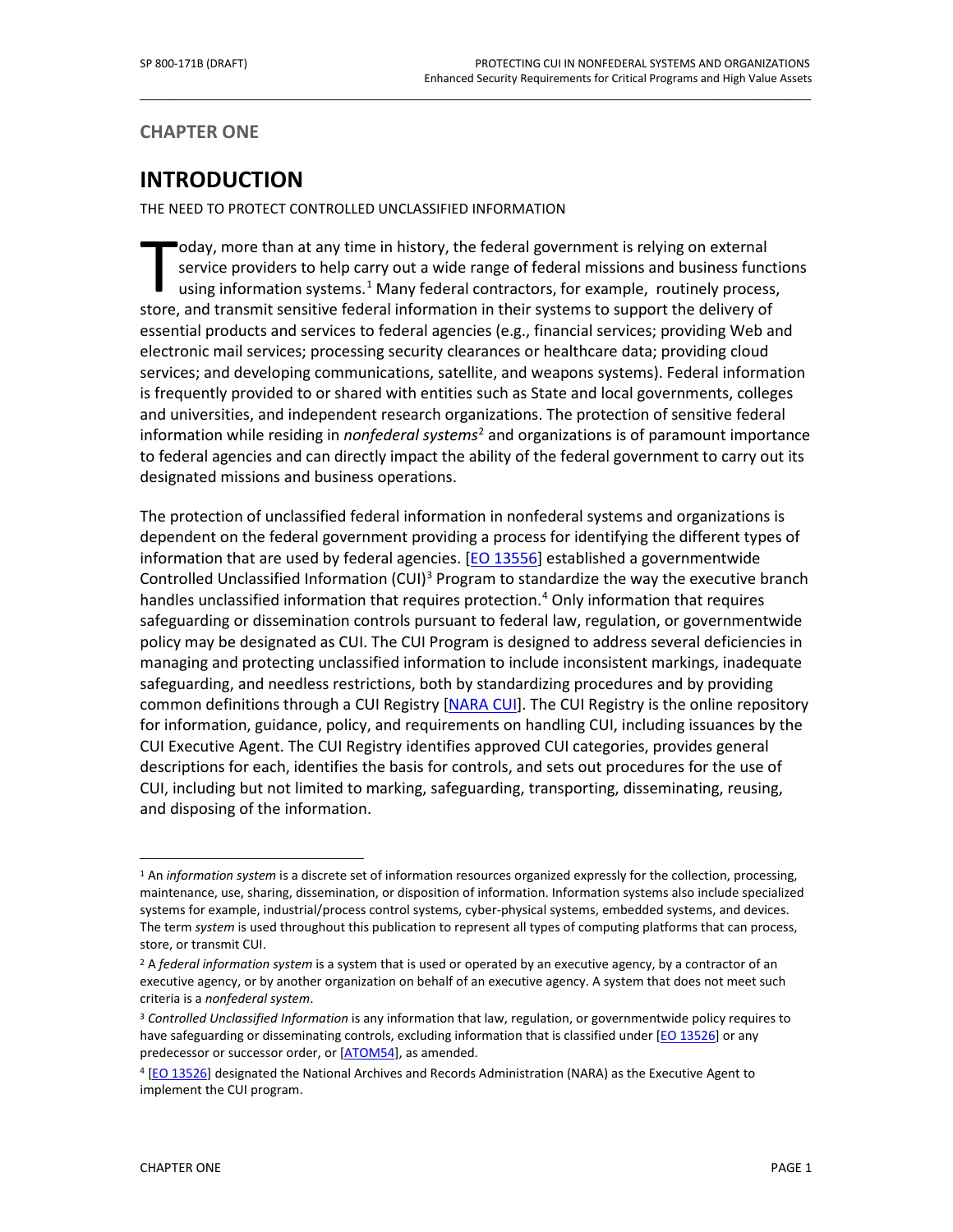[\[EO 13556\]](#page-48-1) also required that the CUI Program emphasize openness, transparency, and uniformity of governmentwide practices, and that the implementation of the program take place in a manner consistent with applicable policies established by the Office of Management and Budget (OMB) and federal standards and guidelines issued by the National Institute of Standards and Technology (NIST). The federal CUI *regulation*, [5](#page-13-1) developed by the CUI Executive Agent, provides guidance to federal agencies on the designation, safeguarding, dissemination, marking, decontrolling, and disposition of CUI, establishes self-inspection and oversight requirements, and delineates other facets of the program.

\_\_\_\_\_\_\_\_\_\_\_\_\_\_\_\_\_\_\_\_\_\_\_\_\_\_\_\_\_\_\_\_\_\_\_\_\_\_\_\_\_\_\_\_\_\_\_\_\_\_\_\_\_\_\_\_\_\_\_\_\_\_\_\_\_\_\_\_\_\_\_\_\_\_\_\_\_\_\_\_\_\_\_\_\_\_\_\_\_\_\_\_\_\_\_\_\_

In certain situations, CUI may be contained in a critical program or a high value asset.<sup>[6](#page-13-2)</sup> These critical programs and high value assets are potential targets for the advanced persistent threat (APT). The APT is an adversary that possesses sophisticated levels of expertise and significant resources that allow it to create opportunities to achieve its objectives by using multiple attack vectors including cyber, physical, and deception. The APT objectives include establishing and extending footholds within the infrastructure of the targeted organizations for purposes of exfiltrating information, undermining or impeding critical aspects of a mission, functions, program, or organization; or positioning itself to carry out these objectives in the future. The APT pursues its objectives repeatedly over an extended period; adapts to defenders' efforts to resist it; and is determined to maintain the level of interaction needed to execute its objectives.

The APT is extremely dangerous to the national and economic security interests of the United States since organizations are totally dependent on computing systems of all types—including traditional Information Technology (IT) systems, Operational Technology (OT) systems, Internet of Things (IoT) systems, and Industrial IoT (IIoT) systems. The rapid convergence of these types of systems has brought forth a new class of systems known as *cyber-physical* systems, many of which are in sectors of the U.S. critical infrastructure including energy, transportation, defense, manufacturing, and information and communications. Therefore, CUI that is processed, stored, or transmitted by any of the above systems related to a critical program or high value asset requires additional protection from the APT.

# <span id="page-13-0"></span>**1.1 PURPOSE AND APPLICABILITY**

The purpose of this publication is to provide federal agencies with recommended enhanced security requirements<sup>[7](#page-13-3)</sup> for protecting the *confidentiality* of CUI: (1) when the CUI is resident in a nonfederal system and organization; (2) when the nonfederal organization is *not* collecting or

<span id="page-13-1"></span> $\overline{a}$ <sup>5</sup> [32 CFR 2002] was issued on September 14, 2016 and became effective on November 14, 2016.

<span id="page-13-2"></span><sup>&</sup>lt;sup>6</sup> See [\[OMB M-19-03\]](#page-49-0) and [\[OCIO HVA\]](#page-49-1).

<span id="page-13-3"></span><sup>7</sup> The term *requirements* can be used in different contexts. In the context of federal information security and privacy policies, the term is generally used to refer to information security and privacy obligations imposed on organizations. For example, OMB Circular A-130 imposes a series of information security and privacy requirements with which federal agencies must comply when managing information resources. In addition to the use of the term requirements in the context of federal policy, the term requirements is used in this guideline in a broader sense to refer to an expression of the set of stakeholder protection needs for a particular system or organization. Stakeholder protection needs and corresponding security requirements may be derived from many sources (e.g., laws, executive orders, directives, regulations, policies, standards, mission and business needs, or risk assessments). The term requirements, as used in this guideline, includes both legal and policy requirements, as well as an expression of the broader set of stakeholder protection needs that may be derived from other sources. All of these requirements, when applied to a system, help determine the required characteristics of the system.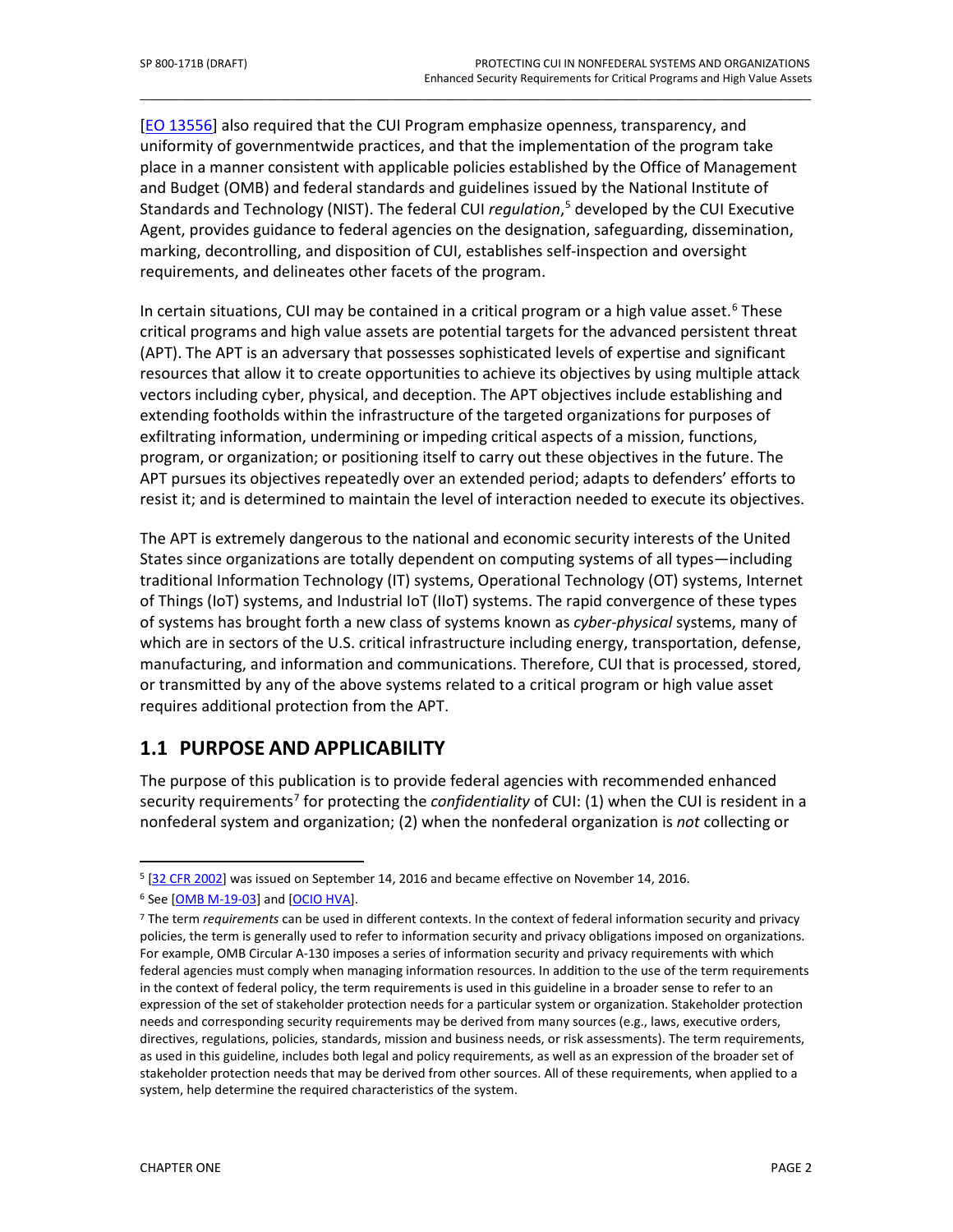maintaining information on behalf of a federal agency or using or operating a system on behalf of an agency;<sup>[8](#page-14-1)</sup> and (3) where there are no specific safeguarding requirements for protecting the confidentiality of CUI prescribed by the authorizing law, regulation, or governmentwide policy for the CUI category listed in the CUI Registry.<sup>[9](#page-14-2)</sup>

\_\_\_\_\_\_\_\_\_\_\_\_\_\_\_\_\_\_\_\_\_\_\_\_\_\_\_\_\_\_\_\_\_\_\_\_\_\_\_\_\_\_\_\_\_\_\_\_\_\_\_\_\_\_\_\_\_\_\_\_\_\_\_\_\_\_\_\_\_\_\_\_\_\_\_\_\_\_\_\_\_\_\_\_\_\_\_\_\_\_\_\_\_\_\_\_\_

The enhanced security requirements apply *only* to components<sup>[10](#page-14-3)</sup> of nonfederal systems that process, store, or transmit CUI, or that provide security protection for such components when the designated CUI is contained in a critical program or high value asset. Additionally, the enhanced security requirements address protecting the integrity of CUI by promoting: (1) penetration resistant architecture; (2) damage limiting operations; and (3) designing for cyber resiliency and survivability. The enhanced security requirements are intended to supplement the basic and derived security requirements in [SP 800-171] and are for use by federal agencies in contractual vehicles or other agreements established between those agencies and nonfederal organizations.

# <span id="page-14-0"></span>**1.2 TARGET AUDIENCE**

This publication serves a diverse group of individuals and organizations in both the public and private sectors including, but not limited to individuals with:

- Acquisition or procurement responsibilities (e.g., contracting officers);
- System development life cycle responsibilities (e.g., program managers, mission/business owners, information owners/stewards, system designers and developers, system/security engineers, systems integrators);
- System, security, or risk management and oversight responsibilities (e.g., authorizing officials, chief information officers, chief information security officers, system owners, information security managers); and
- Security assessment and monitoring responsibilities (e.g., auditors, system evaluators, assessors, independent verifiers/validators, analysts).

The above roles and responsibilities can be viewed from two distinct perspectives: the *federal perspective* as the entity establishing and conveying the security requirements in contractual vehicles or other types of inter-organizational agreements; and the *nonfederal perspective* as the entity responding to and complying with the security requirements set forth in contracts or agreements.

<span id="page-14-1"></span><sup>8</sup> Nonfederal organizations that collect or maintain information *on behalf of* a federal agency or that use or operate a system *on behalf of* an agency, must comply with the requirements in FISMA, including the requirements in [FIPS 200] and the security controls in [\[SP 800-53\]](#page-50-0) (See [\[44 USC 3554\]](#page-48-2) (a)(1)(A)).

<span id="page-14-2"></span><sup>&</sup>lt;sup>9</sup> The requirements in this publication can be used to comply with the FISMA requirement for senior agency officials to provide information security for the information that supports the operations and assets under their control, including CUI that is resident in nonfederal systems and organizations (See  $[44 \text{ USC} 3554]$  (a)(1)(A) and (a)(2)). <sup>10</sup> System *components* include mainframes, workstations, servers; input and output devices; cyber-physical

<span id="page-14-3"></span>components; network components; mobile devices; operating systems; virtual machines; and applications.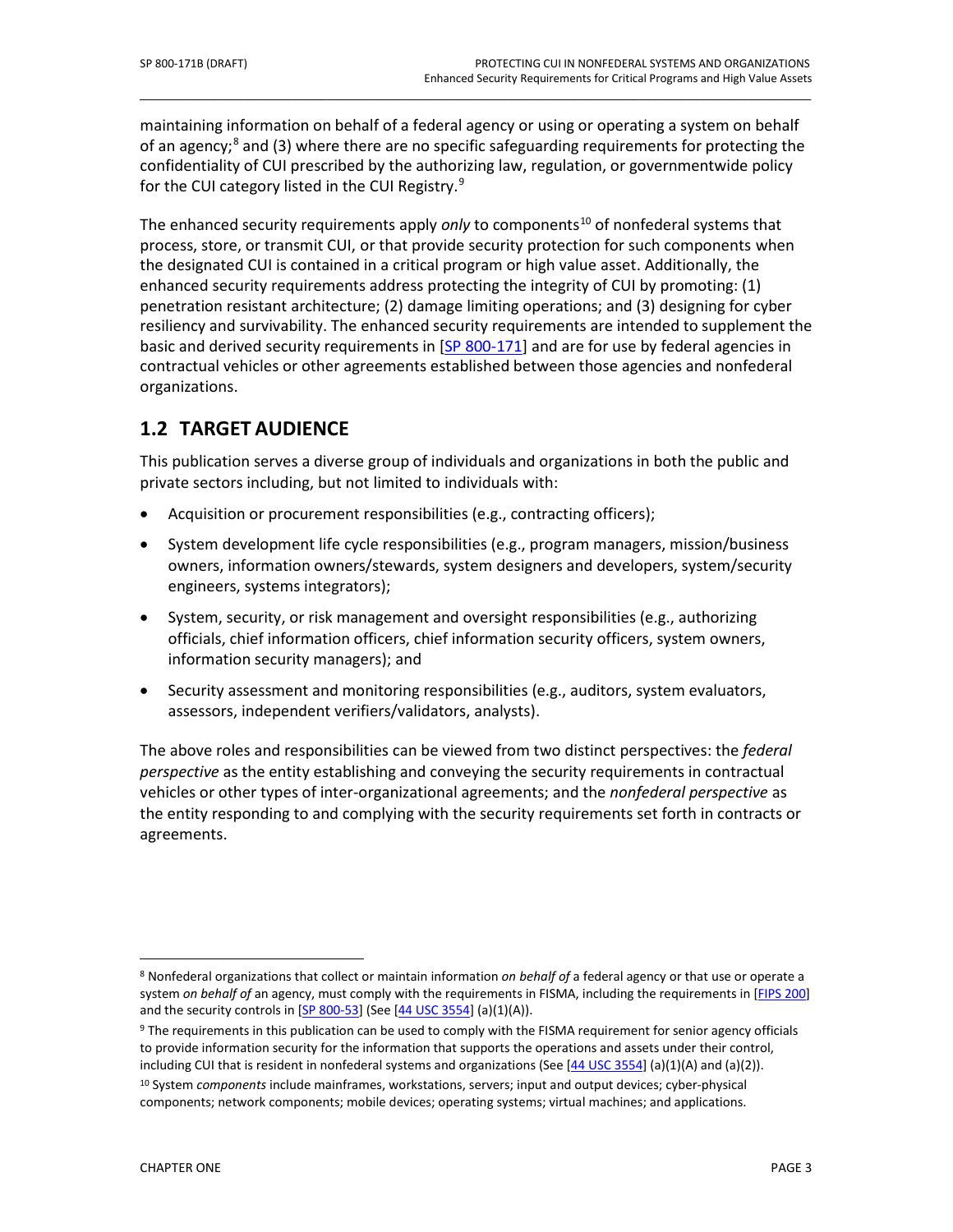### <span id="page-15-0"></span>**1.3 ORGANIZATION OF THIS SPECIAL PUBLICATION**

The remainder of this special publication is organized as follows:

**• [Chapter Two](#page-16-0)** describes the basic assumptions used to develop the enhanced requirements for protecting the confidentiality and integrity of CUI when it is part of a critical program or high value asset; and the structure and organization of the requirements.

\_\_\_\_\_\_\_\_\_\_\_\_\_\_\_\_\_\_\_\_\_\_\_\_\_\_\_\_\_\_\_\_\_\_\_\_\_\_\_\_\_\_\_\_\_\_\_\_\_\_\_\_\_\_\_\_\_\_\_\_\_\_\_\_\_\_\_\_\_\_\_\_\_\_\_\_\_\_\_\_\_\_\_\_\_\_\_\_\_\_\_\_\_\_\_\_\_

- **[Chapter Three](#page-19-0)** describes the fourteen families of enhanced security requirements for protecting the confidentiality and integrity of CUI in nonfederal systems and organizations.
- **[Supporting appendices](#page-48-0)** provide additional information related to the protection of CUI in nonfederal systems and organizations including: general references; definitions and terms; acronyms; mapping tables relating the enhanced requirements to the security controls in [\[SP 800-53\]](#page-50-0).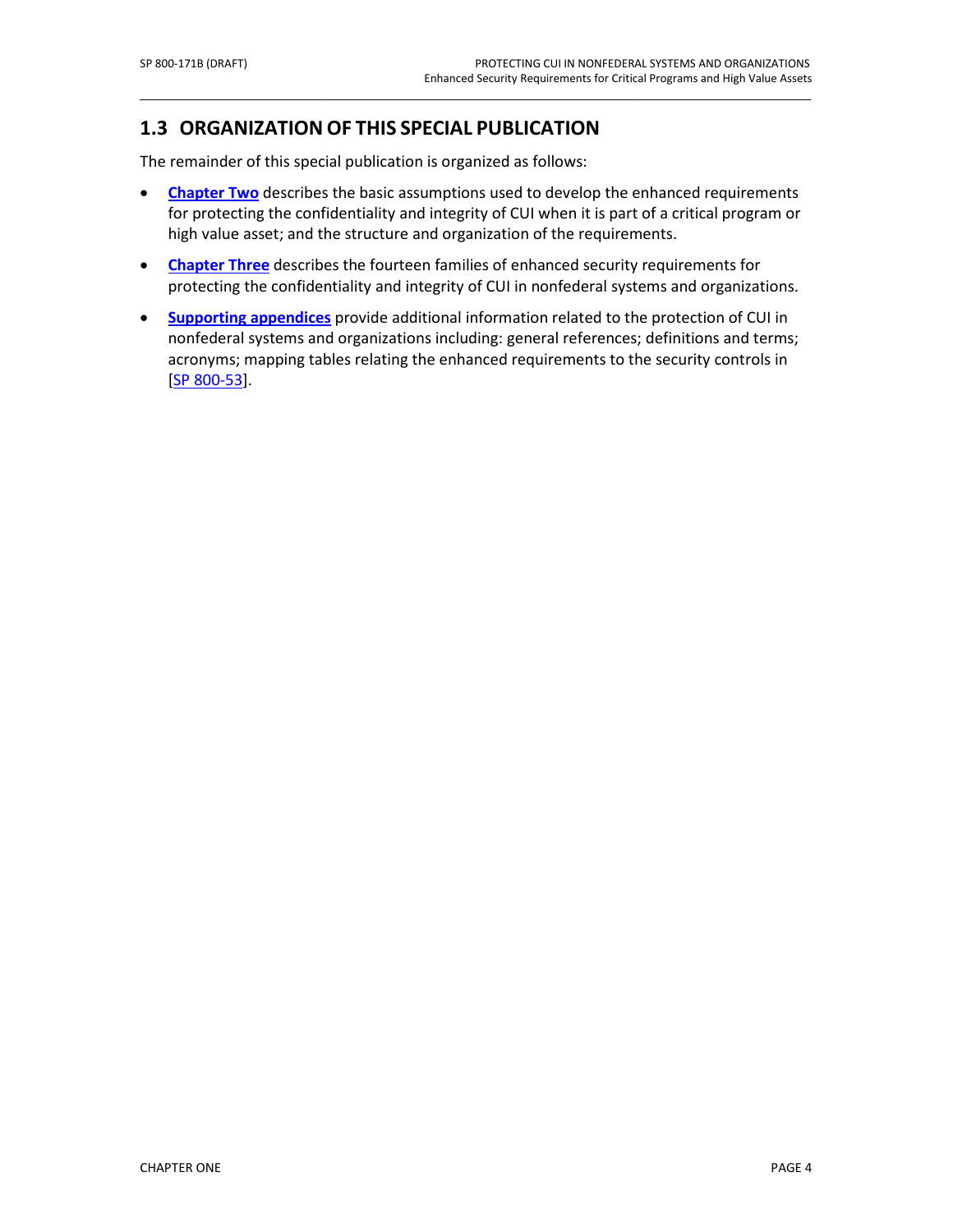<span id="page-16-0"></span>**CHAPTER TWO**

# **THE FUNDAMENTALS**

ASSUMPTIONS FOR DEVELOPING ENHANCED SECURITY REQUIREMENTS

his chapter describes the assumptions used to develop the recommended enhanced security requirements to protect CUI in nonfederal systems and organizations when the CUI is part of a critical program or high value asset; and the structure and organization of his chapter describes the assum<br>security requirements to protec<br>CUI is part of a critical program<br>the enhanced security requirements.

\_\_\_\_\_\_\_\_\_\_\_\_\_\_\_\_\_\_\_\_\_\_\_\_\_\_\_\_\_\_\_\_\_\_\_\_\_\_\_\_\_\_\_\_\_\_\_\_\_\_\_\_\_\_\_\_\_\_\_\_\_\_\_\_\_\_\_\_\_\_\_\_\_\_\_\_\_\_\_\_\_\_\_\_\_\_\_\_\_\_\_\_\_\_\_\_\_

# <span id="page-16-1"></span>**2.1 BASIC ASSUMPTIONS**

The recommended security requirements described in this publication have been developed based on four fundamental assumptions:

- Statutory and regulatory requirements for the protection of CUI are *consistent*, whether such information resides in federal systems or nonfederal systems including the environments in which those systems operate;
- Safeguards implemented to protect CUI are *consistent* in both federal and nonfederal systems and organizations;
- The confidentiality impact value for CUI is no less than [FIPS 199] *moderate*;<sup>[11](#page-16-2) [12](#page-16-3)</sup> and
- Additional protections may be necessary to protect information related to critical programs or high value assets that are targeted by the APT.

The assumptions reinforce the concept that CUI has the same *value* and potential *adverse impact* if compromised—whether such information is located in a federal or a nonfederal organization. However, additional protections are required to protect CUI in critical programs and high value assets targeted by the APT. Protecting the confidentiality and integrity of CUI is critical to the mission and business success of federal agencies and the economic and national security interests of the nation. Additional assumptions that also impact the development of the security requirements and the expectation of federal agencies in working with nonfederal organizations include:

- Nonfederal organizations have specific safeguarding measures in place to protect their information which may also be sufficient to satisfy the basic and derived CUI security requirements in [SP 800-171].
- The basic and derived requirements may not be sufficient to address the APT, and thus, some modification, development, or acquisition may be necessary to meet a set of enhanced requirements;

<span id="page-16-2"></span><sup>11</sup> The moderate impact *value* defined in [FIPS 199] may become part of a moderate impact *system* in [FIPS 200], which requires the use of the moderate baseline in [\[SP 800-53\]](#page-50-0) as the starting point for tailoring actions.

<span id="page-16-3"></span> $12$  In accordance with [32 CFR 2002], CUI is categorized at no less than the moderate confidentiality impact value. However, when federal law, regulation, or governmentwide policy establishing the control of the CUI specifies controls that differ from those of the moderate confidentiality baseline, then these will be followed.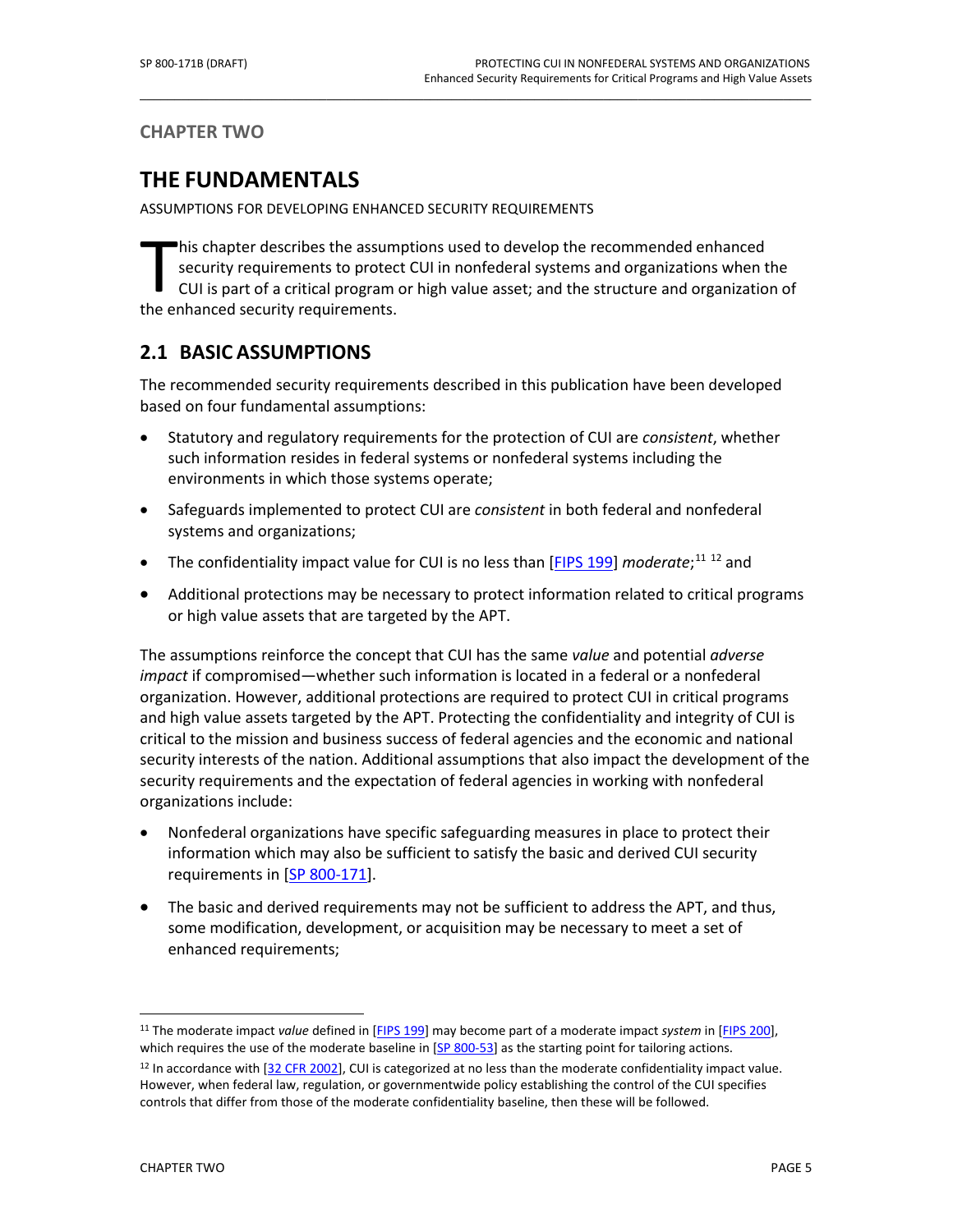• Nonfederal organizations may not have the necessary organizational structure or resources to satisfy every security requirement and may implement alternative, but equally effective, security measures to compensate for the inability to satisfy a requirement; and

\_\_\_\_\_\_\_\_\_\_\_\_\_\_\_\_\_\_\_\_\_\_\_\_\_\_\_\_\_\_\_\_\_\_\_\_\_\_\_\_\_\_\_\_\_\_\_\_\_\_\_\_\_\_\_\_\_\_\_\_\_\_\_\_\_\_\_\_\_\_\_\_\_\_\_\_\_\_\_\_\_\_\_\_\_\_\_\_\_\_\_\_\_\_\_\_\_

• Nonfederal organizations can implement a variety of potential security solutions directly or using external service providers (e.g., managed services), to satisfy security requirements.

### <span id="page-17-0"></span>**2.2 ORGANIZATION OF ENHANCED SECURITY REQUIREMENTS**

In addition to the basic and derived security requirements described in [SP 800-171], a set of enhanced security requirements is provided in [Chapter Three.](#page-19-0) The enhanced requirements are to be applied to nonfederal systems and organizations processing, storing, or transmitting CUI, when such information is contained in a critical program or designated high value asset. The enhanced security requirements have been designed to address the advanced persistent threat (APT). The structure of an enhanced requirement is similar to the basic and derived security requirements in [SP 800-171]. Similar to the basic and derived requirements, the enhanced requirements are mapped to the security controls in [\[SP 800-53\]](#page-50-0), the source from which the requirements were derived.

A *discussion section* follows each CUI security requirement providing additional information to facilitate the implementation and assessment of the requirements. This information is derived primarily from the security controls discussion sections in [\[SP 800-53\]](#page-50-0) and is provided to give organizations a better understanding of the mechanisms and procedures used to implement the controls used to protect CUI. The discussion section is not intended to extend the scope of the requirements. Figure 1 illustrates enhanced security requirement 3.2.2e with its supporting discussion section and informative references.

#### **[3.2.2e](#page-67-0) Include practical exercises in awareness training that are aligned with current threat scenarios and provide feedback to individuals involved in the training and their supervisors.**

#### **DISCUSSION**

Awareness training is most effective when it is complemented by practical exercises tailored to the tactics, techniques, and procedures (TTP) of the threat. Examples of practical exercises include no-notice social engineering attempts to gain unauthorized access, collect information, or simulate the adverse impact of opening malicious email attachments or invoking, via spear phishing attacks, malicious web links. Rapid feedback is essential to reinforce desired user behavior. Training results, especially failures of personnel in critical roles, can be indicative of a potential serious problem. It is important that senior management are made aware of such situations so that they can take appropriate remediating actions.

[SP 800-181] provides guidance on role-based information security training in the workplace.

#### **FIGURE 1: ENHANCED SECURITY REQUIREMENT EXAMPLE**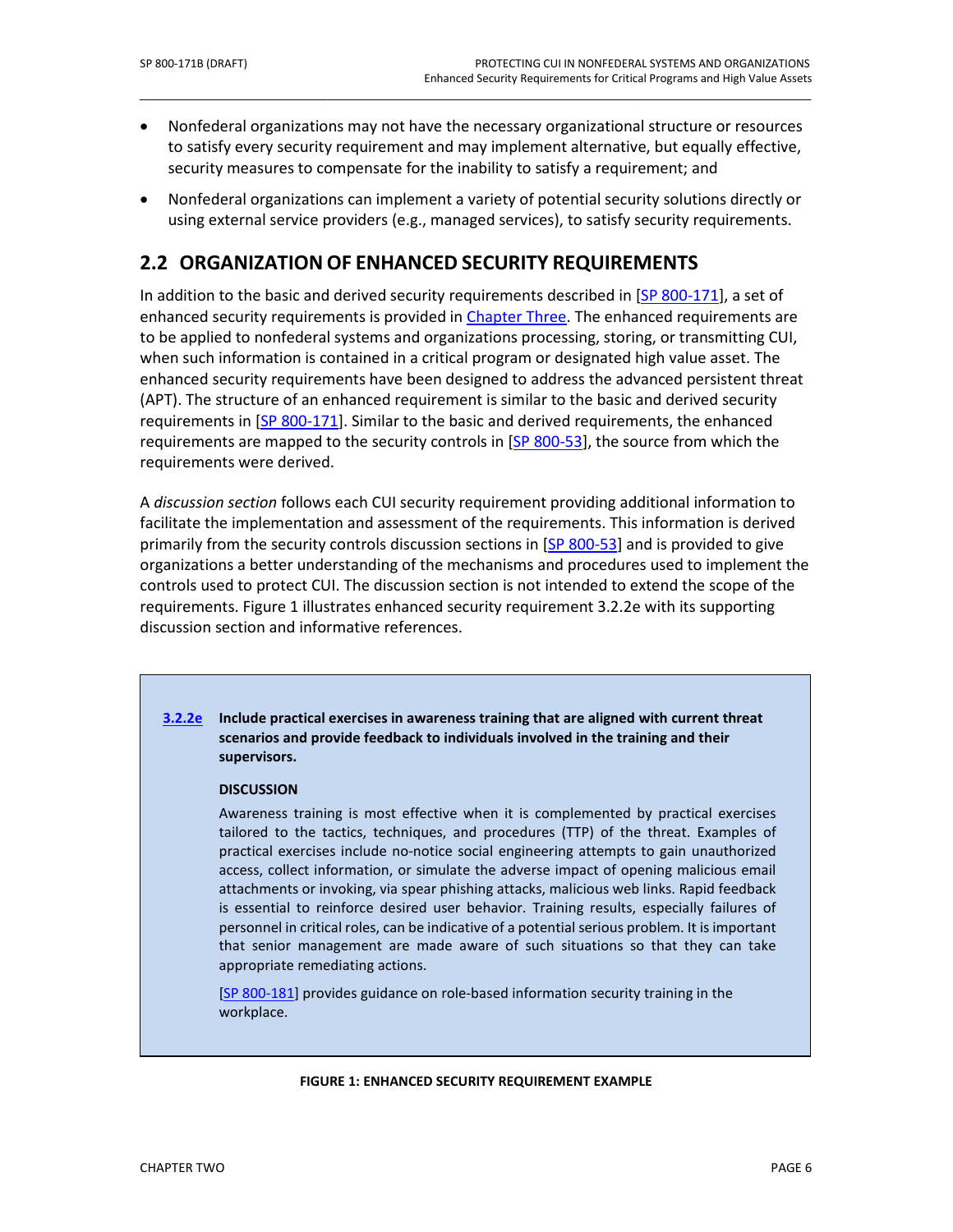The enhanced security requirements are organized into fourteen *families* consistent with the families for basic and derived requirements described in [SP 800-171]. Each family contains the requirements related to the general security topic of the family. The families are closely aligned with the minimum-security requirements for federal information and information systems contained in [FIPS 200]. The *contingency planning*, *system and services acquisition*, and *planning* requirements are not included within the scope of this publication due to the tailoring criteria in [SP 800-171]. Table 1 lists the security requirement families addressed in this publication.<sup>[13](#page-18-0)</sup>

\_\_\_\_\_\_\_\_\_\_\_\_\_\_\_\_\_\_\_\_\_\_\_\_\_\_\_\_\_\_\_\_\_\_\_\_\_\_\_\_\_\_\_\_\_\_\_\_\_\_\_\_\_\_\_\_\_\_\_\_\_\_\_\_\_\_\_\_\_\_\_\_\_\_\_\_\_\_\_\_\_\_\_\_\_\_\_\_\_\_\_\_\_\_\_\_\_

| <b>FAMILY</b>                            | <b>FAMILY</b>                               |
|------------------------------------------|---------------------------------------------|
| <b>Access Control</b>                    | <b>Media Protection</b>                     |
| <b>Awareness and Training</b>            | <b>Personnel Security</b>                   |
| <b>Audit and Accountability</b>          | <b>Physical Protection</b>                  |
| <b>Configuration Management</b>          | <b>Risk Assessment</b>                      |
| <b>Identification and Authentication</b> | <b>Security Assessment</b>                  |
| <b>Incident Response</b>                 | <b>System and Communications Protection</b> |
| <b>Maintenance</b>                       | System and Information Integrity            |
|                                          |                                             |

#### **TABLE 1: SECURITY REQUIREMENT FAMILIES**

<span id="page-18-0"></span><sup>&</sup>lt;sup>13</sup> Some families do not contain enhanced security requirements.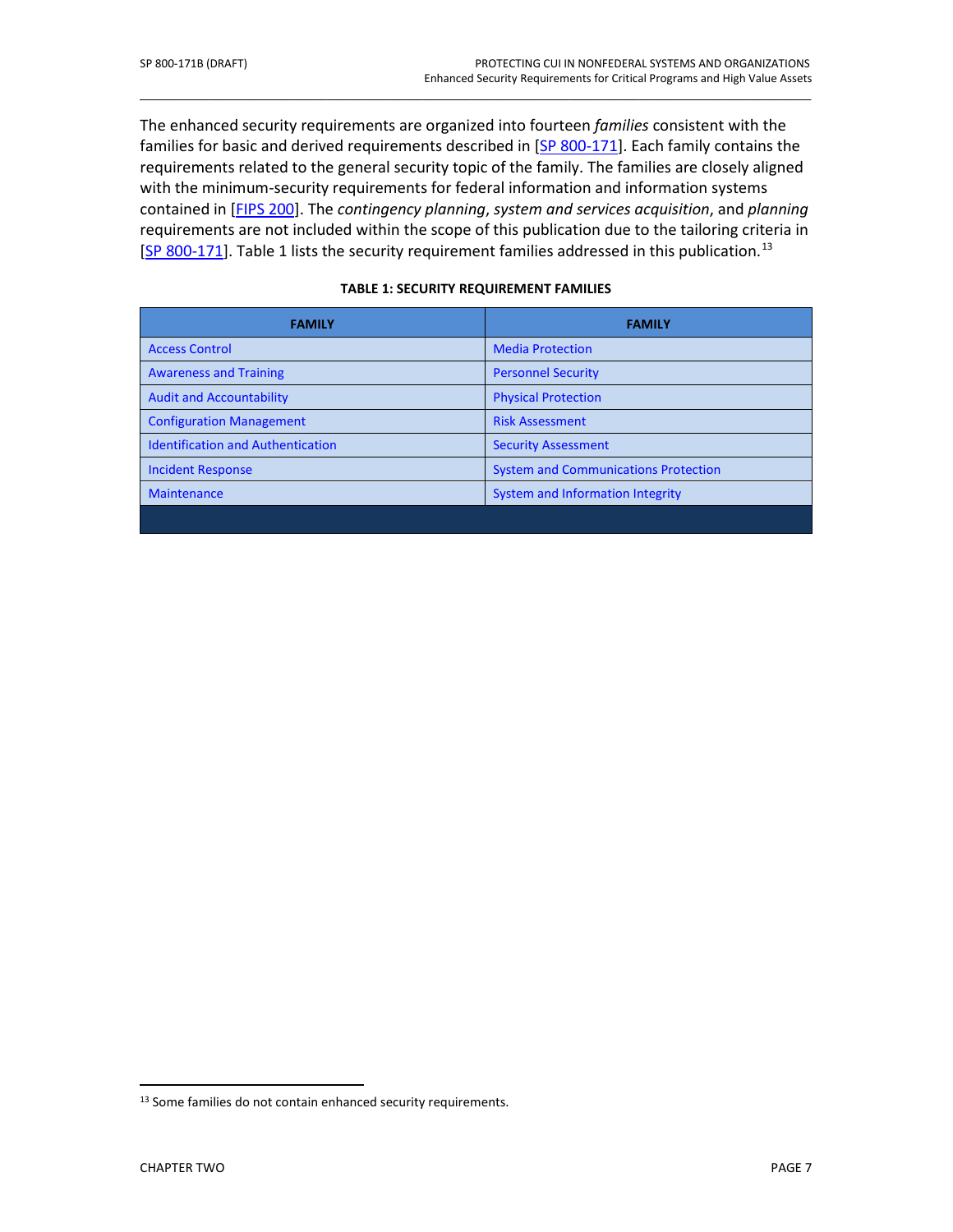### <span id="page-19-0"></span>**CHAPTER THREE**

# **THE REQUIREMENTS**

ENHANCED SECURITY REQUIREMENTS TO ADDRESS THE ADVANCED PERSISTENT THREAT

This chapter describes enhanced security requirements to protect the confidentiality<sup>[14](#page-19-1)</sup> of CUI in nonfederal systems and organizations from the advanced persistent threat [\(APT\)](#page-54-1).<sup>[15](#page-19-2)</sup> The enhanced protections are not required for any particular category or article of CUI. If, his chapter describes enhanced security requirements to protect the confidentiality<sup>14</sup> of<br>CUI in nonfederal systems and organizations from the advanced persistent threat (APT).<sup>1</sup><br>The enhanced protections are not required CUI) or a system as a critical program or a high value asset,  $16$  such information or system is a potential target for the APT, and therefore, requires enhanced protection.<sup>[17](#page-19-4)</sup> The enhanced requirements are implemented in addition to the basic and derived requirements contained in [SP 800-171], since the basic and derived requirements are not designed to address advanced threats including the APT.<sup>[18](#page-19-5)</sup> The enhanced requirements apply *only* to the components of nonfederal systems that process, store, or transmit CUI contained in a critical program or high value asset or that provide protection for such components.<sup>[19](#page-19-6)</sup>

\_\_\_\_\_\_\_\_\_\_\_\_\_\_\_\_\_\_\_\_\_\_\_\_\_\_\_\_\_\_\_\_\_\_\_\_\_\_\_\_\_\_\_\_\_\_\_\_\_\_\_\_\_\_\_\_\_\_\_\_\_\_\_\_\_\_\_\_\_\_\_\_\_\_\_\_\_\_\_\_\_\_\_\_\_\_\_\_\_\_\_\_\_\_\_\_\_

The enhanced requirements in Sections 3.1 through 3.14 are derived from the security controls in [\[SP 800-53\]](#page-50-0). The requirements have been influenced by several studies on the most effective methods for protecting the confidentiality and integrity of information (and CUI in particular) against cyber-attacks from advanced cyber threats and for ensuring the cyber resiliency of systems and organizations while under attack. The enhanced security requirements focus on several key elements that are essential to addressing the APT:

- Applying a threat-centric approach to security requirements specification;
- Employing alternative system and security architectures that support logical and physical isolation using system and network segmentation techniques, virtual machines, and containers:<sup>[20](#page-19-7)</sup>
- Implementing dual authorization controls for the most critical or sensitive operations;
- Limiting persistent storage to isolated enclaves or domains;

<span id="page-19-1"></span><sup>&</sup>lt;sup>14</sup> The security objectives of confidentiality and integrity are closely related since many of the underlying security mechanisms at the system level support both objectives. Therefore, the enhanced security requirements in this appendix provide protection from unauthorized disclosure and unauthorized modification of CUI.

<span id="page-19-2"></span><sup>&</sup>lt;sup>15</sup> [SP 800-39] defines the APT as an adversary that possesses sophisticated levels of expertise and significant resources which allow it to create opportunities to achieve its objectives by using multiple attack vectors including cyber, physical, and deception.

<span id="page-19-3"></span><sup>16</sup> See [\[OMB M-19-03\]](#page-49-0).

<span id="page-19-4"></span><sup>&</sup>lt;sup>17</sup> Organizations are cautioned against applying the enhanced security requirements in this appendix to protect all CUI. The application of the requirements is restricted to *critical programs* and *high value assets* containing CUI that are likely to be targeted by the APT.

<span id="page-19-5"></span><sup>&</sup>lt;sup>18</sup> The enhanced security requirements have been designed to address the threats described in [\[NTCTF\]](#page-53-2).

<span id="page-19-6"></span><sup>19</sup> System *components* include mainframes, workstations, servers; input and output devices; network components; operating systems; virtual machines; applications; cyber-physical components such as programmable logic controllers (PLC) or medical devices; and mobile devices such as smartphones and tablets.

<span id="page-19-7"></span> $20$  [SP 800-160-1] provides guidance on the development of system and security architectures.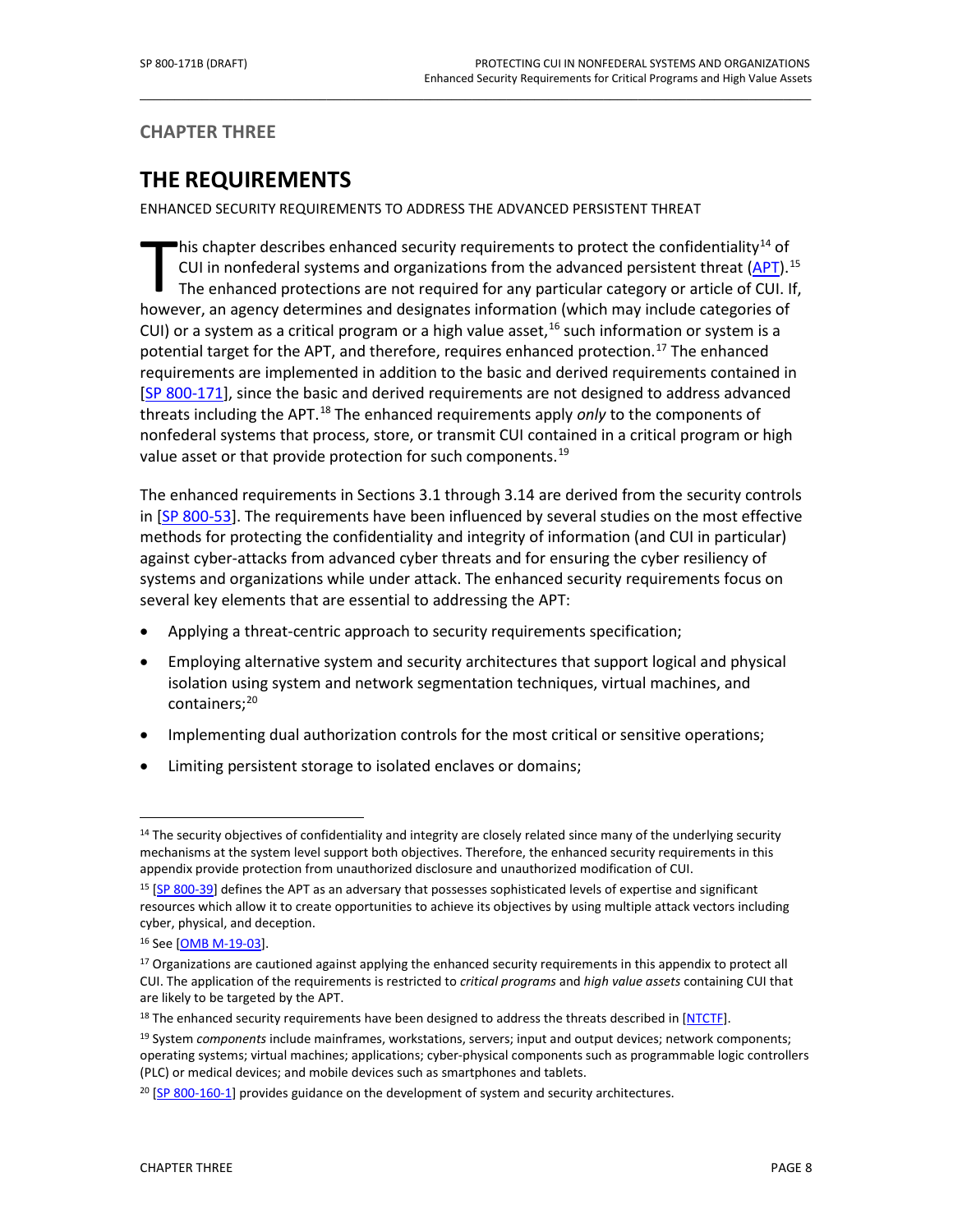- Implementing a comply-to-connect approach for systems and networks;
- Extending configuration management requirements by establishing authoritative sources for addressing changes to systems and system components;

\_\_\_\_\_\_\_\_\_\_\_\_\_\_\_\_\_\_\_\_\_\_\_\_\_\_\_\_\_\_\_\_\_\_\_\_\_\_\_\_\_\_\_\_\_\_\_\_\_\_\_\_\_\_\_\_\_\_\_\_\_\_\_\_\_\_\_\_\_\_\_\_\_\_\_\_\_\_\_\_\_\_\_\_\_\_\_\_\_\_\_\_\_\_\_\_\_

- Periodically refreshing or upgrading organizational systems and system components to a known state or developing new systems or components;
- Employing a security operations center with advanced analytics to support continuous monitoring and protection of organizational systems; and
- Using deception to confuse and mislead adversaries regarding the information they use for decision making, the value and authenticity of the information they attempt to exfiltrate, or the environment in which they are operating.

Following each enhanced requirement, a discussion section provides additional information to facilitate the implementation and assessment of the requirement. Tables D-1 through D-14 in Appendix  $D$  provide a mapping of the enhanced security requirements to the security controls in  $[SP 800-53]$ <sup>21</sup>

Certain enhanced requirements may be too difficult or cost prohibitive for organizations to meet through in-house provisioning. In these situations, the use of external service providers<sup>[22](#page-20-1)</sup> can be leveraged to satisfy the requirements. The services include, but are not limited to:

- IT infrastructure, platform, and software services;
- Threat intelligence;<sup>[23](#page-20-2)</sup>
- Threat and adversary hunting;
- Threat, vulnerability, and risk assessments;
- Cyber resiliency;<sup>[24](#page-20-3)</sup>

<span id="page-20-0"></span> $^{21}$  The security controls in mapping tables D-1 through D-14 are taken from NIST Special Publication 800-53, Revision 5. Any changes in the designated controls due to future updates to [\[SP 800-53\]](#page-50-0), will be reflected in this publication either as errata or during the next official update cycle.

<span id="page-20-1"></span><sup>&</sup>lt;sup>22</sup> These services can be provided by a parent or supervisory organization (e.g., a prime contractor providing services to a subcontractor), or a third party (e.g., a cloud service provider).

<span id="page-20-2"></span><sup>&</sup>lt;sup>23</sup> [\[SP 800-150\]](#page-52-0) makes a distinction between threat information and threat intelligence. Threat information is any information related to a threat that might help an organization protect itself against that threat or detect the activities of a threat actor. Examples of threat information include indicators, TTPs, security alerts, threat intelligence reports, and tool configurations. Threat intelligence is threat information that has been aggregated, transformed, analyzed, interpreted, or enriched to provide the necessary context for risk-based decision-making processes. Threat information sharing is an activity that organizations can perform or participate in. Threat intelligence can be a service offering. Threat intelligence sources include commercial and government organizations with experience gathering and analyzing threat intelligence, parent or supervisory organizations (e.g., a prime contractor providing relevant threat intelligence to a subcontractor), Information Sharing and Analysis Organizations (ISAO), and Information Sharing and Analysis Centers (ISAC).

<span id="page-20-3"></span><sup>24</sup> [SP 800-160-2] provides guidance on cyber-resilient systems. The cyber resiliency measures described in this appendix represent a subset of the measures. For example, due to the focus of this publication, cyber resiliency measures to preclude the destruction of critical cyber resources by the APT are not included.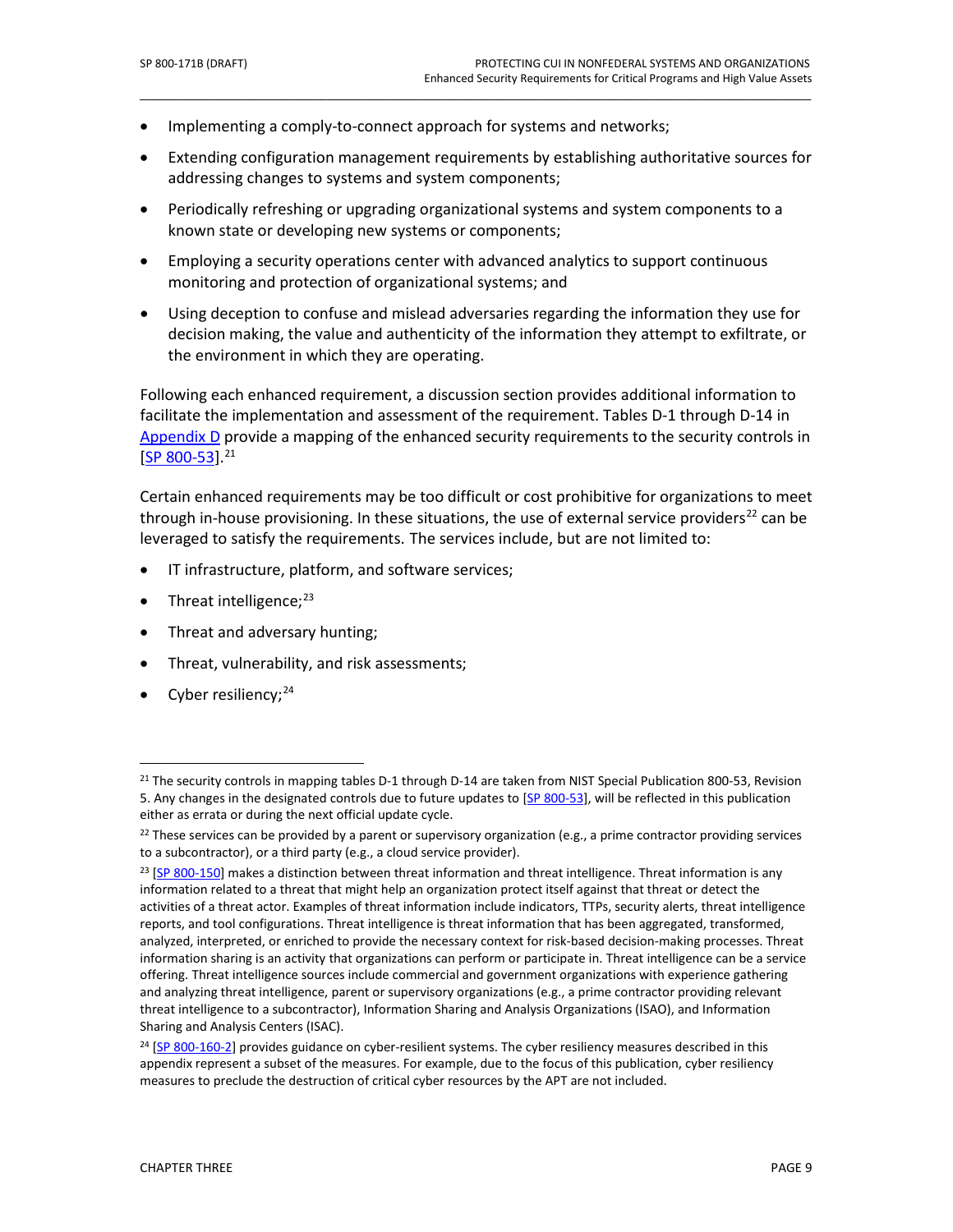- System monitoring and security management; $^{25}$  $^{25}$  $^{25}$  and
- Response and recovery.<sup>[26](#page-21-1)</sup>

The enhanced requirements provide the foundation for a multidimensional, defense-in-depth protection strategy that includes three, mutually supportive and reinforcing components: (1) *penetration resistant architecture*; (2) *damage limiting operations*; and (3) designing for *cyber resiliency* and *survivability*. This strategy recognizes that despite the best protection measures implemented by organizations, the APT may find ways to breach or compromise those primary boundary defenses and deploy malicious code within a defender's system. When this situation occurs, organizations must have access to safeguards and countermeasures to confuse, deceive, mislead, and impede the adversary—that is, taking away the adversary's tactical advantage and protecting the organization's critical programs or high value assets. Figure 2 illustrates the complementary nature of the enhanced security requirements when implemented as part of a multidimensional asset protection strategy.

\_\_\_\_\_\_\_\_\_\_\_\_\_\_\_\_\_\_\_\_\_\_\_\_\_\_\_\_\_\_\_\_\_\_\_\_\_\_\_\_\_\_\_\_\_\_\_\_\_\_\_\_\_\_\_\_\_\_\_\_\_\_\_\_\_\_\_\_\_\_\_\_\_\_\_\_\_\_\_\_\_\_\_\_\_\_\_\_\_\_\_\_\_\_\_\_\_



**FIGURE 2: MULTIDIMENSIONAL (DEFENSE-IN-DEPTH) PROTECTION STRATEGY**

<span id="page-21-0"></span><sup>25</sup> A managed security services provider (MSSP) can provide an off-site security operations center (SOC) in which analysts monitor security-relevant data flows on behalf of multiple customer or subordinate organizations. The best services go beyond monitoring perimeter defenses and additionally monitor system components, devices, and endpoint data from deep within organizational systems and networks.

<span id="page-21-1"></span><sup>&</sup>lt;sup>26</sup> In some cases, MSSP organizations provide integrated security-related management and incident response services, similar to a managed detection and response (MDR) services provider. Alternatively, response and recovery services may be obtained separately.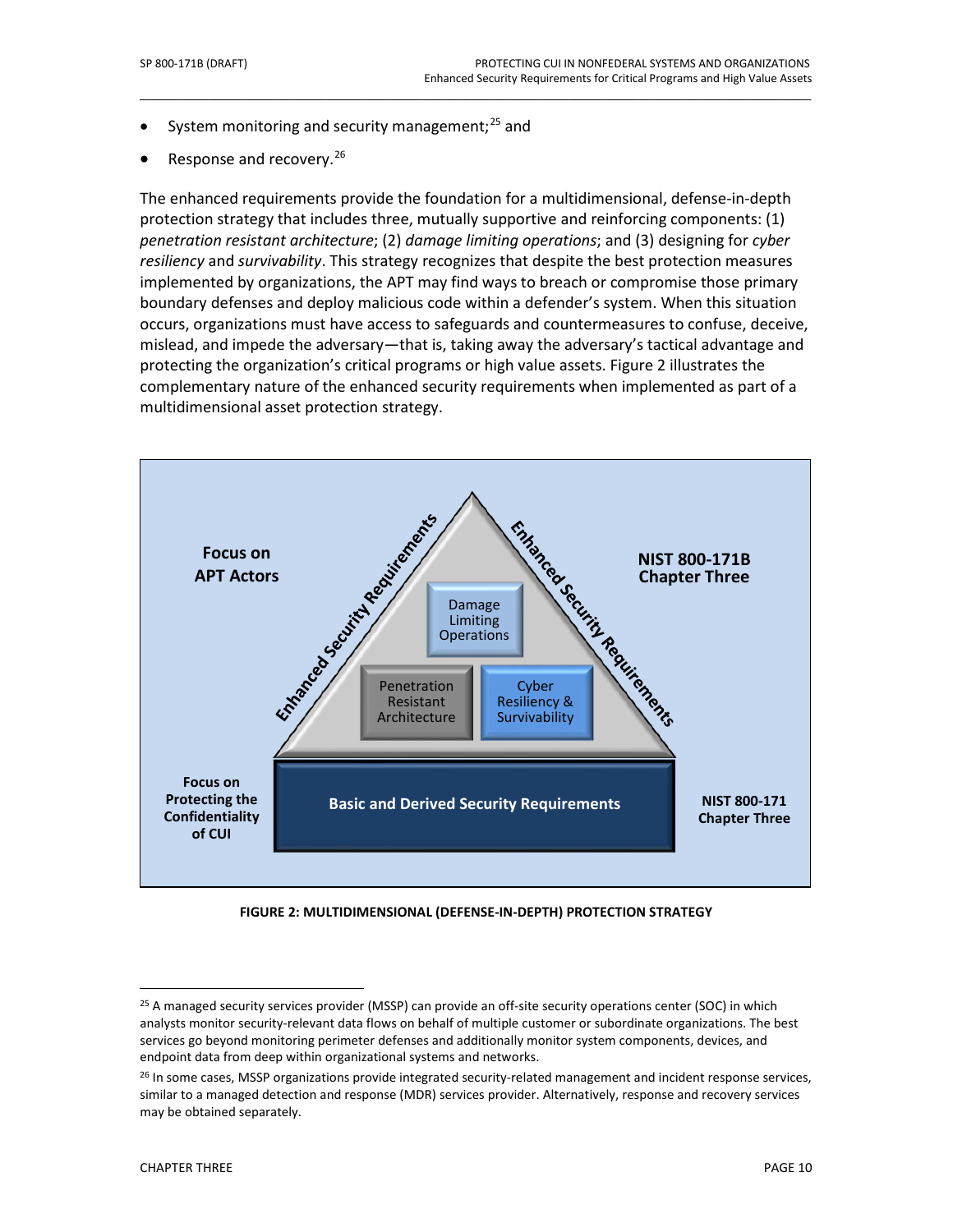While the enhanced security requirements are intended to be implemented comprehensively, federal agencies may, as part of their overarching risk management strategy and consistent with their organizational risk tolerance, request the implementation of selected enhanced security requirements or alternatively, exempt certain enhanced requirements. The requirements are intended for use by federal agencies in appropriate contractual vehicles or other agreements established between those agencies and nonfederal organizations. Nonfederal organizations may elect to specify and implement requirements in this appendix (or elements thereof) based on mission or business needs, criticality analyses, and risk assessments.

\_\_\_\_\_\_\_\_\_\_\_\_\_\_\_\_\_\_\_\_\_\_\_\_\_\_\_\_\_\_\_\_\_\_\_\_\_\_\_\_\_\_\_\_\_\_\_\_\_\_\_\_\_\_\_\_\_\_\_\_\_\_\_\_\_\_\_\_\_\_\_\_\_\_\_\_\_\_\_\_\_\_\_\_\_\_\_\_\_\_\_\_\_\_\_\_\_

#### **LIMITING THE SCOPE OF THE ENHANCED SECURITY REQUIREMENTS**

The *enhanced* security requirements in this chapter are only applicable for a nonfederal system or organization when mandated by a federal agency in a contract, grant, or other agreement. The requirements apply *only* to the components of nonfederal systems that process, store, or transmit CUI contained in a critical program or high value asset or that provide protection for such components. The nature of critical programs and high value assets is such that they are likely to attract attention from the Advanced Persistent Threat (APT), and therefore, warrant the additional protection and cost that are associated with the enhanced security requirements.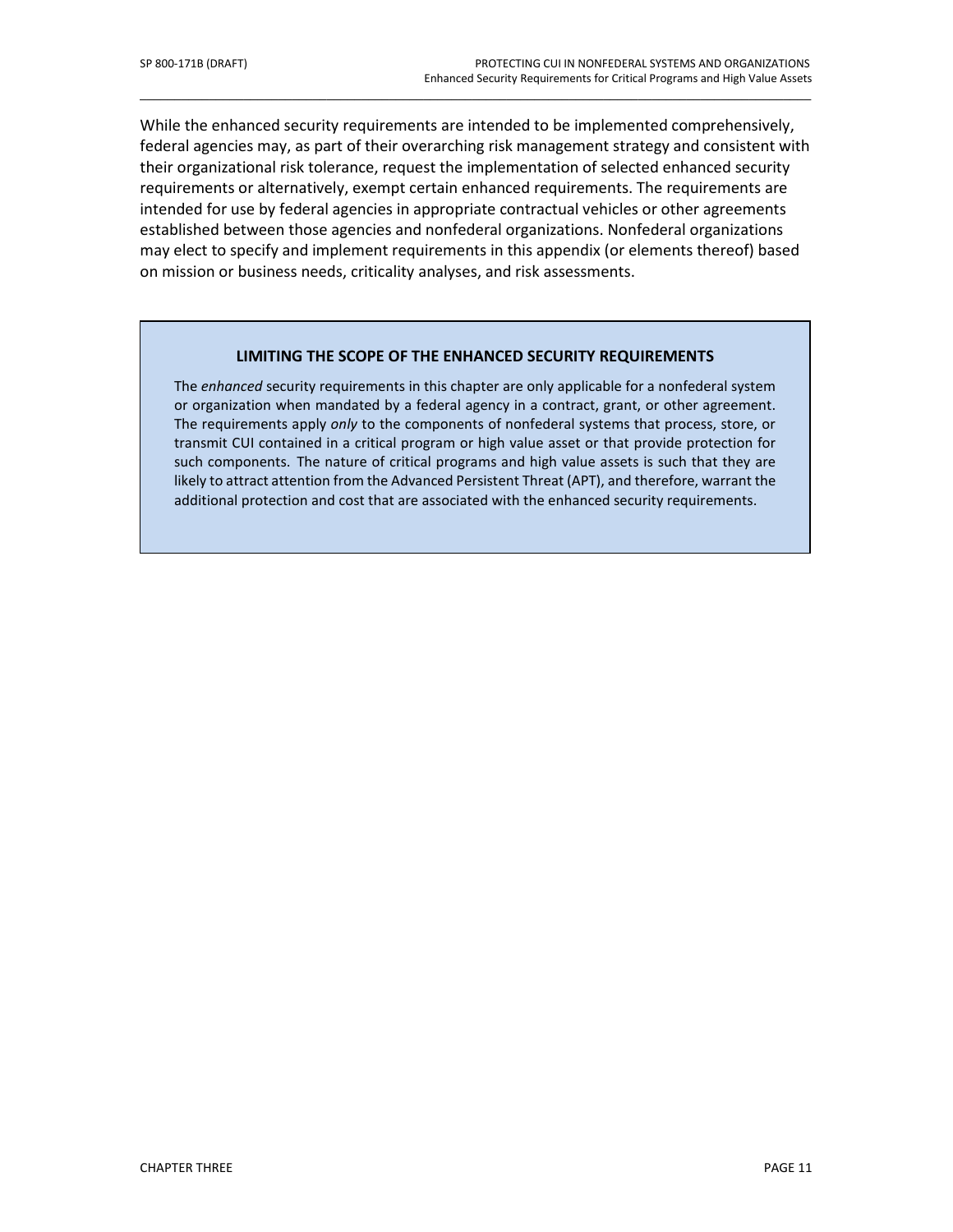# <span id="page-23-0"></span>**3.1 ACCESS CONTROL**

#### *Enhanced Security Requirements*

#### **[3.1.1e](#page-66-0) Employ dual authorization to execute critical or sensitive system and organizational operations.**

\_\_\_\_\_\_\_\_\_\_\_\_\_\_\_\_\_\_\_\_\_\_\_\_\_\_\_\_\_\_\_\_\_\_\_\_\_\_\_\_\_\_\_\_\_\_\_\_\_\_\_\_\_\_\_\_\_\_\_\_\_\_\_\_\_\_\_\_\_\_\_\_\_\_\_\_\_\_\_\_\_\_\_\_\_\_\_\_\_\_\_\_\_\_\_\_\_

#### **DISCUSSION**

Dual authorization, also known as two-person control, reduces risk related to insider threat. Dual authorization requires the approval of two authorized individuals to execute certain commands, actions, or functions. For example, organizations employ dual authorization to help ensure that changes to selected system components (i.e., hardware, software, and firmware) or information cannot occur unless two qualified individuals approve and implement such changes. The two individuals possess the skills and expertise to determine if the proposed changes are correct implementations of the approved changes. The individuals are also accountable for the changes. Organizations also employ dual authorization for the execution of privileged commands. To reduce the risk of collusion, organizations consider rotating dual authorization duties to other individuals.

#### **[3.1.2e](#page-66-1) Restrict access to systems and system components to only those information resources that are owned, provisioned, or issued by the organization.**

#### **DISCUSSION**

Non-organizationally owned information resourcesinclude systems or system components owned by other organizations and personally owned devices. Non-organizational devices and software present a significant risk to the organization and complicate the organization's ability to employ a "comply-to-connect" policy or implement device attestation techniques to ensure the integrity of the organizational system.

#### **[3.1.3e](#page-66-2) Employ secure information transfer solutions to control information flows between security domains on connected systems.**

#### **DISCUSSION**

Organizations employ information flow control policies and enforcement mechanisms to control the flow of information between designated sources and destinations within systems and between connected systems. Flow control is based on the characteristics of the information and/or the information path. Enforcement occurs, for example, in boundary protection devices that employ rule sets or establish configuration settings that restrict system services; provide a packet-filtering capability based on header information; or provide message-filtering capability based on message content. Organizations also consider the trustworthiness of filtering/inspection mechanisms (i.e., hardware, firmware, and software components) that are critical to information flow enforcement.

Transferring information between systems in different security domains with different security policies introduces risk that the transfers violate one or more domain security policies. In such situations, information owners or stewards provide guidance at designated policy enforcement points between connected systems. Organizations mandate specific architectural solutions when required to enforce logical or physical separation between systems in different security domains. Enforcement includes prohibiting information transfers between connected systems; employing hardware mechanisms to enforce one-way information flows; verifying write permissions before accepting information from another security domain or connected system; and implementing trustworthy regrading mechanisms to reassign security attributes and security labels.

Secure information transfer solutions often include one or more of the following properties: use of cross domain solutions when crossing security domains; mutual authentication (via hardwarebased cryptography) of the sender and recipient; encryption of data in transit and at rest; isolation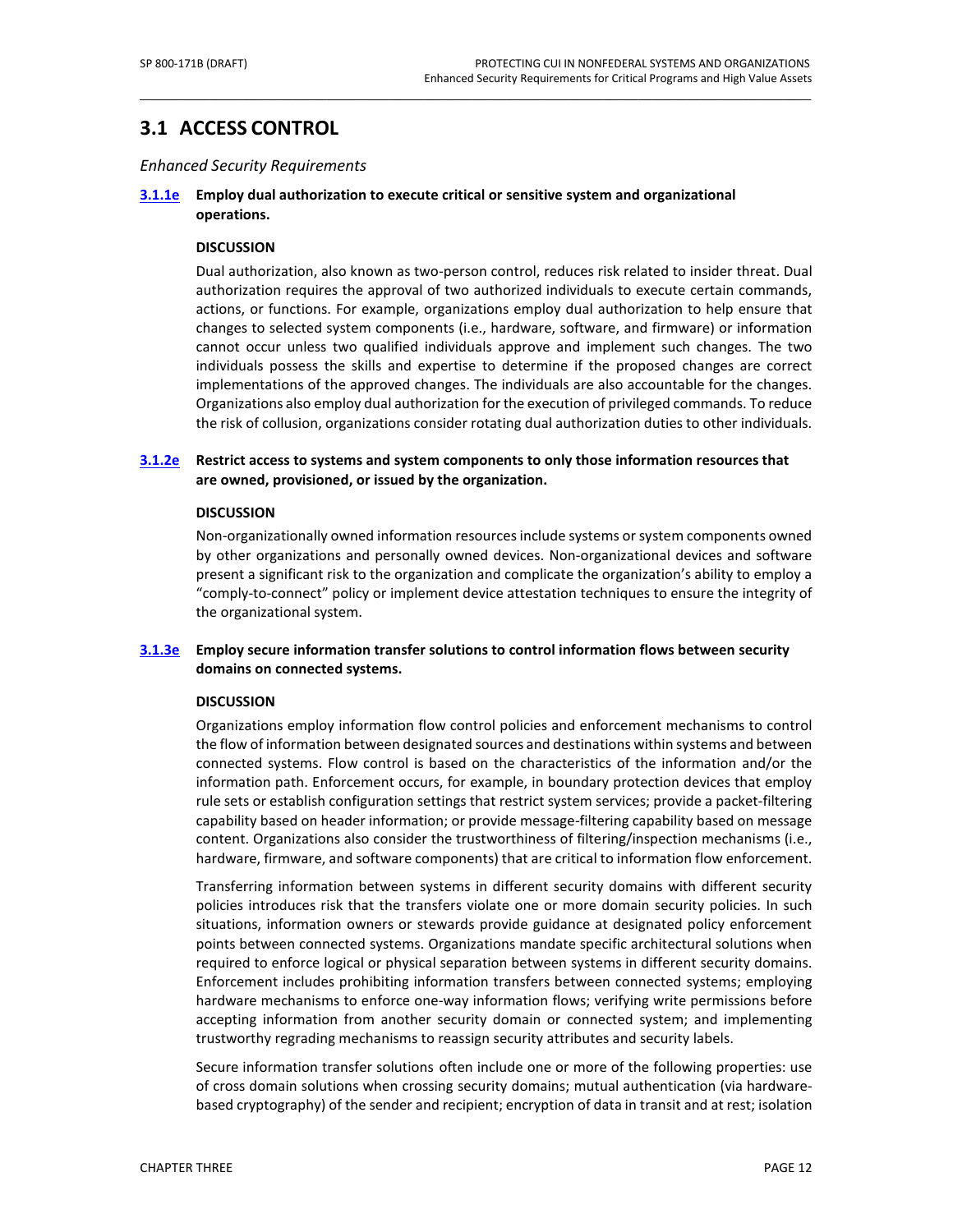from other domains; logging of information transfers (e.g., title of file, file size, cryptographic hash of file, sender, recipient, transfer time and IP address, receipt time and IP address). There are cross domain solutions approved by the United Cross Domain Services Management Office [\[UCDSMO\]](#page-53-2) and secure information transfer solutions that have similar properties but are without formal UCDSMO approval.

\_\_\_\_\_\_\_\_\_\_\_\_\_\_\_\_\_\_\_\_\_\_\_\_\_\_\_\_\_\_\_\_\_\_\_\_\_\_\_\_\_\_\_\_\_\_\_\_\_\_\_\_\_\_\_\_\_\_\_\_\_\_\_\_\_\_\_\_\_\_\_\_\_\_\_\_\_\_\_\_\_\_\_\_\_\_\_\_\_\_\_\_\_\_\_\_\_

**Basic and derived security requirements for access control are contained in [SP 800-171].**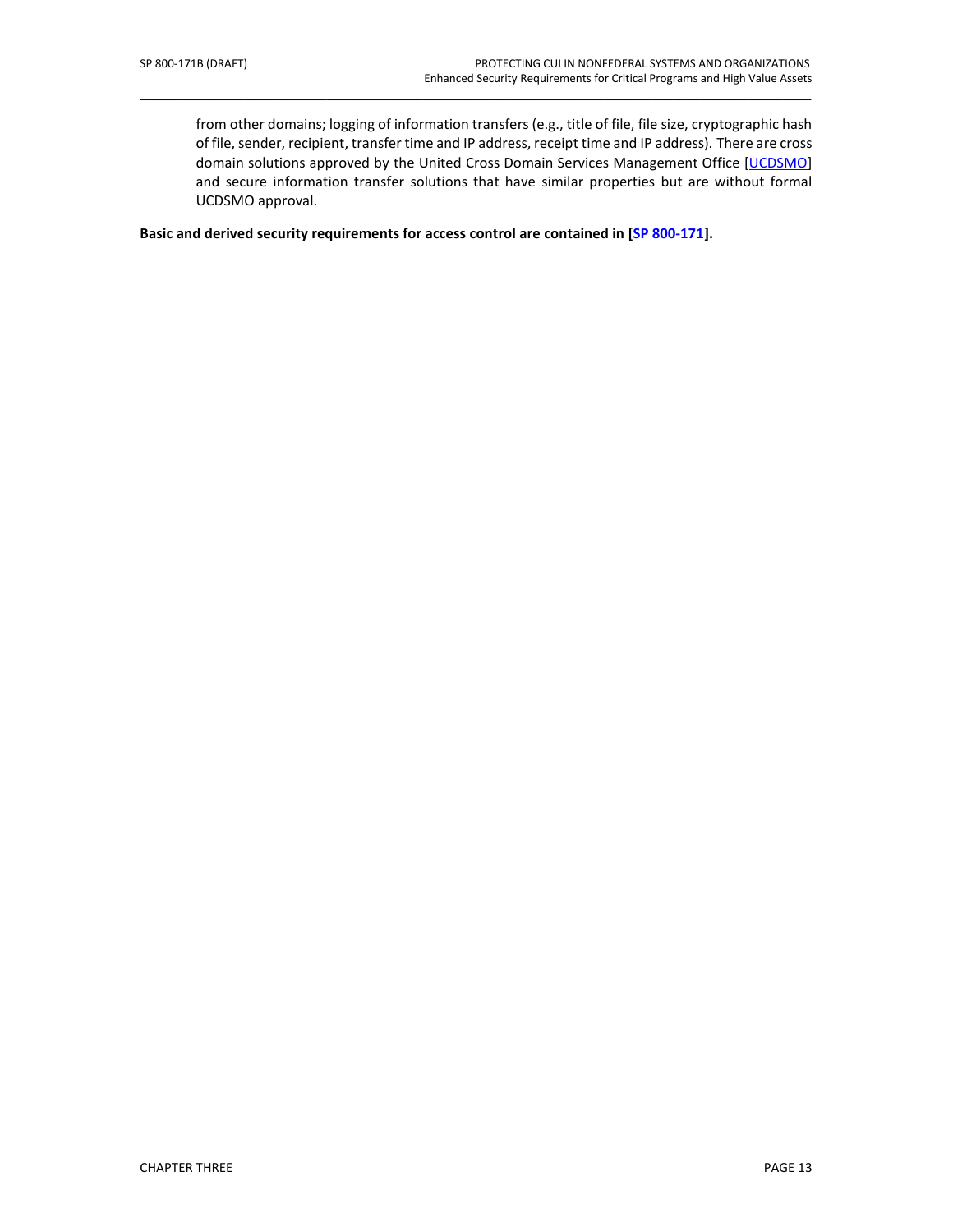### <span id="page-25-0"></span>**3.2 AWARENESS AND TRAINING**

*Enhanced Security Requirements*

**[3.2.1e](#page-67-1) Provide awareness training focused on recognizing and responding to threats from social engineering, advanced persistent threat actors, breaches, and suspicious behaviors; update the training at least annually or when there are significant changes to the threat.**

\_\_\_\_\_\_\_\_\_\_\_\_\_\_\_\_\_\_\_\_\_\_\_\_\_\_\_\_\_\_\_\_\_\_\_\_\_\_\_\_\_\_\_\_\_\_\_\_\_\_\_\_\_\_\_\_\_\_\_\_\_\_\_\_\_\_\_\_\_\_\_\_\_\_\_\_\_\_\_\_\_\_\_\_\_\_\_\_\_\_\_\_\_\_\_\_\_

#### **DISCUSSION**

One of the most effective ways to detect APT activities and to reduce the effectiveness of those activities is to provide specific awareness training for individuals. A well-trained and security aware workforce provides another organizational safeguard that can be employed as part of a defensein-depth strategy to protect organizations against malicious code injections via email or the web applications. Threat awareness training includes educating individuals on the various ways APTs can infiltrate into organizations including through websites, emails, advertisement pop-ups, articles, and social engineering. Training can include techniques for recognizing suspicious emails, the use of removable systems in non-secure settings, and the potential targeting of individuals by adversaries outside the workplace. Awareness training is assessed and updated periodically to ensure that the training is relevant and effective, particularly with respect to the threat since it is constantly, and often rapidly, evolving.

[\[SP 800-50\]](#page-50-1) provides guidance on security awareness and training programs.

#### **[3.2.2e](#page-67-0) Include practical exercises in awareness training that are aligned with current threat scenarios and provide feedback to individuals involved in the training and their supervisors.**

#### **DISCUSSION**

Awareness training is most effective when it is complemented by practical exercisestailored to the tactics, techniques, and procedures (TTP) of the threat. Examples of practical exercises include nonotice social engineering attempts to gain unauthorized access, collect information, or simulate the adverse impact of opening malicious email attachments or invoking, via spear phishing attacks, malicious web links. Rapid feedback is essential to reinforce desired user behavior. Training results, especially failures of personnel in critical roles, can be indicative of a potential serious problem. It is important that senior management are made aware of such situations so that they can take appropriate remediating actions.

[SP 800-181] provides guidance on role-based information security training in the workplace.

**Basic and derived requirements for awareness and training are contained in [SP 800-171].**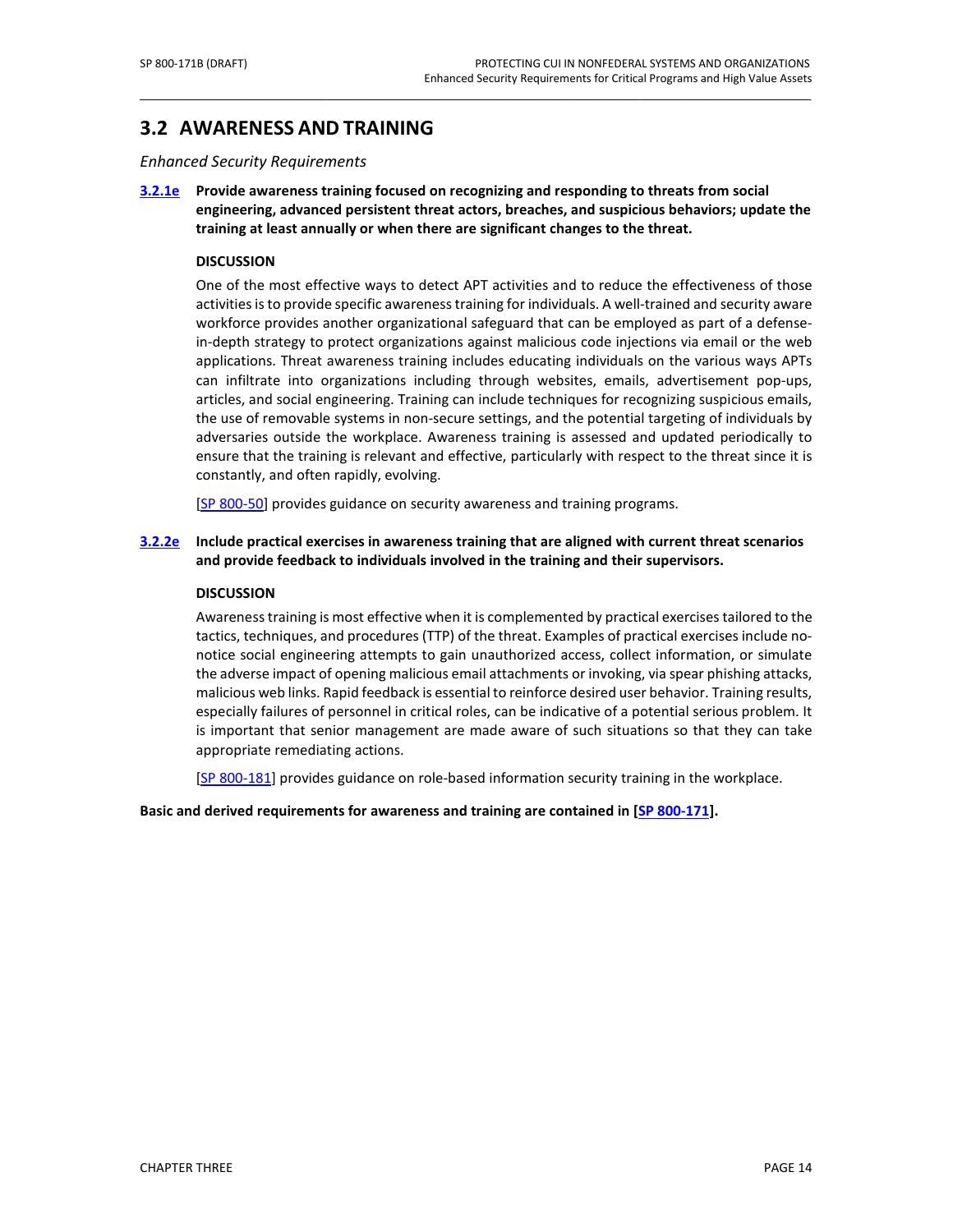### <span id="page-26-0"></span>**3.3 AUDIT AND ACCOUNTABILITY**

*Enhanced Security Requirements*

**There are no enhanced security requirements for audit and accountability at this time.**

**Basic and derived requirements for audit and accountability are contained in [SP 800-171].**

\_\_\_\_\_\_\_\_\_\_\_\_\_\_\_\_\_\_\_\_\_\_\_\_\_\_\_\_\_\_\_\_\_\_\_\_\_\_\_\_\_\_\_\_\_\_\_\_\_\_\_\_\_\_\_\_\_\_\_\_\_\_\_\_\_\_\_\_\_\_\_\_\_\_\_\_\_\_\_\_\_\_\_\_\_\_\_\_\_\_\_\_\_\_\_\_\_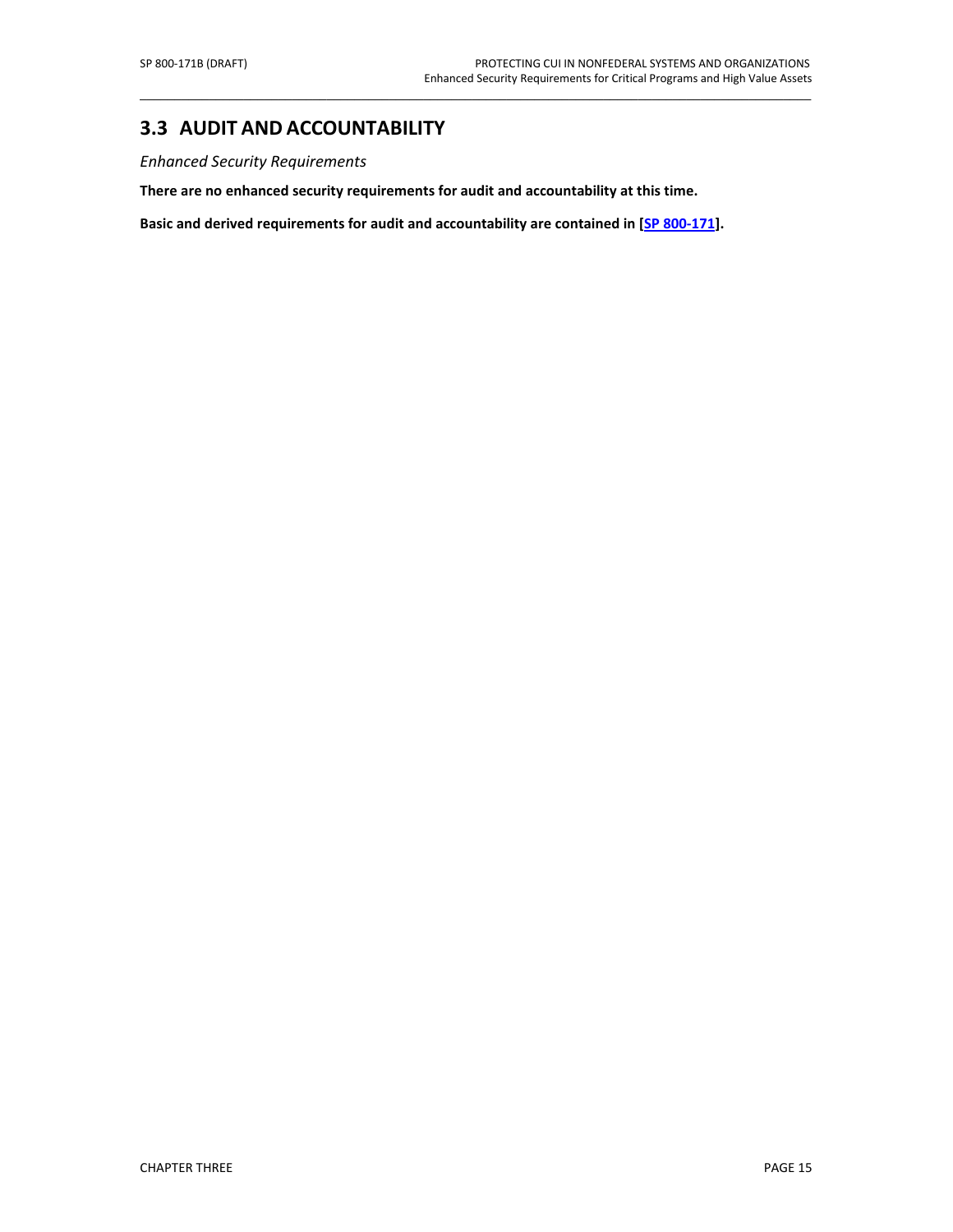### <span id="page-27-0"></span>**3.4 CONFIGURATION MANAGEMENT**

*Enhanced Security Requirements*

**[3.4.1e](#page-69-0) Establish and maintain an authoritative source and repository to provide a trusted source and accountability for approved and implemented system components.** 

\_\_\_\_\_\_\_\_\_\_\_\_\_\_\_\_\_\_\_\_\_\_\_\_\_\_\_\_\_\_\_\_\_\_\_\_\_\_\_\_\_\_\_\_\_\_\_\_\_\_\_\_\_\_\_\_\_\_\_\_\_\_\_\_\_\_\_\_\_\_\_\_\_\_\_\_\_\_\_\_\_\_\_\_\_\_\_\_\_\_\_\_\_\_\_\_\_

#### **DISCUSSION**

The establishment and maintenance of an authoritative source and repository includes a system component inventory of approved hardware, software and firmware; approved system baseline configurations and configuration changes; and verified system software and firmware, as well as images and/or scripts. See 3.4.1 and 3.4.3 related to system component inventories, baseline configurations, and configuration change control. The information in the repository is used to demonstrate adherence to or identify deviation from the established configuration baselines and to restore system components from a trusted source. From an automated assessment perspective, the system description provided by the authoritative source is referred to as the desired state. Using automated tools, the desired state is compared to the actual state to check for compliance or deviations.

[\[SP 800-128\]](#page-51-0) provides guidance on security-focused configuration management including security configuration settings and configuration change control. [\[IR 8011\]](#page-49-2) provides guidance on using automation support to assess system and system component configurations.

#### **[3.4.2e](#page-69-1) Employ automated mechanisms to detect the presence of misconfigured or unauthorized system components and remove the components or place the components in a quarantine or remediation network that allows for patching, re-configuration, or other mitigations.**

#### **DISCUSSION**

System components used to process, store, transmit, or protect CUI are monitored and checked against the authoritative source (i.e., hardware and software inventory and associated baseline configurations). From an automated assessment perspective, the system description provided by the authoritative source is referred to as the desired state. Using automated tools, the desired state is compared to the actual state to check for compliance or deviations. System components that are unknown or that deviate from the approved configuration are removed from the system and rebuilt from the trusted configuration baseline established by the authoritative source. Automated security responses can include halting system functions, halting system processing, or issuing alerts or notifications to personnel when there is an unauthorized modification of an organization-defined configuration item.

[\[IR 8011\]](#page-49-2) provides guidance on using automation support to assess system and system component configurations.

#### **[3.4.3e](#page-69-2) Employ automated discovery and management tools to maintain an up-to-date, complete, accurate, and readily available inventory of system components.**

#### **DISCUSSION**

The system component inventory includes system-specific information required for component accountability and to provide support to identify, control, monitor, and verify configuration items in accordance with the authoritative source. Information necessary for effective accountability of system components includes system name; hardware component owners; hardware inventory specifications; software license information; software component owners; version numbers; and for networked components, the machine names and network addresses. Inventory specifications include manufacturer; supplier information; component type; date of receipt; cost; model; serial number; and physical location. Organizations also use automated mechanisms to implement and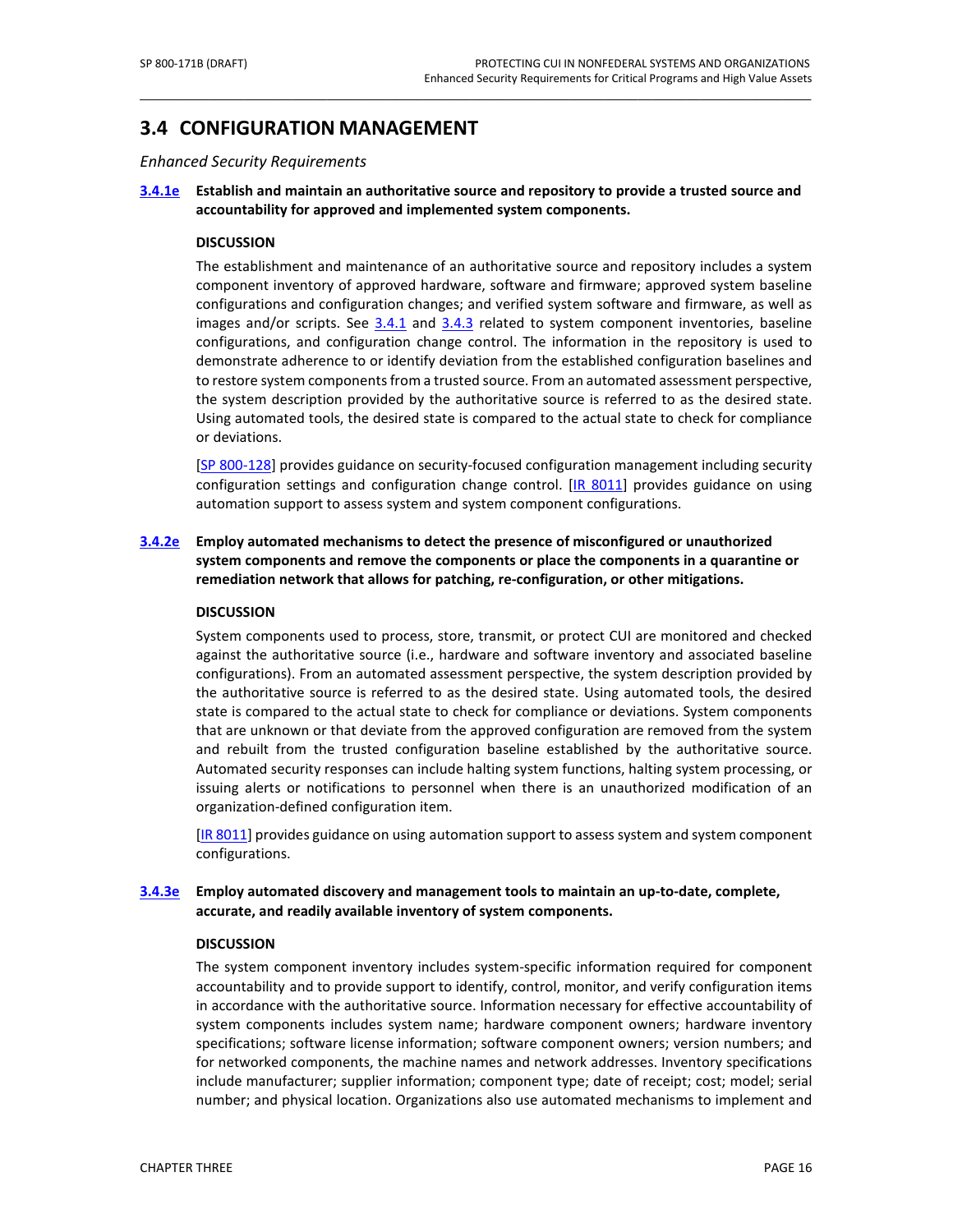maintain authoritative (i.e., up-to-date, complete, accurate, and available) baseline configurations for systems that include hardware and software inventory tools, configuration management tools, and network management tools. Tools can be used to track version numbers on operating systems, applications, types of software installed, and current patch levels.

\_\_\_\_\_\_\_\_\_\_\_\_\_\_\_\_\_\_\_\_\_\_\_\_\_\_\_\_\_\_\_\_\_\_\_\_\_\_\_\_\_\_\_\_\_\_\_\_\_\_\_\_\_\_\_\_\_\_\_\_\_\_\_\_\_\_\_\_\_\_\_\_\_\_\_\_\_\_\_\_\_\_\_\_\_\_\_\_\_\_\_\_\_\_\_\_\_

**Basic and derived requirements for configuration management are contained in [SP 800-171].**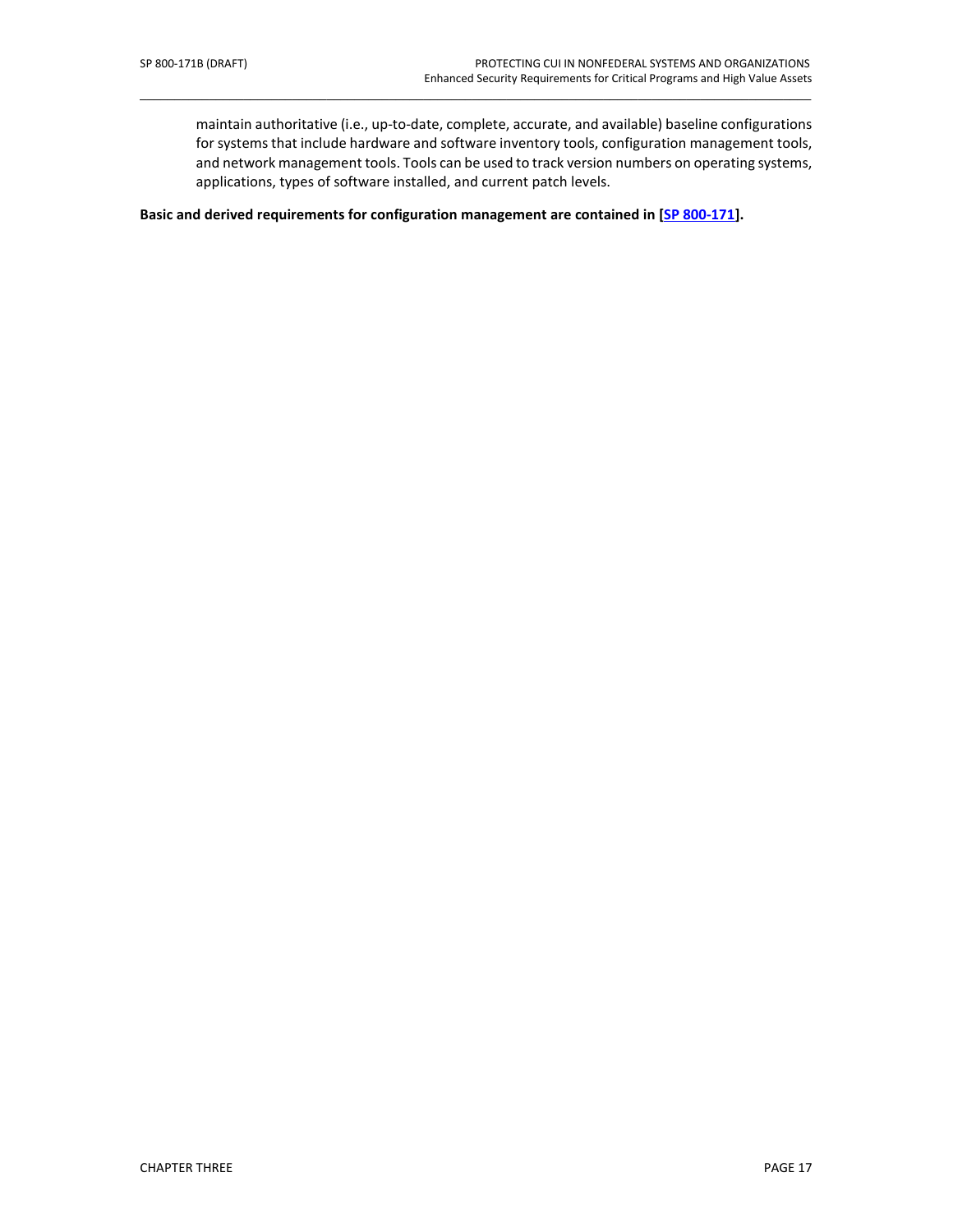# <span id="page-29-0"></span>**3.5 IDENTIFICATIONAND AUTHENTICATION**

*Enhanced Security Requirements*

**[3.5.1e](#page-70-0) Identify and authenticate systems and system components before establishing a network connection using bidirectional authentication that is cryptographically-based and replay resistant.**

\_\_\_\_\_\_\_\_\_\_\_\_\_\_\_\_\_\_\_\_\_\_\_\_\_\_\_\_\_\_\_\_\_\_\_\_\_\_\_\_\_\_\_\_\_\_\_\_\_\_\_\_\_\_\_\_\_\_\_\_\_\_\_\_\_\_\_\_\_\_\_\_\_\_\_\_\_\_\_\_\_\_\_\_\_\_\_\_\_\_\_\_\_\_\_\_\_

#### **DISCUSSION**

Cryptographically-based and replay resistant authentication between systems, components, and devices addresses the risk of unauthorized access from spoofing (i.e., claiming a false identity). The requirement applies to client-server authentication, server-server authentication, and device authentication (including mobile devices). The cryptographic key for authentication transactions is stored in suitably secure storage available to the authenticator application (e.g., keychain storage, Trusted Platform Module (TPM), Trusted Execution Environment (TEE), or secure element). For some architectures (e.g., service-oriented architectures), mandating authentication requirements at every connection point may not be practical and therefore, the authentication requirements may only be applied periodically or at the initial point of network connection.

[\[SP 800-63-3\]](#page-51-1) provides guidance on identity and authenticator management.

#### **[3.5.2e](#page-70-1) Employ password managers for the generation, rotation, and management of passwords for systems and system components that do not support multifactor authentication or complex account management.**

#### **DISCUSSION**

In situations where static passwords or personal identification numbers (PIN) are used (e.g., certain system components do not support multifactor authentication or complex account management such as separate system accounts for each user and logging), enterprise password managers can automatically generate, rotate, manage, and store strong and different passwords for users and device accounts. For example, a router might have one administrator account, but an enterprise typically has multiple network administrators. Thus, access management and accountability are problematic. An enterprise password manager uses techniques such as automated password rotation (in this example, for the router password) to allow a specific user to temporarily gain access to a device by checking out a temporary password and then checking the password back in to end the access. The enterprise password manager simultaneously logs these actions. Personnel turnover subsequently would not require generating and distributing a new password to remaining personnel. One of the risks in using password managers is an adversary targeting the collection of passwords that it generates. Therefore, it is important that the collection of passwords is secured. Methods of protecting passwords include the use of multifactor authentication to the password manager, encryption, and/or the use of secured hardware (e.g., a hardware security module).

[\[SP 800-63-3\]](#page-51-1) provides guidance on password generation and management.

**[3.5.3e](#page-70-2) Employ automated mechanisms to prohibit system components from connecting to organizational systems unless the components are known, authenticated, in a properly configured state, or in a trust profile.**

#### **DISCUSSION**

Identification and authentication of system components and component configurations can be determined, for example, via a cryptographic hash of the component. This is also known as device attestation and known operating state or trust profile. A trust profile based on factors such as the user, authentication method, device type, and physical location is used to make dynamic decisions on authorizations to data of varying types. If device attestation is the means of identification and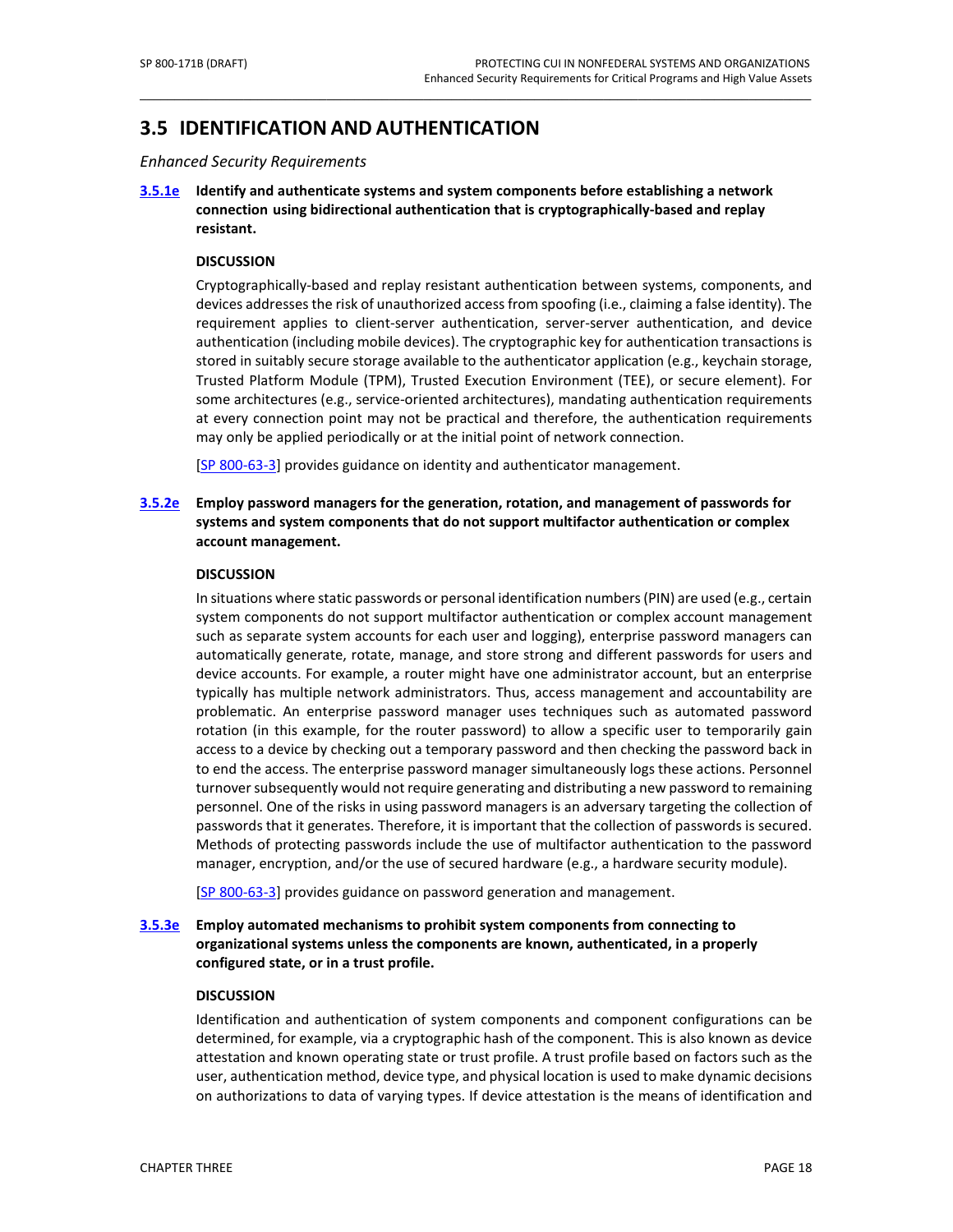authentication, then it is important that patches and updates to the device are handled via a configuration management process such that the patches and updates are done securely and do not disrupt the identification and authentication to other devices. System components that are either unknown or in an unapproved state are placed in a quarantine or remediation network that allows for patching, configuration, or other appropriate mitigations.

[\[IR 8011\]](#page-49-2) provides guidance on using automation support to assess system configurations.

\_\_\_\_\_\_\_\_\_\_\_\_\_\_\_\_\_\_\_\_\_\_\_\_\_\_\_\_\_\_\_\_\_\_\_\_\_\_\_\_\_\_\_\_\_\_\_\_\_\_\_\_\_\_\_\_\_\_\_\_\_\_\_\_\_\_\_\_\_\_\_\_\_\_\_\_\_\_\_\_\_\_\_\_\_\_\_\_\_\_\_\_\_\_\_\_\_

**Basic and derived requirements for identification and authentication are contained in [SP 800-171].**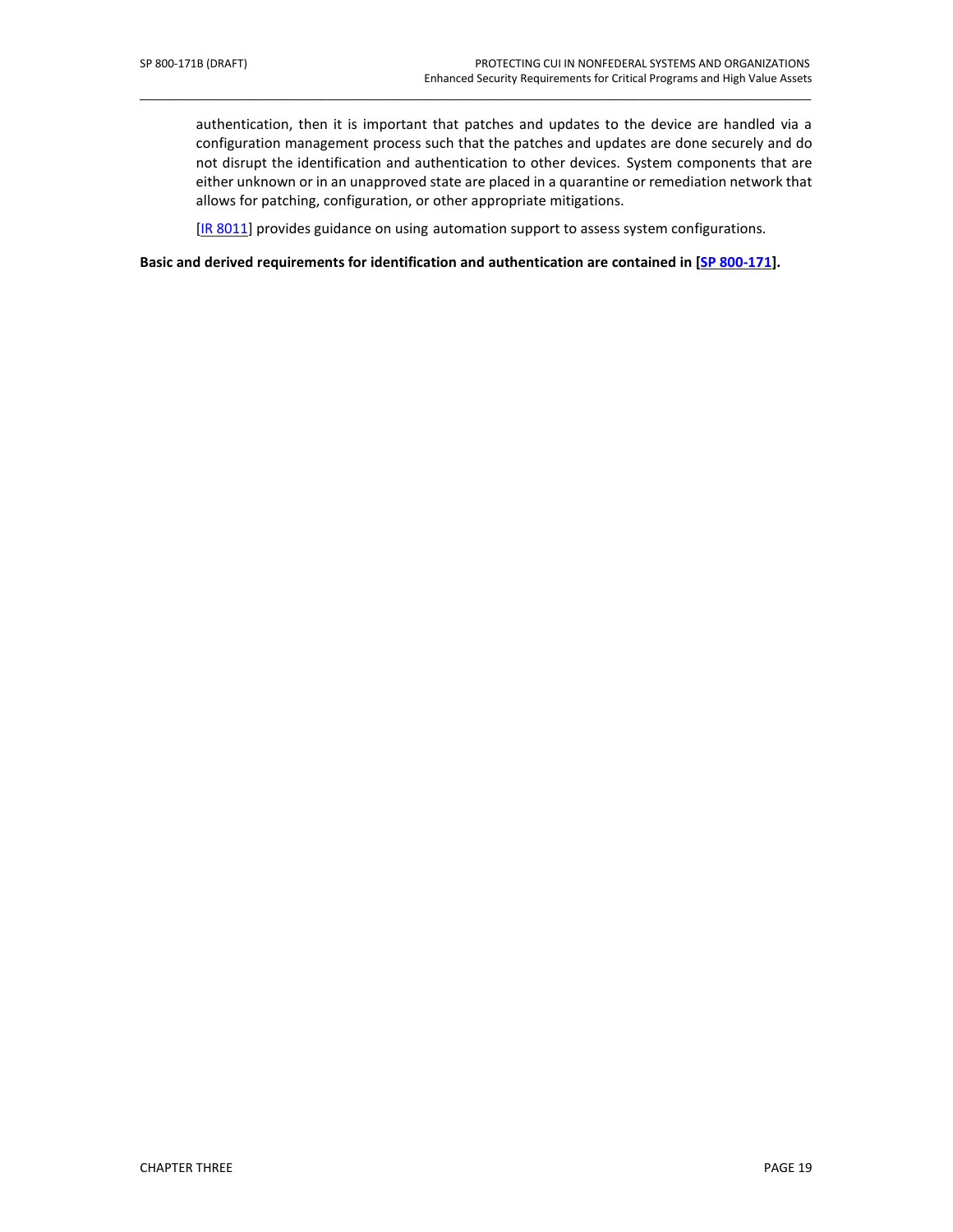# <span id="page-31-0"></span>**3.6 INCIDENT RESPONSE**

*Enhanced Security Requirements*

#### **[3.6.1e](#page-71-0) Establish and maintain a full-time security operations center capability.**

#### **DISCUSSION**

A security operations center (SOC) is the focal point for security operations and computer network defense for an organization. The purpose of the SOC is to defend and monitor an organization's systems and networks (i.e., cyber infrastructure) on an ongoing basis. The SOC is also responsible for detecting, analyzing, and responding to cybersecurity incidents in a timely manner. The SOC is staffed with skilled technical and operational personnel (e.g., security analysts, incident response personnel, systems security engineers); operates 24 hours per day, seven days per week; and implements technical, management, and operational controls (including monitoring, scanning, and forensics tools) to monitor, fuse, correlate, analyze, and respond to threat and security-relevant event data from multiple sources. Sources include perimeter defenses, network devices (e.g., gateways, routers, switches) and endpoint agent data feeds. The SOC provides a holistic situational awareness capability to help organizations determine the security posture of the system and organization. A SOC capability can be obtained in a variety of ways. Larger organizations may implement a dedicated SOC while smaller organizations may employ third-party organizations to provide such capability.

\_\_\_\_\_\_\_\_\_\_\_\_\_\_\_\_\_\_\_\_\_\_\_\_\_\_\_\_\_\_\_\_\_\_\_\_\_\_\_\_\_\_\_\_\_\_\_\_\_\_\_\_\_\_\_\_\_\_\_\_\_\_\_\_\_\_\_\_\_\_\_\_\_\_\_\_\_\_\_\_\_\_\_\_\_\_\_\_\_\_\_\_\_\_\_\_\_

[\[SP 800-61\]](#page-51-2) provides guidance on incident handling. [\[SP 800-86\]](#page-51-3) and [\[SP 800-101\]](#page-51-4) provide guidance on integrating forensic techniques into incident response. [\[SP 800-150\]](#page-52-0) provides guidance on cyber threat information sharing. [\[SP 800-184\]](#page-52-1) provides guidance on cybersecurity event recovery.

#### **[3.6.2e](#page-71-1) Establish and maintain a cyber incident response team that can be deployed to any location identified by the organization within 24 hours.**

#### **DISCUSSION**

A cyber incident response team (CIRT) is a team of experts that assesses, documents, and responds to cyber incidents so that organizational systems can recover quickly and implement the necessary controls to avoid future incidents. CIRT personnel typically include forensic analysts, malicious code analysts, systems security engineers, and real-time operations personnel. The incident handling capability includes performing rapid forensic preservation of evidence and analysis of and response to intrusions. The team members may or may not be full-time but need to be available to respond in the time period required. The size and specialties of the team are based on known and anticipated threats. The team is typically pre-equipped with the software and hardware (e.g., forensic tools) necessary for rapid identification, quarantine, mitigation, and recovery, and is familiar with how to preserve evidence and maintain chain of custody for law enforcement or counterintelligence uses. For some organizations the CIRT can be implemented as a cross organizational entity or as part of the Security Operations Center (SOC).

[\[SP 800-61\]](#page-51-2) provides guidance on incident handling. [\[SP 800-86\]](#page-51-3) and [\[SP 800-101\]](#page-51-4) provide guidance on integrating forensic techniques into incident response. [\[SP 800-150\]](#page-52-0) provides guidance on cyber threat information sharing. [\[SP 800-184\]](#page-52-1) provides guidance on cybersecurity event recovery.

**Basic and derived requirements for incident response are contained in [SP 800-171].**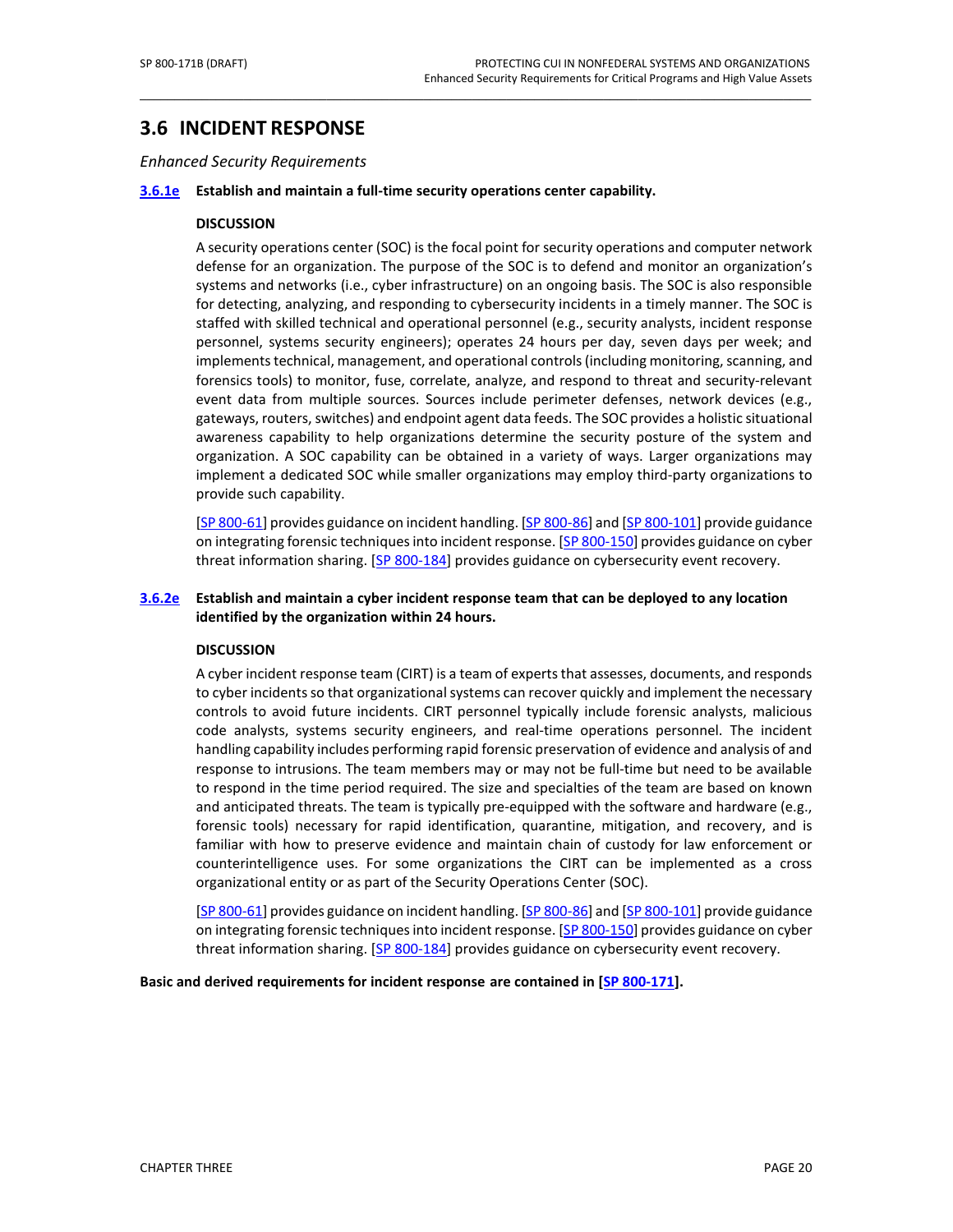# <span id="page-32-0"></span>**3.7 MAINTENANCE**

*Enhanced Security Requirements*

**There are no enhanced security requirements for maintenance at this time.**

**Basic and derived requirements for maintenance are contained in [SP 800-171].**

\_\_\_\_\_\_\_\_\_\_\_\_\_\_\_\_\_\_\_\_\_\_\_\_\_\_\_\_\_\_\_\_\_\_\_\_\_\_\_\_\_\_\_\_\_\_\_\_\_\_\_\_\_\_\_\_\_\_\_\_\_\_\_\_\_\_\_\_\_\_\_\_\_\_\_\_\_\_\_\_\_\_\_\_\_\_\_\_\_\_\_\_\_\_\_\_\_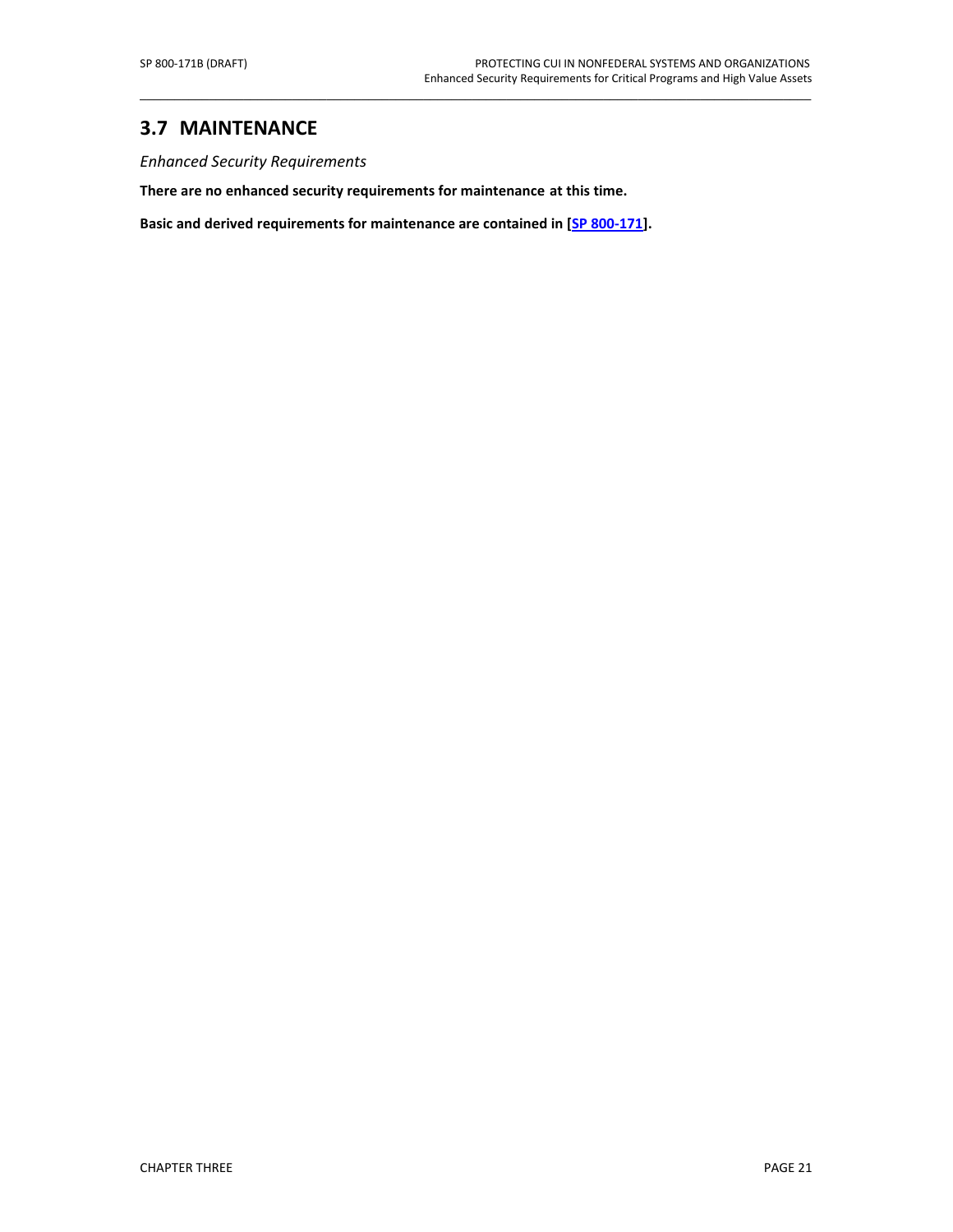### <span id="page-33-0"></span>**3.8 MEDIA PROTECTION**

*Enhanced Security Requirements*

**There are no enhanced security requirements for media protection at this time.**

**Basic and derived requirements for media protection are contained in [SP 800-171].**

\_\_\_\_\_\_\_\_\_\_\_\_\_\_\_\_\_\_\_\_\_\_\_\_\_\_\_\_\_\_\_\_\_\_\_\_\_\_\_\_\_\_\_\_\_\_\_\_\_\_\_\_\_\_\_\_\_\_\_\_\_\_\_\_\_\_\_\_\_\_\_\_\_\_\_\_\_\_\_\_\_\_\_\_\_\_\_\_\_\_\_\_\_\_\_\_\_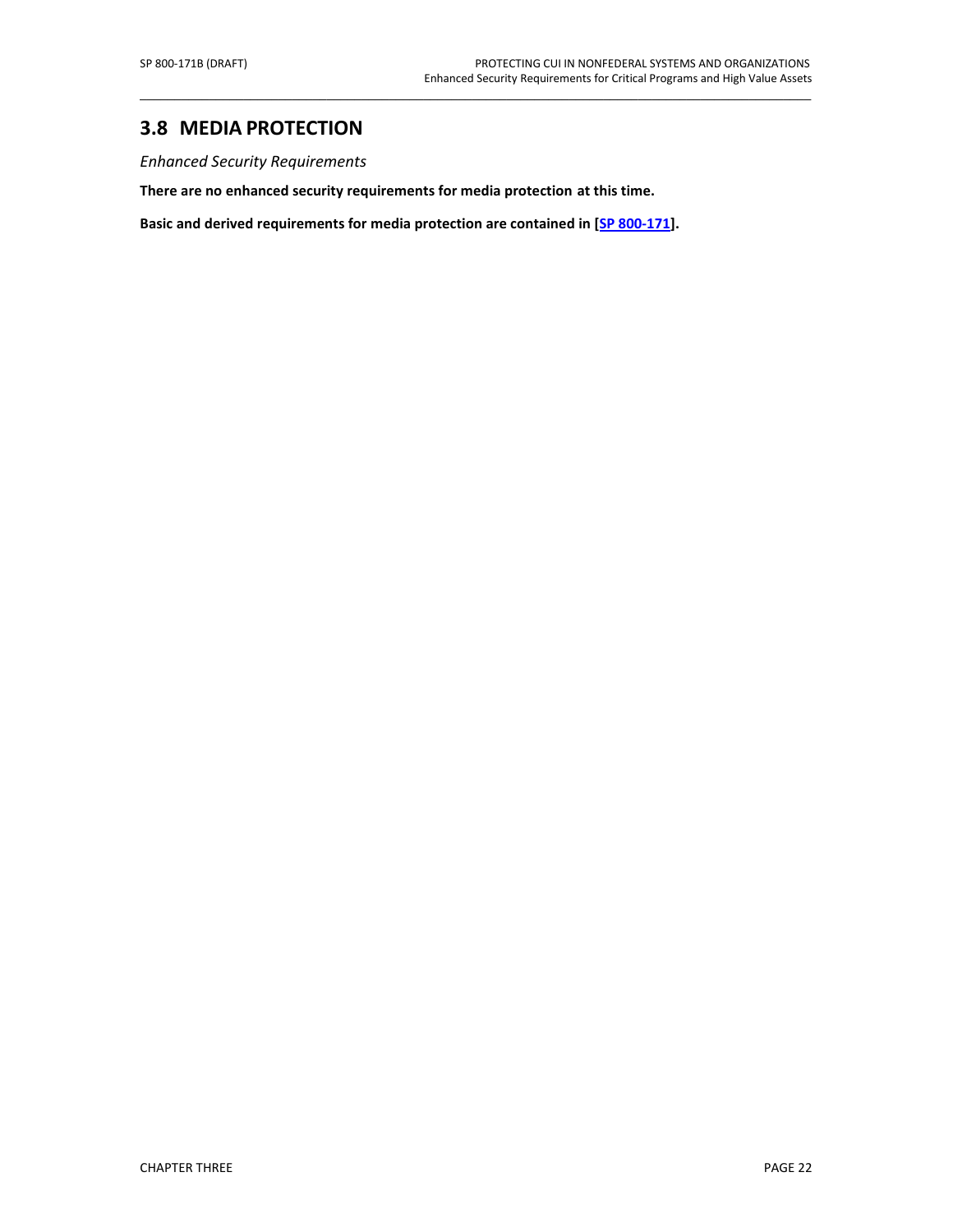# <span id="page-34-0"></span>**3.9 PERSONNEL SECURITY**

*Enhanced Security Requirements*

#### **[3.9.1e](#page-74-0) Conduct enhanced personnel screening (vetting) for individual trustworthiness and reassess individual trustworthiness on an ongoing basis.**

\_\_\_\_\_\_\_\_\_\_\_\_\_\_\_\_\_\_\_\_\_\_\_\_\_\_\_\_\_\_\_\_\_\_\_\_\_\_\_\_\_\_\_\_\_\_\_\_\_\_\_\_\_\_\_\_\_\_\_\_\_\_\_\_\_\_\_\_\_\_\_\_\_\_\_\_\_\_\_\_\_\_\_\_\_\_\_\_\_\_\_\_\_\_\_\_\_

#### **DISCUSSION**

Personnel security is the discipline that provides a trusted workforce based on an evaluation or assessment of conduct, integrity, judgment, loyalty, reliability and stability (e.g., trustworthiness). The extent of the vetting is commensurate with the level of risk that individuals could bring about by their position and access. For individuals accessing federal government facilities and systems, the federal government employs resources, information, and technology in its vetting processes, to ensure a trusted workforce. These vetting processes may be extended all or in part to persons accessing federal information including CUI resident in nonfederal systems and organizations through contractual vehicles or other agreements established between federal agencies and nonfederal organizations.

Examples of enhanced personnel screening for security purposes include additional background checks. Personnel reassessment activities reflect applicable laws, Executive Orders, directives, policies, regulations, and specific criteria established for the level of access required for assigned positions.

#### **[3.9.2e](#page-74-1) Ensure that organizational systems are protected whenever adverse information develops regarding the trustworthiness of individuals with access to CUI.**

#### **DISCUSSION**

When adverse information develops which questions an individual's trustworthiness for continued access to systems containing CUI, actions are taken to protect the CUI while the information is resolved, or the individual is terminated or transferred to other duties that do not involve access to CUI.

**Basic and derived requirements for personnel security are contained in [SP 800-171].**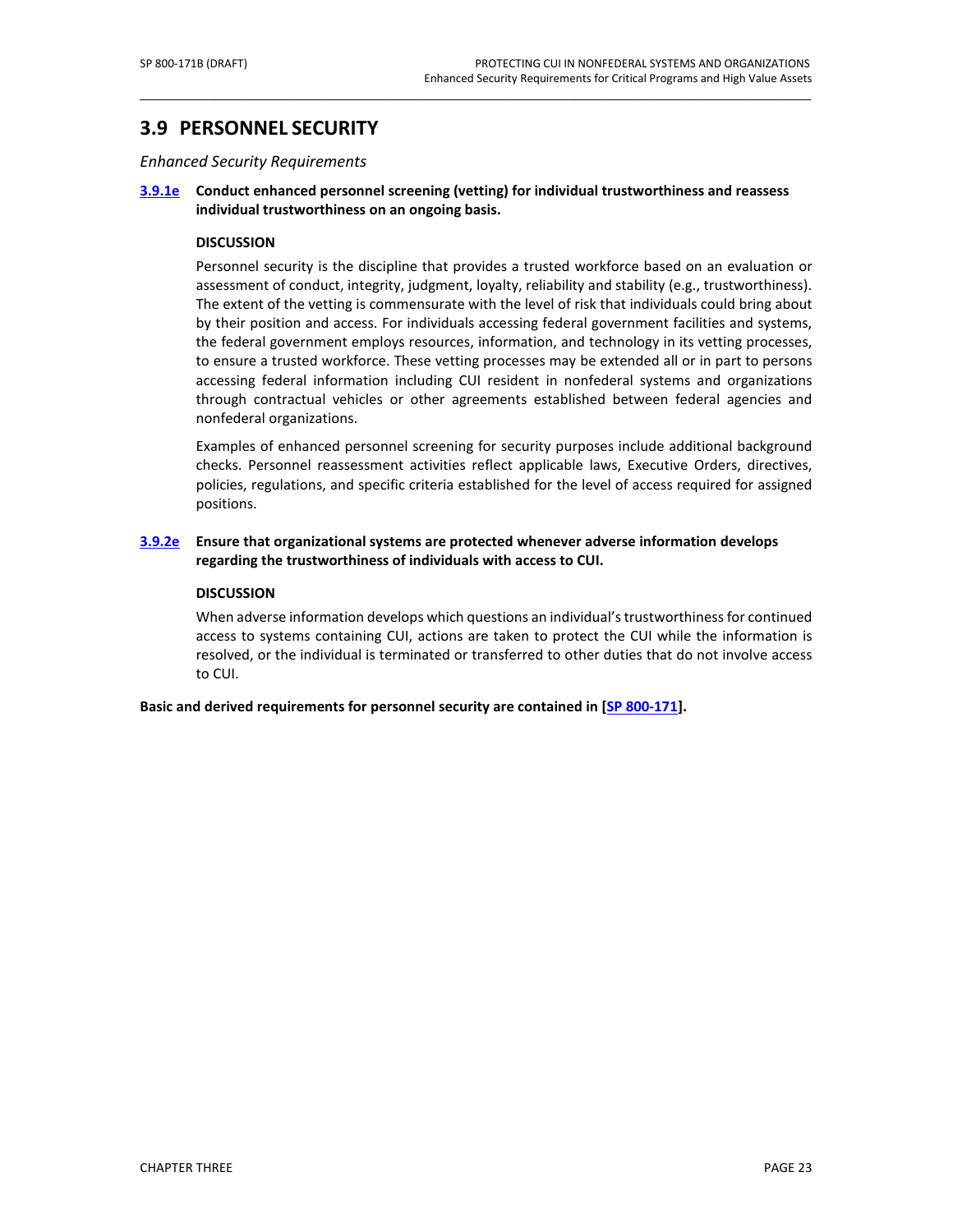# <span id="page-35-0"></span>**3.10 PHYSICAL PROTECTION**

*Enhanced Security Requirements*

**There are no enhanced security requirements for physical protection at this time.**

**Basic and derived requirements for physical protection are contained in [SP 800-171].**

\_\_\_\_\_\_\_\_\_\_\_\_\_\_\_\_\_\_\_\_\_\_\_\_\_\_\_\_\_\_\_\_\_\_\_\_\_\_\_\_\_\_\_\_\_\_\_\_\_\_\_\_\_\_\_\_\_\_\_\_\_\_\_\_\_\_\_\_\_\_\_\_\_\_\_\_\_\_\_\_\_\_\_\_\_\_\_\_\_\_\_\_\_\_\_\_\_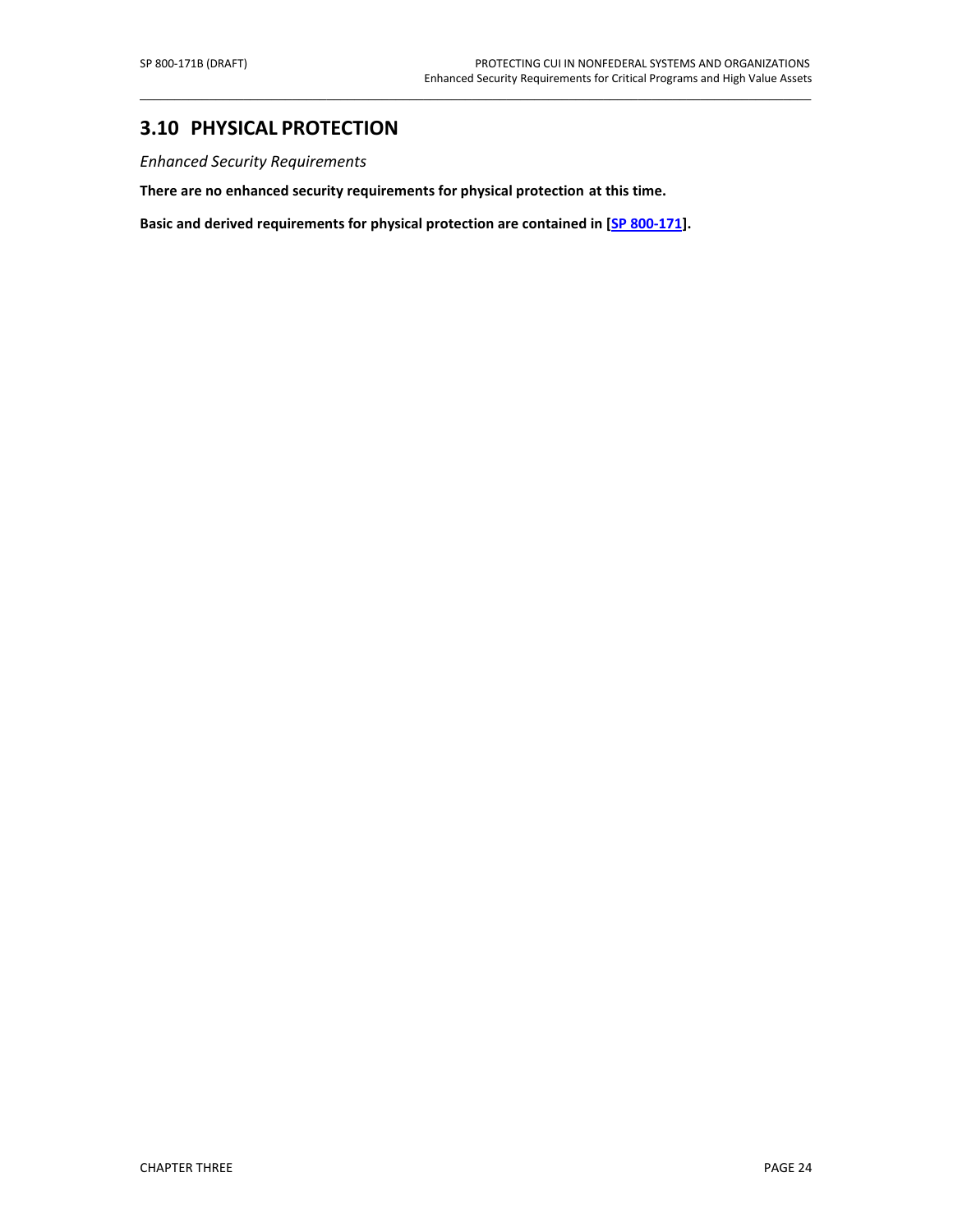# **3.11 RISK ASSESSMENT**

*Enhanced Security Requirements*

**[3.11.1e](#page-76-0) Employ threat intelligence to inform the development of the system and security architectures, selection of security solutions, monitoring, threat hunting, and response and recovery activities.**

 $\_$  ,  $\_$  ,  $\_$  ,  $\_$  ,  $\_$  ,  $\_$  ,  $\_$  ,  $\_$  ,  $\_$  ,  $\_$  ,  $\_$  ,  $\_$  ,  $\_$  ,  $\_$  ,  $\_$  ,  $\_$  ,  $\_$  ,  $\_$  ,  $\_$  ,  $\_$  ,  $\_$  ,  $\_$  ,  $\_$  ,  $\_$  ,  $\_$  ,  $\_$  ,  $\_$  ,  $\_$  ,  $\_$  ,  $\_$  ,  $\_$  ,  $\_$  ,  $\_$  ,  $\_$  ,  $\_$  ,  $\_$  ,  $\_$  ,

#### **DISCUSSION**

The constantly changing and increased sophistication of adversaries, especially the advanced persistent threat (APT), makes it more likely that adversaries can successfully compromise or breach organizational systems. Accordingly, threat intelligence can be integrated into and inform each step of the risk management process throughout the system development life cycle. This includes defining system security requirements, developing system and security architectures, selecting security solutions, monitoring (including threat hunting) and remediation efforts.

[SP 800-30] provides guidance on risk assessments. [SP 800-39] provides guidance on the risk management process. [SP 800-160-1] provides guidance on security architectures and systems security engineering. [\[SP 800-150\]](#page-52-0) provides guidance on cyber threat information sharing.

## **[3.11.2e](#page-76-1) Establish and maintain a cyber threat hunting capability to search for indicators of compromise in organizational systems and detect, track, and disrupt threats that evade existing controls.**

#### **DISCUSSION**

Threat hunting is an active means of cyber defense in contrast to the traditional protection measures such as firewalls, intrusion detection and prevention systems, quarantining malicious code in sandboxes, and Security Information and Event Management (SIEM) technologies and systems. Cyber threat hunting involves proactively searching organizational systems, networks, and infrastructure for advanced threats. The objective is to track and disrupt cyber adversaries as early as possible in the attack sequence and to measurably improve the speed and accuracy of organizational responses. Indicators of compromise are forensic artifacts from intrusions that are identified on organizational systems at the host or network level, and can include unusual network traffic, unusual file changes, and the presence of malicious code. Threat hunting teams use existing threat intelligence and may create new threat information, which may be shared with peer organizations, Information Sharing and Analysis Organizations (ISAO), Information Sharing and Analysis Centers (ISAC), and relevant government departments and agencies. Threat indicators, signatures, tactics, techniques, and procedures, and other indicators of compromise may be available via government and non-government cooperatives including Forum of Incident Response and Security Teams, United States Computer Emergency Readiness Team, Defense Industrial Base Cybersecurity Information Sharing Program, and CERT Coordination Center.

[SP 800-30] provides guidance on threat and risk assessments, risk analyses, and risk modeling. [SP 800-160-2] provides guidance on systems security engineering and cyber resiliency. [SP [800-150\]](#page-52-0) provides guidance on cyber threat information sharing.

## **[3.11.3e](#page-76-2) Employ advanced automation and analytics capabilities to predict and identify risks to organizations, systems, or system components.**

#### **DISCUSSION**

A properly resourced Security Operations Center (SOC) or Computer Incident Response Team (CIRT) may be overwhelmed by the volume of information generated by the proliferation of security tools and appliances unless it employs advanced automation and analytics to analyze the data. Advanced automation and predictive analytics capabilities are typically supported by artificial intelligence concepts and machine learning. Examples include Automated Workflow Operations,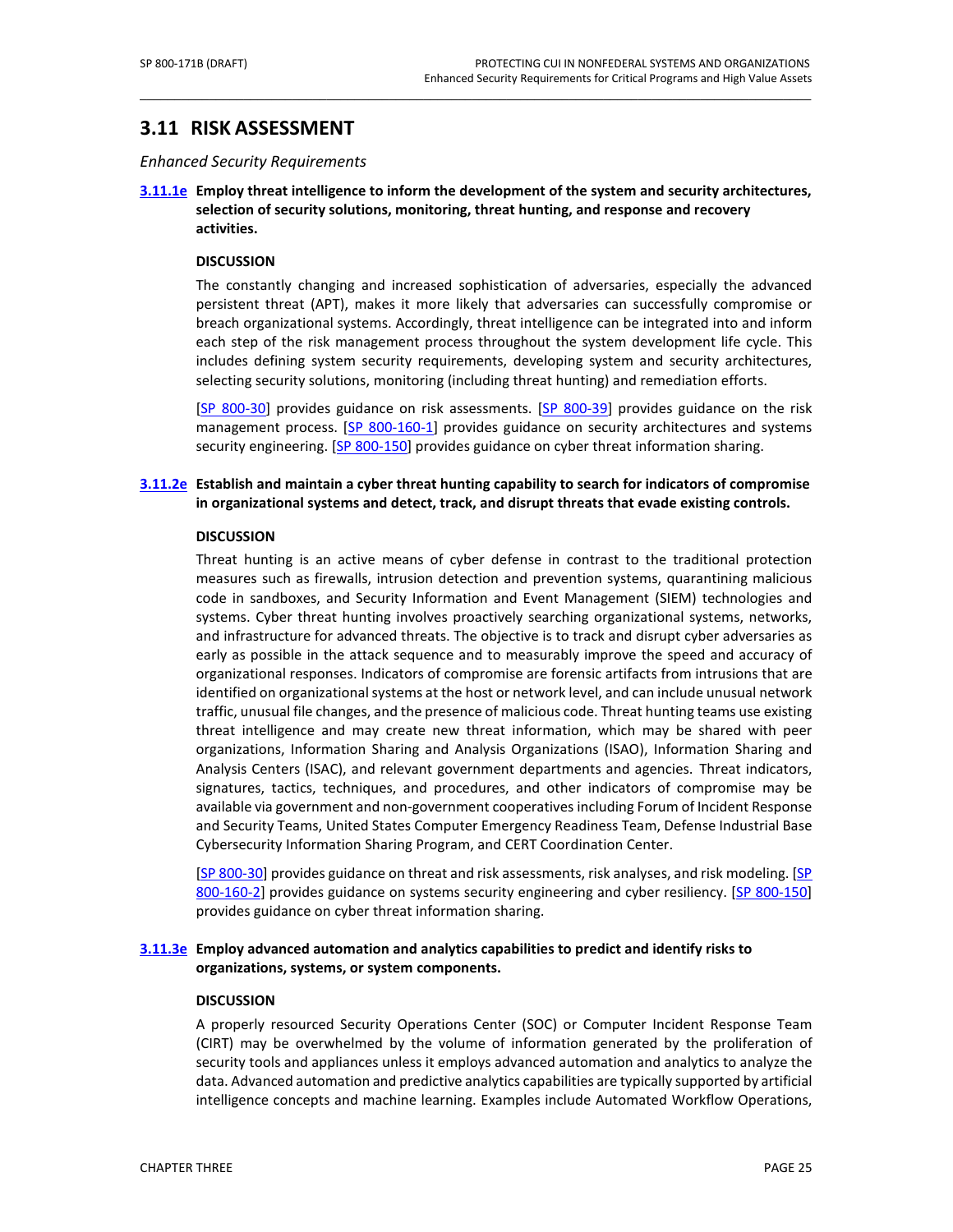Automated Threat Discovery and Response (which includes broad-based collection, context-based analysis, and adaptive response capabilities), and Machine Assisted Decision tools. Note, however, that sophisticated adversaries may be able to extract information related to analytic parameters and retrain the machine learning to classify malicious activity as benign. Accordingly, machine learning is augmented by human monitoring to help ensure sophisticated adversaries are not able to conceal their activity.

 $\_$  ,  $\_$  ,  $\_$  ,  $\_$  ,  $\_$  ,  $\_$  ,  $\_$  ,  $\_$  ,  $\_$  ,  $\_$  ,  $\_$  ,  $\_$  ,  $\_$  ,  $\_$  ,  $\_$  ,  $\_$  ,  $\_$  ,  $\_$  ,  $\_$  ,  $\_$  ,  $\_$  ,  $\_$  ,  $\_$  ,  $\_$  ,  $\_$  ,  $\_$  ,  $\_$  ,  $\_$  ,  $\_$  ,  $\_$  ,  $\_$  ,  $\_$  ,  $\_$  ,  $\_$  ,  $\_$  ,  $\_$  ,  $\_$  ,

[SP 800-30] provides guidance on risk assessments and risk analyses.

## **[3.11.4e](#page-76-3) Document or reference in the system security plan the risk basis for security solution selection and identify the system and security architecture, system components, boundary isolation or protection mechanisms, and dependencies on external service providers.**

#### **DISCUSSION**

System security plans relate security requirements to a set of security controls and solutions. The plans describe how the controls and solutions meet the security requirements, and, when the APT is a concern, includes traceability between threat and risk assessments and selection of a security solution, including discussion of any relevant analyses of alternatives and rationale for key securityrelevant architectural and design decisions. This level of detail is important as the threat changes, requiring reassessment of the risk and the basis for previous security decisions.

When incorporating external service providers into the system security plan, organizations state the type of service provided (e.g., software as a service, platform as a service), the point and type of connections(including ports and protocols), the nature and type of the information flows to and from the service provider, and the security controls implemented by the service provider. For safety critical systems, organizations document situations for which safety is the primary reason for not implementing a security solution (i.e., the solution is appropriate to address the threat but causes a safety concern).

[\[SP 800-18\]](#page-50-0) provides guidance on the development of system security plans.

## **[3.11.5e](#page-76-4) Assess the effectiveness of security solutions at least annually to address anticipated risk to the system and the organization based on current and accumulated threat intelligence.**

## **DISCUSSION**

Since sophisticated threats such as the APT are constantly changing, the threat awareness and risk assessment of the organization is dynamic, continuous and informs the actual system operations, the security requirements for the system, and the security solutions employed to meet those requirements. Threat intelligence (i.e., threat information that has been aggregated, transformed, analyzed, interpreted, or enriched to provide the necessary context for decision-making processes) is infused into risk assessment processes and information security operations of the organization to identify any changes required to address the dynamic threat environment.

[SP 800-30] provides guidance on risk assessments, threat assessments, and risk analyses.

#### **[3.11.6e](#page-76-5) Assess, respond to, and monitor supply chain risks associated with organizational systems.**

#### **DISCUSSION**

Supply chain events include disruption, use of defective components, insertion of counterfeits, theft, malicious development practices, improper delivery practices, and insertion of malicious code. These events can have a significant impact on a system and its information and therefore, can also adversely impact organizational operations (i.e., mission, functions, image, or reputation), organizational assets, individuals, other organizations, and the Nation. The supply chain-related events may be unintentional or malicious and can occur at any point during the system life cycle.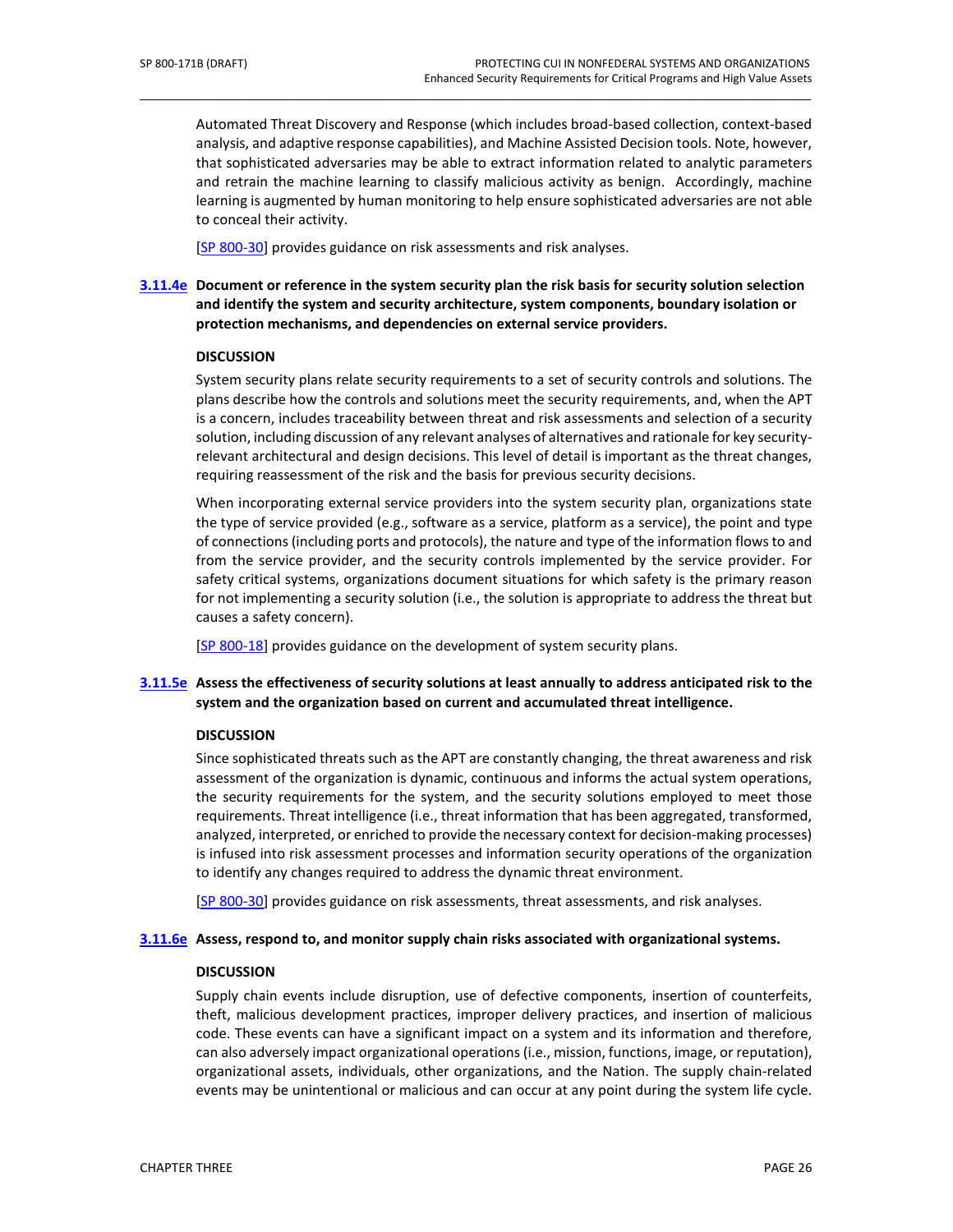An analysis of supply chain risk can help an organization identify systems or components for which additional supply chain risk mitigations are required.

 $\_$  ,  $\_$  ,  $\_$  ,  $\_$  ,  $\_$  ,  $\_$  ,  $\_$  ,  $\_$  ,  $\_$  ,  $\_$  ,  $\_$  ,  $\_$  ,  $\_$  ,  $\_$  ,  $\_$  ,  $\_$  ,  $\_$  ,  $\_$  ,  $\_$  ,  $\_$  ,  $\_$  ,  $\_$  ,  $\_$  ,  $\_$  ,  $\_$  ,  $\_$  ,  $\_$  ,  $\_$  ,  $\_$  ,  $\_$  ,  $\_$  ,  $\_$  ,  $\_$  ,  $\_$  ,  $\_$  ,  $\_$  ,  $\_$  ,

[SP 800-30] provides guidance on risk assessments, threat assessments, and risk analyses. [\[SP 800-](#page-52-1) [161\]](#page-52-1) provides guidance on supply chain risk management.

### **[3.11.7e](#page-77-0) Develop and update as required, a plan for managing supply chain risks associated with organizational systems.**

### **DISCUSSION**

The growing dependence on products, systems, and services from external providers, along with the nature of the relationships with those providers, present an increasing level of risk to an organization. Threat actions that may increase risk include the insertion or use of counterfeits, unauthorized production, tampering, theft, insertion of malicious software and hardware, as well as poor manufacturing and development practices in the supply chain. Supply chain risks can be endemic or systemic within a system element or component, a system, an organization, a sector, or the Nation. Managing supply chain risk is a complex, multifaceted undertaking requiring a coordinated effort across an organization building trust relationships and communicating with both internal and external stakeholders. Supply chain risk management (SCRM) activities involve identifying and assessing risks, determining appropriate mitigating actions, developing SCRM plans to document selected mitigating actions, and monitoring performance against plans. SCRM plans address requirements for developing trustworthy secure and resilient system components and systems, including the application of the security design principles implemented as part of life cycle-based systems security engineering processes.

[\[SP 800-161\]](#page-52-1) provides guidance on supply chain risk management.

**Basic and derived security requirements for risk assessment are contained in [SP 800-171].**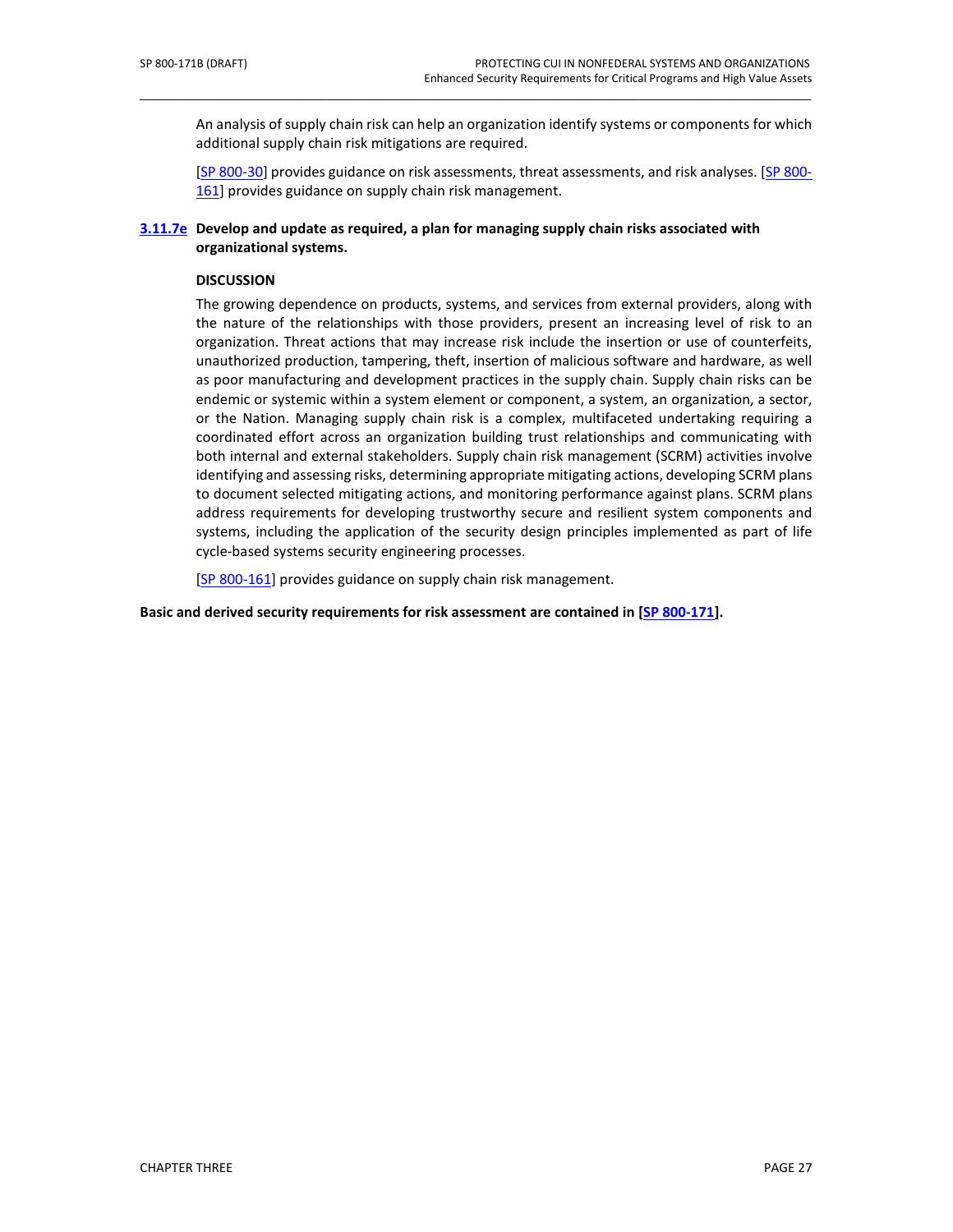# **3.12 SECURITY ASSESSMENT**

*Enhanced Security Requirements*

## **[3.12.1e](#page-78-0) Conduct penetration testing at least annually, leveraging automated scanning tools and ad hoc tests using human experts.**

 $\_$  ,  $\_$  ,  $\_$  ,  $\_$  ,  $\_$  ,  $\_$  ,  $\_$  ,  $\_$  ,  $\_$  ,  $\_$  ,  $\_$  ,  $\_$  ,  $\_$  ,  $\_$  ,  $\_$  ,  $\_$  ,  $\_$  ,  $\_$  ,  $\_$  ,  $\_$  ,  $\_$  ,  $\_$  ,  $\_$  ,  $\_$  ,  $\_$  ,  $\_$  ,  $\_$  ,  $\_$  ,  $\_$  ,  $\_$  ,  $\_$  ,  $\_$  ,  $\_$  ,  $\_$  ,  $\_$  ,  $\_$  ,  $\_$  ,

#### **DISCUSSION**

Penetration testing is a specialized type of assessment conducted on systems or individual system components to identify vulnerabilities that could be exploited by adversaries. Penetration testing goes beyond automated vulnerability scanning and is conducted by penetration testing agents and teams with demonstrable skills and experience that include technical expertise in network, operating system, and/or application level security. Penetration testing can be used to validate vulnerabilities or determine the degree of penetration resistance of systems to adversaries within specified constraints. Such constraints include time, resources, and skills. Organizations may also supplement penetration testing with red team exercises. Red teams attempt to duplicate the actions of adversaries in carrying out attacks against organizations and provide an in-depth analysis of security-related weaknesses or deficiencies.

Organizations can use the results of vulnerability analyses to support penetration testing activities. Penetration testing can be conducted internally or externally on the hardware, software, or firmware components of a system and can exercise both physical and technical controls. A standard method for penetration testing includes pretest analysis based on full knowledge of the system; pretest identification of potential vulnerabilities based on pretest analysis; and testing designed to determine exploitability of vulnerabilities. All parties agree to the rules of engagement before commencement of penetration testing scenarios. Organizations correlate the rules of engagement for penetration tests and red teaming exercises (if used) with the tools, techniques, and procedures that are anticipated to be employed by adversaries. The penetration testing team may be organization-based or external to the organization. In either case, it is important that the team possesses the necessary skills and resources to do the job and is objective in its assessment.

[\[SP 800-53A\]](#page-50-1) provides guidance on conducting security assessments.

**Basic and derived requirements for security assessment are contained in [SP 800-171].**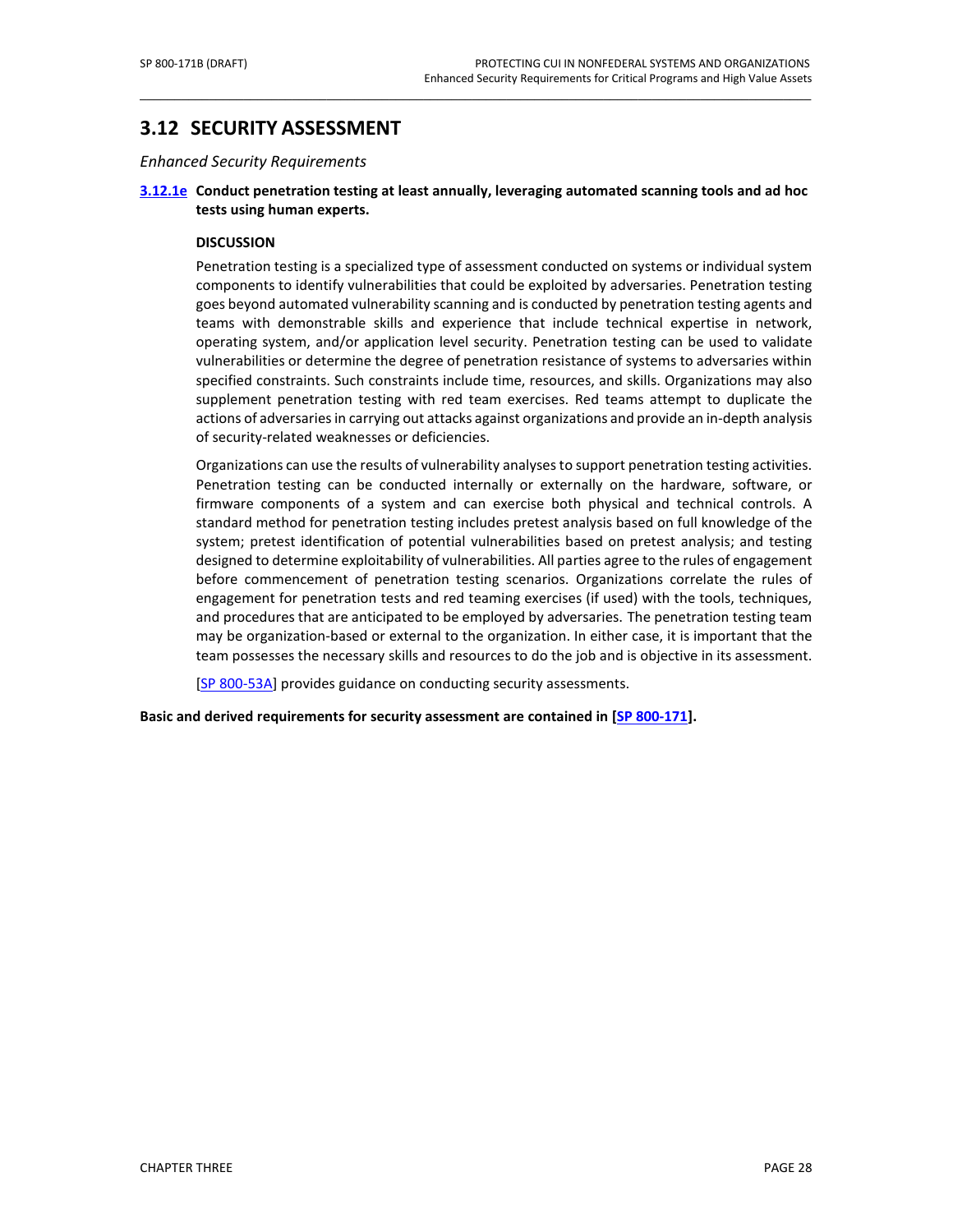# **3.13 SYSTEM AND COMMUNICATIONS PROTECTION**

*Enhanced Security Requirements*

#### **[3.13.1e](#page-79-0) Employ diverse system components to reduce the extent of malicious code propagation.**

 $\_$  ,  $\_$  ,  $\_$  ,  $\_$  ,  $\_$  ,  $\_$  ,  $\_$  ,  $\_$  ,  $\_$  ,  $\_$  ,  $\_$  ,  $\_$  ,  $\_$  ,  $\_$  ,  $\_$  ,  $\_$  ,  $\_$  ,  $\_$  ,  $\_$  ,  $\_$  ,  $\_$  ,  $\_$  ,  $\_$  ,  $\_$  ,  $\_$  ,  $\_$  ,  $\_$  ,  $\_$  ,  $\_$  ,  $\_$  ,  $\_$  ,  $\_$  ,  $\_$  ,  $\_$  ,  $\_$  ,  $\_$  ,  $\_$  ,

#### **DISCUSSION**

Organizations often use homogenous information technology environments to reduce costs and to simplify administration and use. But a homogenous environment can also facilitate the work of the APT, as it allows for common mode failures and the propagation of malicious code across identical system components (i.e., hardware, software, and firmware). In these environments, adversary tactics, techniques, and procedures (TTP) that work on one instantiation of a system component will work equally well on other identical instantiations of the component regardless of how many times such components are replicated or how far away they may be placed in the architecture. Increasing diversity within organizational systems reduces the impact of potential exploitations or compromises of specific technologies. Such diversity protects against common mode failures, including those failures induced by supply chain attacks. Diversity also reduces the likelihood that the TTP adversaries use to compromise one system component will be effective against other system components, thus increasing the adversary's work factor to successfully complete the planned attacks. A heterogeneous or diverse information technology environment makes the task of propagating malicious code more difficult, as the adversary needs to develop and deploy different TTP for the diverse components.

Satisfying this requirement does not mean that organizations need to acquire and manage multiple versions of operating systems, applications, tools, and communication protocols. But the use of diversity in certain critical, organizationally determined, system components can be an effective countermeasure against the APT. In addition, organizations may already be practicing diversity, although not to counter the APT. For example, it is common for organizations to employ diverse anti-virus products at different parts of the infrastructure simply because each vendor may issue updates to new malicious code patterns at different times and frequency. Similarly, some organizations employ products from one vendor at the server level, and products from another vendor at the end-user level. Another example of diversity occurs in products that provide address space layout randomization (ASLR). Such products introduce a form of synthetic diversity by transforming the implementations of common software to produce a variety of instances. And finally, organizations may choose to use multiple virtual private network (VPN) vendors, tunneling one vendor's VPN within another vendor's VPN.

[SP 800-160-1] provides guidance on security engineering practices and security design concepts. [SP 800-160-2] provides guidance on developing cyber resilient systems and system components. [\[SP 800-161\]](#page-52-1) provides guidance on supply chain risk management.

## **[3.13.2e](#page-79-1) Disrupt the attack surface of organizational systems and system components through unpredictability, moving target defense, or non-persistence.**

### **DISCUSSION**

Cyber-attacks by adversaries are predicated on the assumption of a certain degree of predictability and consistency regarding the attack surface. The attack surface is the set of points on the boundary of a system, a system element, or an environment where an attacker can try to enter, cause an effect on, or extract data from, the system, system element, or environment. Changes to the attack surface reduce the predictability of the environment, making it difficult for adversaries to plan and carry out attacks and thus can cause the adversaries to make miscalculations that can either impact the overall effectiveness of the attacks or increase the observability of the attackers. Unpredictability can be achieved by making changes in seemingly random times or circumstances (e.g., by randomly shortening the time when the credentials are valid). Randomness introduces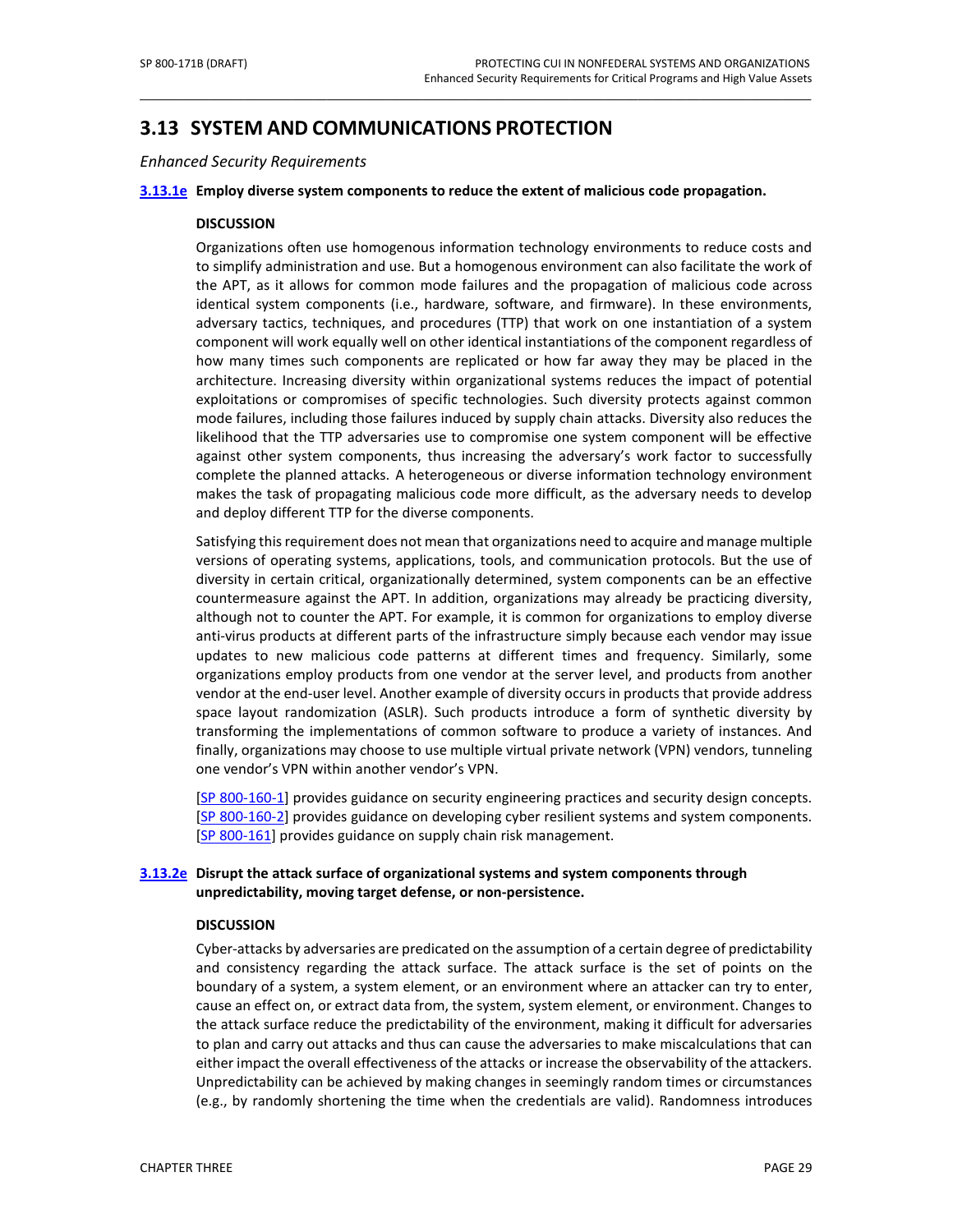increased levels of uncertainty for adversaries regarding the actions organizations take in defending their systems against attacks. Such actions may impede the ability of adversaries to correctly target system components supporting critical or essential missions or business functions. Uncertainty may also cause adversaries to hesitate before initiating attacks or continuing attacks. Misdirection techniques involving randomness include performing certain routine actions at different times of day, employing different information technologies, using different suppliers, and rotating roles and responsibilities of organizational personnel.

 $\_$  ,  $\_$  ,  $\_$  ,  $\_$  ,  $\_$  ,  $\_$  ,  $\_$  ,  $\_$  ,  $\_$  ,  $\_$  ,  $\_$  ,  $\_$  ,  $\_$  ,  $\_$  ,  $\_$  ,  $\_$  ,  $\_$  ,  $\_$  ,  $\_$  ,  $\_$  ,  $\_$  ,  $\_$  ,  $\_$  ,  $\_$  ,  $\_$  ,  $\_$  ,  $\_$  ,  $\_$  ,  $\_$  ,  $\_$  ,  $\_$  ,  $\_$  ,  $\_$  ,  $\_$  ,  $\_$  ,  $\_$  ,  $\_$  ,

Changing processing and storage locations (also referred to as moving target defense) addresses the advanced persistent threat using techniques such as virtualization, distributed processing, and replication. This enables organizations to relocate the system components (i.e., processing and/or storage) supporting critical missions and business functions. Changing the locations of processing activities and/or storage sites introduces a degree of uncertainty into the targeting activities by adversaries. Targeting uncertainty increases the work factor of adversaries making compromises or breaches to organizational systems more difficult and time-consuming. It also increases the chances that adversaries may inadvertently disclose aspects of tradecraft while attempting to locate critical organizational resources. Other options for employing moving target defense include changing IP addresses, DNS names, or network topologies. Moving target defense can also increase the work factor for defenders who have a constantly-changing system to defend. Accordingly, organizations update their management and security tools and train personnel to adapt to the additional work factor.

Non-persistence can be achieved by refreshing system components by periodically re-imaging the components or by using a variety of common virtualization techniques. Non-persistent services can be implemented by using virtualization techniques as part of virtual machines or as new instances of processes on physical machines (either persistent or non-persistent). The benefit of periodic refreshes of system components and services is that it does not require organizations to first determine whether compromises of components or services have occurred (something that may often be difficult to determine). The refresh of selected system components and services occurs with sufficient frequency to prevent the spread or intended impact of attacks, but not with such frequency that it makes the system unstable. Refreshes of critical components and services may be done periodically to hinder the ability of adversaries to maintain persistence and to exploit optimum windows of vulnerabilities.

[SP 800-160-1] provides guidance on developing trustworthy secure systems using systems security engineering practices and security design concepts. [SP 800-160-2] provides guidance on developing cyber resilient systems and system components.

## **[3.13.3e](#page-79-2) Employ technical and procedural means to confuse and mislead adversaries through a combination of misdirection, tainting, or disinformation.**

### **DISCUSSION**

Deception is used to confuse and mislead adversaries regarding the information the adversaries use for decision making; the value and authenticity of the information the adversaries attempt to exfiltrate; or the environment in which the adversaries desire to operate. Such actions can impede the adversary's ability to conduct meaningful reconnaissance of the targeted organization; delay or degrade an adversary's ability to move laterally through a system or from one system to another system; divert the adversary away from systems or system components containing CUI; and increase observability of the adversary to the defender, revealing the presence of the adversary along with its TTPs. Misdirection can be achieved through deception environments (e.g., deception nets) which provide virtual sandboxes into which malicious code can be diverted and adversary TTP can be safely examined. Tainting involves embedding data or information in an organizational system or system component which the organization desires adversaries to exfiltrate. Tainting allows organizations to determine that information has been exfiltrated or improperly removed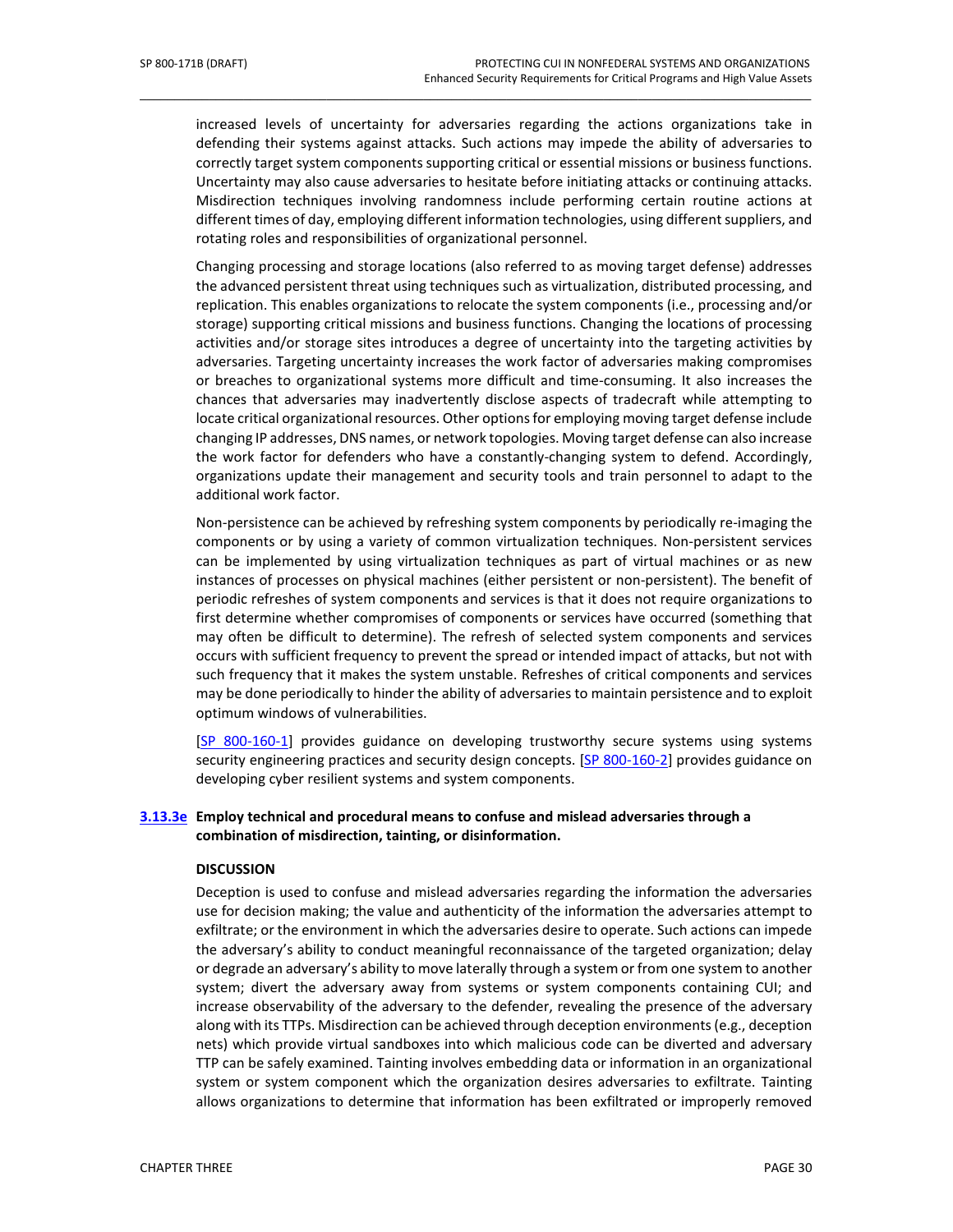from the organization and potentially provides the organization information regarding the nature of exfiltration or adversary locations. Disinformation can be achieved by making false information intentionally available to adversaries regarding the state of the system or type of organizational defenses.

\_\_\_\_\_\_\_\_\_\_\_\_\_\_\_\_\_\_\_\_\_\_\_\_\_\_\_\_\_\_\_\_\_\_\_\_\_\_\_\_\_\_\_\_\_\_\_\_\_\_\_\_\_\_\_\_\_\_\_\_\_\_\_\_\_\_\_\_\_\_\_\_\_\_\_\_\_\_\_\_\_\_\_\_\_\_\_\_\_\_\_\_\_\_\_\_\_

[SP 800-160-2] provides guidance on developing cyber resilient systems and system components.

#### **[3.13.4e](#page-79-3) Employ physical and logical isolation techniques in the system and security architecture.**

### **DISCUSSION**

Physical and logical isolation techniques applied at the architectural level of the system can limit the unauthorized flow of CUI; reduce the system attack surface; constrain the number of system components that must be highly secure; and impede the movement of an adversary. Physical and logical isolation techniques when implemented with managed interfaces, can isolate CUI into separate security domains where additional protections can be applied. Any communications across the managed interfaces (i.e., across security domains), constitutes remote access, even if the communications stay within the organization. Separating system components with boundary protection mechanisms provides the capability for increased protection of individual components and to more effectively control information flows between those components. This type of enhanced protection limits the potential harm from and susceptibility to hostile cyber-attacks and errors. The degree of isolation varies depending upon the boundary protection mechanisms selected. Boundary protection mechanisms include routers, gateways, and firewalls separating system components into physically separate networks or subnetworks; virtualization and microvirtualization techniques; encrypting information flows among system components using distinct encryption keys; cross-domain devices separating subnetworks; and complete physical separation (i.e., air gaps).

Architectural strategies include logical isolation, partial physical and logical isolation, or complete physical isolation between subsystems and at system boundaries between resources that store, process, transmit, or protect CUI and other resources. Examples include:

*Logical isolation*: data tagging, digital rights management (DRM), and data loss prevention (DLP) that tags, monitors, and restricts the flow of CUI; virtual machines or containers that separate CUI and other information on hosts; and virtual local area networks (VLAN) that keep CUI and other information separate on networks.

*Partial physical and logical isolation*: physically or cryptographically isolated networks; dedicated hardware in data centers; and secure clients that: (a) may not directly access resources outside of the domain (i.e., all networked applications execute as remote virtual applications hosted in a DMZ or internal and protected enclave); (b) access via remote virtualized applications or virtual desktop with no file transfer capability other than with dual authorization; or (c) employ dedicated client hardware (e.g., a zero or thin client) or hardware approved for multi-level secure (MLS) usage.

*Complete physical isolation*: dedicated (not shared) client and server hardware; physically isolated, stand-alone enclaves for clients and servers; and (a) logically separate network traffic (e.g., using a VLAN) with end-to-end encryption using PKI-based cryptography, or (b) physically isolate it from other traffic.

Isolation techniques are selected based on a risk management perspective that balances the threat, the information being protected, and the cost of the options for protection. Architectural and design decisions are guided and informed by the security requirements and selected solutions.

[SP 800-160-1] provides guidance on developing trustworthy secure systems using systems security engineering practices and security design concepts.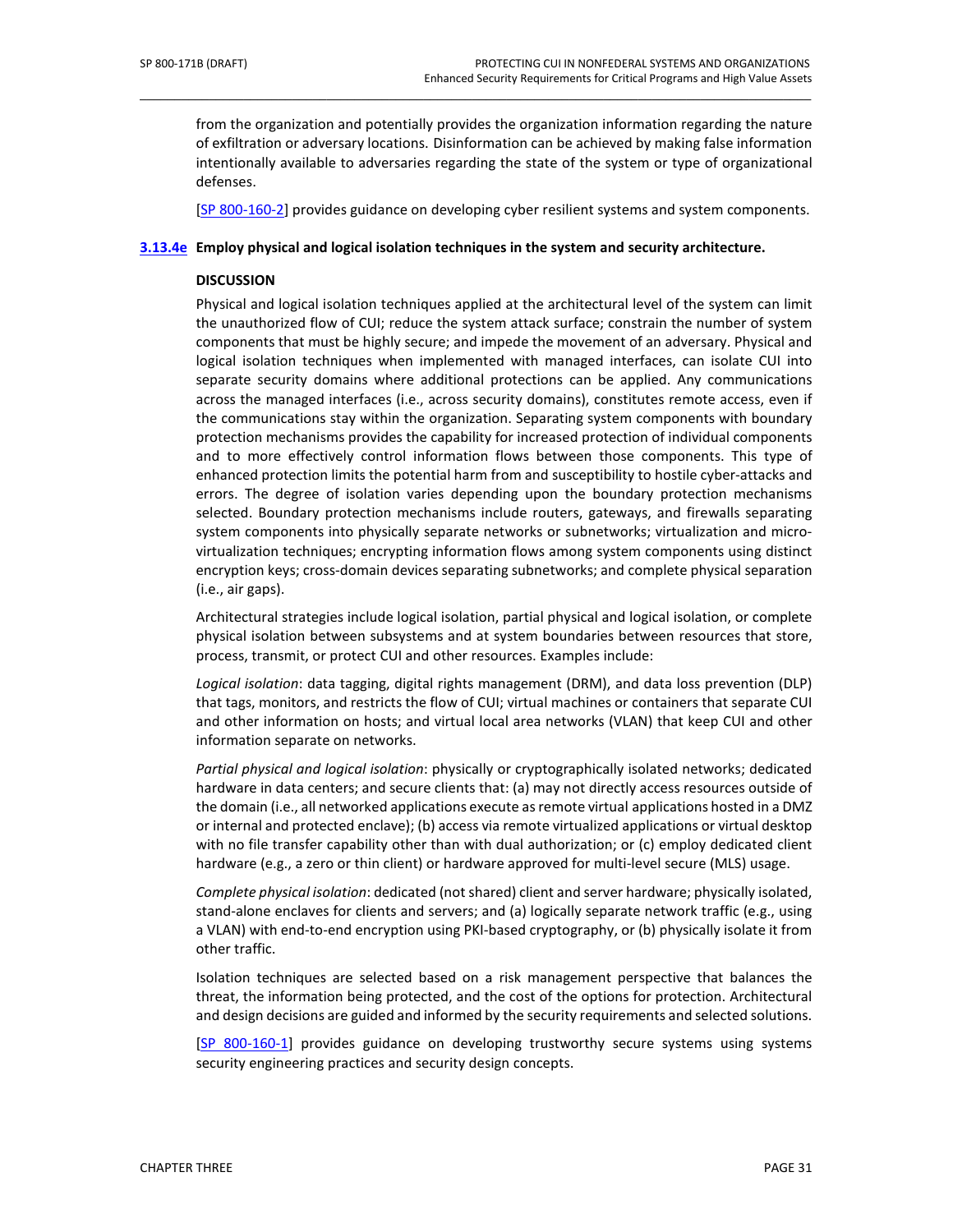**Basic and derived requirements for system and communications protection are contained in [SP 800- 171].**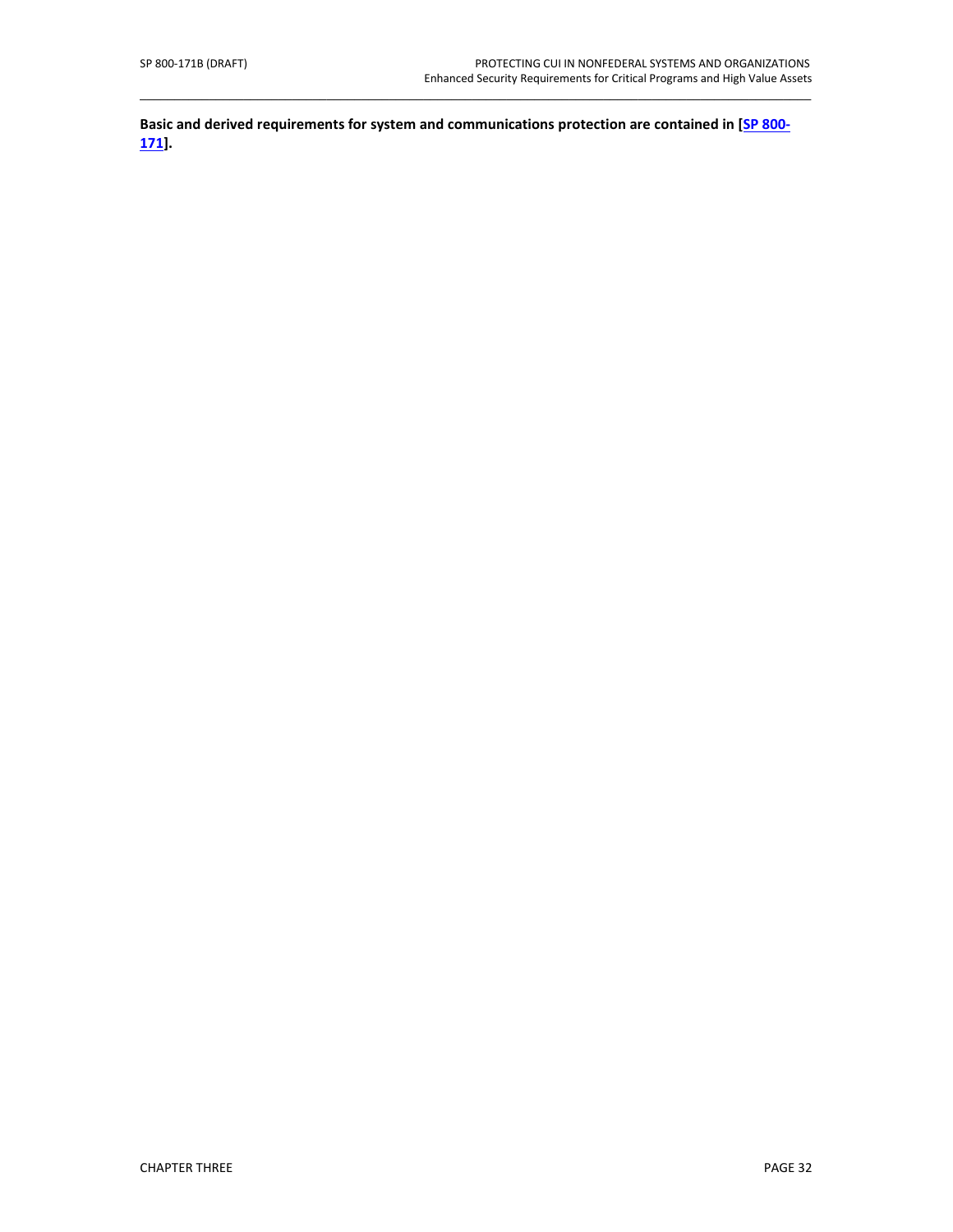# **3.14 SYSTEM AND INFORMATION INTEGRITY**

*Enhanced Security Requirements*

## **[3.14.1e](#page-80-0) Employ roots of trust, formal verification, or cryptographic signatures to verify the integrity and correctness of security critical or essential software.**

\_\_\_\_\_\_\_\_\_\_\_\_\_\_\_\_\_\_\_\_\_\_\_\_\_\_\_\_\_\_\_\_\_\_\_\_\_\_\_\_\_\_\_\_\_\_\_\_\_\_\_\_\_\_\_\_\_\_\_\_\_\_\_\_\_\_\_\_\_\_\_\_\_\_\_\_\_\_\_\_\_\_\_\_\_\_\_\_\_\_\_\_\_\_\_\_\_

### **DISCUSSION**

Verifying the integrity of the organization's security critical or essential software is an important capability as corrupted software is the primary attack vector used by adversaries to undermine or disrupt the proper functioning of organizational systems. There are many ways to verify software integrity and correctness throughout the system development life cycle. Root of trust mechanisms such as secure boot and trusted platform modules verify that only trusted code is executed during boot processes. This capability helps system components protect the integrity of boot firmware in organizational systems by verifying the integrity and authenticity of updates to the firmware prior to applying changes to the system component and preventing unauthorized processes from modifying boot firmware. Formal verification involves proving that a software program satisfies some formal property or set of properties. The nature of such formal verification is generally time consuming and not employed for most commercial operating systems and applications. Therefore, it would likely only be applied to some very limited uses such as verifying cryptographic protocols. However, in cases where software exists with formal verification of its security properties, such software provides more assurance and trustworthiness and is preferred over similar software that has not been formally verified. The use of cryptographic signatures ensures the integrity and authenticity of critical and essential software that stores, processes, transmits, or protects CUI. Cryptographic signatures include digital signatures and the computation and application of signed hashes using asymmetric cryptography; protecting the confidentiality of the key used to generate the hash; and using the public key to verify the hash information.

[FIPS 140-2] provides security requirements for cryptographic modules. [FIPS 180-4] and [\[FIPS 202\]](#page-50-2) provide secure hash standards. [\[FIPS 186-4\]](#page-49-0) provides a digital signature standard. [\[SP 800-147\]](#page-52-2) provides BIOS protection guidance. [NIST TRUST] provide guidance on the roots of trust project.

## **[3.14.2e](#page-80-1) Monitor individuals and system components on an ongoing basis for anomalous or suspicious behavior.**

#### **DISCUSSION**

Monitoring is used to identify unusual or unauthorized activities or conditions related to individual users and system components, for example, unusual internal systems communications traffic; unauthorized exporting of information; signaling to external systems; large file transfers; long-time persistent connections; attempts to access information from unexpected locations; unusual protocols and ports in use; and attempted communications with suspected malicious external addresses.

The correlation of physical audit record information and the audit records from systems may assist organizations in identifying examples of anomalous behavior. For example, the correlation of an individual's identity for logical access to certain systems with the additional information that the individual was not present at the facility when the logical access occurred, is indicative of anomalous behavior. Indications of increased risk from individuals can be obtained from many sources including human resource records, intelligence agencies, law enforcement organizations, and other sources. The monitoring of specific individuals is closely coordinated with management, legal, security, privacy, and human resource officials in organizations conducting such monitoring, and in certain circumstances requires the prior authorization by a specified senior organizational official.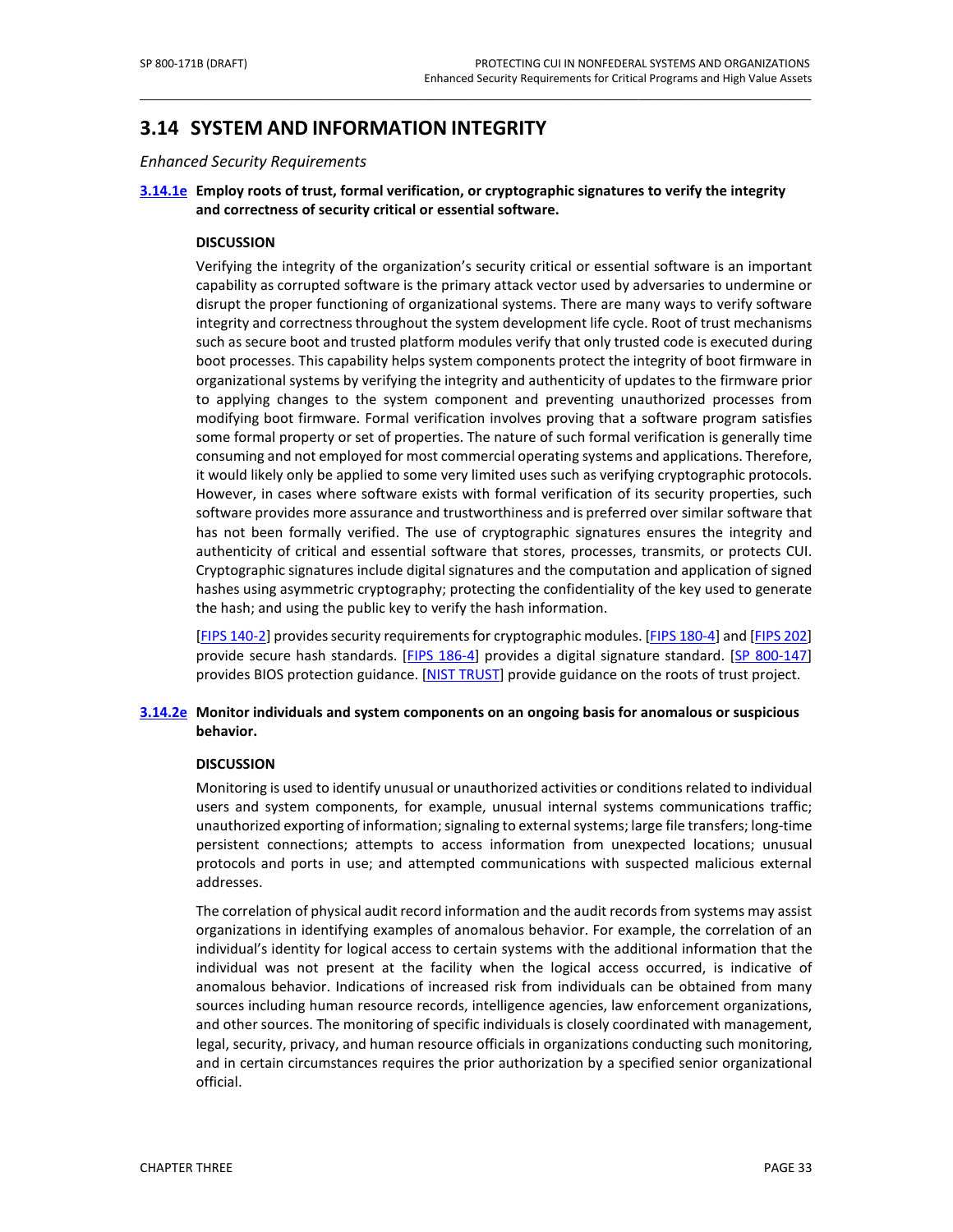[\[SP 800-61\]](#page-51-0) provides guidance on incident handling. [\[SP 800-83\]](#page-51-1) provides guidance for malicious code incident prevention and handling. [\[SP 800-92\]](#page-51-2) provides guidance on computer security log management. [\[SP 800-94\]](#page-51-3) provides guidance on intrusion detection and prevention. [\[SP 800-137\]](#page-51-4) provides guidance on continuous monitoring of systems.

**[3.14.3e](#page-80-2) Ensure that Internet of Things (IoT), Operational Technology (OT), and Industrial Internet of Things (IIoT) systems, components, and devices are compliant with the security requirements imposed on organizational systems or are isolated in purpose-specific networks.**

\_\_\_\_\_\_\_\_\_\_\_\_\_\_\_\_\_\_\_\_\_\_\_\_\_\_\_\_\_\_\_\_\_\_\_\_\_\_\_\_\_\_\_\_\_\_\_\_\_\_\_\_\_\_\_\_\_\_\_\_\_\_\_\_\_\_\_\_\_\_\_\_\_\_\_\_\_\_\_\_\_\_\_\_\_\_\_\_\_\_\_\_\_\_\_\_\_

#### **DISCUSSION**

Operational Technology (OT) is the hardware, software, and firmware components of a system used to detect or cause changes in physical processes through the direct control and monitoring of physical devices. Examples include distributed control systems (DCS), supervisory control and data acquisition (SCADA) systems, and programmable logic controllers (PLC). The term operational technology is used to highlight the differences between industrial control systems (ICS) that are typically found in manufacturing and power plants and the information technology (IT) systems that typically support traditional data processing applications. The term Internet of Things (IoT) is used to describe the network of devices (e.g., vehicles, medical devices, wearables, and home appliances) that contain the hardware, software, firmware, and actuators which allow the devices to connect, interact, and freely exchange data and information. IoT extends Internet connectivity beyond workstations, notebook computers, smartphones and tablets to physical devices that have not historically had such connectivity. IoT devices can communicate and interact over the Internet, and they can be remotely monitored and controlled. Finally, the term Industrial Internet of Things (IIoT) is used to describe the sensors, instruments, machines, and other devices that are networked together and use Internet connectivity to enhance industrial and manufacturing business processes and applications.

The recent convergence of IT and OT increases the attack surface of organizations significantly and provides attack vectors that are challenging to address. Compromised IoT, OT, and IIoT devices can serve as a launching point for attacks on organizational IT systems that handle CUI. Some IoT, OT, and IIoT system components can also handle CUI (e.g., specifications or parameters for objects manufactured in support of critical programs). Unfortunately, most of the current generation of IoT, OT and IIoT devices are not designed with security as a foundational property. Connections to and from such devices are generally not encrypted, do not provide the necessary authentication, are not monitored, and are not logged. As a result, these devices pose a significant cyber threat. Gaps in IoT, OT, and IIoT security capabilities may be addressed by employing intermediary devices that can provide encryption, authentication, security scanning, and logging capabilities, and preclude the devices from being accessible from the Internet. But such mitigating options are not always available or practicable. The situation is further complicated because some of the IoT, OT, and IIoT devices may be needed for essential missions and functions. In those instances, it is necessary that such devices are isolated from the Internet to reduce the susceptibility to hostile cyber-attacks.

[SP 800-160-1] provides guidance on security engineering practices and security design concepts.

### **[3.14.4e](#page-80-3) Refresh organizational systems and system components from a known, trusted state at least twice annually.**

#### **DISCUSSION**

This requirement mitigates risk from the APT by reducing the targeting capability of adversaries (i.e., the window of opportunity for the attack). By implementing the concept of non-persistence for selected system components, organizations can provide a known state computing resource for a specific time-period that does not give adversaries sufficient time on target to exploit vulnerabilities in organizational systems and the environments in which those systems operate.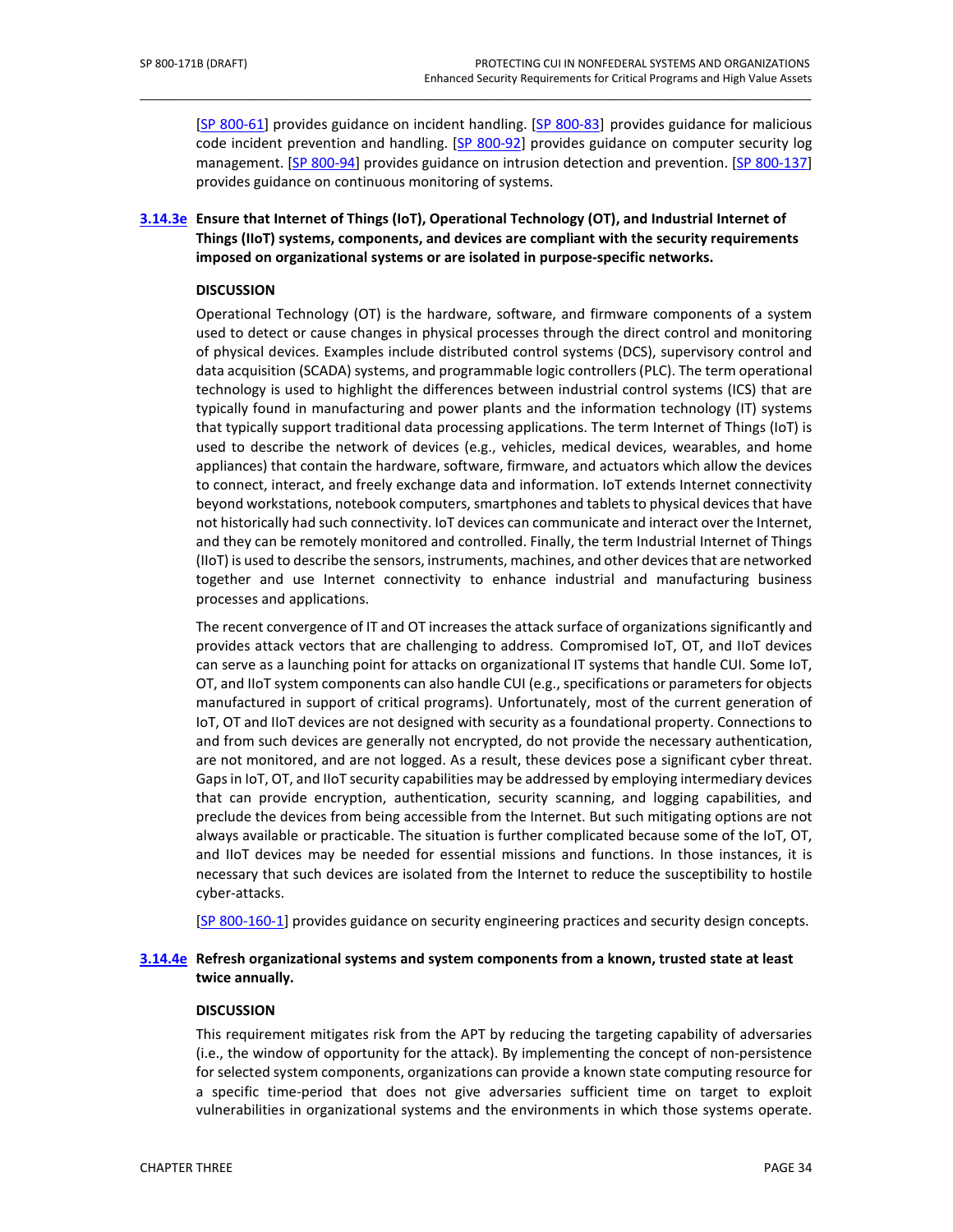Since the APT is a high-end, sophisticated threat regarding capability, intent, and targeting, organizations assume that over an extended period, a percentage of attacks will be successful. Non-persistent system components and system services are activated as required using protected information and are terminated periodically or at the end of sessions. Non-persistence increases the work factor of adversaries in attempting to compromise or breach systems.

\_\_\_\_\_\_\_\_\_\_\_\_\_\_\_\_\_\_\_\_\_\_\_\_\_\_\_\_\_\_\_\_\_\_\_\_\_\_\_\_\_\_\_\_\_\_\_\_\_\_\_\_\_\_\_\_\_\_\_\_\_\_\_\_\_\_\_\_\_\_\_\_\_\_\_\_\_\_\_\_\_\_\_\_\_\_\_\_\_\_\_\_\_\_\_\_\_

Non-persistence can be achieved by refreshing system components, for example, by periodically re-imaging components or by using a variety of common virtualization techniques. Non-persistent services can be implemented using virtualization techniques as part of virtual machines or as new instances of processes on physical machines (persistent or non-persistent). Periodic refreshes of system components and services do not require organizations to determine whether compromises of components or services have occurred (something that may often be difficult to determine). The refresh of selected system components and services occurs with sufficient frequency to prevent the spread or intended impact of attacks, but not with such frequency that it makes the system unstable. Refreshes may be done periodically to hinder the ability of adversaries to exploit optimum windows of vulnerabilities.

The reimaging of system components includes the reinstallation of firmware, operating systems, and applications from a known, trusted source. Reimaging also includesthe installation of patches, re-application of configuration settings, and refresh of system or application data from a known, trusted source. The source implements integrity controls to log changes or attempts to change software, configurations, or data in the repository. Additionally, changes to the repository are subject to change management procedures and require authentication of the user requesting the change. In certain situations, organizations may also require dual authorization for such changes. Software changes are routinely checked for integrity and authenticity to ensure that the changes are legitimate both when updating the repository and when refreshing a system from the known, trusted source.

## **[3.14.5e](#page-80-4) Conduct periodic reviews of persistent organizational storage locations and purge CUI that is no longer needed consistent with federal records retention policies and disposition schedules.**

#### **DISCUSSION**

As programs, projects, and contracts evolve, some CUI may no longer be needed. Periodic and event-related (e.g., at project completion) reviews are conducted to ensure that CUI that is no longer required is securely removed from persistent storage. Retaining information for longer than it is needed makes the information a potential target for advanced adversaries searching for critical program or high value asset information to exfiltrate. For system-related information, unnecessary retention of such information provides advanced adversaries information that can assist in their reconnaissance and lateral movement through organizational systems. Alternatively, information which must be retained but is not required for current activities is removed from online storage and stored off-line in a secure location to eliminate the possibility of individuals gaining unauthorized access to the information through a network. The purging of CUI renders the information unreadable, indecipherable, and unrecoverable.

[\[SP 800-88\]](#page-51-5) provides guidance on media sanitization.

**[3.14.6e](#page-81-0) Use threat indicator information relevant to the information and systems being protected and effective mitigations obtained from external organizations to inform intrusion detection and threat hunting.**

#### **DISCUSSION**

The constantly changing and increasing sophistication of adversaries, especially the advanced persistent threat (APT), make it essential that threat information relating to specific threat events (e.g., TTP, targets) that organizations have experienced, mitigations that organizations have found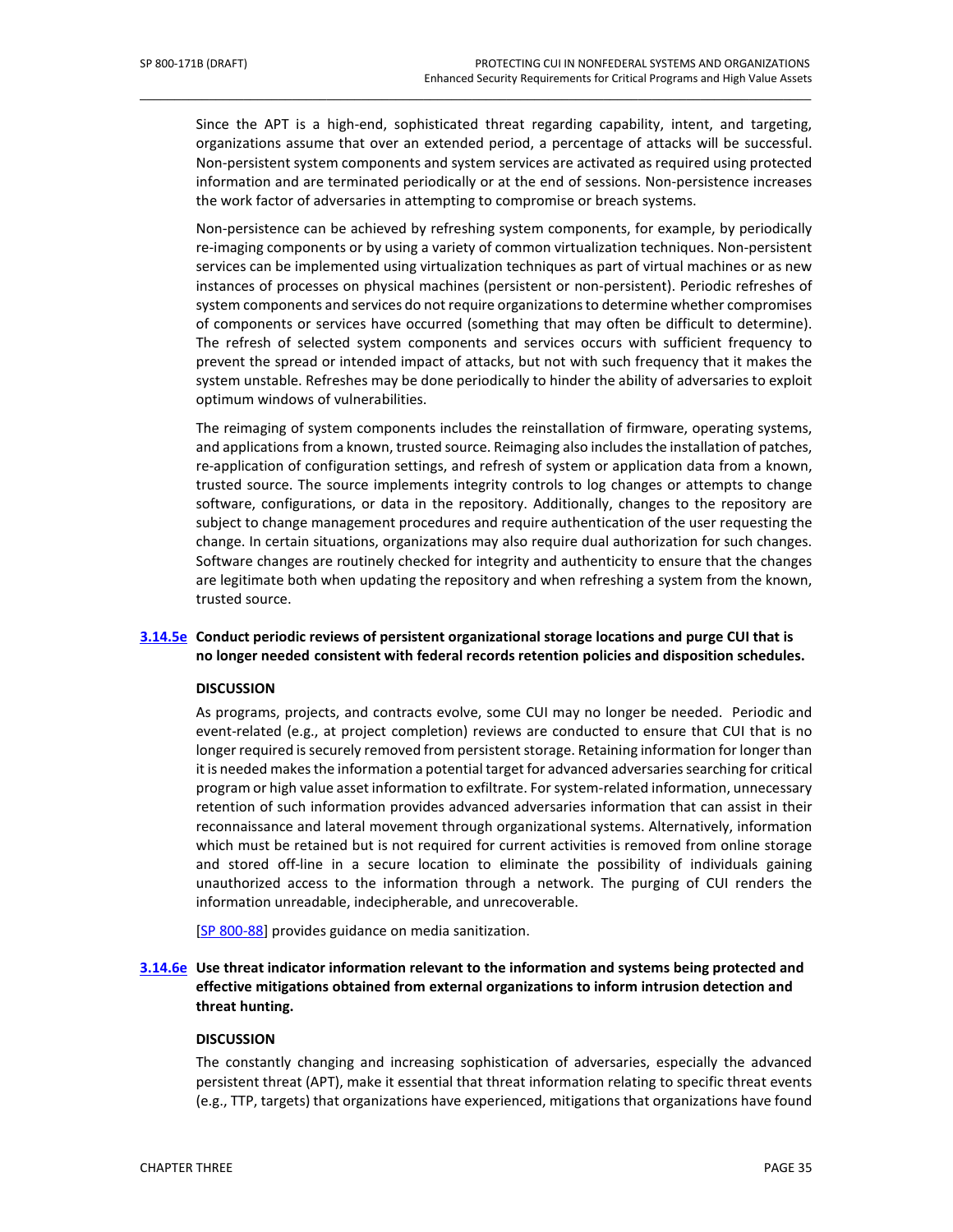are effective against certain types of threats, and threat intelligence (i.e., indications and warnings about threats that can occur) be sourced from and shared with trusted organizations. This information can be used by organizational Security Operations Centers (SOC) and incorporated into monitoring capabilities. Threat information sharing includes threat indicators, signatures, and adversary TTP from organizations participating in various threat-sharing consortia, governmentcommercial cooperatives, and government-government cooperatives (e.g., CERTCC, US-CERT, FIRST, ISAO, DIB CS Program). Unclassified indicators, based on classified information but which can be readily incorporated into organizational intrusion detection systems, are available to qualified nonfederal organizations from government sources.

\_\_\_\_\_\_\_\_\_\_\_\_\_\_\_\_\_\_\_\_\_\_\_\_\_\_\_\_\_\_\_\_\_\_\_\_\_\_\_\_\_\_\_\_\_\_\_\_\_\_\_\_\_\_\_\_\_\_\_\_\_\_\_\_\_\_\_\_\_\_\_\_\_\_\_\_\_\_\_\_\_\_\_\_\_\_\_\_\_\_\_\_\_\_\_\_\_

**Basic and derived requirements for system and information integrity are contained in [SP 800-171].**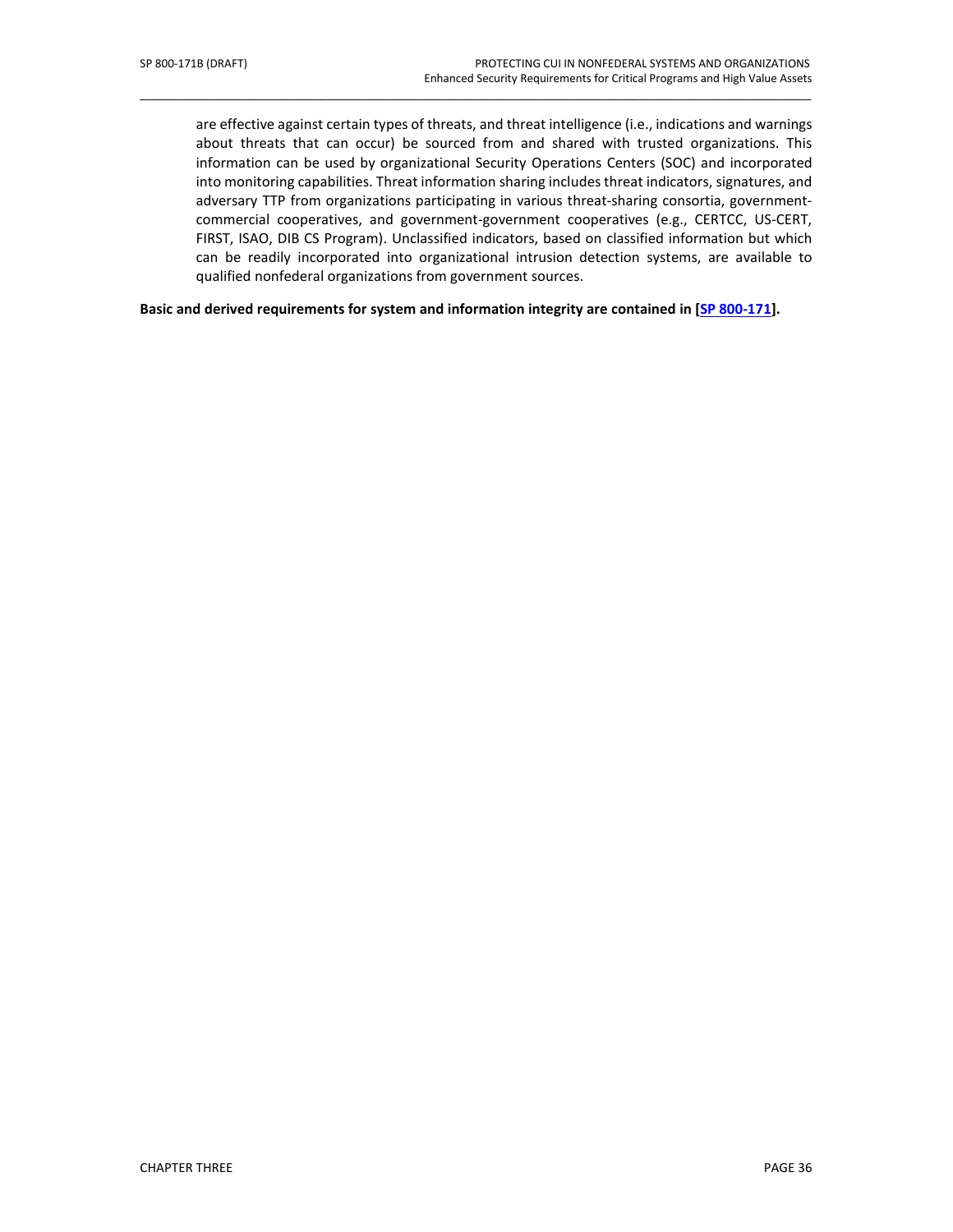## **APPENDIX A**

# **REFERENCES**

LAWS, EXECUTIVE ORDERS, REGULATIONS, INSTRUCTIONS, STANDARDS, AND GUIDELINES $^{27}$  $^{27}$  $^{27}$ 

\_\_\_\_\_\_\_\_\_\_\_\_\_\_\_\_\_\_\_\_\_\_\_\_\_\_\_\_\_\_\_\_\_\_\_\_\_\_\_\_\_\_\_\_\_\_\_\_\_\_\_\_\_\_\_\_\_\_\_\_\_\_\_\_\_\_\_\_\_\_\_\_\_\_\_\_\_\_\_\_\_\_\_\_\_\_\_\_\_\_\_\_\_\_\_\_\_

<span id="page-48-2"></span>

|                | <b>LAWS AND EXECUTIVE ORDERS</b>                                                                                                                                                                                                   |  |  |
|----------------|------------------------------------------------------------------------------------------------------------------------------------------------------------------------------------------------------------------------------------|--|--|
| [ATOM54]       | Atomic Energy Act (P.L. 83-703), August 1954.<br>https://www.govinfo.gov/app/details/STATUTE-68/STATUTE-68-Pg919                                                                                                                   |  |  |
| [FOIA96]       | Freedom of Information Act (FOIA), 5 U.S.C. § 552, As Amended By Public<br>Law No. 104-231, 110 Stat. 3048, Electronic Freedom of Information Act<br>Amendments of 1996.<br>https://www.govinfo.gov/app/details/PLAW-104publ231    |  |  |
| [FISMA]        | Federal Information Security Modernization Act (P.L. 113-283), December<br>2014.<br>https://www.govinfo.gov/app/details/PLAW-113publ283                                                                                            |  |  |
| [40 USC 11331] | Title 40 U.S. Code, Sec. 11331, Responsibilities for Federal information<br>systems standards. 2017 ed.<br>https://www.govinfo.gov/app/details/USCODE-2017-title40/USCODE-2017-title40-<br>subtitleIII-chap113-subchapIII-sec11331 |  |  |
| [44 USC 3502]  | Title 44 U.S. Code, Sec. 3502, Definitions. 2017 ed.<br>https://www.govinfo.gov/app/details/USCODE-2017-title44/USCODE-2017-title44-<br>chap35-subchapI-sec3502                                                                    |  |  |
| [44 USC 3552]  | Title 44 U.S. Code, Sec. 3552, Definitions. 2017 ed.<br>https://www.govinfo.gov/app/details/USCODE-2017-title44/USCODE-2017-title44-<br>chap35-subchapII-sec3552                                                                   |  |  |
| [44 USC 3554]  | Title 44 U.S. Code, Sec. 3554, Federal agency responsibilities. 2017 ed.<br>https://www.govinfo.gov/app/details/USCODE-2017-title44/USCODE-2017-title44-<br>chap35-subchapII-sec3554                                               |  |  |
| [EO 13526]     | Executive Order 13526 (2009) Classified National Security Information. (The<br>White House, Washington, DC), DCPD-200901022, December 29, 2009.<br>https://www.govinfo.gov/app/details/DCPD-200901022                              |  |  |
| [EO 13556]     | Executive Order 13556 (2010) Controlled Unclassified Information. (The<br>White House, Washington, DC), DCPD-201000942, November 4, 2010.<br>https://www.govinfo.gov/app/details/DCPD-201000942                                    |  |  |

<span id="page-48-1"></span> $\overline{a}$ 

<span id="page-48-0"></span><sup>&</sup>lt;sup>27</sup> References in this section without specific publication dates or revision numbers are assumed to refer to the most recent updates to those publications.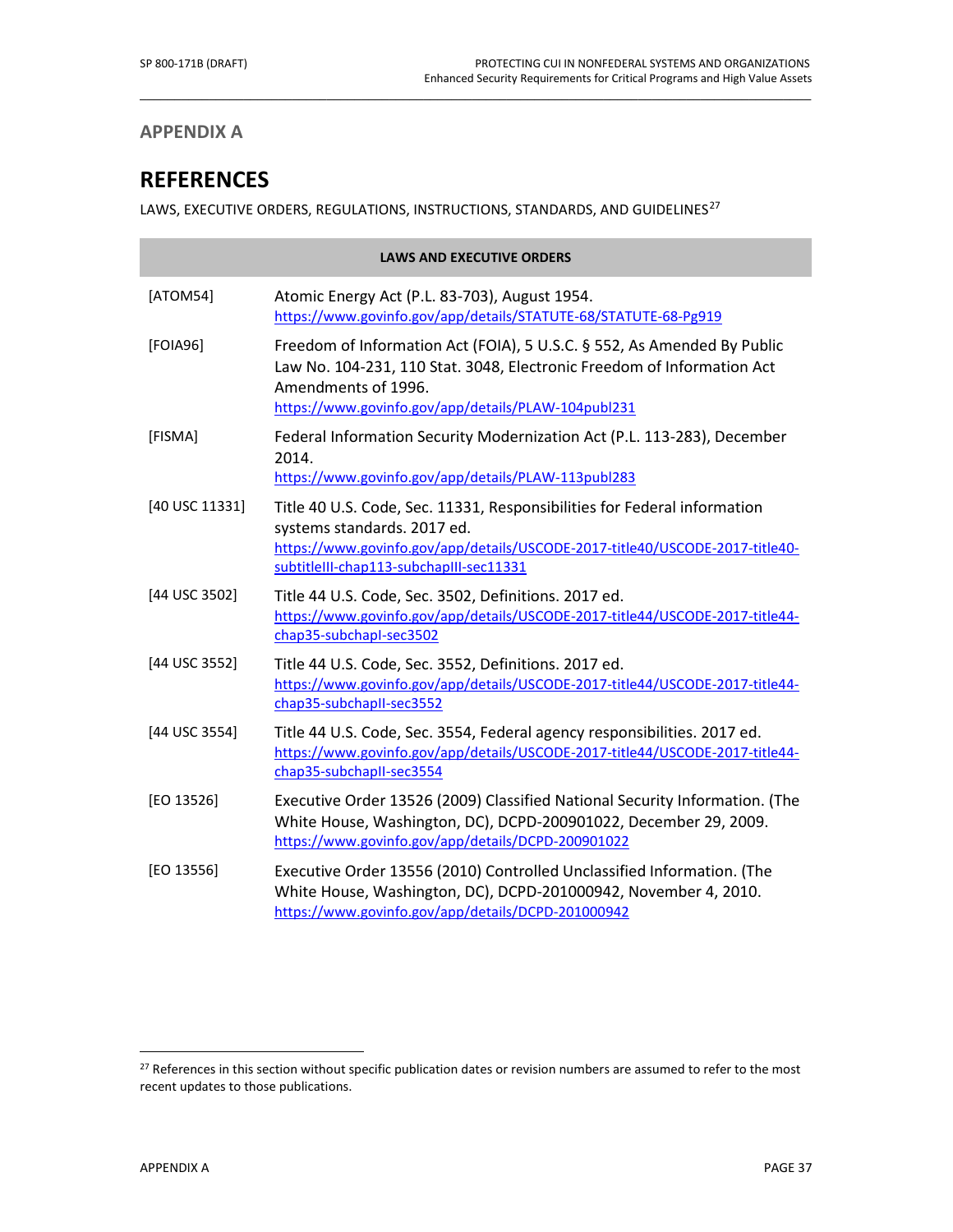<span id="page-49-0"></span>

|               | POLICIES, REGULATIONS, DIRECTIVES, AND INSTRUCTIONS                                                                                                                                                                                                                                                            |  |  |
|---------------|----------------------------------------------------------------------------------------------------------------------------------------------------------------------------------------------------------------------------------------------------------------------------------------------------------------|--|--|
| [32 CFR 2002] | 32 CFR Part 2002, Controlled Unclassified Information, September 2016.<br>https://www.govinfo.gov/app/details/CFR-2017-title32-vol6/CFR-2017-title32-<br>vol6-part2002/summary                                                                                                                                 |  |  |
| [OMB A-130]   | Office of Management and Budget (2016) Managing Information as a<br>Strategic Resource. (The White House, Washington, DC), OMB Circular A-<br>130, July 2016.<br>https://www.whitehouse.gov/sites/whitehouse.gov/files/omb/circulars/A130/a13<br>Orevised.pdf                                                  |  |  |
| [OMB M-19-03] | Office of Management and Budget (2018) Strengthening the Cybersecurity<br>of Federal Agencies by enhancing the High Value Asset Program. (The White<br>House, Washington, DC), OMB Memorandum M-19-03, December 10,<br>2018.<br>https://www.whitehouse.gov/wp-content/uploads/2018/12/M-19-03.pdf              |  |  |
| [CNSSI 4009]  | Committee on National Security Systems (2015) Committee on National<br>Security Systems (CNSS) Glossary. (National Security Agency, Fort George G.<br>Meade, MD), CNSS Instruction 4009.<br>https://www.cnss.gov/CNSS/issuances/Instructions.cfm                                                               |  |  |
| [OCIO HVA]    | Office of the Federal Chief Information Officer (2019), The Agency HVA<br>Process.<br>https://policy.cio.gov/hva/process                                                                                                                                                                                       |  |  |
|               | STANDARDS, GUIDELINES, AND REPORTS                                                                                                                                                                                                                                                                             |  |  |
| [FIPS 140-2]  | National Institute of Standards and Technology (2001) Security<br>Requirements for Cryptographic Modules. (U.S. Department of Commerce,<br>Washington, DC), Federal Information Processing Standards Publication<br>(FIPS) 140-2, Change Notice 2 December 3, 2002.<br>https://doi.org/10.6028/NIST.FIPS.140-2 |  |  |
| [FIPS 140-3]  | National Institute of Standards and Technology (2019) Security<br>Requirements for Cryptographic Modules. (U.S. Department of Commerce,<br>Washington, DC), Federal Information Processing Standards Publication<br>(FIPS) 140-3.<br>https://doi.org/10.6028/NIST.FIPS.140-3                                   |  |  |
| [FIPS 180-4]  | National Institute of Standards and Technology (2015) Secure Hash<br>Standard (SHS). (U.S. Department of Commerce, Washington, DC), Federal<br>Information Processing Standards Publication (FIPS) 180-4.<br>https://doi.org/10.6028/NIST.FIPS.180-4                                                           |  |  |
| [FIPS 186-4]  | National Institute of Standards and Technology (2013) Digital Signature<br>Standard (DSS). (U.S. Department of Commerce, Washington, DC), Federal<br>Information Processing Standards Publication (FIPS) 186-4.<br>https://doi.org/10.6028/NIST.FIPS.186-4                                                     |  |  |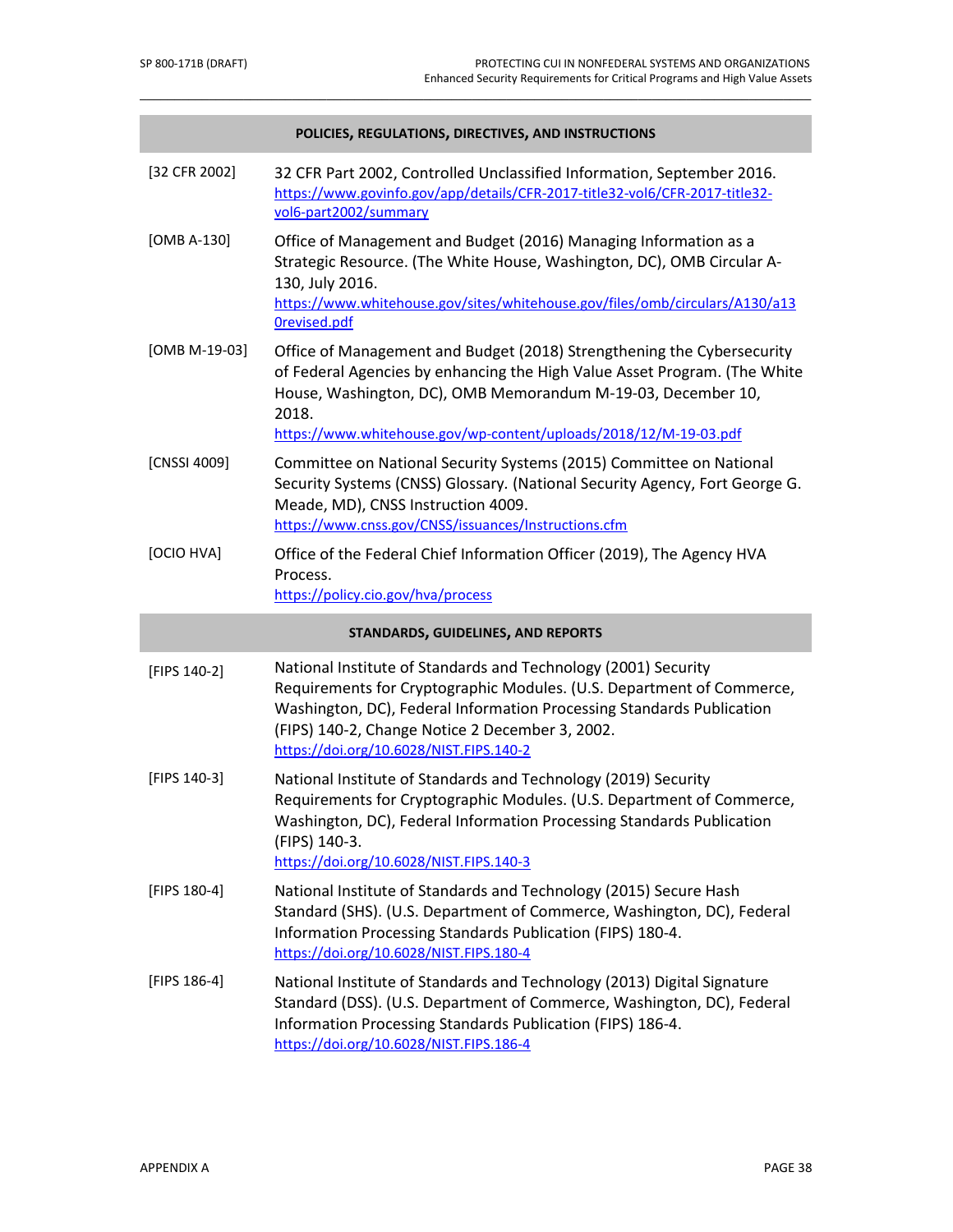<span id="page-50-3"></span><span id="page-50-2"></span><span id="page-50-1"></span><span id="page-50-0"></span>

| [FIPS 199]    | National Institute of Standards and Technology (2004) Standards for<br>Security Categorization of Federal Information and Information Systems.<br>(U.S. Department of Commerce, Washington, DC), Federal Information<br>Processing Standards Publication (FIPS) 199.<br>https://doi.org/10.6028/NIST.FIPS.199                                                                                          |
|---------------|--------------------------------------------------------------------------------------------------------------------------------------------------------------------------------------------------------------------------------------------------------------------------------------------------------------------------------------------------------------------------------------------------------|
| [FIPS 200]    | National Institute of Standards and Technology (2006) Minimum Security<br>Requirements for Federal Information and Information Systems. (U.S.<br>Department of Commerce, Washington, DC), Federal Information<br>Processing Standards Publication (FIPS) 200.<br>https://doi.org/10.6028/NIST.FIPS.200                                                                                                 |
| [FIPS 202]    | National Institute of Standards and Technology (2015) SHA-3 Standard:<br>Permutation-Based Hash and Extendable-Output Functions. (U.S.<br>Department of Commerce, Washington, DC), Federal Information<br>Processing Standards Publication (FIPS) 202.<br>https://doi.org/10.6028/NIST.FIPS.202                                                                                                        |
| $[SP 800-18]$ | Swanson MA, Hash J, Bowen P (2006) Guide for Developing Security Plans<br>for Federal Information Systems. (National Institute of Standards and<br>Technology, Gaithersburg, MD), NIST Special Publication (SP) 800-18, Rev.<br>1.<br>https://doi.org/10.6028/NIST.SP.800-18r1                                                                                                                         |
| $[SP 800-30]$ | Joint Task Force Transformation Initiative (2012) Guide for Conducting Risk<br>Assessments. (National Institute of Standards and Technology,<br>Gaithersburg, MD), NIST Special Publication (SP) 800-30, Rev. 1.<br>https://doi.org/10.6028/NIST.SP.800-30r1                                                                                                                                           |
| $[SP 800-39]$ | Joint Task Force Transformation Initiative (2011) Managing Information<br>Security Risk: Organization, Mission, and Information System View.<br>(National Institute of Standards and Technology, Gaithersburg, MD), NIST<br>Special Publication (SP) 800-39.<br>https://doi.org/10.6028/NIST.SP.800-39                                                                                                 |
| [SP 800-50]   | Wilson M, Hash J (2003) Building an Information Technology Security<br>Awareness and Training Program. (National Institute of Standards and<br>Technology, Gaithersburg, MD), NIST Special Publication (SP) 800-50.<br>https://doi.org/10.6028/NIST.SP.800-50                                                                                                                                          |
| $[SP 800-53]$ | Joint Task Force Transformation Initiative (2013) Security and Privacy<br>Controls for Federal Information Systems and Organizations. (National<br>Institute of Standards and Technology, Gaithersburg, MD), NIST Special<br>Publication (SP) 800-53, Rev. 4, Includes updates as of January 22, 2015.<br>https://doi.org/10.6028/NIST.SP.800-53r4                                                     |
| [SP 800-53A]  | Joint Task Force Transformation Initiative (2014) Assessing Security and<br>Privacy Controls in Federal Information Systems and Organizations: Building<br>Effective Assessment Plans. (National Institute of Standards and<br>Technology, Gaithersburg, MD), NIST Special Publication (SP) 800-53A, Rev.<br>4, Includes updates as of December 18, 2014.<br>https://doi.org/10.6028/NIST.SP.800-53Ar4 |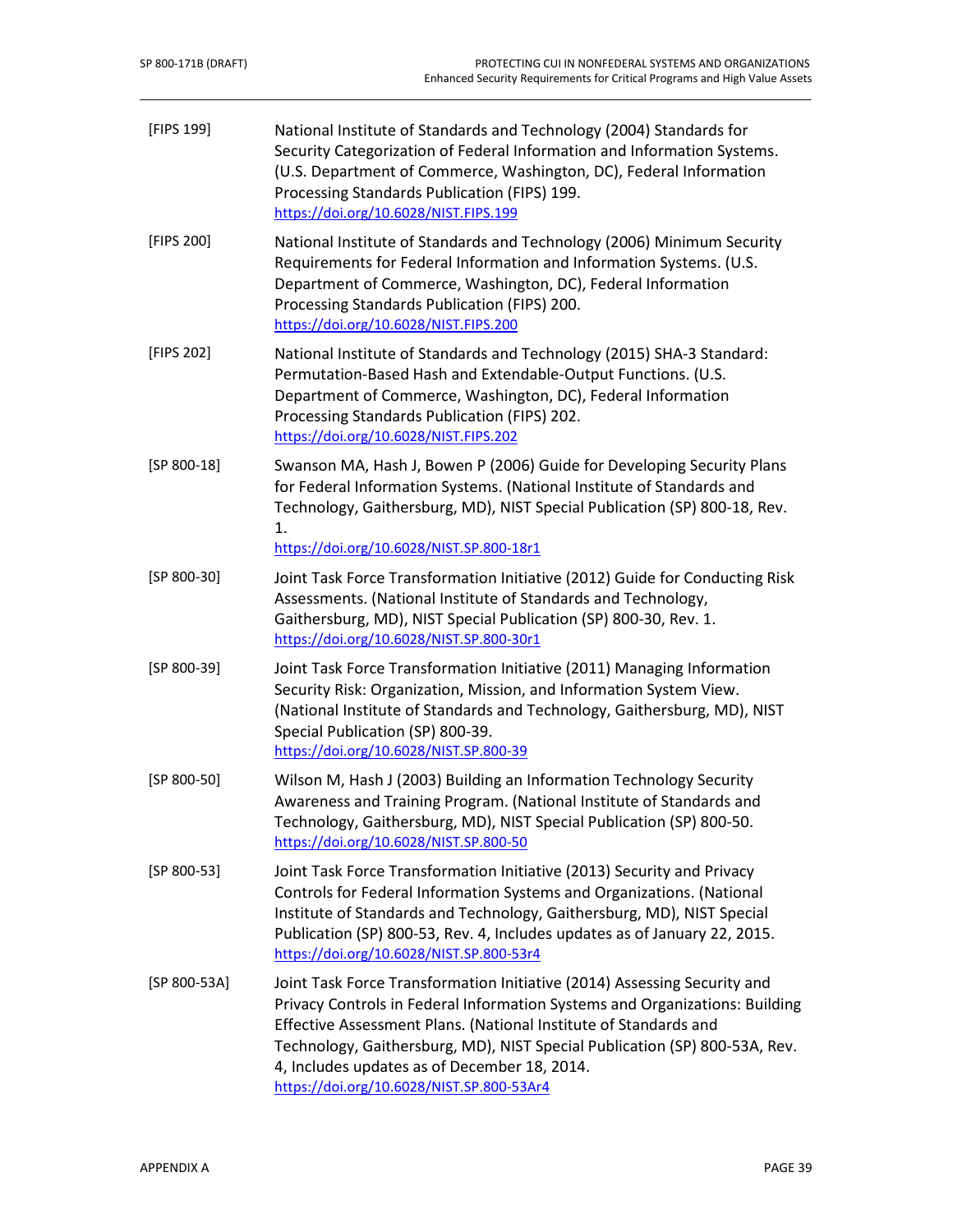<span id="page-51-6"></span><span id="page-51-5"></span><span id="page-51-4"></span><span id="page-51-3"></span><span id="page-51-2"></span><span id="page-51-1"></span><span id="page-51-0"></span>

| $[SP 800-61]$   | Cichonski PR, Millar T, Grance T, Scarfone KA (2012) Computer Security<br>Incident Handling Guide. (National Institute of Standards and Technology,<br>Gaithersburg, MD), NIST Special Publication (SP) 800-61, Rev. 2.<br>https://doi.org/10.6028/NIST.SP.800-61r2                                                                                                     |
|-----------------|-------------------------------------------------------------------------------------------------------------------------------------------------------------------------------------------------------------------------------------------------------------------------------------------------------------------------------------------------------------------------|
| $[SP 800-63-3]$ | Grassi PA, Garcia ME, Fenton JL (2017) Digital Identity Guidelines. (National<br>Institute of Standards and Technology, Gaithersburg, MD), NIST Special<br>Publication (SP) 800-63-3, Includes updates as of December 1, 2017.<br>https://doi.org/10.6028/NIST.SP.800-63-3                                                                                              |
| $[SP 800-83]$   | Souppaya MP, Scarfone KA (2013) Guide to Malware Incident Prevention<br>and Handling for Desktops and Laptops. (National Institute of Standards<br>and Technology, Gaithersburg, MD), NIST Special Publication (SP) 800-83,<br>Rev. 1.<br>https://doi.org/10.6028/NIST.SP.800-83r1                                                                                      |
| $[SP 800-86]$   | Kent K, Chevalier S, Grance T, Dang H (2006) Guide to Integrating Forensic<br>Techniques into Incident Response. (National Institute of Standards and<br>Technology, Gaithersburg, MD), NIST Special Publication (SP) 800-86.<br>https://doi.org/10.6028/NIST.SP.800-86                                                                                                 |
| $[SP 800-88]$   | Kissel RL, Regenscheid AR, Scholl MA, Stine KM (2014) Guidelines for Media<br>Sanitization. (National Institute of Standards and Technology, Gaithersburg,<br>MD), NIST Special Publication (SP) 800-88, Rev. 1.<br>https://doi.org/10.6028/NIST.SP.800-88r1                                                                                                            |
| $[SP 800-92]$   | Kent K, Souppaya MP (2006) Guide to Computer Security Log Management.<br>(National Institute of Standards and Technology, Gaithersburg, MD), NIST<br>Special Publication (SP) 800-92.<br>https://doi.org/10.6028/NIST.SP.800-92                                                                                                                                         |
| $[SP 800-94]$   | Scarfone KA, Mell PM (2007) Guide to Intrusion Detection and Prevention<br>Systems (IDPS). (National Institute of Standards and Technology,<br>Gaithersburg, MD), NIST Special Publication (SP) 800-94.<br>https://doi.org/10.6028/NIST.SP.800-94                                                                                                                       |
| $[SP 800-101]$  | Ayers RP, Brothers S, Jansen W (2014) Guidelines on Mobile Device<br>Forensics. (National Institute of Standards and Technology, Gaithersburg,<br>MD), NIST Special Publication (SP) 800-101, Rev. 1.<br>https://doi.org/10.6028/NIST.SP.800-101r1                                                                                                                      |
| $[SP 800-128]$  | Johnson LA, Dempsey KL, Ross RS, Gupta S, Bailey D (2011) Guide for<br>Security-Focused Configuration Management of Information Systems.<br>(National Institute of Standards and Technology, Gaithersburg, MD), NIST<br>Special Publication (SP) 800-128.<br>https://doi.org/10.6028/NIST.SP.800-128                                                                    |
| $[SP 800-137]$  | Dempsey KL, Chawla NS, Johnson LA, Johnston R, Jones AC, Orebaugh AD,<br>Scholl MA, Stine KM (2011) Information Security Continuous Monitoring<br>(ISCM) for Federal Information Systems and Organizations. (National<br>Institute of Standards and Technology, Gaithersburg, MD), NIST Special<br>Publication (SP) 800-137.<br>https://doi.org/10.6028/NIST.SP.800-137 |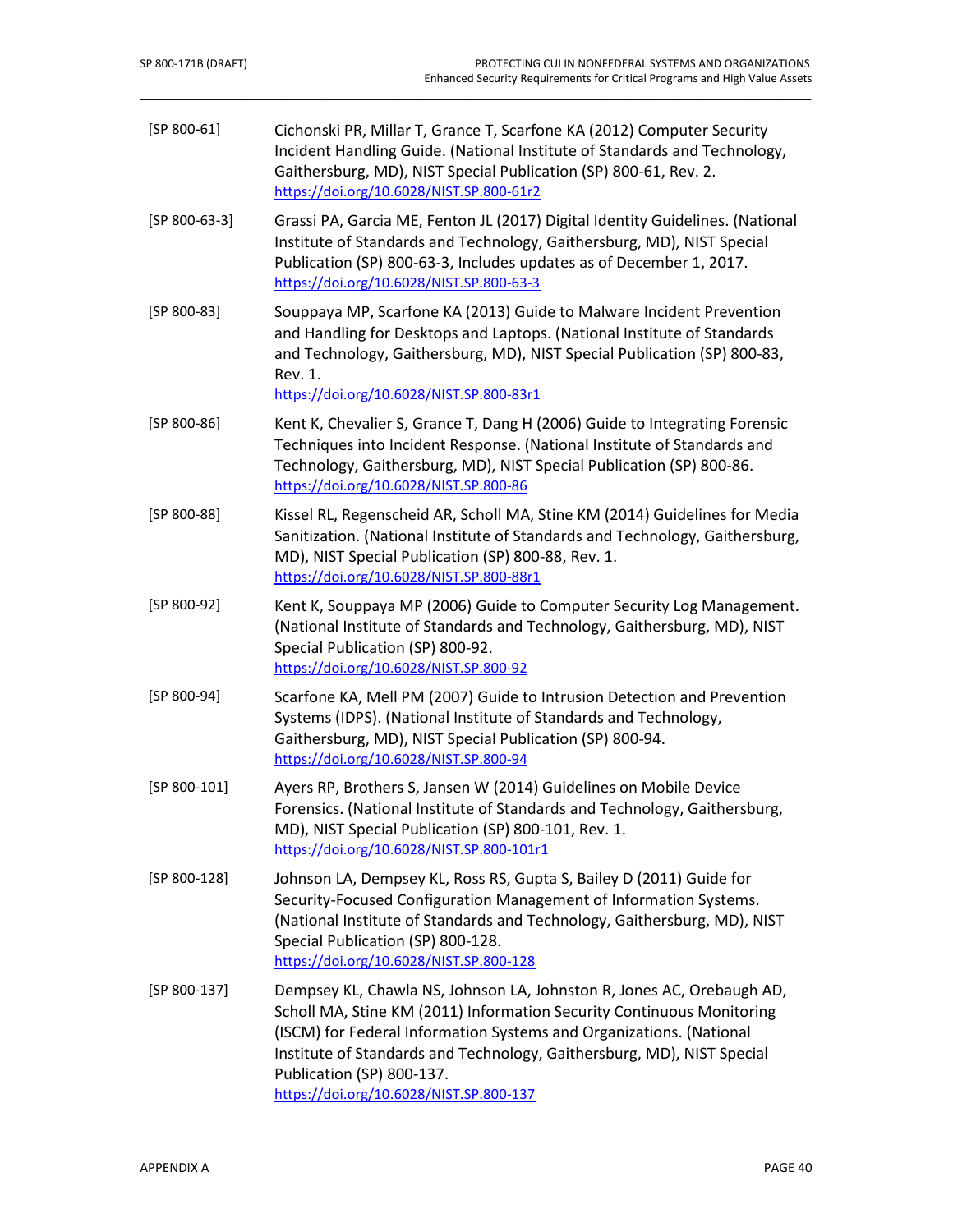<span id="page-52-2"></span><span id="page-52-1"></span><span id="page-52-0"></span>

| $[SP 800-147]$   | Cooper DA, Polk WT, Regenscheid AR, Souppaya MP (2011) BIOS Protection<br>Guidelines. (National Institute of Standards and Technology, Gaithersburg,<br>MD), NIST Special Publication (SP) 800-147.<br>https://doi.org/10.6028/NIST.SP.800-147                                                                                                                                                                       |  |
|------------------|----------------------------------------------------------------------------------------------------------------------------------------------------------------------------------------------------------------------------------------------------------------------------------------------------------------------------------------------------------------------------------------------------------------------|--|
| $[SP 800-150]$   | Johnson CS, Waltermire DA, Badger ML, Skorupka C, Snyder J (2016) Guide<br>to Cyber Threat Information Sharing. (National Institute of Standards and<br>Technology, Gaithersburg, MD), NIST Special Publication (SP) 800-150.<br>https://doi.org/10.6028/NIST.SP.800-150                                                                                                                                             |  |
| [SP 800-160-1]   | Ross RS, Oren JC, McEvilley M (2016) Systems Security Engineering:<br>Considerations for a Multidisciplinary Approach in the Engineering of<br>Trustworthy Secure Systems. (National Institute of Standards and<br>Technology, Gaithersburg, MD), NIST Special Publication (SP) 800-160, Vol.<br>1, Includes updates as of March 21, 2018.<br>https://doi.org/10.6028/NIST.SP.800-160v1                              |  |
| $[SP 800-160-2]$ | Ross RS, Graubart R, Bodeau D, McQuaid R (2018) Systems Security<br>Engineering: Cyber Resiliency Considerations for the Engineering of<br>Trustworthy Secure Systems. (National Institute of Standards and<br>Technology, Gaithersburg, MD), Draft NIST Special Publication (SP) 800-160,<br>Vol. 2.<br>https://csrc.nist.gov/CSRC/media/Publications/sp/800-160/vol-<br>2/draft/documents/sp800-160-vol2-draft.pdf |  |
| $[SP 800-161]$   | Boyens JM, Paulsen C, Moorthy R, Bartol N (2015) Supply Chain Risk<br>Management Practices for Federal Information Systems and Organizations.<br>(National Institute of Standards and Technology, Gaithersburg, MD), NIST<br>Special Publication (SP) 800-161.<br>https://doi.org/10.6028/NIST.SP.800-161                                                                                                            |  |
| [SP 800-171]     | Ross RS, Dempsey KL, Viscuso P, Riddle M, Guissanie G (2016) Protecting<br>Controlled Unclassified Information in Nonfederal Systems and<br>Organizations. (National Institute of Standards and Technology,<br>Gaithersburg, MD), NIST Special Publication (SP) 800-171, Rev. 1, Includes<br>updates as of June 7, 2018.<br>https://doi.org/10.6028/NIST.SP.800-171r1                                                |  |
| $[SP 800-181]$   | Newhouse WD, Witte GA, Scribner B, Keith S (2017) National Initiative for<br>Cybersecurity Education (NICE) Cybersecurity Workforce Framework.<br>(National Institute of Standards and Technology, Gaithersburg, MD), NIST<br>Special Publication (SP) 800-181.<br>https://doi.org/10.6028/NIST.SP.800-181                                                                                                           |  |
| $[SP 800-184]$   | Bartock M, Scarfone KA, Smith MC, Witte GA, Cichonski JA, Souppaya MP<br>(2016) Guide for Cybersecurity Event Recovery. (National Institute of<br>Standards and Technology, Gaithersburg, MD), NIST Special Publication (SP)<br>800-184.<br>https://doi.org/10.6028/NIST.SP.800-184                                                                                                                                  |  |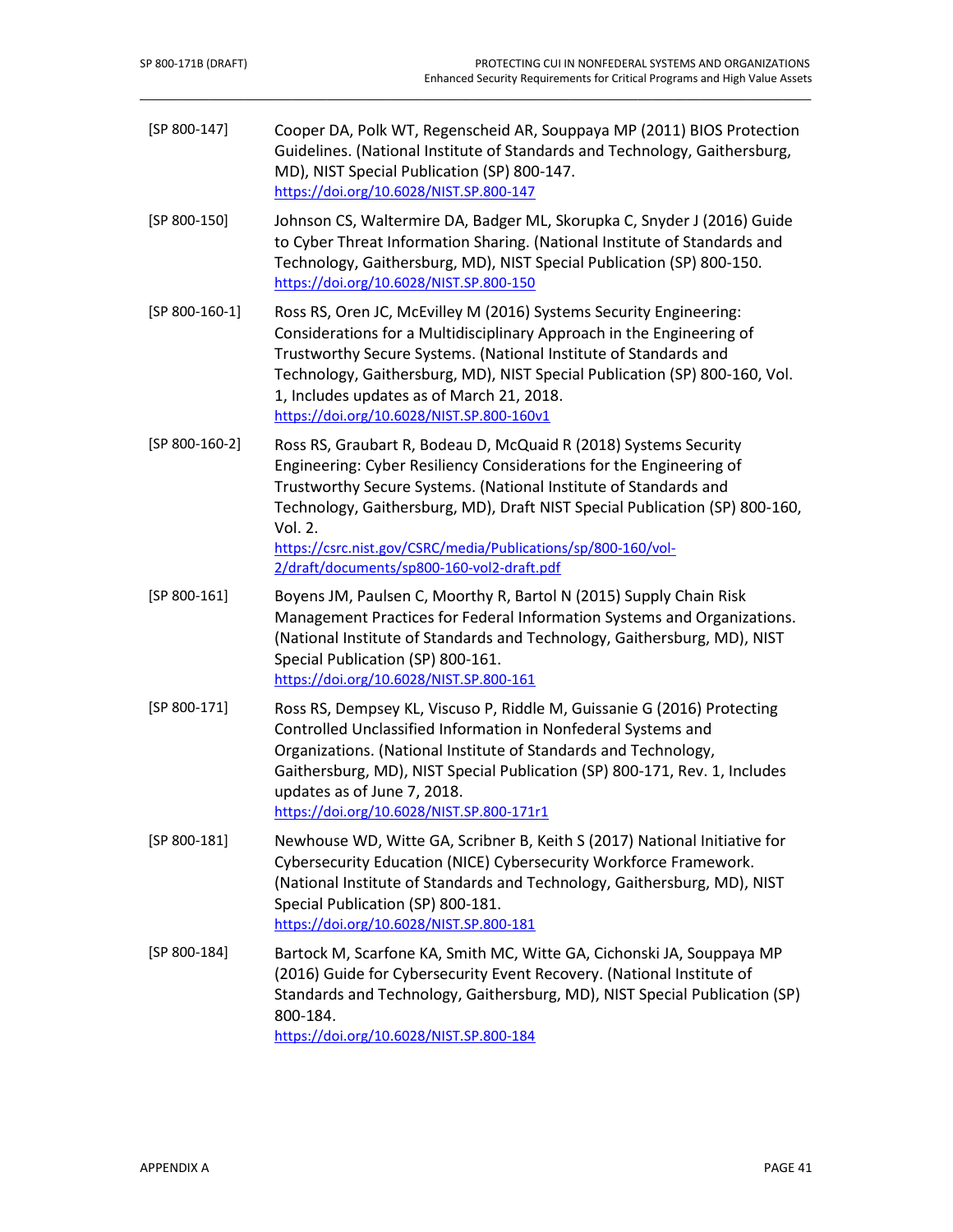<span id="page-53-0"></span>I

| $[IR 8011-1]$ | Dempsey KL, Eavy P, Moore G (2017) Automation Support for Security<br>Control Assessments: Volume 1: Overview. (National Institute of Standards<br>and Technology, Gaithersburg, MD), NIST Interagency or Internal Report<br>(NISTIR) 8011, Vol. 1.<br>https://doi.org/10.6028/NIST.IR.8011-1        |
|---------------|------------------------------------------------------------------------------------------------------------------------------------------------------------------------------------------------------------------------------------------------------------------------------------------------------|
|               | <b>MISCELLANEOUS PUBLICATIONS AND WEBSITES</b>                                                                                                                                                                                                                                                       |
| [NARA CUI]    | National Archives and Records Administration (2019) Controlled<br>Unclassified Information (CUI) Registry.<br>https://www.archives.gov/cui                                                                                                                                                           |
| [NIST CSF]    | National Institute of Standards and Technology (2018) Framework for<br>Improving Critical Infrastructure Cybersecurity, Version 1.1. (National<br>Institute of Standards and Technology, Gaithersburg, MD).<br>https://doi.org/10.6028/NIST.CSWP.04162018                                            |
| [NIST CUI]    | National Institute of Standards and Technology (2019) Special Publication<br>800-171 Publication and Supporting Resources.                                                                                                                                                                           |
|               | https://csrc.nist.gov/publications/detail/sp/800-171/rev-1/final                                                                                                                                                                                                                                     |
| [NIST TRUST]  | National Institute of Standards and Technology (2019) Roots of Trust<br>Project.<br>https://csrc.nist.gov/projects/hardware-roots-of-trust                                                                                                                                                           |
| [NTCTF]       | National Security Agency (2018) NSA/CSS Technical Cyber Threat<br>Framework, Version 2 (National Security Agency, Fort George G. Meade,<br>MD).<br>https://www.nsa.gov/Portals/70/documents/what-we-<br>do/cybersecurity/professional-resources/ctr-nsa-css-technical-cyber-threat-<br>framework.pdf |
| [UCDSMO]      | National Security Agency, United Cross Domain Services Management<br>Office.<br>https://intelshare.intelink.gov/my.policy                                                                                                                                                                            |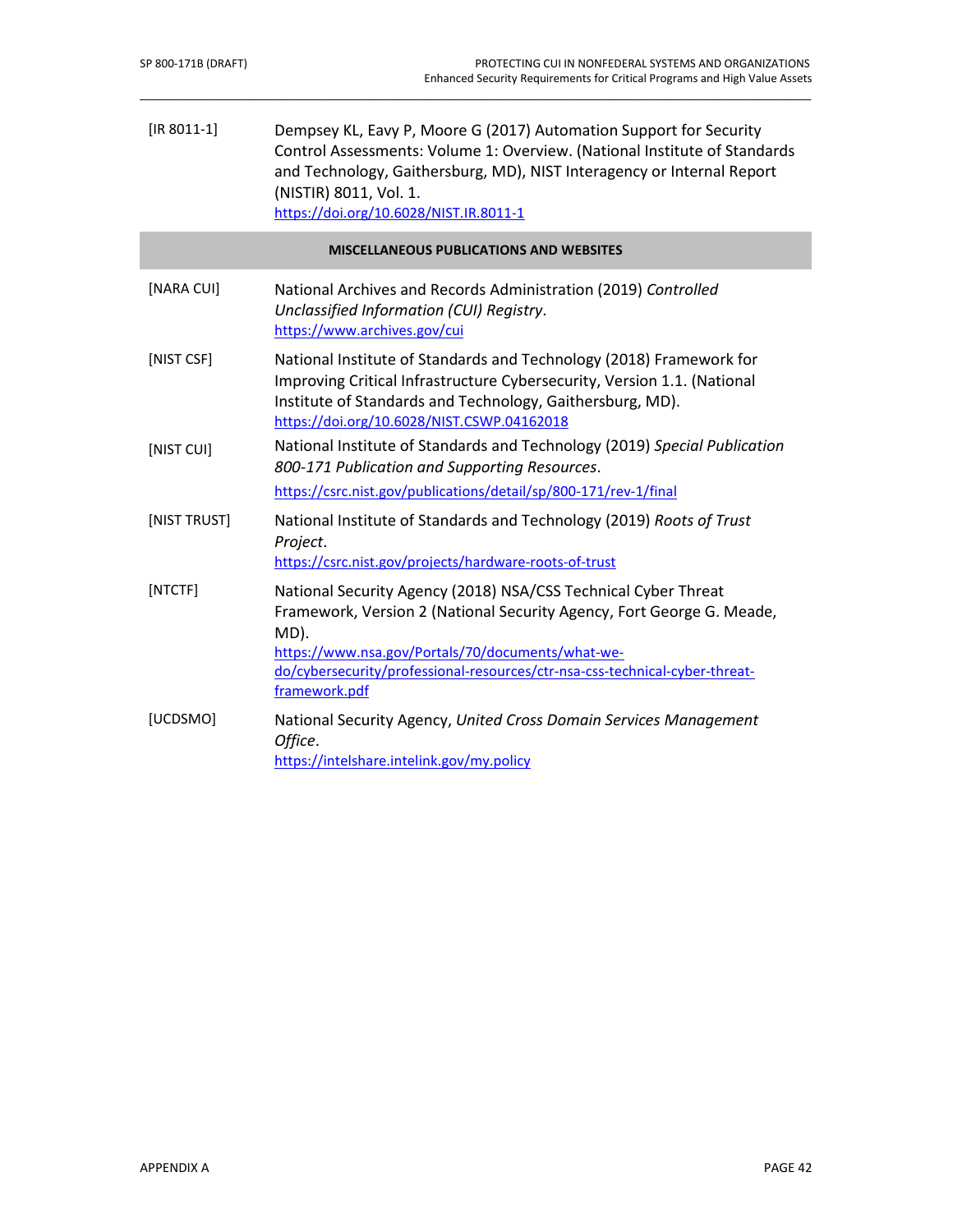## **APPENDIX B**

# **GLOSSARY**

COMMON TERMS AND DEFINITIONS

ppendix B provides definitions for security terminology used within Special Publication 800-171. Unless specifically defined in this glossary, all terms used in this publication are consistent with the definitions contained in [CNSSI 4009] *National Information Assurance*  A<sup>pp</sup><sub>col</sub><br>Glossary.

| agency<br>[OMB A-130]                          | Any executive agency or department, military department,<br>Federal Government corporation, Federal Government-<br>controlled corporation, or other establishment in the Executive<br>Branch of the Federal Government, or any independent<br>regulatory agency.                                                                                                                                                                                                                                                                                                                                                                                                                                                                                                                                                                                     |
|------------------------------------------------|------------------------------------------------------------------------------------------------------------------------------------------------------------------------------------------------------------------------------------------------------------------------------------------------------------------------------------------------------------------------------------------------------------------------------------------------------------------------------------------------------------------------------------------------------------------------------------------------------------------------------------------------------------------------------------------------------------------------------------------------------------------------------------------------------------------------------------------------------|
| assessment                                     | See security control assessment.                                                                                                                                                                                                                                                                                                                                                                                                                                                                                                                                                                                                                                                                                                                                                                                                                     |
| assessor                                       | See security control assessor.                                                                                                                                                                                                                                                                                                                                                                                                                                                                                                                                                                                                                                                                                                                                                                                                                       |
| attack surface<br>[GAO 19-128]                 | The set of points on the boundary of a system, a system<br>element, or an environment where an attacker can try to enter,<br>cause an effect on, or extract data from, that system, system<br>element, or environment.                                                                                                                                                                                                                                                                                                                                                                                                                                                                                                                                                                                                                               |
| audit record                                   | An individual entry in an audit log related to an audited event.                                                                                                                                                                                                                                                                                                                                                                                                                                                                                                                                                                                                                                                                                                                                                                                     |
| authentication<br>[FIPS 200, Adapted]          | Verifying the identity of a user, process, or device, often as a<br>prerequisite to allowing access to resources in a system.                                                                                                                                                                                                                                                                                                                                                                                                                                                                                                                                                                                                                                                                                                                        |
| availability<br>[44 USC 3552]                  | Ensuring timely and reliable access to and use of information.                                                                                                                                                                                                                                                                                                                                                                                                                                                                                                                                                                                                                                                                                                                                                                                       |
| advanced persistent<br>threat<br>$[SP 800-39]$ | An adversary that possesses sophisticated levels of expertise and<br>significant resources which allow it to create opportunities to<br>achieve its objectives by using multiple attack vectors including,<br>for example, cyber, physical, and deception. These objectives<br>typically include establishing and extending footholds within the<br>IT infrastructure of the targeted organizations for purposes of<br>exfiltrating information, undermining or impeding critical aspects<br>of a mission, program, or organization; or positioning itself to<br>carry out these objectives in the future. The advanced persistent<br>threat pursues its objectives repeatedly over an extended<br>period; adapts to defenders' efforts to resist it; and is<br>determined to maintain the level of interaction needed to<br>execute its objectives. |
| baseline configuration                         | A documented set of specifications for a system, or a<br>configuration item within a system, that has been formally<br>reviewed and agreed on at a given point in time, and which can<br>be changed only through change control procedures.                                                                                                                                                                                                                                                                                                                                                                                                                                                                                                                                                                                                          |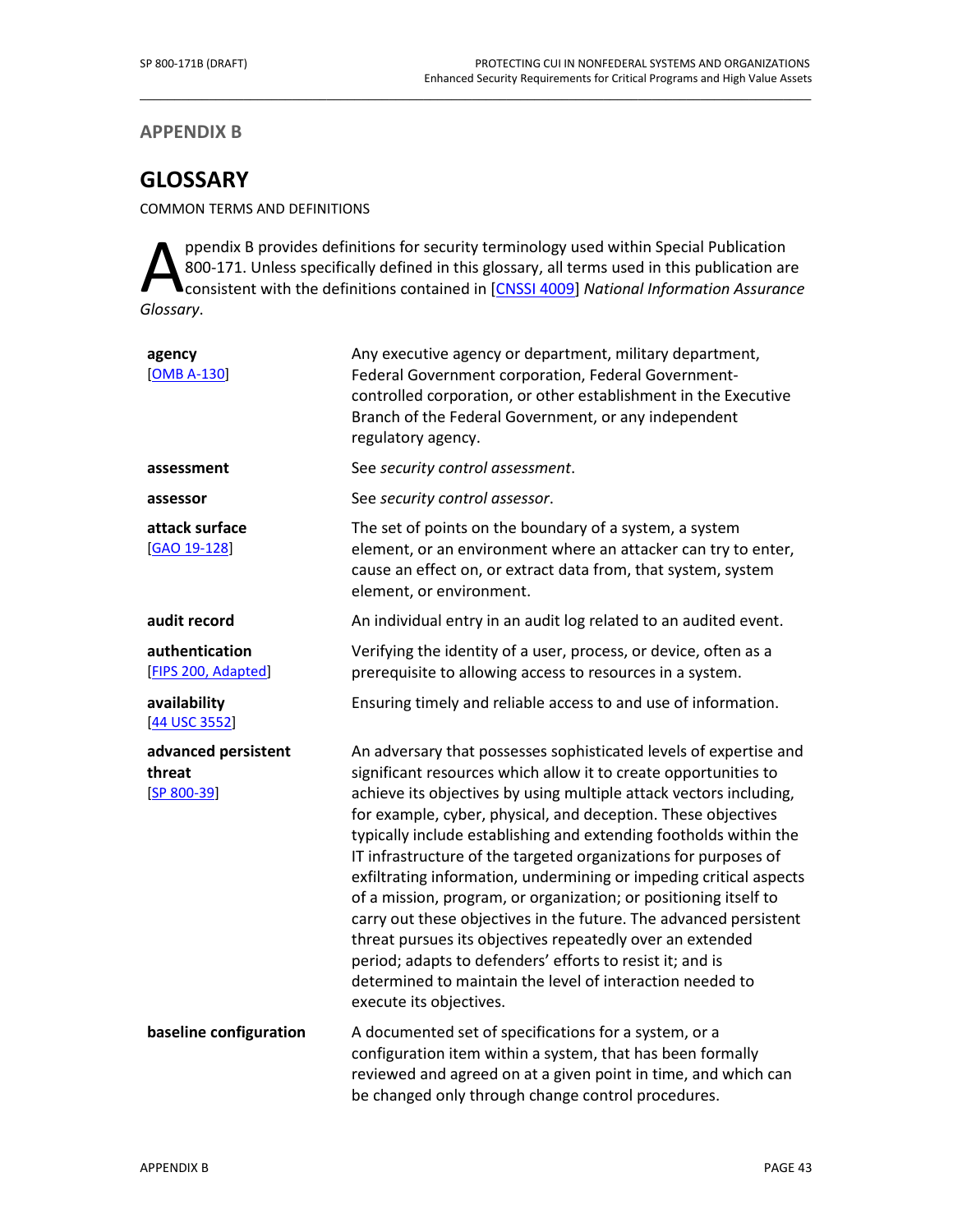| bidirectional<br>authentication                      | Two parties authenticating each other at the same time. Also<br>known as mutual authentication or two-way authentication.                                                                                                                                                                                                                                  |
|------------------------------------------------------|------------------------------------------------------------------------------------------------------------------------------------------------------------------------------------------------------------------------------------------------------------------------------------------------------------------------------------------------------------|
| confidentiality<br>[44 USC 3552]                     | Preserving authorized restrictions on information access and<br>disclosure, including means for protecting personal privacy and<br>proprietary information.                                                                                                                                                                                                |
| configuration<br>management                          | A collection of activities focused on establishing and maintaining<br>the integrity of information technology products and systems,<br>through control of processes for initializing, changing, and<br>monitoring the configurations of those products and systems<br>throughout the system development life cycle.                                        |
| configuration settings                               | The set of parameters that can be changed in hardware,<br>software, or firmware that affect the security posture and/or<br>functionality of the system.                                                                                                                                                                                                    |
| controlled unclassified<br>information<br>[EO 13556] | Information that law, regulation, or governmentwide policy<br>requires to have safeguarding or disseminating controls,<br>excluding information that is classified under Executive Order<br>13526, Classified National Security Information, December 29,<br>2009, or any predecessor or successor order, or the Atomic<br>Energy Act of 1954, as amended. |
| <b>CUI categories</b><br>[32 CFR 2002]               | Those types of information for which laws, regulations, or<br>governmentwide policies require or permit agencies to exercise<br>safeguarding or dissemination controls, and which the CUI<br>Executive Agent has approved and listed in the CUI Registry.                                                                                                  |
| <b>CUI Executive Agent</b><br>[32 CFR 2002]          | The National Archives and Records Administration (NARA), which<br>implements the executive branch-wide CUI Program and<br>oversees federal agency actions to comply with Executive Order<br>13556. NARA has delegated this authority to the Director of the<br>Information Security Oversight Office (ISOO).                                               |
| <b>CUI program</b><br>[32 CFR 2002]                  | The executive branch-wide program to standardize CUI handling<br>by all federal agencies. The program includes the rules,<br>organization, and procedures for CUI, established by Executive<br>Order 13556, 32 CFR Part 2002, and the CUI Registry.                                                                                                        |
| cyber-physical systems                               | Interacting digital, analog, physical, and human components<br>engineered for function through integrated physics and logic.                                                                                                                                                                                                                               |
| cyber resiliency<br>$[SP 800-160-2]$                 | The ability to anticipate, withstand, recover from, and adapt to<br>adverse conditions, stresses, attacks, or compromises on<br>systems that use or are enabled by cyber resources.                                                                                                                                                                        |
| discussion                                           | Statements used to provide additional explanatory information<br>for security controls or security control enhancements.                                                                                                                                                                                                                                   |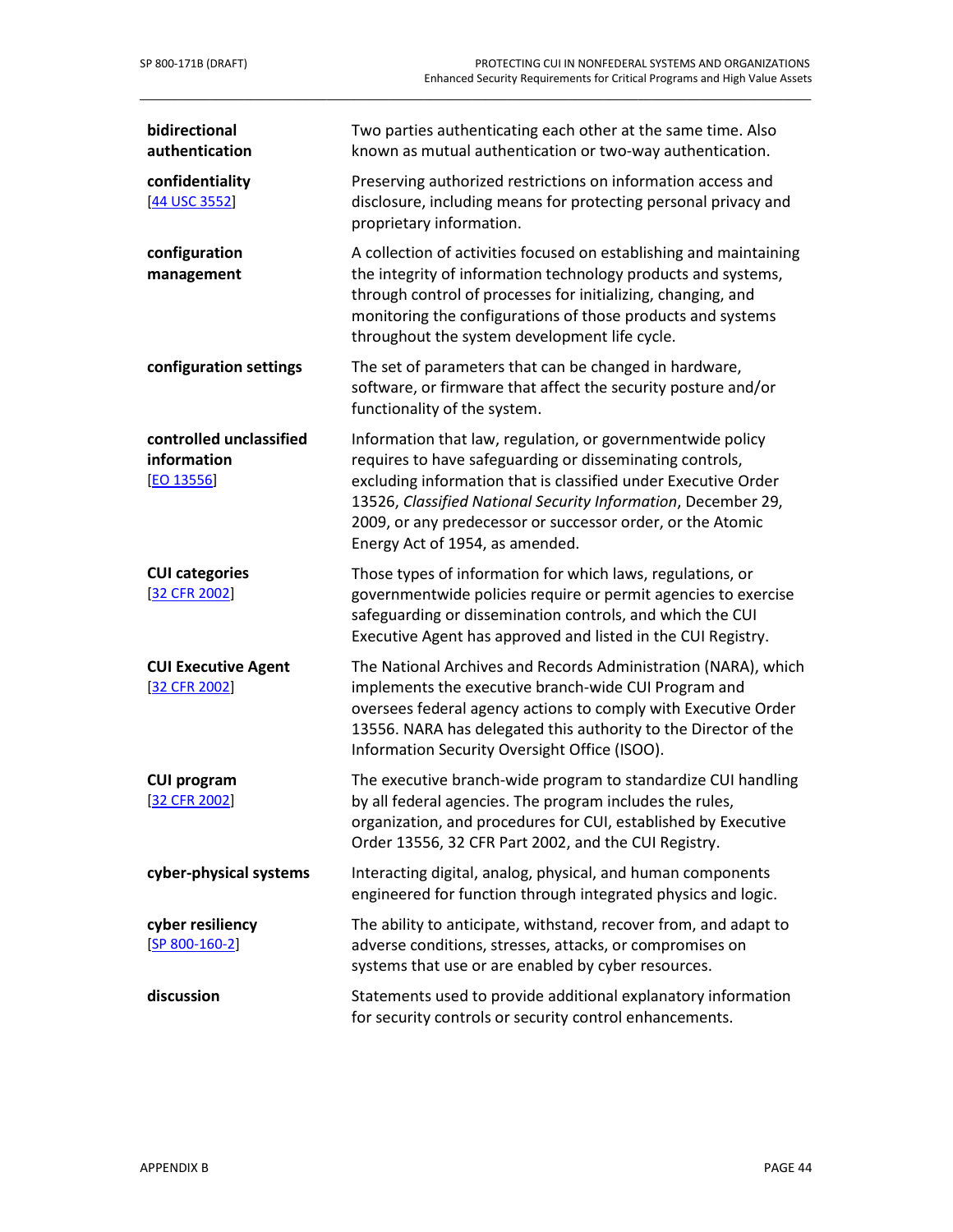| disinformation                                  | The process of providing deliberately misleading information to<br>adversaries to mislead or confuse them regarding the security<br>posture of the system or organization or the state of cyber<br>preparedness.                                                                                                                                                                                                                                 |
|-------------------------------------------------|--------------------------------------------------------------------------------------------------------------------------------------------------------------------------------------------------------------------------------------------------------------------------------------------------------------------------------------------------------------------------------------------------------------------------------------------------|
| dual authorization<br>[CNSSI 4009, Adapted]     | The system of storage and handling designed to prohibit<br>individual access to certain resources by requiring the presence<br>and actions of at least two authorized persons, each capable of<br>detecting incorrect or unauthorized security procedures with<br>respect to the task being performed.                                                                                                                                           |
| executive agency<br>$[OMB A-130]$               | An executive department specified in 5 U.S.C. Sec. 101; a military<br>department specified in 5 U.S.C. Sec. 102; an independent<br>establishment as defined in 5 U.S.C. Sec. 104(1); and a wholly<br>owned Government corporation fully subject to the provisions of<br>31 U.S.C. Chapter 91.                                                                                                                                                    |
| external system (or<br>component)               | A system or component of a system that is outside of the<br>authorization boundary established by the organization and for<br>which the organization typically has no direct control over the<br>application of required security controls or the assessment of<br>security control effectiveness.                                                                                                                                               |
| external network                                | A network not controlled by the organization.                                                                                                                                                                                                                                                                                                                                                                                                    |
| federal agency                                  | See executive agency.                                                                                                                                                                                                                                                                                                                                                                                                                            |
| federal information<br>system<br>[40 USC 11331] | An information system used or operated by an executive agency,<br>by a contractor of an executive agency, or by another<br>organization on behalf of an executive agency.                                                                                                                                                                                                                                                                        |
| firmware<br>[CNSSI 4009]                        | Computer programs and data stored in hardware-typically in<br>read-only memory (ROM) or programmable read-only memory<br>(PROM)-such that programs and data cannot be dynamically<br>written or modified during execution of the programs. See<br>hardware and software.                                                                                                                                                                         |
| formal verification                             | A systematic process that uses mathematical reasoning and<br>mathematical proofs (i.e., formal methods in mathematics) to<br>verify that the system satisfies its desired properties, behavior,<br>or specification (i.e., the system implementation is a faithful<br>representation of the design).                                                                                                                                             |
| hardware<br>[CNSSI 4009]                        | The material physical components of a system. See software and<br>firmware.                                                                                                                                                                                                                                                                                                                                                                      |
| impact                                          | With respect to security, the effect on organizational operations,<br>organizational assets, individuals, other organizations, or the<br>Nation (including the national security interests of the United<br>States) of a loss of confidentiality, integrity, or availability of<br>information or a system. With respect to privacy, the adverse<br>effects that individuals could experience when an information<br>system processes their PII. |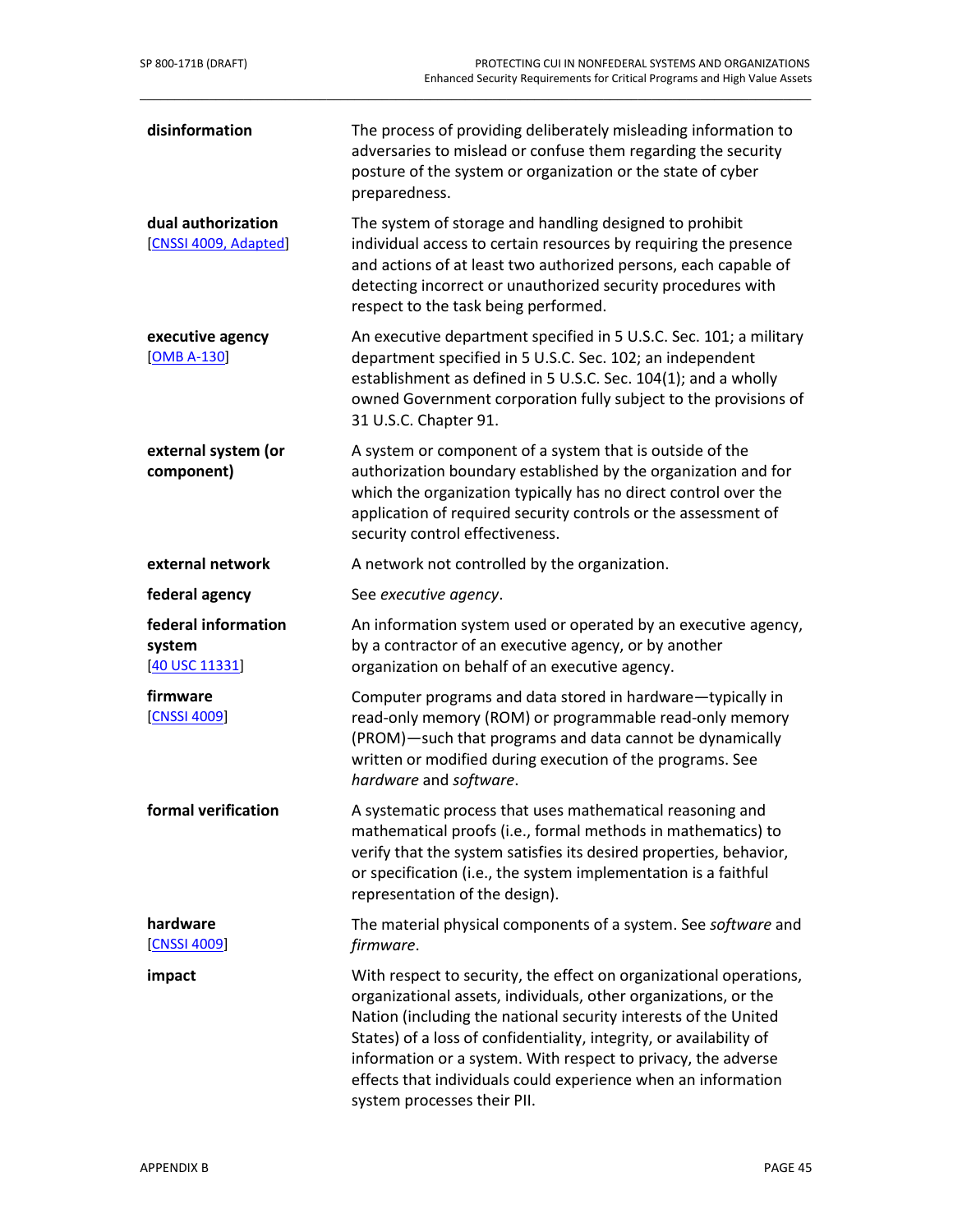| impact value<br>[FIPS 199]              | The assessed worst-case potential impact that could result from<br>a compromise of the confidentiality, integrity, or availability of<br>information expressed as a value of low, moderate or high.                                                                                                                                                                                                                                                                                                                                                                                                                                                                                                                                                                                                                                                                                                                                                                                                                                                                                                                                                                        |
|-----------------------------------------|----------------------------------------------------------------------------------------------------------------------------------------------------------------------------------------------------------------------------------------------------------------------------------------------------------------------------------------------------------------------------------------------------------------------------------------------------------------------------------------------------------------------------------------------------------------------------------------------------------------------------------------------------------------------------------------------------------------------------------------------------------------------------------------------------------------------------------------------------------------------------------------------------------------------------------------------------------------------------------------------------------------------------------------------------------------------------------------------------------------------------------------------------------------------------|
| incident<br>[44 USC 3552]               | An occurrence that actually or imminently jeopardizes, without<br>lawful authority, the confidentiality, integrity, or availability of<br>information or an information system; or constitutes a violation<br>or imminent threat of violation of law, security policies, security<br>procedures, or acceptable use policies.                                                                                                                                                                                                                                                                                                                                                                                                                                                                                                                                                                                                                                                                                                                                                                                                                                               |
| industrial internet of<br>things        | The sensors, instruments, machines, and other devices that are<br>networked together and use Internet connectivity to enhance<br>industrial and manufacturing business processes and<br>applications.                                                                                                                                                                                                                                                                                                                                                                                                                                                                                                                                                                                                                                                                                                                                                                                                                                                                                                                                                                      |
| information<br>[OMB A-130]              | Any communication or representation of knowledge such as<br>facts, data, or opinions in any medium or form, including textual,<br>numerical, graphic, cartographic, narrative, electronic, or<br>audiovisual forms.                                                                                                                                                                                                                                                                                                                                                                                                                                                                                                                                                                                                                                                                                                                                                                                                                                                                                                                                                        |
| information flow control                | Procedure to ensure that information transfers within a system<br>are not made in violation of the security policy.                                                                                                                                                                                                                                                                                                                                                                                                                                                                                                                                                                                                                                                                                                                                                                                                                                                                                                                                                                                                                                                        |
| information resources<br>[44 USC 3502]  | Information and related resources, such as personnel,<br>equipment, funds, and information technology.                                                                                                                                                                                                                                                                                                                                                                                                                                                                                                                                                                                                                                                                                                                                                                                                                                                                                                                                                                                                                                                                     |
| information security<br>[44 USC 3552]   | The protection of information and systems from unauthorized<br>access, use, disclosure, disruption, modification, or destruction<br>in order to provide confidentiality, integrity, and availability.                                                                                                                                                                                                                                                                                                                                                                                                                                                                                                                                                                                                                                                                                                                                                                                                                                                                                                                                                                      |
| information system<br>[44 USC 3502]     | A discrete set of information resources organized for the<br>collection, processing, maintenance, use, sharing, dissemination,<br>or disposition of information.                                                                                                                                                                                                                                                                                                                                                                                                                                                                                                                                                                                                                                                                                                                                                                                                                                                                                                                                                                                                           |
| information technology<br>$[OMB A-130]$ | Any services, equipment, or interconnected system(s) or<br>subsystem(s) of equipment, that are used in the automatic<br>acquisition, storage, analysis, evaluation, manipulation,<br>management, movement, control, display, switching,<br>interchange, transmission, or reception of data or information by<br>the agency. For purposes of this definition, such services or<br>equipment if used by the agency directly or is used by a<br>contractor under a contract with the agency that requires its<br>use; or to a significant extent, its use in the performance of a<br>service or the furnishing of a product. Information technology<br>includes computers, ancillary equipment (including imaging<br>peripherals, input, output, and storage devices necessary for<br>security and surveillance), peripheral equipment designed to be<br>controlled by the central processing unit of a computer,<br>software, firmware and similar procedures, services (including<br>cloud computing and help-desk services or other professional<br>services which support any point of the life cycle of the<br>equipment or service), and related resources. Information |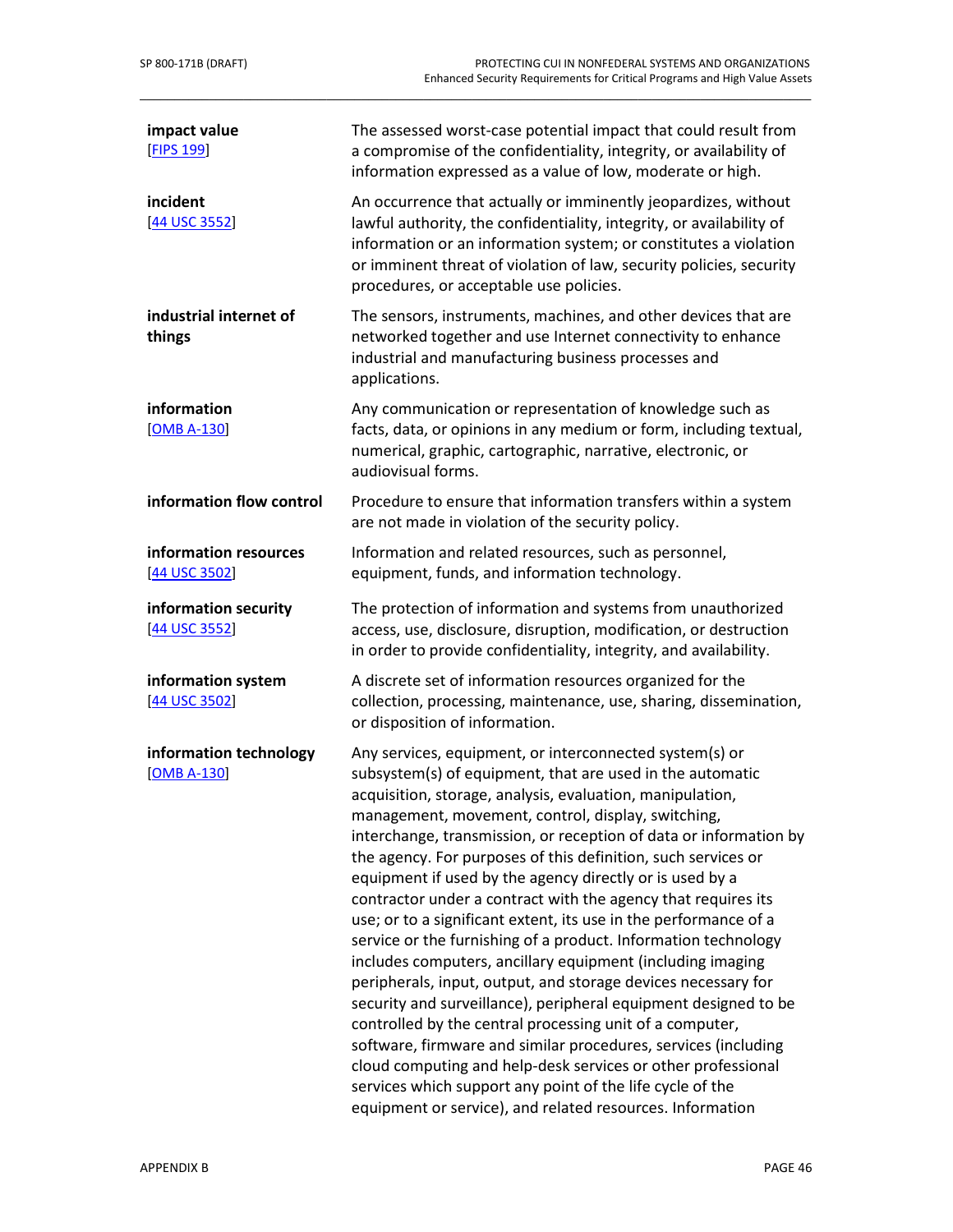| SP 800-171B (DRAFT)         | PROTECTING CUI IN NONFEDERAL SYSTEMS AND ORGANIZATIONS<br><b>Enhanced Security Requirements for Critical Programs and High Value Assets</b>                                                                                                                                                                                                                                                                                                                                                                    |
|-----------------------------|----------------------------------------------------------------------------------------------------------------------------------------------------------------------------------------------------------------------------------------------------------------------------------------------------------------------------------------------------------------------------------------------------------------------------------------------------------------------------------------------------------------|
|                             | technology does not include any equipment that is acquired by a<br>contractor incidental to a contract which does not require its<br>use.                                                                                                                                                                                                                                                                                                                                                                      |
| insider threat              | The threat that an insider will use her/his authorized access,<br>wittingly or unwittingly, to do harm to the security of the United<br>States. This threat can include damage to the United States<br>through espionage, terrorism, unauthorized disclosure, or<br>through the loss or degradation of departmental resources or<br>capabilities.                                                                                                                                                              |
| integrity<br>[44 USC 3552]  | Guarding against improper information modification or<br>destruction, and includes ensuring information non-repudiation<br>and authenticity.                                                                                                                                                                                                                                                                                                                                                                   |
| internal network            | A network where establishment, maintenance, and provisioning<br>of security controls are under the direct control of organizational<br>employees or contractors; or the cryptographic encapsulation or<br>similar security technology implemented between organization-<br>controlled endpoints, provides the same effect (with regard to<br>confidentiality and integrity). An internal network is typically<br>organization-owned, yet may be organization-controlled while<br>not being organization-owned. |
| internet of things<br>(IoT) | The network of devices that contain the hardware, software,<br>firmware, and actuators which allow the devices to connect,<br>interact, and freely exchange data and information.                                                                                                                                                                                                                                                                                                                              |
| malicious code              | Software or firmware intended to perform an unauthorized<br>process that will have adverse impact on the confidentiality,<br>integrity, or availability of a system. A virus, worm, Trojan horse,<br>or other code-based entity that infects a host. Spyware and<br>some forms of adware are also examples of malicious code.                                                                                                                                                                                  |
| media<br><b>[FIPS 200]</b>  | Physical devices or writing surfaces including, but not limited to,<br>magnetic tapes, optical disks, magnetic disks, Large-Scale<br>Integration (LSI) memory chips, and printouts (but not including<br>display media) onto which information is recorded, stored, or<br>printed within a system.                                                                                                                                                                                                             |
| misdirection                | The process of maintaining and employing deception resources<br>or environments and directing adversary activities to those<br>resources/environments.                                                                                                                                                                                                                                                                                                                                                         |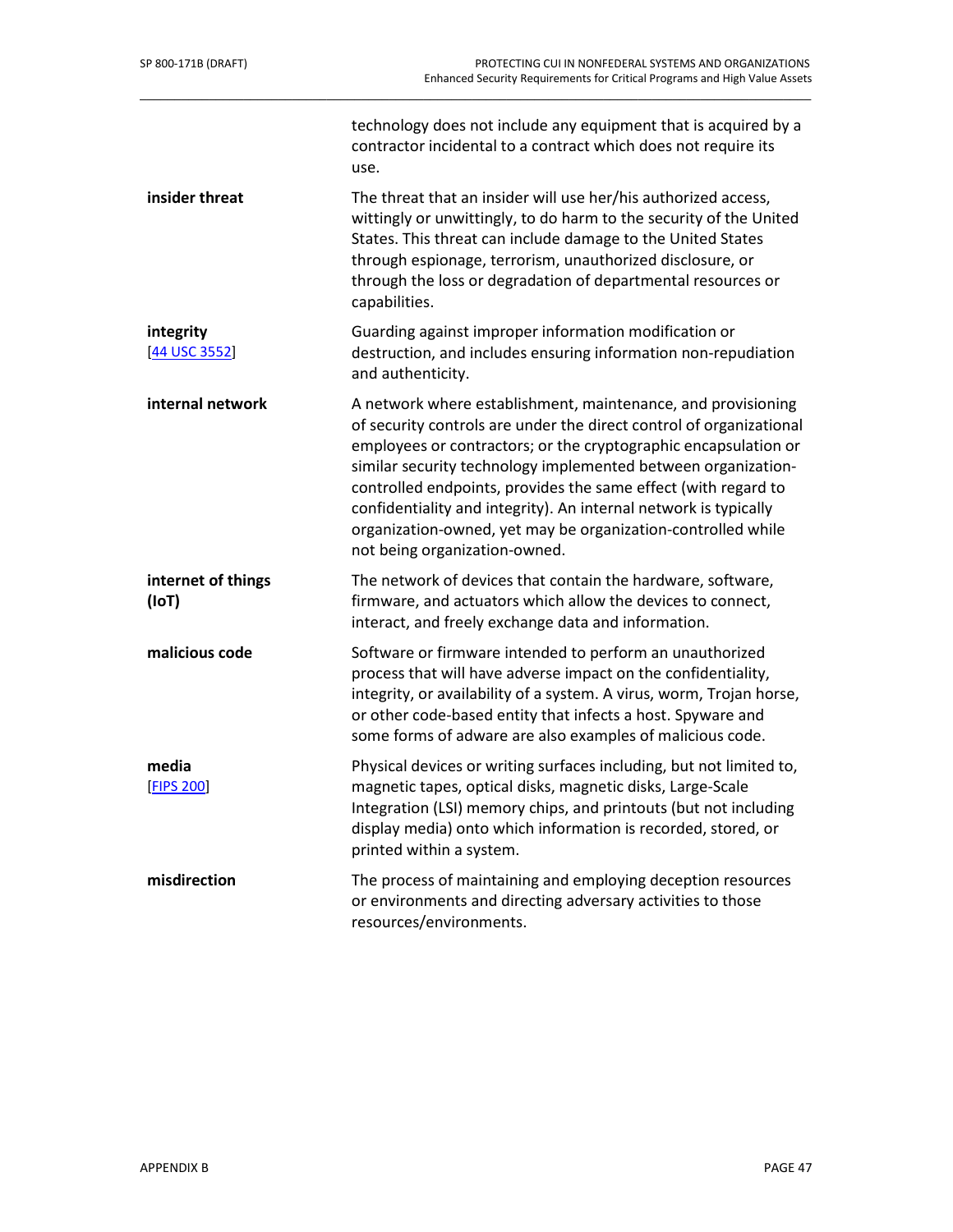| mobile device                                | A portable computing device that has a small form factor such<br>that it can easily be carried by a single individual; is designed to<br>operate without a physical connection (e.g., wirelessly transmit<br>or receive information); possesses local, non-<br>removable/removable data storage; and includes a self-<br>contained power source. Mobile devices may also include voice<br>communication capabilities, on-board sensors that allow the<br>devices to capture information, or built-in features that<br>synchronize local data with remote locations. Examples include<br>smartphones, tablets, and E-readers. |
|----------------------------------------------|------------------------------------------------------------------------------------------------------------------------------------------------------------------------------------------------------------------------------------------------------------------------------------------------------------------------------------------------------------------------------------------------------------------------------------------------------------------------------------------------------------------------------------------------------------------------------------------------------------------------------|
| moving target defense                        | The concept of controlling change across multiple system<br>dimensions in order to increase uncertainty and apparent<br>complexity for attackers, reduce their window of opportunity,<br>and increase the costs of their probing and attack efforts.                                                                                                                                                                                                                                                                                                                                                                         |
| multifactor<br>authentication                | Authentication using two or more different factors to achieve<br>authentication. Factors include something you know (e.g., PIN,<br>password); something you have (e.g., cryptographic<br>identification device, token); or something you are (e.g.,<br>biometric). See authenticator.                                                                                                                                                                                                                                                                                                                                        |
| mutual authentication<br>[CNSSI 4009]        | The process of both entities involved in a transaction verifying<br>each other. See bidirectional authentication.                                                                                                                                                                                                                                                                                                                                                                                                                                                                                                            |
| nonfederal organization                      | An entity that owns, operates, or maintains a nonfederal system.                                                                                                                                                                                                                                                                                                                                                                                                                                                                                                                                                             |
| nonfederal system                            | A system that does not meet the criteria for a federal system.                                                                                                                                                                                                                                                                                                                                                                                                                                                                                                                                                               |
| network                                      | A system implemented with a collection of interconnected<br>components. Such components may include routers, hubs,<br>cabling, telecommunications controllers, key distribution<br>centers, and technical control devices.                                                                                                                                                                                                                                                                                                                                                                                                   |
| network access                               | Access to a system by a user (or a process acting on behalf of a<br>user) communicating through a network (e.g., local area<br>network, wide area network, Internet).                                                                                                                                                                                                                                                                                                                                                                                                                                                        |
| on behalf of<br>(an agency)<br>[32 CFR 2002] | A situation that occurs when: (i) a non-executive branch entity<br>uses or operates an information system or maintains or collects<br>information for the purpose of processing, storing, or<br>transmitting Federal information; and (ii) those activities are not<br>incidental to providing a service or product to the government.                                                                                                                                                                                                                                                                                       |
| operational technology                       | The hardware, software, and firmware components of a system<br>used to detect or cause changes in physical processes through<br>the direct control and monitoring of physical devices.                                                                                                                                                                                                                                                                                                                                                                                                                                       |
| organization<br>[FIPS 200, Adapted]          | An entity of any size, complexity, or positioning within an<br>organizational structure.                                                                                                                                                                                                                                                                                                                                                                                                                                                                                                                                     |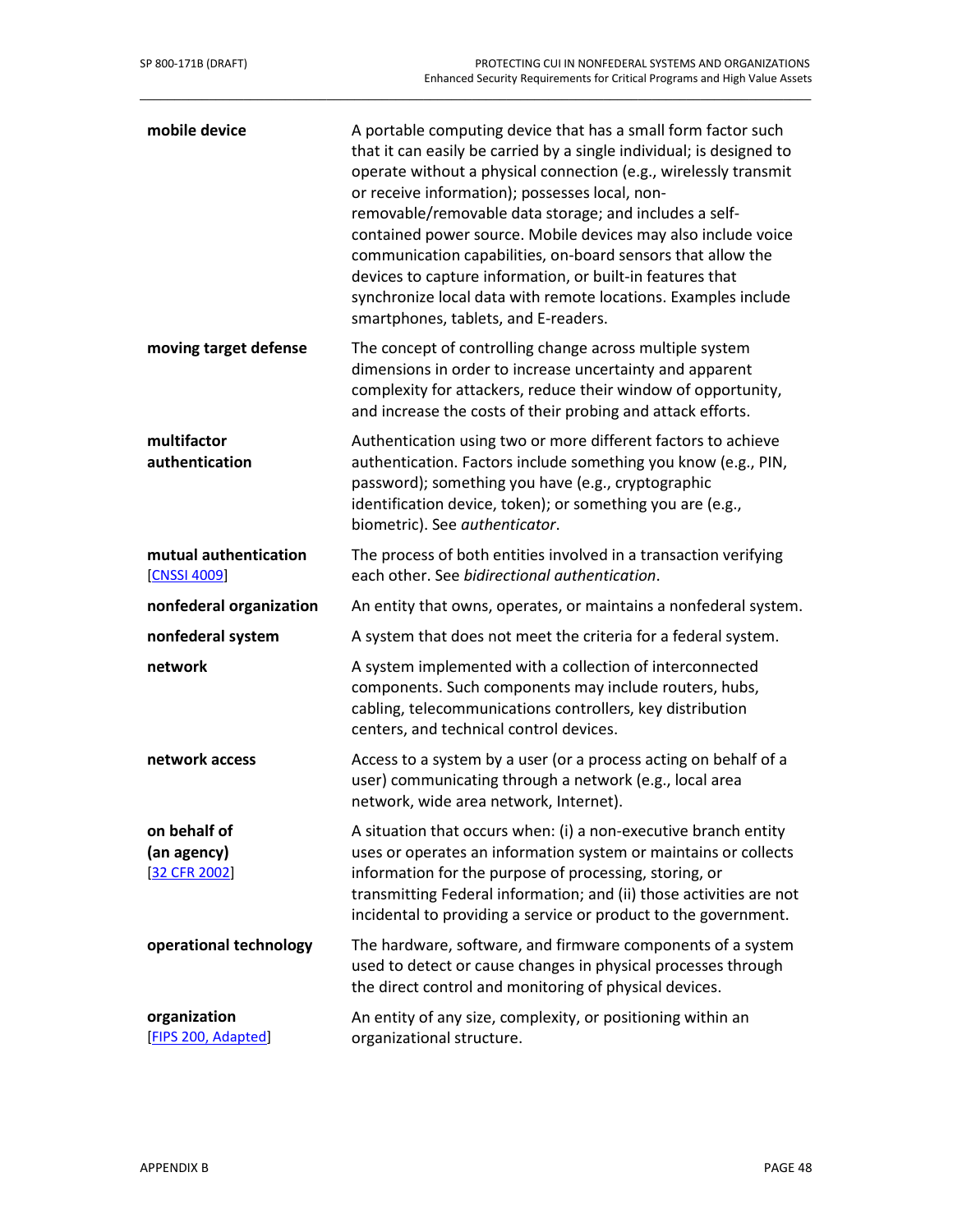| personnel security<br>$[SP 800 - 53]$ | The discipline of assessing the conduct, integrity, judgment,<br>loyalty, reliability, and stability of individuals for duties and<br>responsibilities requiring trustworthiness.                                                                                                                                                                                                                                                                       |  |  |
|---------------------------------------|---------------------------------------------------------------------------------------------------------------------------------------------------------------------------------------------------------------------------------------------------------------------------------------------------------------------------------------------------------------------------------------------------------------------------------------------------------|--|--|
| potential impact<br>[FIPS 199]        | The loss of confidentiality, integrity, or availability could be<br>expected to have: (i) a limited adverse effect (FIPS Publication<br>199 low); (ii) a serious adverse effect (FIPS Publication 199<br>moderate); or (iii) a severe or catastrophic adverse effect (FIPS<br>Publication 199 high) on organizational operations,<br>organizational assets, or individuals.                                                                             |  |  |
| privileged account                    | A system account with authorizations of a privileged user.                                                                                                                                                                                                                                                                                                                                                                                              |  |  |
| privileged user                       | A user that is authorized (and therefore, trusted) to perform<br>security-relevant functions that ordinary users are not<br>authorized to perform.                                                                                                                                                                                                                                                                                                      |  |  |
| records                               | The recordings (automated and/or manual) of evidence of<br>activities performed or results achieved (e.g., forms, reports, test<br>results), which serve as a basis for verifying that the organization<br>and the system are performing as intended. Also used to refer to<br>units of related data fields (i.e., groups of data fields that can be<br>accessed by a program and that contain the complete set of<br>information on particular items). |  |  |
| remote access                         | Access to an organizational system by a user (or a process acting<br>on behalf of a user) communicating through an external network<br>(e.g., the Internet).                                                                                                                                                                                                                                                                                            |  |  |
| replay resistance                     | Protection against the capture of transmitted authentication or<br>access control information and its subsequent retransmission<br>with the intent of producing an unauthorized effect or gaining<br>unauthorized access.                                                                                                                                                                                                                               |  |  |
| risk<br>$[OMB A-130]$                 | A measure of the extent to which an entity is threatened by a<br>potential circumstance or event, and typically is a function of: (i)<br>the adverse impact, or magnitude of harm, that would arise if<br>the circumstance or event occurs; and (ii) the likelihood of<br>occurrence.                                                                                                                                                                   |  |  |
| risk assessment<br>$[SP 800-30]$      | The process of identifying risks to organizational operations<br>(including mission, functions, image, reputation), organizational<br>assets, individuals, other organizations, and the Nation, resulting<br>from the operation of a system.                                                                                                                                                                                                            |  |  |
| roots of trust<br>[NIST TRUST]        | Highly reliable hardware, firmware, and software components<br>that perform specific, critical security functions. Because roots of<br>trust are inherently trusted, they must be secure by design.<br>Roots of trust provide a firm foundation from which to build<br>security and trust.                                                                                                                                                              |  |  |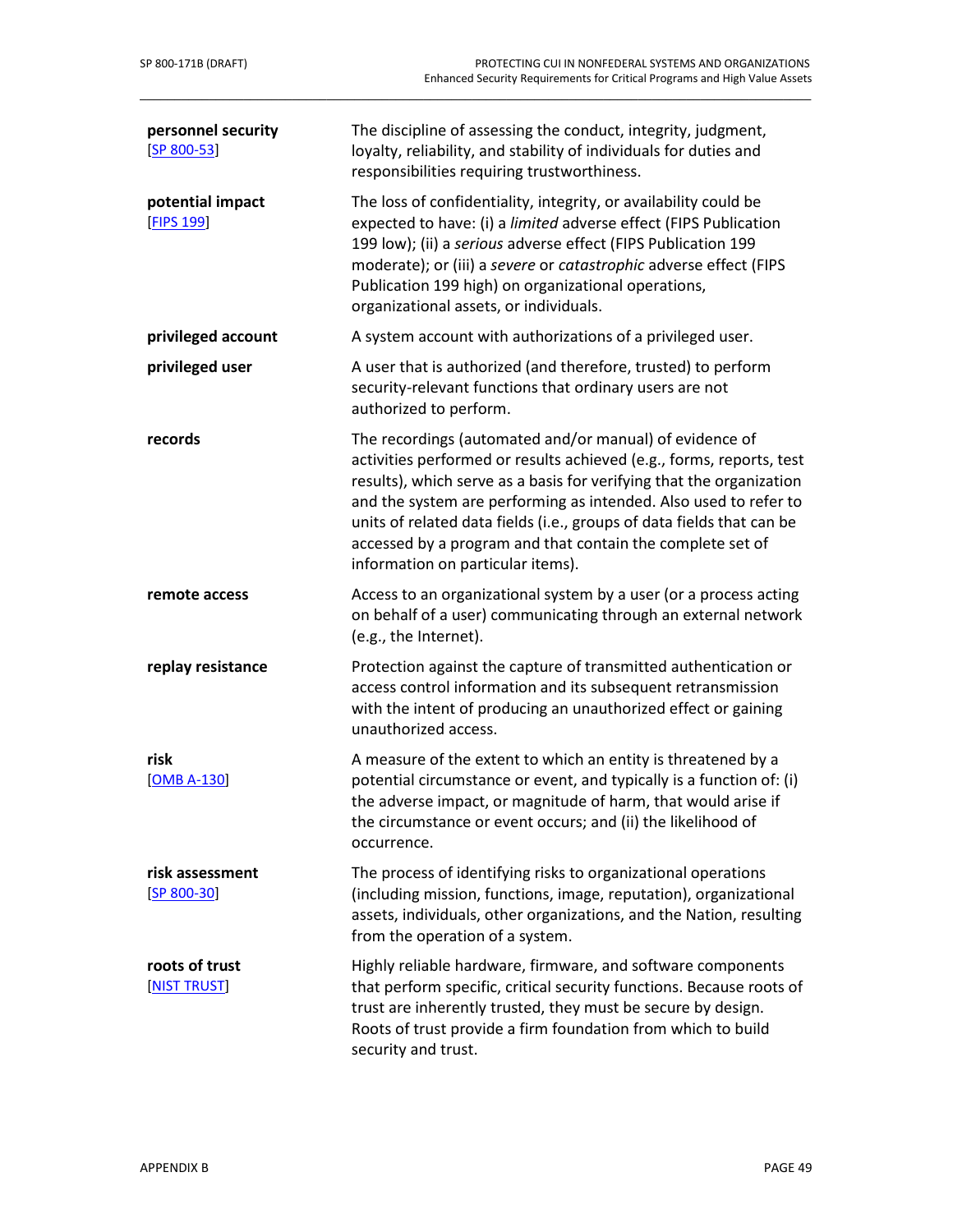| sanitization                                    | Actions taken to render data written on media unrecoverable by<br>both ordinary and, for some forms of sanitization, extraordinary<br>means.<br>Process to remove information from media such that data<br>recovery is not possible. It includes removing all classified labels,<br>markings, and activity logs.                                                                                                                      |
|-------------------------------------------------|---------------------------------------------------------------------------------------------------------------------------------------------------------------------------------------------------------------------------------------------------------------------------------------------------------------------------------------------------------------------------------------------------------------------------------------|
| security<br>[CNSSI 4009]                        | A condition that results from the establishment and<br>maintenance of protective measures that enable an organization<br>to perform its mission or critical functions despite risks posed by<br>threats to its use of systems. Protective measures may involve a<br>combination of deterrence, avoidance, prevention, detection,<br>recovery, and correction that should form part of the<br>organization's risk management approach. |
| security assessment                             | See security control assessment.                                                                                                                                                                                                                                                                                                                                                                                                      |
| security control<br>$[OMB A-130]$               | The safeguards or countermeasures prescribed for an<br>information system or an organization to protect the<br>confidentiality, integrity, and availability of the system and its<br>information.                                                                                                                                                                                                                                     |
| security control<br>assessment<br>$[OMB A-130]$ | The testing or evaluation of security controls to determine the<br>extent to which the controls are implemented correctly,<br>operating as intended, and producing the desired outcome with<br>respect to meeting the security requirements for an information<br>system or organization.                                                                                                                                             |
| security domain<br>[CNSSI 4009, Adapted]        | A domain that implements a security policy and is administered<br>by a single authority.                                                                                                                                                                                                                                                                                                                                              |
| security functionality                          | The security-related features, functions, mechanisms, services,<br>procedures, and architectures implemented within<br>organizational systems or the environments in which those<br>systems operate.                                                                                                                                                                                                                                  |
| security functions                              | The hardware, software, or firmware of the system responsible<br>for enforcing the system security policy and supporting the<br>isolation of code and data on which the protection is based.                                                                                                                                                                                                                                          |
| system                                          | See information system.                                                                                                                                                                                                                                                                                                                                                                                                               |
| system component<br>$[SP 800-128]$              | A discrete identifiable information technology asset that<br>represents a building block of a system and may include<br>hardware, software, and firmware.                                                                                                                                                                                                                                                                             |
| system security plan                            | A document that describes how an organization meets the<br>security requirements for a system or how an organization plans<br>to meet the requirements. In particular, the system security plan<br>describes the system boundary; the environment in which the<br>system operates; how security requirements are implemented;<br>and the relationships with or connections to other systems.                                          |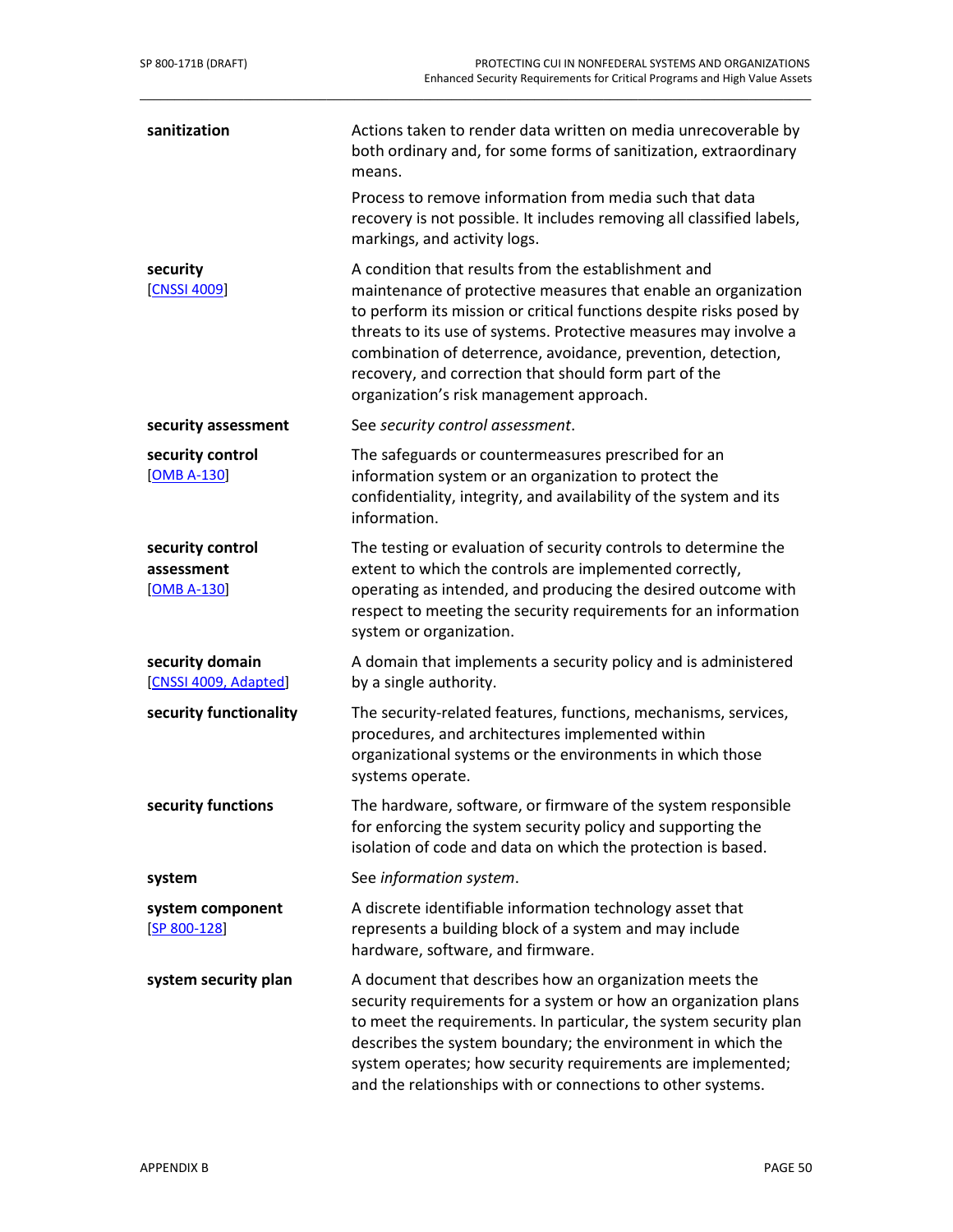| system service                                                 | A capability provided by a system that facilitates information<br>processing, storage, or transmission.                                                                                                                                                                                                      |
|----------------------------------------------------------------|--------------------------------------------------------------------------------------------------------------------------------------------------------------------------------------------------------------------------------------------------------------------------------------------------------------|
| tactics, techniques, and<br>procedures (TTP)<br>$[SP 800-150]$ | The behavior of an actor. A tactic is the highest-level description<br>of the behavior; techniques provide a more detailed description<br>of the behavior in the context of a tactic; and procedures provide<br>a lower-level, highly detailed description of the behavior in the<br>context of a technique. |
| tainting                                                       | The process of embedding covert capabilities in information,<br>systems, or system components to allow organizations to be<br>alerted to the exfiltration of information.                                                                                                                                    |
| threat<br>$[SP 800-30]$                                        | Any circumstance or event with the potential to adversely<br>impact organizational operations, organizational assets,<br>individuals, other organizations, or the Nation through a system<br>via unauthorized access, destruction, disclosure, modification of<br>information, and/or denial of service.     |
| threat information<br>$[SP 800-150]$                           | Any information related to a threat that might help an<br>organization protect itself against the threat or detect the<br>activities of an actor. Major types of threat information include<br>indicators, TTPs, security alerts, threat intelligence reports, and<br>tool configurations.                   |
| threat intelligence<br>$[SP 800-150]$                          | Threat information that has been aggregated, transformed,<br>analyzed, interpreted, or enriched to provide the necessary<br>context for decision-making processes.                                                                                                                                           |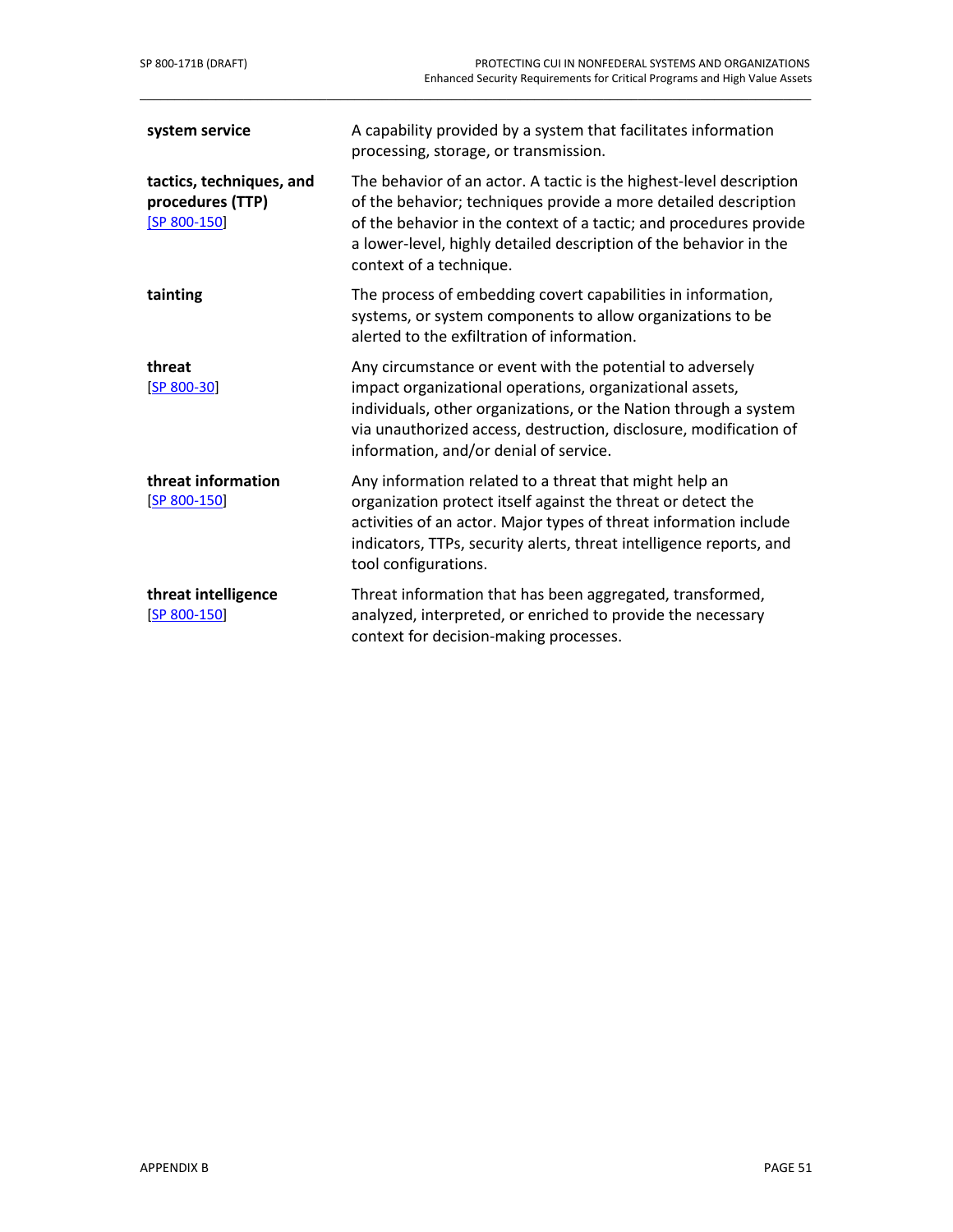# **APPENDIX C**

# **ACRONYMS**

COMMON ABBREVIATIONS

| <b>APT</b>        | <b>Advanced Persistent Threat</b>               |
|-------------------|-------------------------------------------------|
| <b>CERT</b>       | <b>Computer Emergency Readiness Team</b>        |
| <b>CERTCC</b>     | <b>CERT Coordination Center</b>                 |
| <b>CFR</b>        | Code of Federal Regulations                     |
| <b>CIRT</b>       | Cyber Incident Response Team                    |
| <b>CNSS</b>       | <b>Committee on National Security Systems</b>   |
| <b>CUI</b>        | <b>Controlled Unclassified Information</b>      |
| <b>DIB</b>        | Defense Industrial Base                         |
| DIB <sub>CS</sub> | Defense Industrial Base Cybersecurity Sharing   |
| <b>DMZ</b>        | <b>Demilitarized Zone</b>                       |
| <b>DNS</b>        | Domain Name Server                              |
| <b>FIPS</b>       | <b>Federal Information Processing Standards</b> |
| <b>FIRST</b>      | Forum of Incident Response and Security Teams   |
| <b>FISMA</b>      | Federal Information Security Modernization Act  |
| <b>IIoT</b>       | Industrial Internet of Things                   |
| IoT               | Internet of Things                              |
| IP                | <b>Internet Protocol</b>                        |
| <b>ISAC</b>       | <b>Information Sharing and Analysis Centers</b> |
| <b>ISAO</b>       | Information Sharing and Analysis Organizations  |
| <b>ISOO</b>       | Information Security Oversight Office           |
| ΙT                | <b>Information Technology</b>                   |
| ITL               | <b>Information Technology Laboratory</b>        |
| <b>MDR</b>        | Managed Detection and Response                  |
| MSSP              | <b>Managed Security Services Provider</b>       |
| <b>NARA</b>       | National Archives and Records Administration    |
| <b>NIST</b>       | National Institute of Standards and Technology  |
| <b>OMB</b>        | Office of Management and Budget                 |
| OT                | <b>Operational Technology</b>                   |
| PKI               | Public Key Infrastructure                       |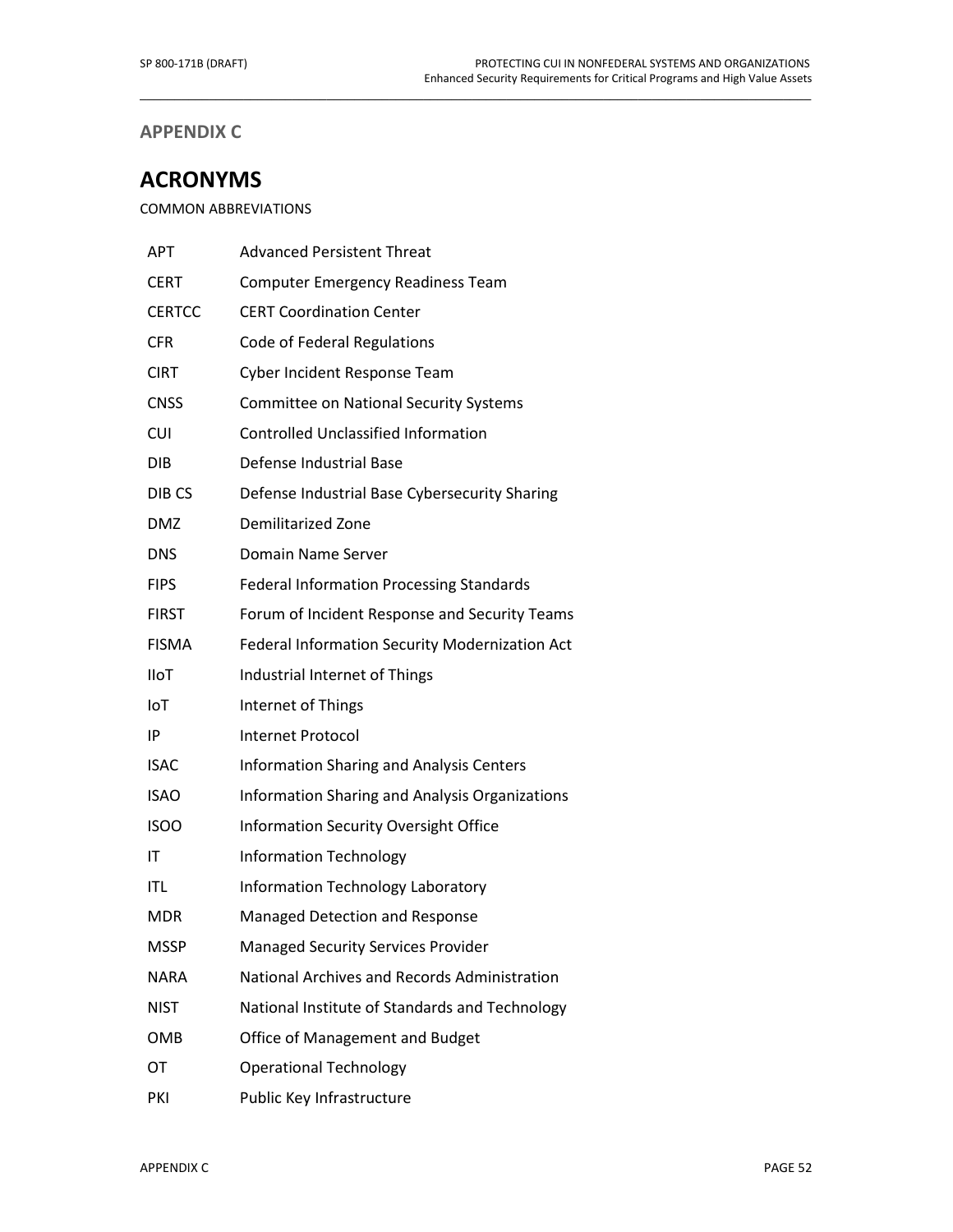- SOC Security Operations Center
- SP Special Publication
- TTP Tactics, Techniques, and Procedures
- UCDSMO United Cross Domain Services Management Office
- US-CERT United States Computer Emergency Readiness Team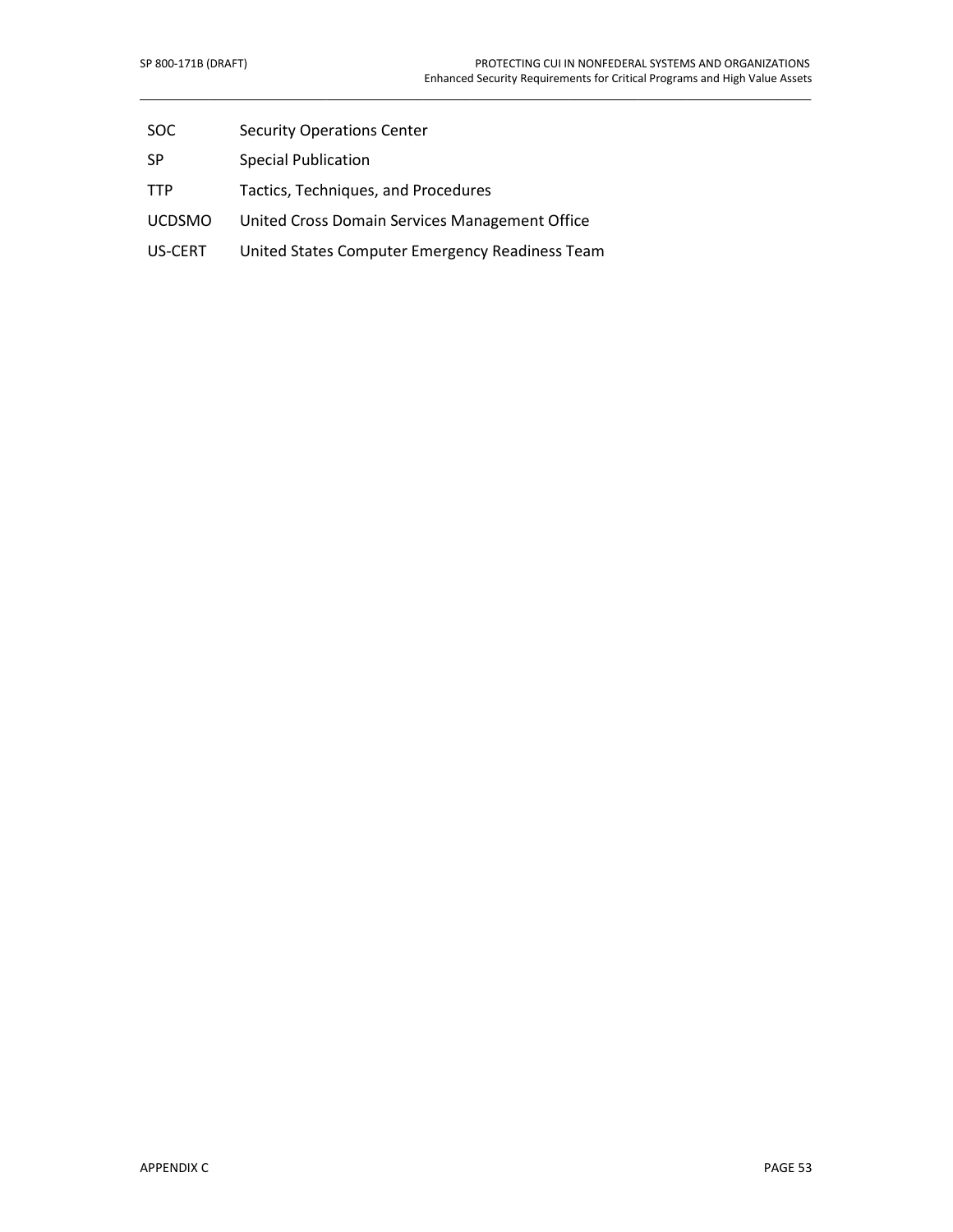**APPENDIX D**

# **MAPPING TABLES**

MAPPING ENHANCED SECURITY REQUIREMENTS TO SECURITY CONTROLS

ables D-1 through D-14 provide a mapping of the enhanced security requirements to the security controls in  $[SP 800-53]$ .<sup>[28](#page-65-0)</sup> The mapping tables are included for informational purposes and do not impart additional security requirements beyond those requirements ables D-1 through D-14 provide a mapping of the enhanced security requirements to the security controls in [SP 800-53].<sup>28</sup> The mapping tables are included for informational purposes and do not impart additional security r beyond those required to protect CUI. Only the portion of the security control relevant to the security requirement is applicable. Satisfaction of an enhanced requirement does *not* imply the corresponding NIST security control or control enhancement has also been satisfied.

\_\_\_\_\_\_\_\_\_\_\_\_\_\_\_\_\_\_\_\_\_\_\_\_\_\_\_\_\_\_\_\_\_\_\_\_\_\_\_\_\_\_\_\_\_\_\_\_\_\_\_\_\_\_\_\_\_\_\_\_\_\_\_\_\_\_\_\_\_\_\_\_\_\_\_\_\_\_\_\_\_\_\_\_\_\_\_\_\_\_\_\_\_\_\_\_\_

Organizations that have implemented or plan to implement the [\[NIST CSF\]](#page-53-0) can use the mapping tables to locate the equivalent controls in the categories and subcategories associated with the core functions of the Cybersecurity Framework: Identify, Protect, Detect, Respond, and Recover. The mapping information can be useful to organizations that wish to demonstrate compliance to the security requirements as part of their established information security programs, when such programs have been built around the NIST security controls.

 $\overline{a}$ 

<span id="page-65-0"></span><sup>&</sup>lt;sup>28</sup> The security controls in Tables D-1 through D-14 are taken from Draft NIST Special Publication 800-53, Revision 5. These tables will be updated upon final publication.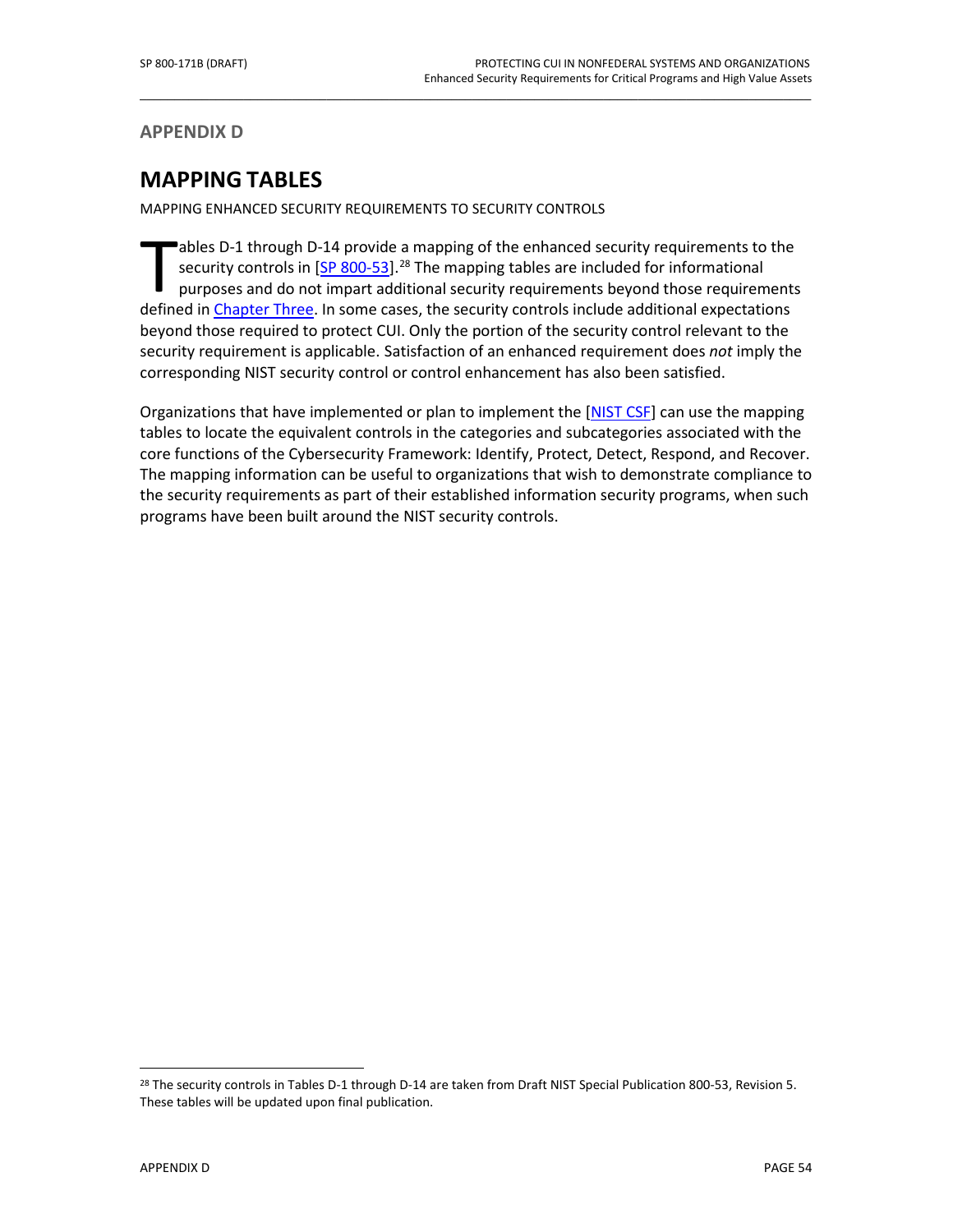| <b>SECURITY REQUIREMENTS</b>                                                                                                                                                  |            | <b>NIST SP 800-53</b><br><b>Relevant Security Controls</b>                              |
|-------------------------------------------------------------------------------------------------------------------------------------------------------------------------------|------------|-----------------------------------------------------------------------------------------|
| 3.1.1e Employ dual authorization to<br>execute critical or sensitive                                                                                                          | $AC-3(2)$  | <b>Access Enforcement</b><br><b>Dual Authorization</b>                                  |
| system and organizational<br>operations.                                                                                                                                      | $AU-9(5)$  | <b>Protection of Audit Information</b><br><b>Dual Authorization</b>                     |
|                                                                                                                                                                               | $CM-5(4)$  | <b>Access Restrictions for Change</b><br><b>Dual Authorization</b>                      |
|                                                                                                                                                                               | $CP-9(7)$  | System Backup<br><b>Dual Authorization</b>                                              |
|                                                                                                                                                                               | $MP-6(7)$  | <b>Media Sanitization</b><br><b>Dual Authorization</b>                                  |
| <b>3.1.2e</b> Restrict access to systems<br>and system components to<br>only those information<br>resources that are owned,<br>provisioned, or issued by the<br>organization. | $AC-20(3)$ | Use of External Systems<br>Non-Organizationally Owned Systems-Restricted Use            |
| <b>3.1.3e</b> Employ secure information<br>transfer solutions to control<br>information flows between<br>security domains on<br>connected systems.                            | $AC-4$     | <b>Information Flow Enforcement</b>                                                     |
|                                                                                                                                                                               | $AC-4(1)$  | <b>Information Flow Enforcement</b><br><b>Object Security Attributes</b>                |
|                                                                                                                                                                               | $AC-4(6)$  | <b>Information Flow Enforcement</b><br>Metadata                                         |
|                                                                                                                                                                               | $AC-4(8)$  | <b>Information Flow Enforcement</b><br><b>Security Policy Filters</b>                   |
|                                                                                                                                                                               | $AC-4(12)$ | <b>Information Flow Enforcement</b><br>Data Type Identifiers                            |
|                                                                                                                                                                               | $AC-4(13)$ | <b>Information Flow Enforcement</b><br>Decomposition into Policy-Relevant Subcomponents |
|                                                                                                                                                                               | $AC-4(15)$ | <b>Information Flow Enforcement</b><br>Detection of Unsanctioned Information            |
|                                                                                                                                                                               | $AC-4(20)$ | <b>Information Flow Enforcement</b><br><b>Approved Solutions</b>                        |
|                                                                                                                                                                               | $SC-46$    | <b>Cross Domain Policy Enforcement</b>                                                  |

# \_\_\_\_\_\_\_\_\_\_\_\_\_\_\_\_\_\_\_\_\_\_\_\_\_\_\_\_\_\_\_\_\_\_\_\_\_\_\_\_\_\_\_\_\_\_\_\_\_\_\_\_\_\_\_\_\_\_\_\_\_\_\_\_\_\_\_\_\_\_\_\_\_\_\_\_\_\_\_\_\_\_\_\_\_\_\_\_\_\_\_\_\_\_\_\_\_ **TABLE D-1: MAPPING [ACCESS CONTROL REQUIREMENTS TO CONTROLS](#page-23-0)**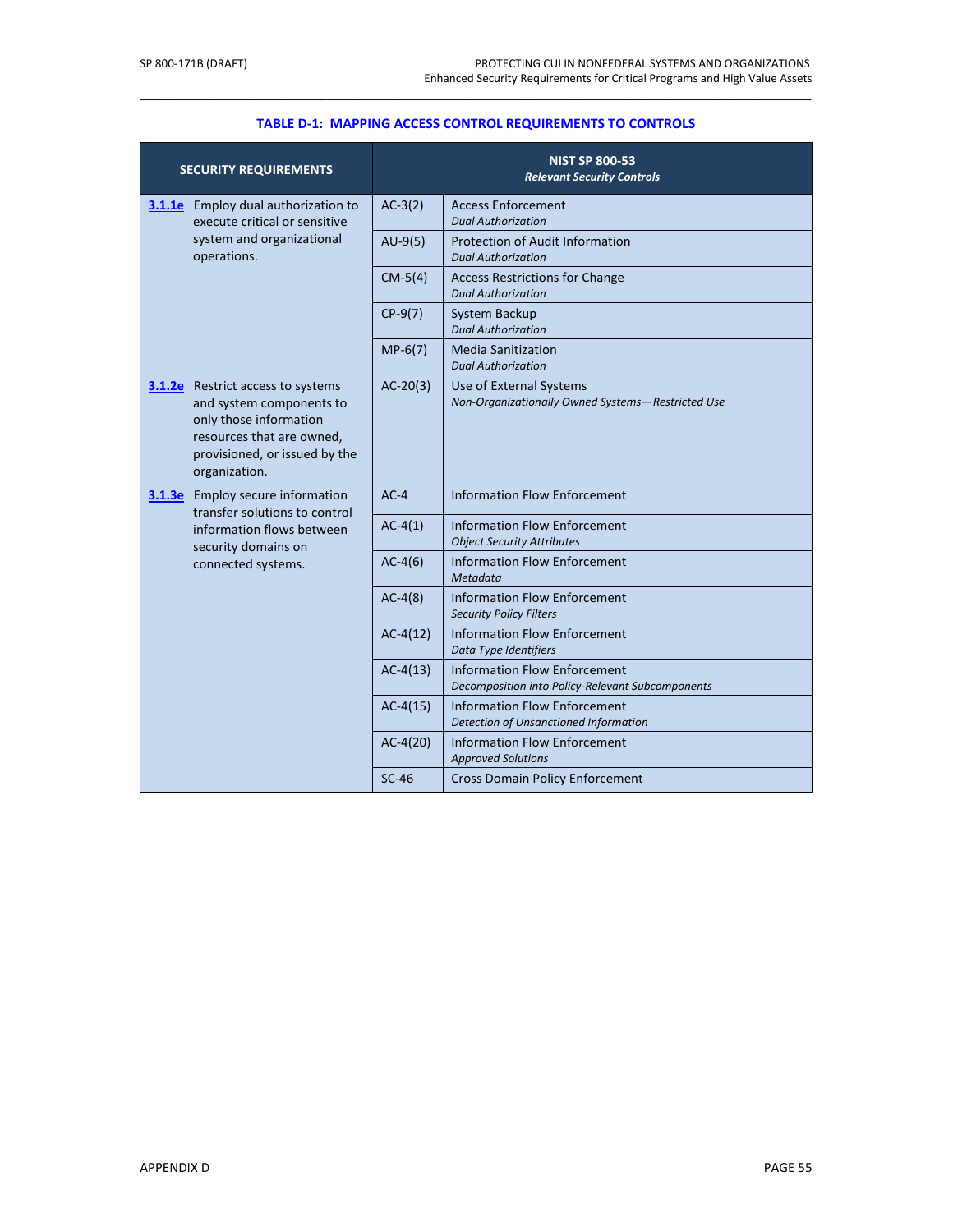| <b>SECURITY REQUIREMENTS</b>                                                                                                                                                                                                                                        |           | <b>NIST SP 800-53</b><br><b>Relevant Security Controls</b>                           |
|---------------------------------------------------------------------------------------------------------------------------------------------------------------------------------------------------------------------------------------------------------------------|-----------|--------------------------------------------------------------------------------------|
| <b>3.2.1e</b> Provide awareness training                                                                                                                                                                                                                            | $AT-2$    | <b>Awareness Training</b>                                                            |
| focused on recognizing and<br>responding to threats from<br>social engineering, advanced<br>persistent threat actors,<br>breaches, and suspicious<br>behaviors; update the<br>training at least annually or<br>when there are significant<br>changes to the threat. | $AT-2(3)$ | <b>Awareness Training</b><br>Social Engineering and Mining                           |
|                                                                                                                                                                                                                                                                     | $AT-2(4)$ | <b>Awareness Training</b><br>Suspicious Communications and Anomalous System Behavior |
|                                                                                                                                                                                                                                                                     | $AT-2(6)$ | <b>Awareness Training</b><br><b>Advanced Persistent Threat</b>                       |
|                                                                                                                                                                                                                                                                     | $AT-2(7)$ | <b>Awareness Training</b><br><b>Cyber Threat Environment</b>                         |
| Include practical exercises in<br>3.2.2e<br>awareness training that are                                                                                                                                                                                             | $AT-2(1)$ | <b>Awareness Training</b><br><b>Practical Exercises</b>                              |
| aligned with current threat<br>scenarios and provide<br>feedback to individuals<br>involved in the training and<br>their supervisors.                                                                                                                               | $AT-2(8)$ | <b>Awareness Training</b><br><b>Training Feedback</b>                                |

# \_\_\_\_\_\_\_\_\_\_\_\_\_\_\_\_\_\_\_\_\_\_\_\_\_\_\_\_\_\_\_\_\_\_\_\_\_\_\_\_\_\_\_\_\_\_\_\_\_\_\_\_\_\_\_\_\_\_\_\_\_\_\_\_\_\_\_\_\_\_\_\_\_\_\_\_\_\_\_\_\_\_\_\_\_\_\_\_\_\_\_\_\_\_\_\_\_ **[TABLE D-2: MAPPING AWARENESS AND TRAINING REQUIREMENTS TO CONTROLS](#page-25-0)**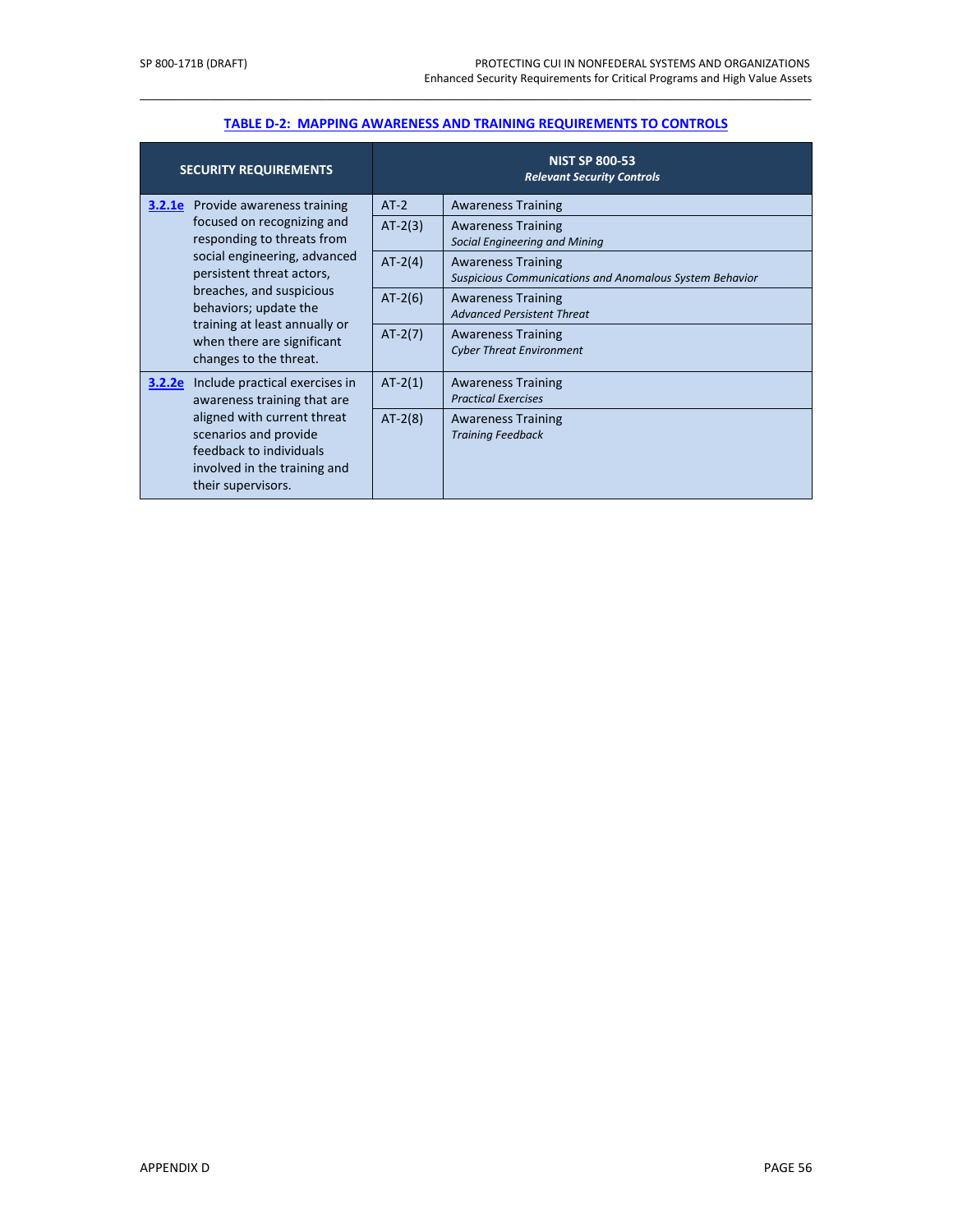# \_\_\_\_\_\_\_\_\_\_\_\_\_\_\_\_\_\_\_\_\_\_\_\_\_\_\_\_\_\_\_\_\_\_\_\_\_\_\_\_\_\_\_\_\_\_\_\_\_\_\_\_\_\_\_\_\_\_\_\_\_\_\_\_\_\_\_\_\_\_\_\_\_\_\_\_\_\_\_\_\_\_\_\_\_\_\_\_\_\_\_\_\_\_\_\_\_ **[TABLE D-3: MAPPING AUDIT AND ACCOUNTABILITY REQUIREMENTS TO CONTROLS](#page-26-0)**

| <b>SECURITY REQUIREMENTS</b>                                                           | <b>NIST SP 800-53</b><br><b>Relevant Security Controls</b> |  |
|----------------------------------------------------------------------------------------|------------------------------------------------------------|--|
| There are no enhanced security requirements for audit and accountability at this time. |                                                            |  |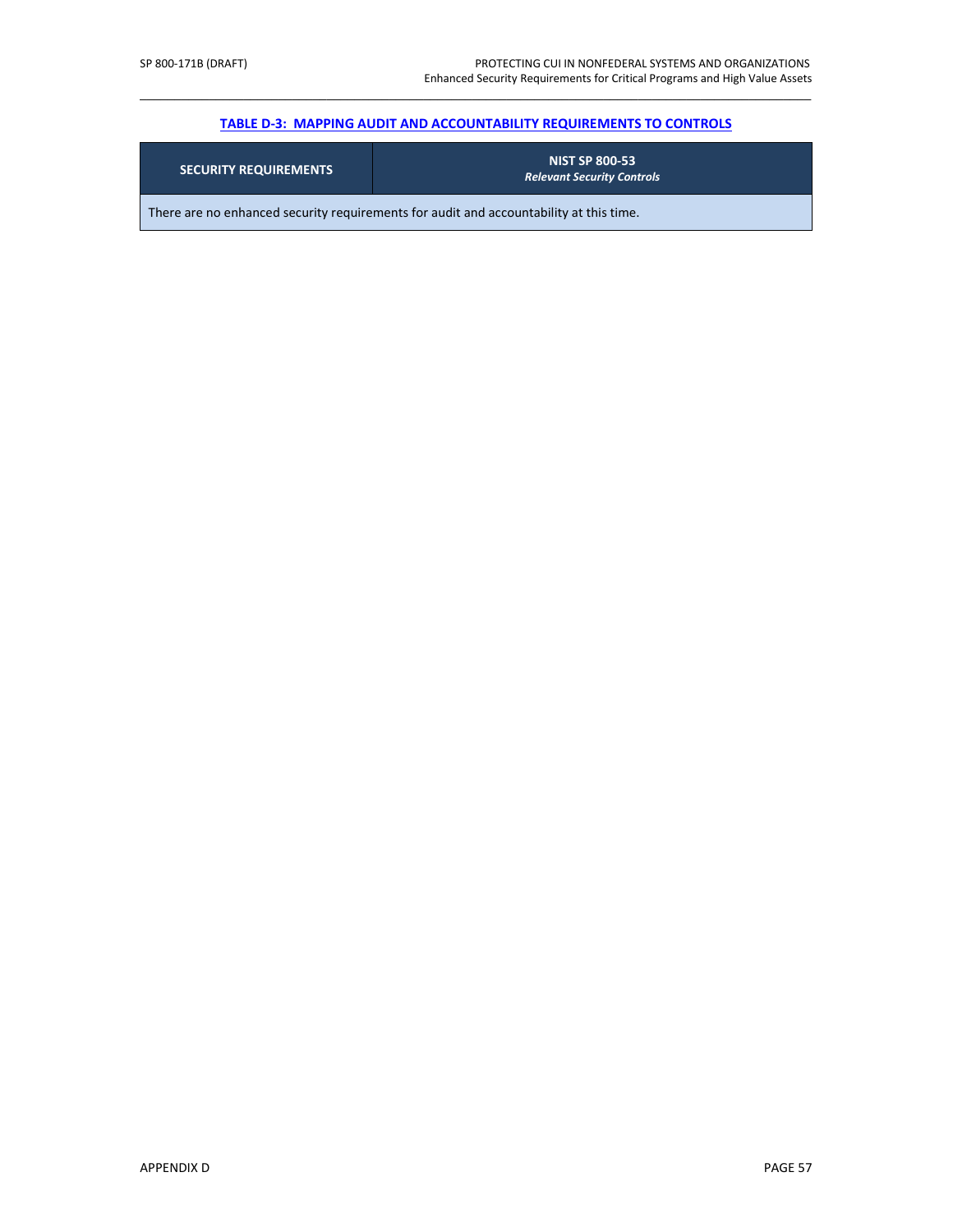| <b>SECURITY REQUIREMENTS</b>                                                                                                                                                                                                                   |            | <b>NIST SP 800-53</b><br><b>Relevant Security Controls</b>                              |
|------------------------------------------------------------------------------------------------------------------------------------------------------------------------------------------------------------------------------------------------|------------|-----------------------------------------------------------------------------------------|
| <b>3.4.1e</b> Establish and maintain an                                                                                                                                                                                                        | $CM-2$     | <b>Baseline Configuration</b>                                                           |
| authoritative source and                                                                                                                                                                                                                       | $CM-3$     | <b>Configuration Change Control</b>                                                     |
| repository to provide a<br>trusted source and                                                                                                                                                                                                  | $CM-8$     | <b>System Component Inventory</b>                                                       |
| accountability for approved<br>and implemented system<br>components.                                                                                                                                                                           | $SI-14(1)$ | Non-Persistence<br><b>Refresh from Trusted Sources</b>                                  |
| <b>3.4.2e</b> Employ automated                                                                                                                                                                                                                 | $CM-2$     | <b>Baseline Configuration</b>                                                           |
| mechanisms to detect the                                                                                                                                                                                                                       | $CM-3$     | <b>Configuration Change Control</b>                                                     |
| presence of misconfigured<br>or unauthorized system<br>components and remove<br>the components or place<br>the components in a<br>quarantine or remediation<br>network that allows for<br>patching, re-configuration,<br>or other mitigations. | $CM-3(5)$  | <b>Configuration Change Control</b><br><b>Automated Security Response</b>               |
|                                                                                                                                                                                                                                                | $CM-3(8)$  | <b>Configuration Change Control</b><br><b>Prevent or Restrict Configuration Changes</b> |
| <b>Employ automated</b><br>3.4.3e<br>discovery and management<br>tools to maintain an up-to-<br>date, complete, accurate,<br>and readily available<br>inventory of system<br>components.                                                       | $CM-2(2)$  | <b>Baseline Configuration</b><br>Automation Support for Accuracy and Currency           |
|                                                                                                                                                                                                                                                | $CM-8(2)$  | <b>System Component Inventory</b><br><b>Automated Maintenance</b>                       |

# \_\_\_\_\_\_\_\_\_\_\_\_\_\_\_\_\_\_\_\_\_\_\_\_\_\_\_\_\_\_\_\_\_\_\_\_\_\_\_\_\_\_\_\_\_\_\_\_\_\_\_\_\_\_\_\_\_\_\_\_\_\_\_\_\_\_\_\_\_\_\_\_\_\_\_\_\_\_\_\_\_\_\_\_\_\_\_\_\_\_\_\_\_\_\_\_\_ **[TABLE D-4: MAPPING CONFIGURATION MANAGEMENT REQUIREMENTS TO CONTROLS](#page-27-0)**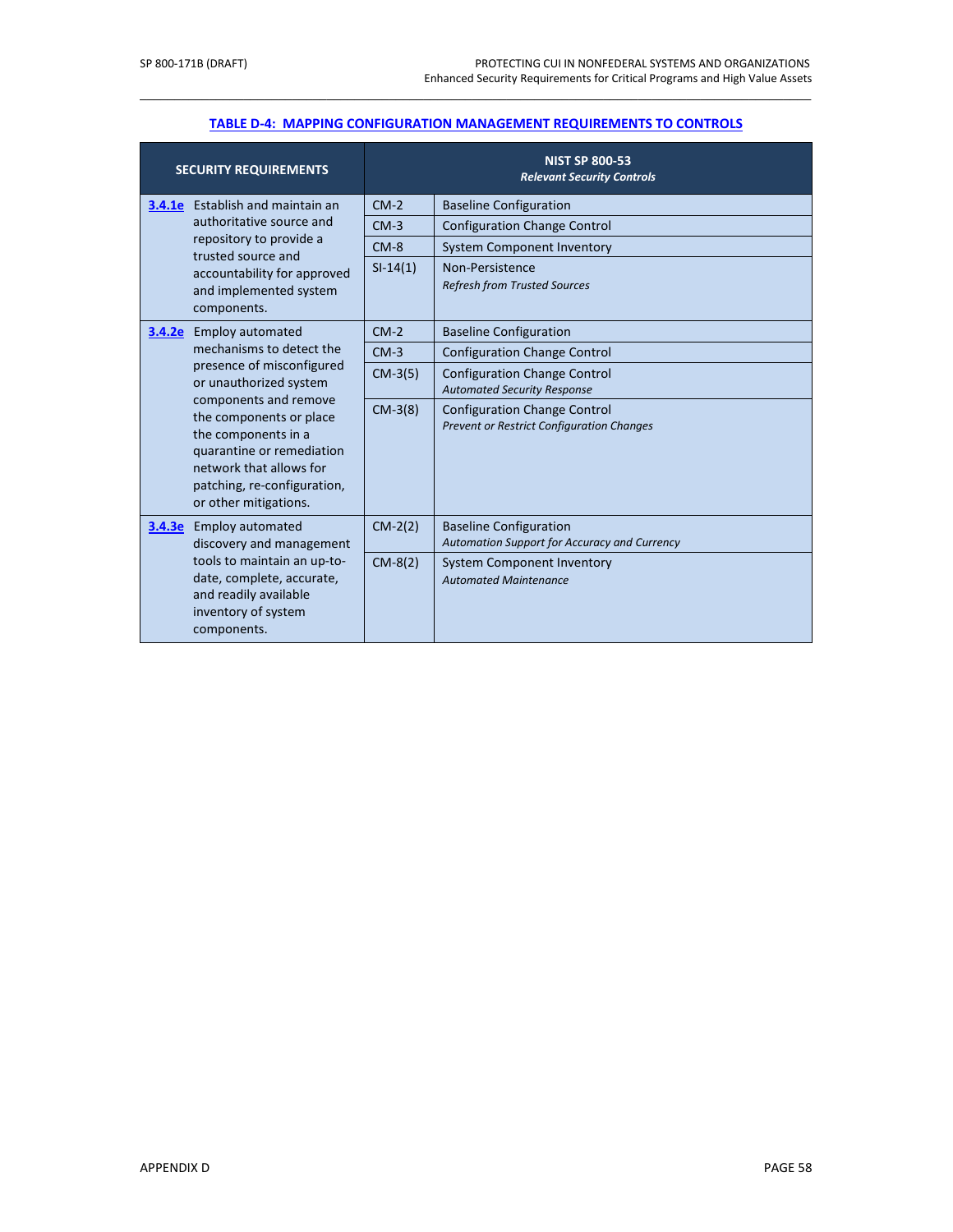# \_\_\_\_\_\_\_\_\_\_\_\_\_\_\_\_\_\_\_\_\_\_\_\_\_\_\_\_\_\_\_\_\_\_\_\_\_\_\_\_\_\_\_\_\_\_\_\_\_\_\_\_\_\_\_\_\_\_\_\_\_\_\_\_\_\_\_\_\_\_\_\_\_\_\_\_\_\_\_\_\_\_\_\_\_\_\_\_\_\_\_\_\_\_\_\_\_ **[TABLE D-5: MAPPING IDENTIFICATION AND AUTHENTICATION REQUIREMENTS TO CONTROLS](#page-29-0)**

|                                                                                                                                                                                                                                                  | <b>SECURITY REQUIREMENTS</b>                                                                                                                                                                                                          |                                                                                                   | <b>NIST SP 800-53</b><br><b>Relevant Security Controls</b>  |
|--------------------------------------------------------------------------------------------------------------------------------------------------------------------------------------------------------------------------------------------------|---------------------------------------------------------------------------------------------------------------------------------------------------------------------------------------------------------------------------------------|---------------------------------------------------------------------------------------------------|-------------------------------------------------------------|
|                                                                                                                                                                                                                                                  | <b>3.5.1e</b> Identify and authenticate                                                                                                                                                                                               | $IA-3$                                                                                            | Device Identification and Authentication                    |
| systems and system<br>components before<br>establishing a network<br>connection using<br>bidirectional authentication<br>that is cryptographically-<br>based and replay resistant.                                                               | $IA-3(1)$                                                                                                                                                                                                                             | Device Identification and Authentication<br>Cryptographic Bidirectional Authentication            |                                                             |
|                                                                                                                                                                                                                                                  | $IA-2(8)$                                                                                                                                                                                                                             | Identification and Authentication (Organizational Users)<br>Access to Accounts - Replay Resistant |                                                             |
|                                                                                                                                                                                                                                                  | <b>3.5.2e</b> Employ password managers<br>for the generation, rotation,<br>and management of<br>passwords for systems and<br>system components that do<br>not support multifactor<br>authentication or complex<br>account management. | $IA-5(18)$                                                                                        | <b>Authenticator Management</b><br><b>Password Managers</b> |
| <b>3.5.3e</b> Employ automated<br>mechanisms to prohibit<br>system components from<br>connecting to organizational<br>systems unless the<br>components are known,<br>authenticated, in a properly<br>configured state, or in a trust<br>profile. | $CM-8(3)$                                                                                                                                                                                                                             | <b>System Component Inventory</b><br>Automated Unauthorized Component Detection                   |                                                             |
|                                                                                                                                                                                                                                                  | $IA-3(4)$                                                                                                                                                                                                                             | Device Authentication and Authentication<br><b>Device Attestation</b>                             |                                                             |
|                                                                                                                                                                                                                                                  | $SI-4(22)$                                                                                                                                                                                                                            | <b>System Monitoring</b><br><b>Unauthorized Network Services</b>                                  |                                                             |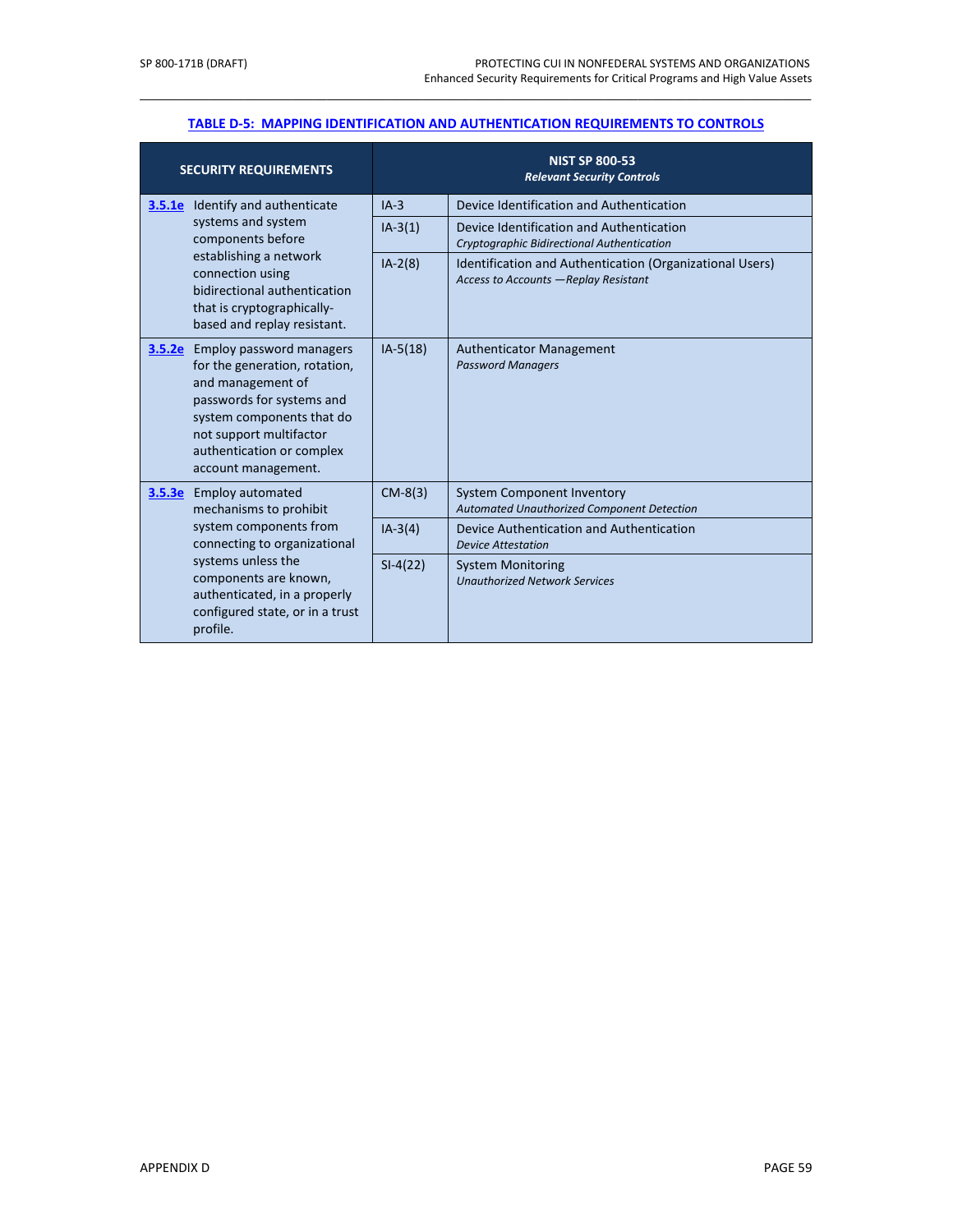# \_\_\_\_\_\_\_\_\_\_\_\_\_\_\_\_\_\_\_\_\_\_\_\_\_\_\_\_\_\_\_\_\_\_\_\_\_\_\_\_\_\_\_\_\_\_\_\_\_\_\_\_\_\_\_\_\_\_\_\_\_\_\_\_\_\_\_\_\_\_\_\_\_\_\_\_\_\_\_\_\_\_\_\_\_\_\_\_\_\_\_\_\_\_\_\_\_ **[TABLE D-6: MAPPING INCIDENT RESPONSE REQUIREMENTS TO CONTROLS](#page-31-0)**

| <b>SECURITY REQUIREMENTS</b>                                                                   | <b>NIST SP 800-53</b><br><b>Relevant Security Controls</b> |                                                                 |
|------------------------------------------------------------------------------------------------|------------------------------------------------------------|-----------------------------------------------------------------|
| <b>3.6.1e</b> Establish and maintain a full-<br>time security operations<br>center capability. | $IR-4(14)$                                                 | <b>Incident Handling</b><br><b>Security Operations Center</b>   |
| Establish and maintain a<br>3.6.2e<br>cyber incident response team                             | $IR-4(11)$                                                 | <b>Incident Handling</b><br><b>Cyber Incident Response Team</b> |
| that can be deployed to any<br>location identified by the<br>organization within 24 hours.     | $IR - 7$                                                   | Incident Response Assistance                                    |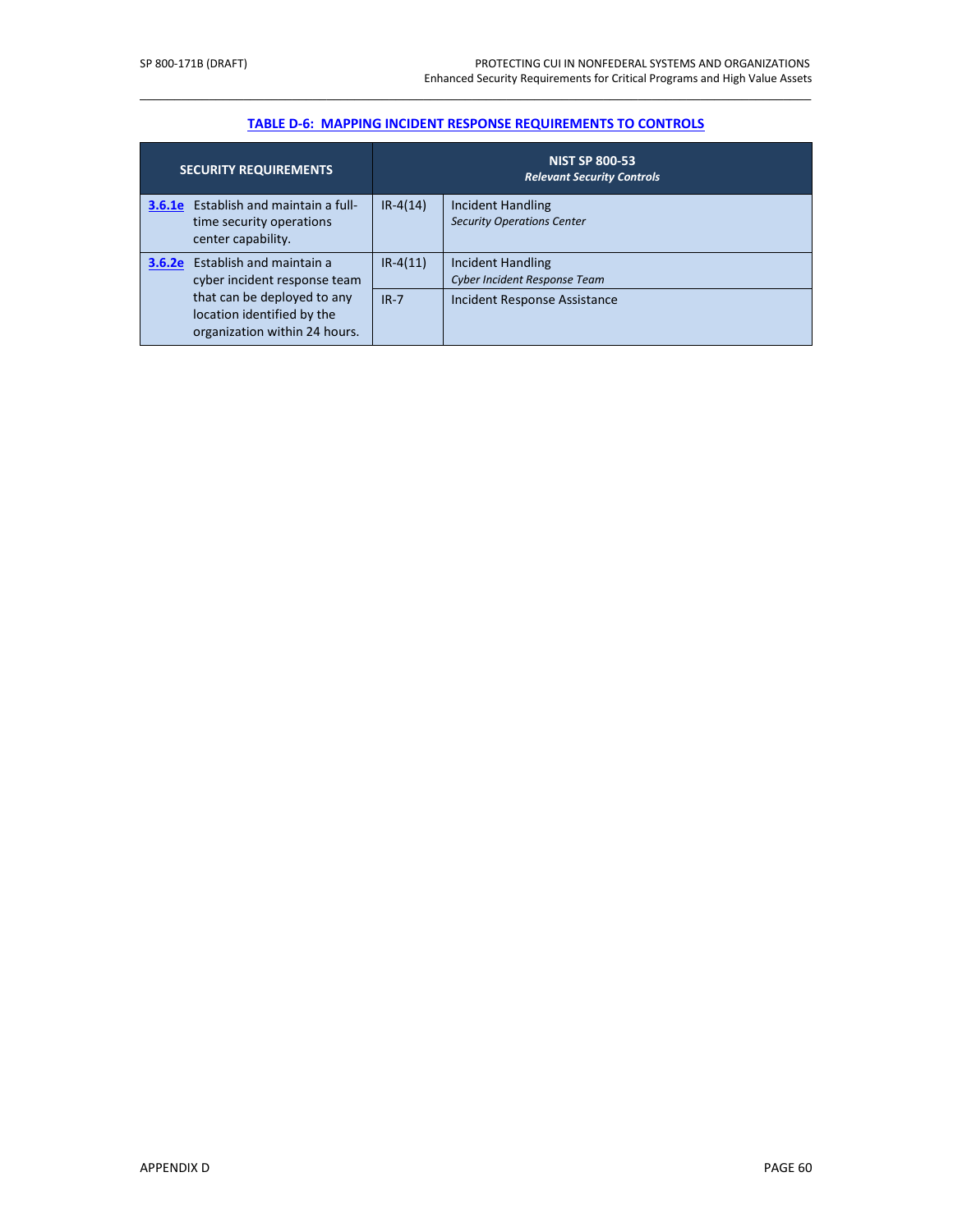# \_\_\_\_\_\_\_\_\_\_\_\_\_\_\_\_\_\_\_\_\_\_\_\_\_\_\_\_\_\_\_\_\_\_\_\_\_\_\_\_\_\_\_\_\_\_\_\_\_\_\_\_\_\_\_\_\_\_\_\_\_\_\_\_\_\_\_\_\_\_\_\_\_\_\_\_\_\_\_\_\_\_\_\_\_\_\_\_\_\_\_\_\_\_\_\_\_ **[TABLE D-7: MAPPING MAINTENANCE](#page-32-0) REQUIREMENTS TO CONTROLS**

| <b>SECURITY REQUIREMENTS</b>                                              | <b>NIST SP 800-53</b><br><b>Relevant Security Controls</b> |  |  |  |
|---------------------------------------------------------------------------|------------------------------------------------------------|--|--|--|
| There are no enhanced security requirements for maintenance at this time. |                                                            |  |  |  |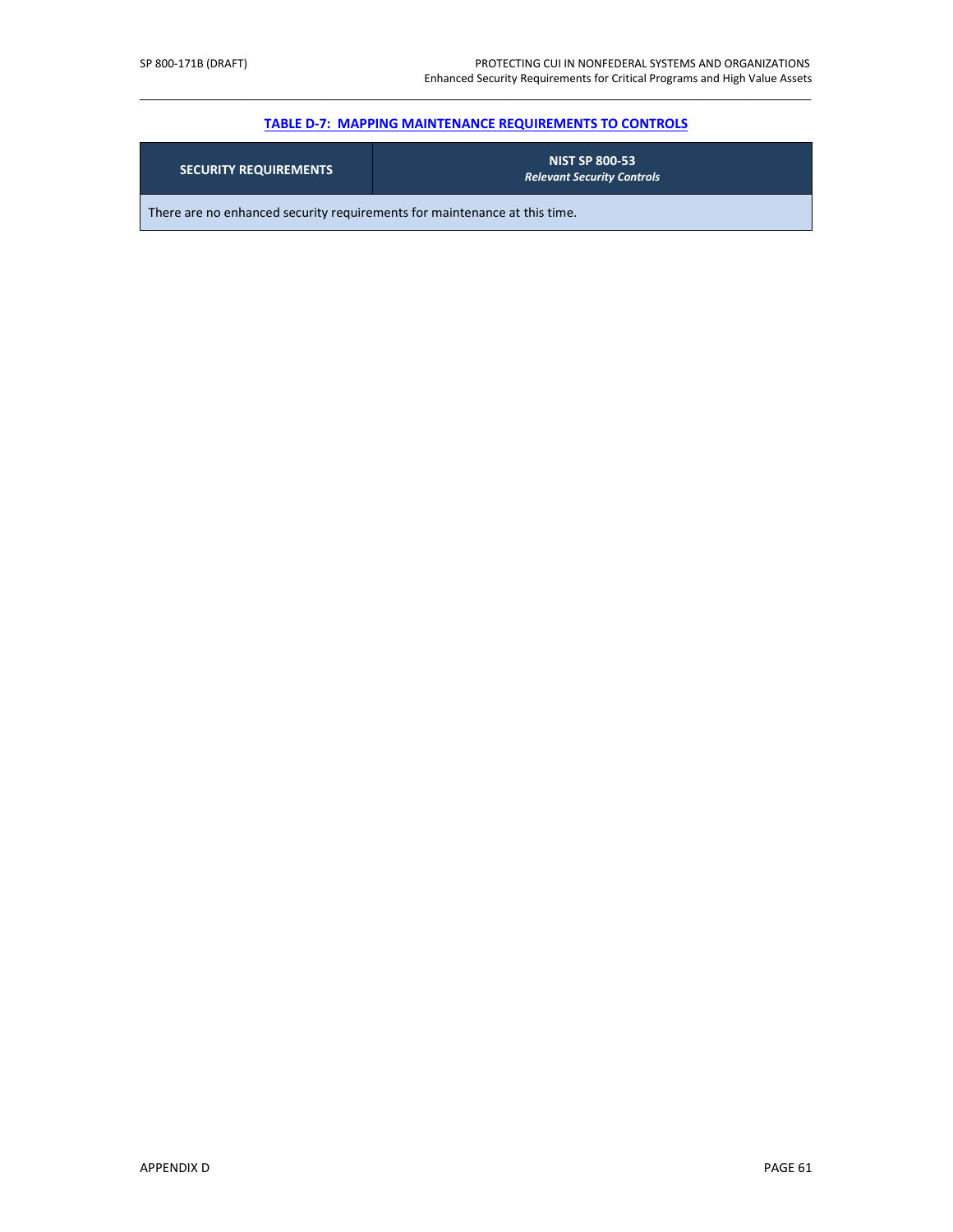### \_\_\_\_\_\_\_\_\_\_\_\_\_\_\_\_\_\_\_\_\_\_\_\_\_\_\_\_\_\_\_\_\_\_\_\_\_\_\_\_\_\_\_\_\_\_\_\_\_\_\_\_\_\_\_\_\_\_\_\_\_\_\_\_\_\_\_\_\_\_\_\_\_\_\_\_\_\_\_\_\_\_\_\_\_\_\_\_\_\_\_\_\_\_\_\_\_ **[TABLE D-8: MAPPING MEDIA PROTECTION REQUIREMENTS TO CONTROLS](#page-33-0)**

| <b>SECURITY REQUIREMENTS</b>                                                   | <b>NIST SP 800-53</b><br><b>Relevant Security Controls</b> |  |  |  |
|--------------------------------------------------------------------------------|------------------------------------------------------------|--|--|--|
| There are no enhanced security requirements for media protection at this time. |                                                            |  |  |  |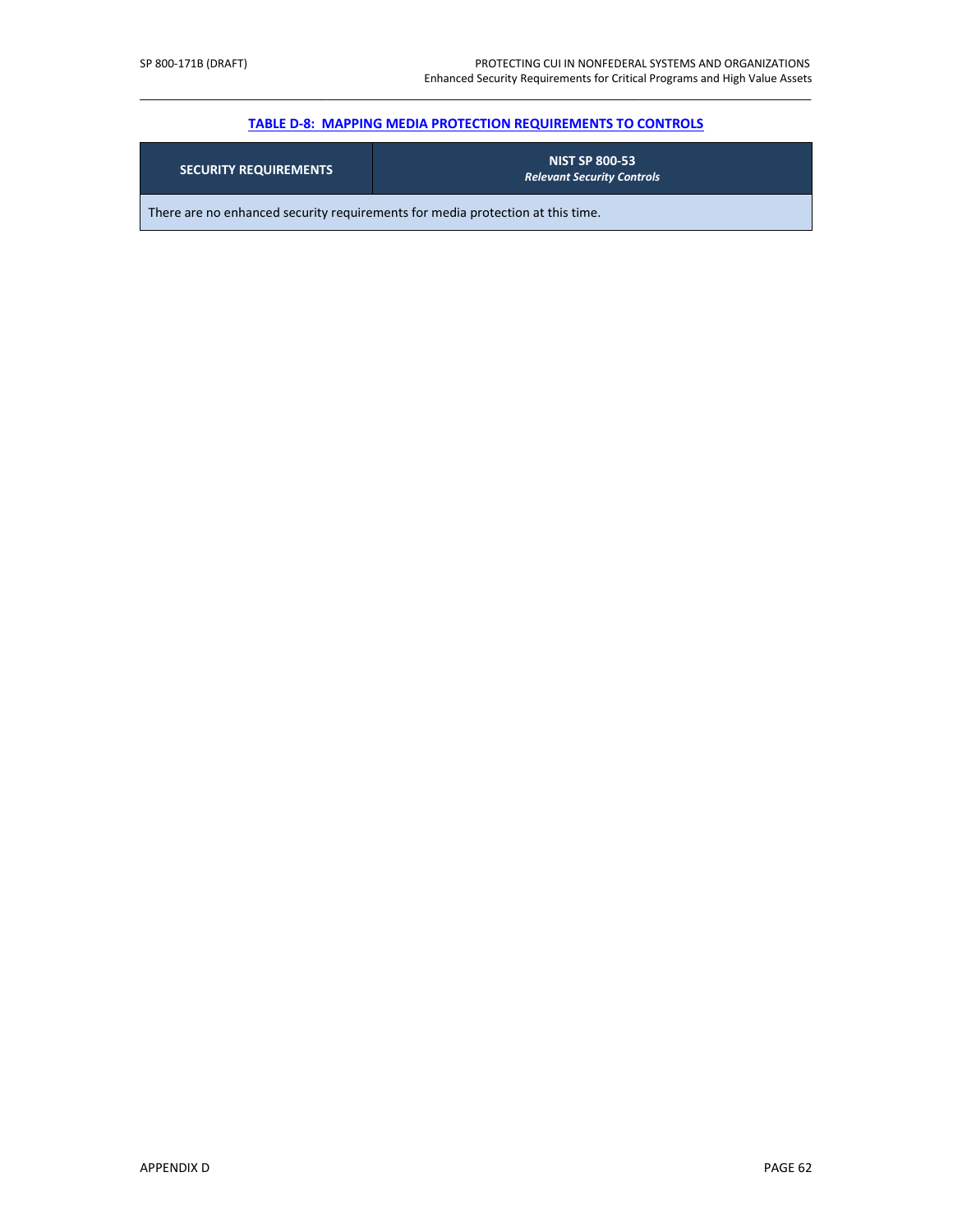| <b>SECURITY REQUIREMENTS</b>                                                                                                                |         | <b>NIST SP 800-53</b><br><b>Relevant Security Controls</b> |
|---------------------------------------------------------------------------------------------------------------------------------------------|---------|------------------------------------------------------------|
| Conduct enhanced personnel<br>3.9.1e                                                                                                        | $PS-3$  | <b>Personnel Screening</b>                                 |
| screening (vetting) for<br>individual trustworthiness<br>and reassess individual<br>trustworthiness on an<br>ongoing basis.                 | $SA-21$ | Developer Screening                                        |
| Ensure that organizational<br>3.9.2e                                                                                                        | $PS-3$  | <b>Personnel Screening</b>                                 |
| systems are protected<br>whenever adverse<br>information develops<br>regarding the trustworthiness<br>of individuals with access to<br>CUI. | $SA-21$ | Developer Screening                                        |

# \_\_\_\_\_\_\_\_\_\_\_\_\_\_\_\_\_\_\_\_\_\_\_\_\_\_\_\_\_\_\_\_\_\_\_\_\_\_\_\_\_\_\_\_\_\_\_\_\_\_\_\_\_\_\_\_\_\_\_\_\_\_\_\_\_\_\_\_\_\_\_\_\_\_\_\_\_\_\_\_\_\_\_\_\_\_\_\_\_\_\_\_\_\_\_\_\_ **[TABLE D-9: MAPPING PERSONNEL SECURITY REQUIREMENTS TO CONTROLS](#page-34-0)**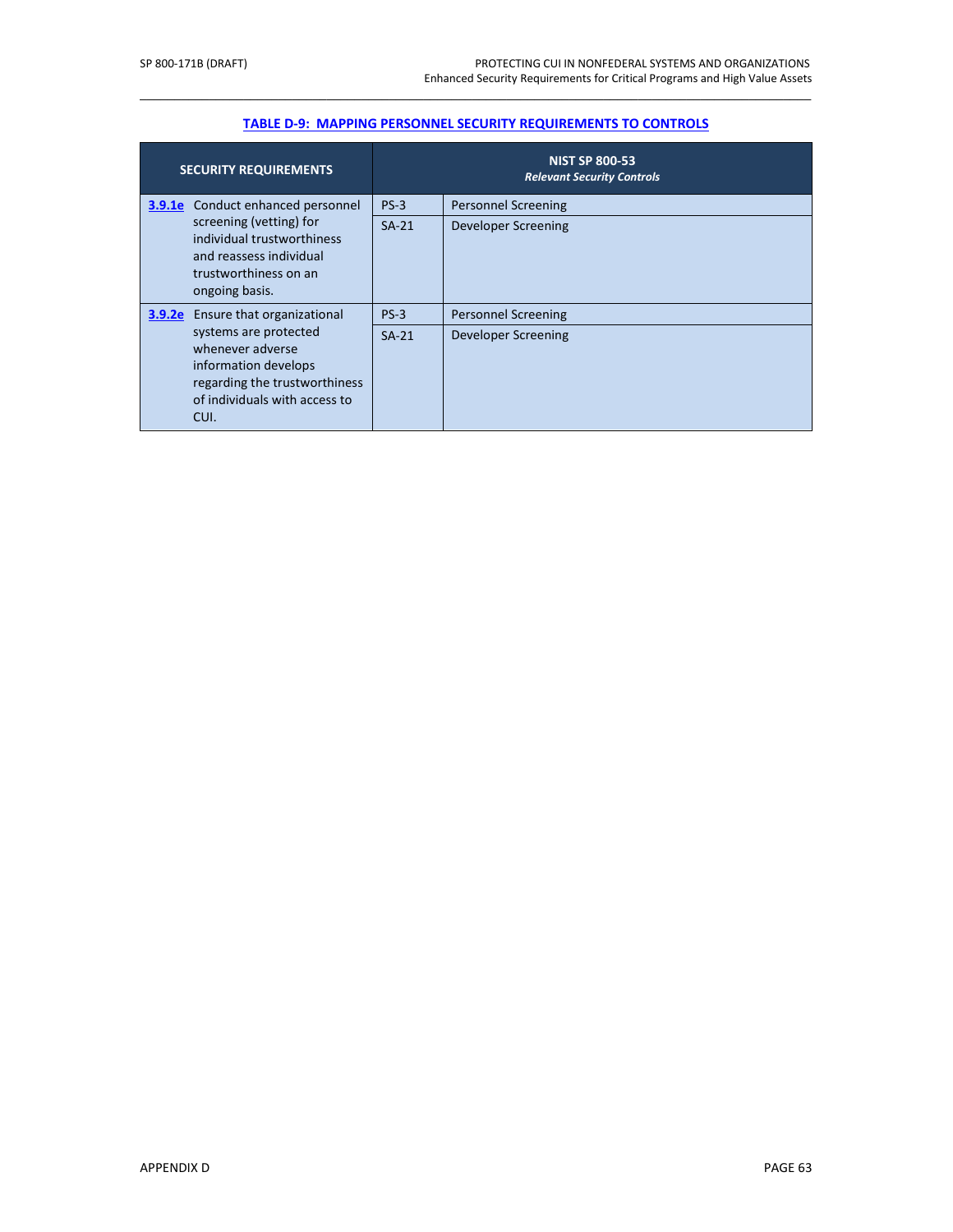### \_\_\_\_\_\_\_\_\_\_\_\_\_\_\_\_\_\_\_\_\_\_\_\_\_\_\_\_\_\_\_\_\_\_\_\_\_\_\_\_\_\_\_\_\_\_\_\_\_\_\_\_\_\_\_\_\_\_\_\_\_\_\_\_\_\_\_\_\_\_\_\_\_\_\_\_\_\_\_\_\_\_\_\_\_\_\_\_\_\_\_\_\_\_\_\_\_ **TABLE D-10: MAPPING PHYSICAL [PROTECTION REQUIREMENTS TO CONTROLS](#page-35-0)**

| <b>SECURITY REQUIREMENTS</b>                                                      | <b>NIST SP 800-53</b><br><b>Relevant Security Controls</b> |  |  |  |
|-----------------------------------------------------------------------------------|------------------------------------------------------------|--|--|--|
| There are no enhanced security requirements for physical protection at this time. |                                                            |  |  |  |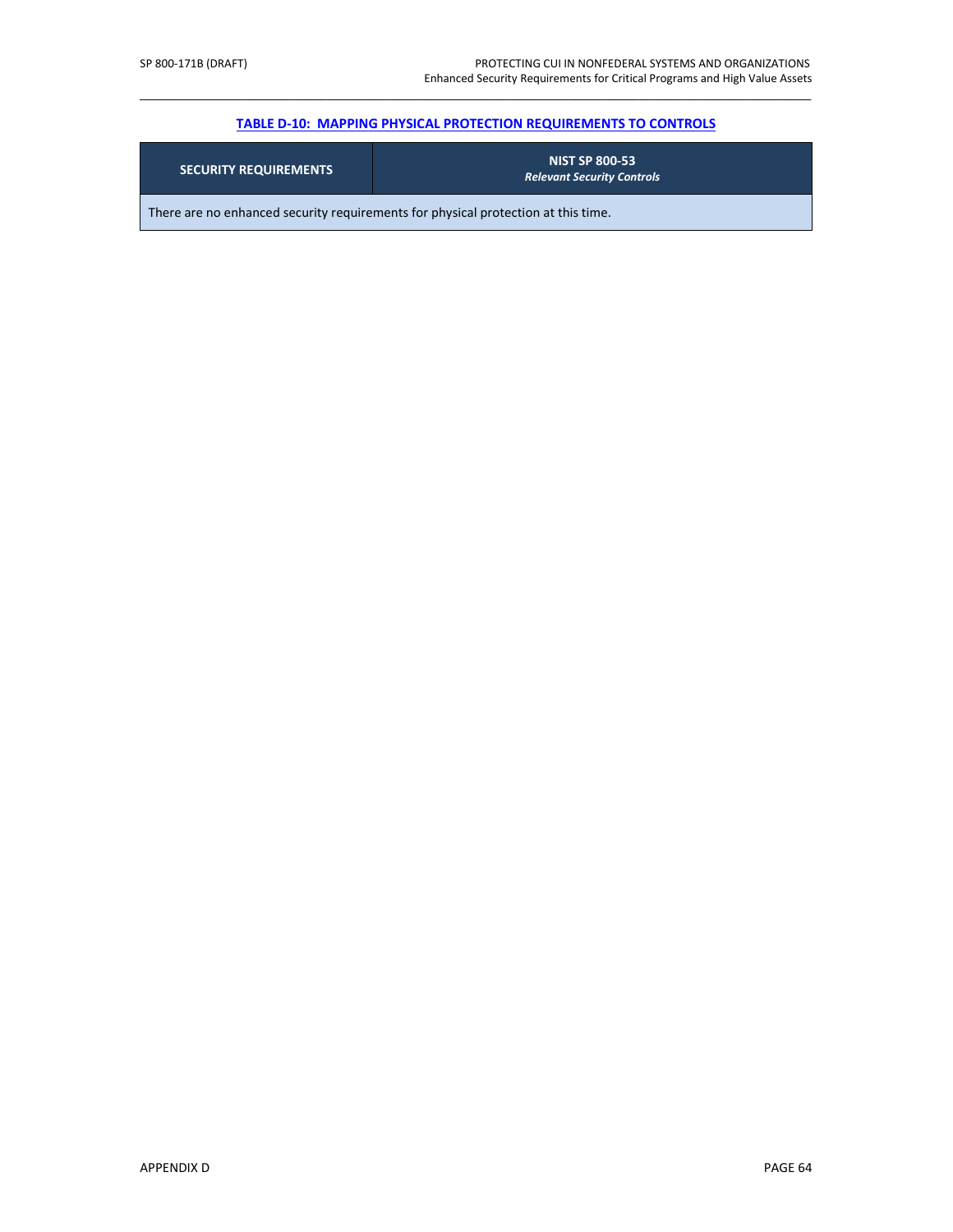|                                                                          | <b>SECURITY REQUIREMENTS</b>                                                                                                                                                                                                                                                         |                                                        | <b>NIST SP 800-53</b><br><b>Relevant Security Controls</b>  |
|--------------------------------------------------------------------------|--------------------------------------------------------------------------------------------------------------------------------------------------------------------------------------------------------------------------------------------------------------------------------------|--------------------------------------------------------|-------------------------------------------------------------|
| 3.11.1e                                                                  | Employ threat intelligence to<br>inform the development of                                                                                                                                                                                                                           | <b>PM-16</b><br>PM-                                    | <b>Threat Awareness Program</b><br>Threat Awareness Program |
| the system and security                                                  | 16(1)                                                                                                                                                                                                                                                                                | Automated Means for Sharing Threat Intelligence        |                                                             |
|                                                                          | architectures, selection of<br>security controls,<br>monitoring, threat hunting,<br>and response and recovery<br>activities.                                                                                                                                                         | $RA-3(3)$                                              | Risk Assessment<br><b>Dynamic Threat Analysis</b>           |
| 3.11.2e                                                                  | Establish and maintain a                                                                                                                                                                                                                                                             | <b>RA-10</b>                                           | <b>Threat Hunting</b>                                       |
|                                                                          | cyber threat hunting<br>capability to search for<br>indicators of compromise in<br>organizational systems and<br>detect, track, and disrupt<br>threats that evade existing<br>controls.                                                                                              | $SI-4(24)$                                             | <b>System Monitoring</b><br><b>Indicators of Compromise</b> |
| <b>Employ advanced</b><br>3.11.3e<br>automation and analytics            | $RA-3(4)$                                                                                                                                                                                                                                                                            | Risk Assessment<br><b>Predictive Cyber Analytics</b>   |                                                             |
|                                                                          | capabilities to predict and<br>identify risks to<br>organizations, systems, or<br>system components.                                                                                                                                                                                 | $SI-4(24)$                                             | <b>System Monitoring</b><br><b>Indicators of Compromise</b> |
| 3.11.4e                                                                  | Document in the system<br>security plan the risk basis<br>for security solution<br>selection and identify the<br>system and security<br>architecture, system<br>components, boundary<br>isolation or protection<br>mechanisms, and<br>dependencies on external<br>service providers. | $PL-2$                                                 | System Security and Privacy Plans                           |
| 3.11.5e                                                                  | Assess the effectiveness of                                                                                                                                                                                                                                                          | $RA-3$                                                 | Risk Assessment                                             |
|                                                                          | security solutions at least<br>annually to address<br>anticipated risk to the<br>system and the organization<br>based on current and<br>accumulated threat<br>intelligence.                                                                                                          | $RA-3(3)$                                              | Risk Assessment<br><b>Dynamic Threat Awareness</b>          |
| 3.11.6e                                                                  | Assess, respond to, and                                                                                                                                                                                                                                                              | $RA-3$                                                 | Risk Assessment                                             |
| monitor supply chain risks<br>associated with<br>organizational systems. | $RA-3(1)$                                                                                                                                                                                                                                                                            | Risk Assessment<br><b>Supply Chain Risk Assessment</b> |                                                             |

# \_\_\_\_\_\_\_\_\_\_\_\_\_\_\_\_\_\_\_\_\_\_\_\_\_\_\_\_\_\_\_\_\_\_\_\_\_\_\_\_\_\_\_\_\_\_\_\_\_\_\_\_\_\_\_\_\_\_\_\_\_\_\_\_\_\_\_\_\_\_\_\_\_\_\_\_\_\_\_\_\_\_\_\_\_\_\_\_\_\_\_\_\_\_\_\_\_ **[TABLE D-11: MAPPING RISK ASSESSMENT REQUIREMENTS TO CONTROLS](#page-36-0)**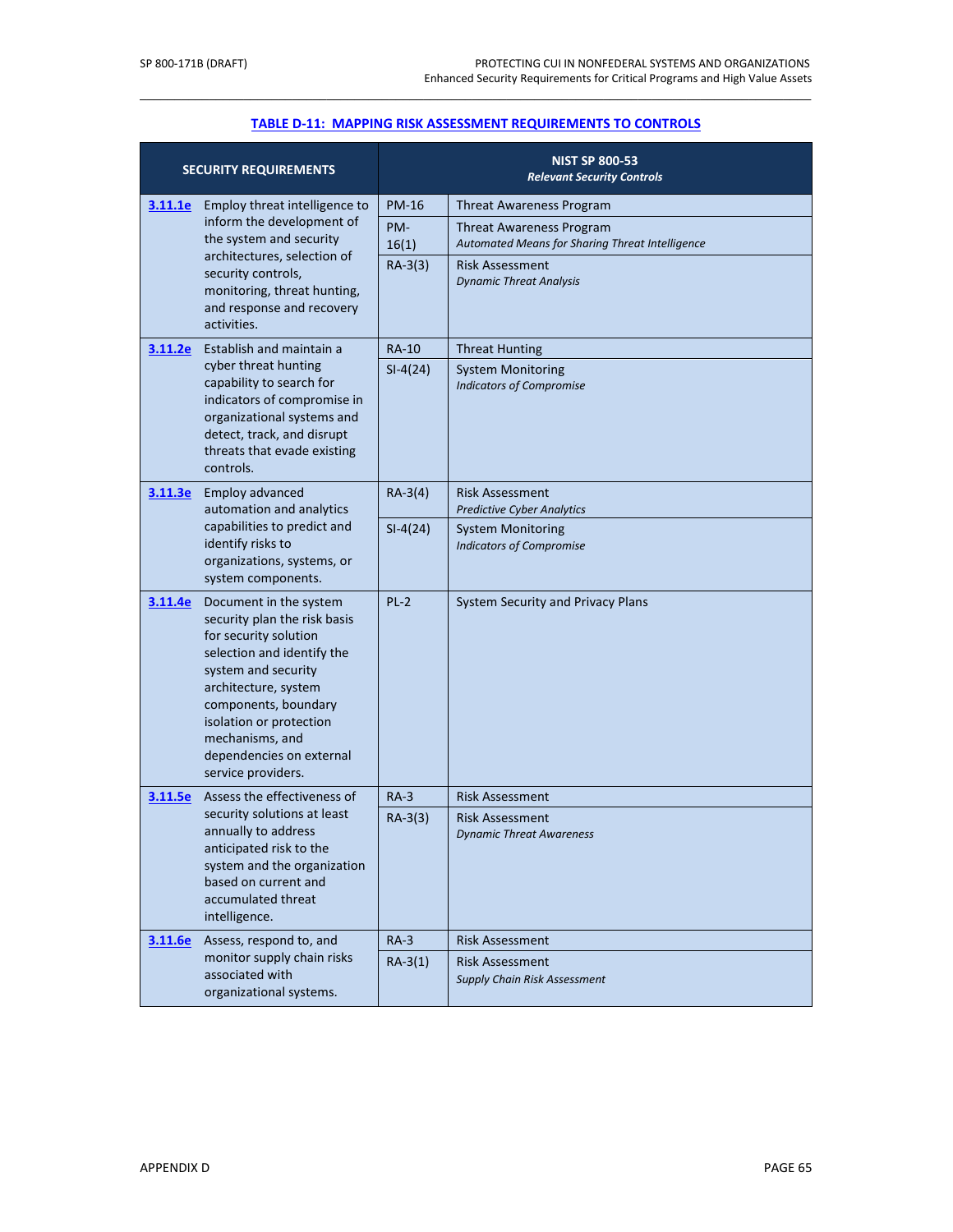#### SP 800-171B (DRAFT) PROTECTING CUI IN NONFEDERAL SYSTEMS AND ORGANIZATIONS Enhanced Security Requirements for Critical Programs and High Value Assets

| <b>SECURITY REQUIREMENTS</b>                                                                                                                                                                                                                                           |        | <b>NIST SP 800-53</b><br><b>Relevant Security Controls</b> |
|------------------------------------------------------------------------------------------------------------------------------------------------------------------------------------------------------------------------------------------------------------------------|--------|------------------------------------------------------------|
| Develop and update as<br>3.11.7e<br>required, a plan for<br>managing supply chain risks<br>associated with the<br>research, development,<br>design, manufacturing,<br>acquisition, delivery,<br>integration, operations, and<br>disposal of organizational<br>systems. | $SR-2$ | Supply Chain Risk Management Plan                          |

\_\_\_\_\_\_\_\_\_\_\_\_\_\_\_\_\_\_\_\_\_\_\_\_\_\_\_\_\_\_\_\_\_\_\_\_\_\_\_\_\_\_\_\_\_\_\_\_\_\_\_\_\_\_\_\_\_\_\_\_\_\_\_\_\_\_\_\_\_\_\_\_\_\_\_\_\_\_\_\_\_\_\_\_\_\_\_\_\_\_\_\_\_\_\_\_\_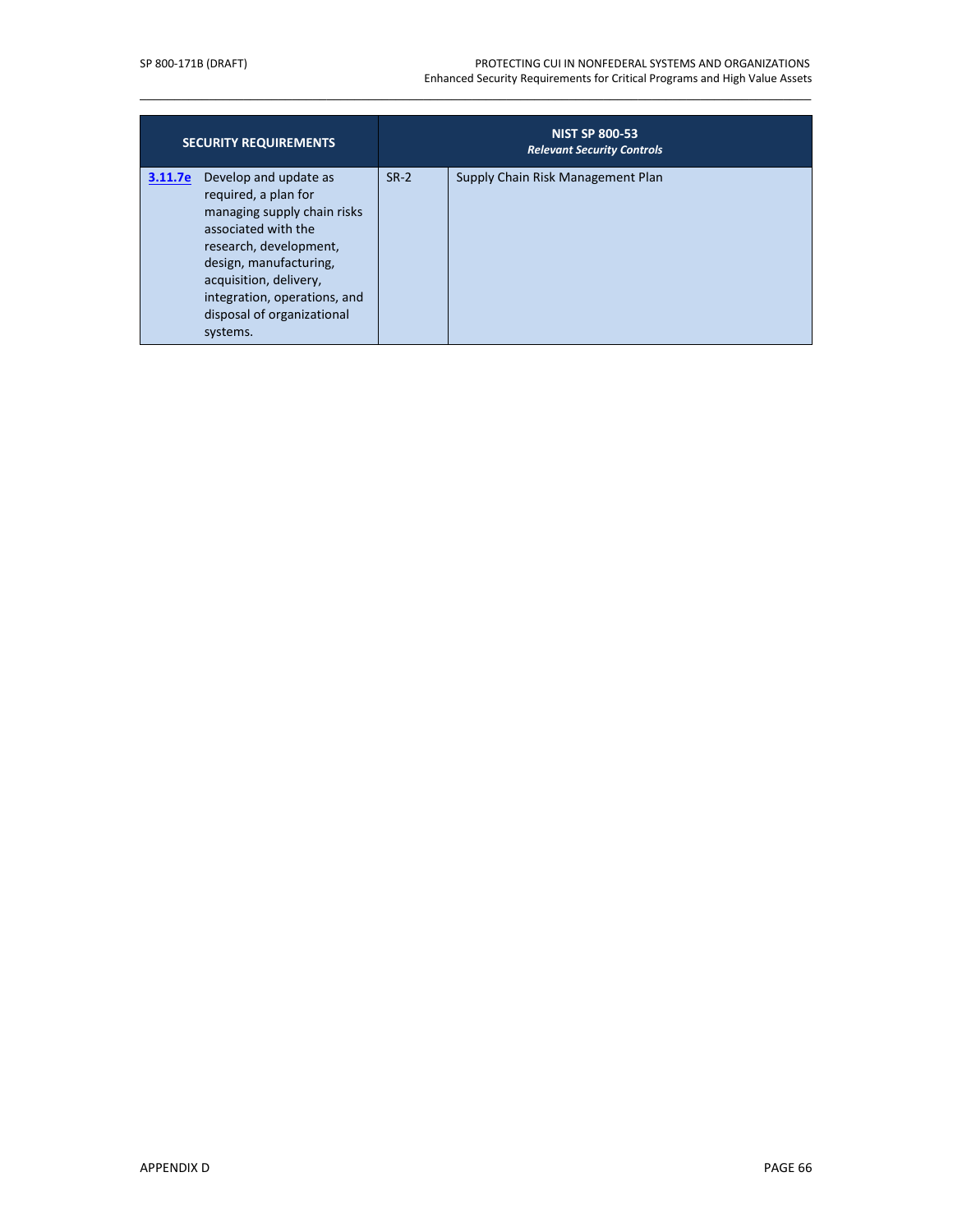# \_\_\_\_\_\_\_\_\_\_\_\_\_\_\_\_\_\_\_\_\_\_\_\_\_\_\_\_\_\_\_\_\_\_\_\_\_\_\_\_\_\_\_\_\_\_\_\_\_\_\_\_\_\_\_\_\_\_\_\_\_\_\_\_\_\_\_\_\_\_\_\_\_\_\_\_\_\_\_\_\_\_\_\_\_\_\_\_\_\_\_\_\_\_\_\_\_ **[TABLE D-12: MAPPING SECURITY ASSESSMENT REQUIREMENTS TO CONTROLS](#page-39-0)**

|         | <b>SECURITY REQUIREMENTS</b>                                                                                                         | <b>NIST SP 800-53</b><br><b>Relevant Security Controls</b> |                                                                                                  |
|---------|--------------------------------------------------------------------------------------------------------------------------------------|------------------------------------------------------------|--------------------------------------------------------------------------------------------------|
| 3.12.1e | Conduct penetration testing<br>at least annually, leveraging<br>automated scanning tools<br>and ad hoc tests using<br>human experts. | $CA-8$<br>$SR-6(1)$                                        | <b>Penetration Testing</b><br><b>Supplier Reviews</b><br><b>Penetration Testing and Analysis</b> |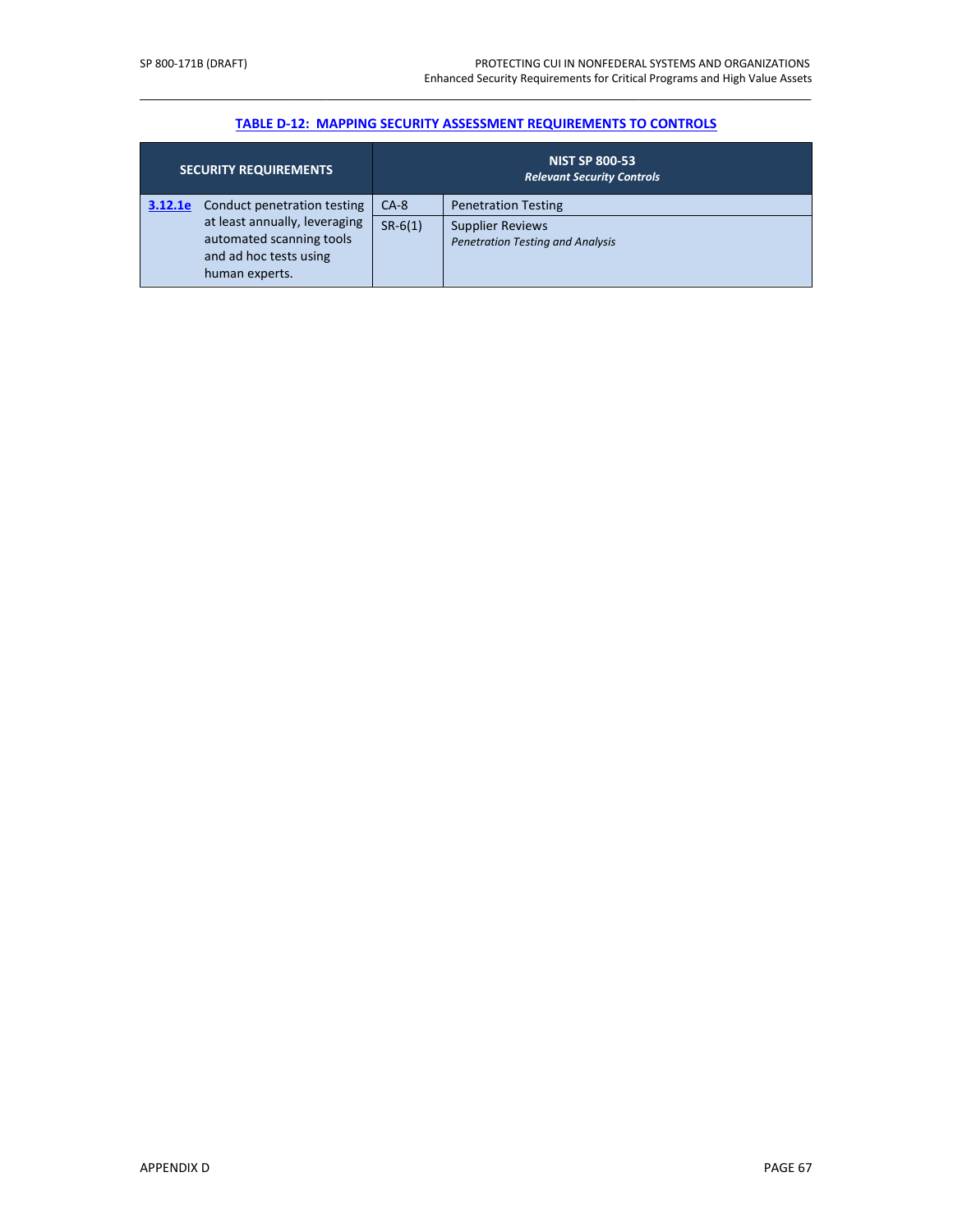### \_\_\_\_\_\_\_\_\_\_\_\_\_\_\_\_\_\_\_\_\_\_\_\_\_\_\_\_\_\_\_\_\_\_\_\_\_\_\_\_\_\_\_\_\_\_\_\_\_\_\_\_\_\_\_\_\_\_\_\_\_\_\_\_\_\_\_\_\_\_\_\_\_\_\_\_\_\_\_\_\_\_\_\_\_\_\_\_\_\_\_\_\_\_\_\_\_ **[TABLE D-13: MAPPING SYSTEM AND COMMUNICATIONS PROTECTION REQUIREMENTS TO CONTROLS](#page-40-0)**

| <b>SECURITY REQUIREMENTS</b>                                                                                                                                           |                                                         | <b>NIST SP 800-53</b><br><b>Relevant Security Controls</b>                                    |                                                                                |  |
|------------------------------------------------------------------------------------------------------------------------------------------------------------------------|---------------------------------------------------------|-----------------------------------------------------------------------------------------------|--------------------------------------------------------------------------------|--|
| 3.13.1e                                                                                                                                                                | Employ diverse system                                   | PL-8                                                                                          | Security and Privacy Architectures                                             |  |
| components to reduce the<br>extent of malicious code                                                                                                                   | $SA-17(9)$                                              | Developer Security Architecture and Design<br><b>Design Diversity</b>                         |                                                                                |  |
|                                                                                                                                                                        | propagation.                                            | $SC-27$                                                                                       | <b>Platform-Independent Applications</b>                                       |  |
|                                                                                                                                                                        |                                                         | $SC-29$                                                                                       | Heterogeneity                                                                  |  |
|                                                                                                                                                                        |                                                         | $SC-29(1)$                                                                                    | Heterogeneity<br><b>Virtualization Techniques</b>                              |  |
|                                                                                                                                                                        |                                                         | $SC-47$                                                                                       | <b>Communications Path Diversity</b>                                           |  |
| 3.13.2e                                                                                                                                                                | Disrupt the attack surface<br>of organizational systems | $SC-30(2)$                                                                                    | <b>Concealment and Misdirection</b><br><b>Randomness</b>                       |  |
|                                                                                                                                                                        | and system components<br>through unpredictability,      | $SC-30(3)$                                                                                    | <b>Concealment and Misdirection</b><br>Change Processing and Storage Locations |  |
|                                                                                                                                                                        | moving target defense, or<br>non-persistence.           | $SI-14$                                                                                       | Non-Persistence                                                                |  |
| Employ technical and<br>3.13.3e<br>procedural means through<br>a combination of<br>misdirection, tainting, or<br>disinformation to confuse<br>and mislead adversaries. | $SC-8(4)$                                               | Transmission Confidentiality and Integrity<br><b>Conceal or Randomize Communications</b>      |                                                                                |  |
|                                                                                                                                                                        | $SC-26$                                                 | Decoys                                                                                        |                                                                                |  |
|                                                                                                                                                                        | $SC-30$                                                 | <b>Concealment and Misdirection</b>                                                           |                                                                                |  |
|                                                                                                                                                                        | $SC-30(2)$                                              | <b>Concealment and Misdirection</b><br><b>Randomness</b>                                      |                                                                                |  |
|                                                                                                                                                                        |                                                         | $SI-20$                                                                                       | Tainting                                                                       |  |
| 3.13.4e                                                                                                                                                                | Employ physical and logical                             | $SC-7$                                                                                        | <b>Boundary Protection</b>                                                     |  |
| isolation techniques in the<br>system and security<br>architecture.                                                                                                    | $SC-7(13)$                                              | <b>Boundary Protection</b><br>Isolation of Security Tools, Mechanisms, and Support Components |                                                                                |  |
|                                                                                                                                                                        | $SC-7(21)$                                              | <b>Boundary Protection</b><br><b>Isolation of System Components</b>                           |                                                                                |  |
|                                                                                                                                                                        | $SC-7(22)$                                              | <b>Boundary Protection</b><br>Separate Subnets for Connecting to Different Security Domains   |                                                                                |  |
|                                                                                                                                                                        |                                                         | $SC-25$                                                                                       | <b>Thin Nodes</b>                                                              |  |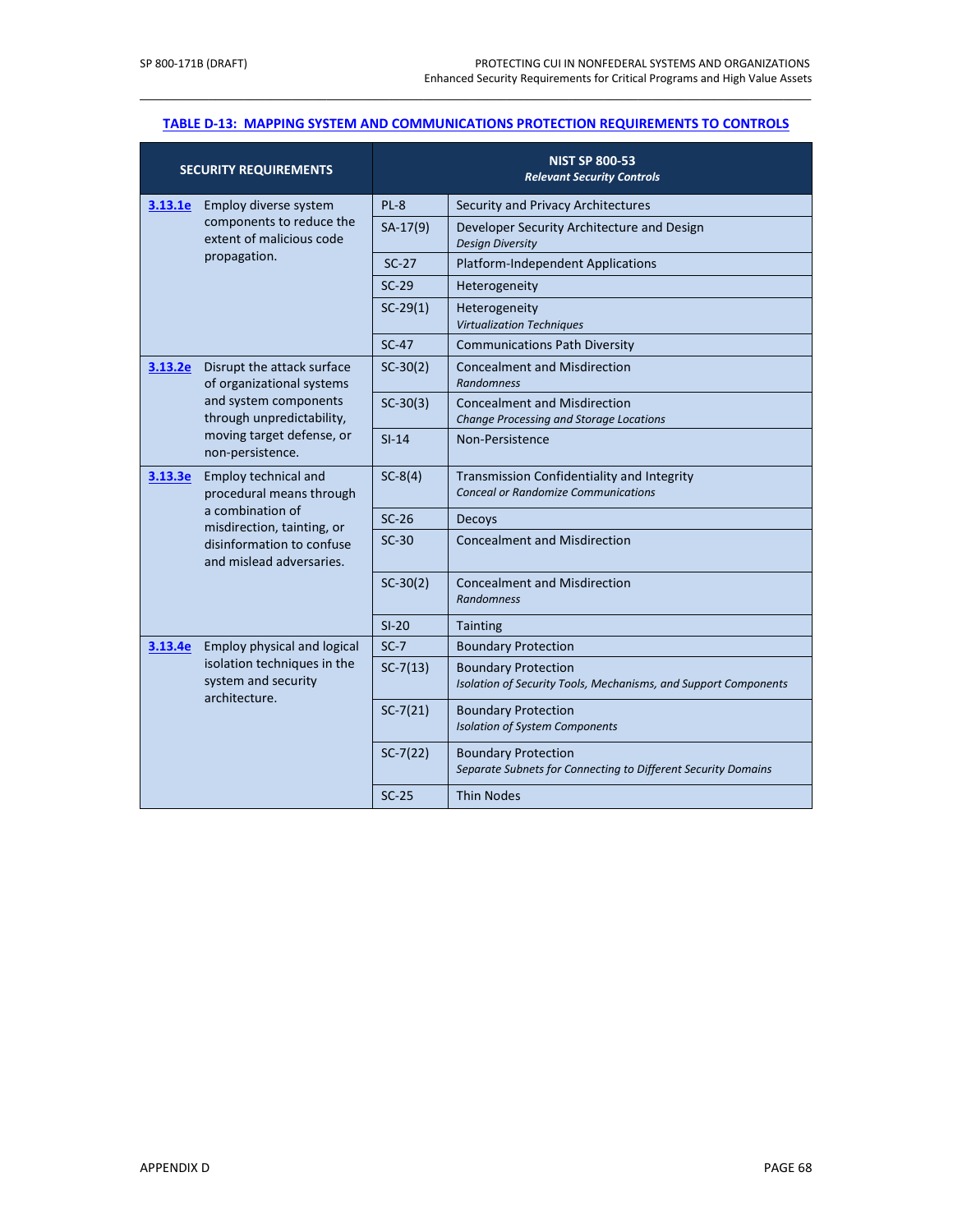# \_\_\_\_\_\_\_\_\_\_\_\_\_\_\_\_\_\_\_\_\_\_\_\_\_\_\_\_\_\_\_\_\_\_\_\_\_\_\_\_\_\_\_\_\_\_\_\_\_\_\_\_\_\_\_\_\_\_\_\_\_\_\_\_\_\_\_\_\_\_\_\_\_\_\_\_\_\_\_\_\_\_\_\_\_\_\_\_\_\_\_\_\_\_\_\_\_ **[TABLE D-14: MAPPING SYSTEM AND INFORMATION INTEGRITY](#page-44-0) REQUIREMENTS TO CONTROLS**

|                                                          | <b>SECURITY REQUIREMENTS</b>                                                                                                                                                                                             |                                                                             | <b>NIST SP 800-53</b><br><b>Relevant Security Controls</b>                                  |
|----------------------------------------------------------|--------------------------------------------------------------------------------------------------------------------------------------------------------------------------------------------------------------------------|-----------------------------------------------------------------------------|---------------------------------------------------------------------------------------------|
| 3.14.1e                                                  | Employ roots of trust, formal<br>verification, or cryptographic                                                                                                                                                          | $SI-7(6)$                                                                   | Software, Firmware, and Information Integrity<br>Cryptographic Protection                   |
| signatures to verify the<br>integrity and correctness of | $SI-7(9)$                                                                                                                                                                                                                | Software, Firmware, and Information Integrity<br><b>Verify Boot Process</b> |                                                                                             |
|                                                          | mission critical or essential<br>software.                                                                                                                                                                               | $SI - 7(10)$                                                                | Software, Firmware, and Information Integrity<br><b>Protection of Boot Firmware</b>         |
|                                                          |                                                                                                                                                                                                                          | $SI - 7(10)$                                                                | Software, Firmware, and Information Integrity<br><b>Integrity Verification</b>              |
|                                                          |                                                                                                                                                                                                                          | $SA-17$                                                                     | Developer Security Architecture and Design                                                  |
| <u>3.14.2e</u>                                           | Monitor individuals and<br>system components on an                                                                                                                                                                       | $AU-6(6)$                                                                   | Audit Record Review, Analysis, and Reporting<br><b>Correlation with Physical Monitoring</b> |
|                                                          | ongoing basis for anomalous<br>or suspicious behavior.                                                                                                                                                                   | $SI-4(4)$                                                                   | <b>System Monitoring</b><br>Inbound and Outbound Communications Traffic                     |
|                                                          |                                                                                                                                                                                                                          | $SI-4(7)$                                                                   | <b>System Monitoring</b><br>Automated Response to Suspicious Events                         |
|                                                          |                                                                                                                                                                                                                          | $SI-4(11)$                                                                  | <b>System Monitoring</b><br>Analyze Communications Traffic Anomalies                        |
|                                                          |                                                                                                                                                                                                                          | $SI-4(13)$                                                                  | <b>System Monitoring</b><br>Analyze Traffic and Event Patterns                              |
|                                                          |                                                                                                                                                                                                                          | $SI-4(18)$                                                                  | <b>System Monitoring</b><br>Analyze Traffic and Covert Exfiltration                         |
|                                                          | $SI-4(19)$                                                                                                                                                                                                               | <b>System Monitoring</b><br><b>Risk for individuals</b>                     |                                                                                             |
|                                                          |                                                                                                                                                                                                                          | $SI-4(20)$                                                                  | <b>System Monitoring</b><br><b>Privileged Users</b>                                         |
| 3.14.3e                                                  | Ensure that Internet of                                                                                                                                                                                                  | $AC-3$                                                                      | <b>Access Enforcement</b>                                                                   |
| Things (IoT), Operational<br>Technology (OT), and        | $AC-4$                                                                                                                                                                                                                   | <b>Information Flow Enforcement</b>                                         |                                                                                             |
|                                                          | Industrial Internet of Things<br>(IIoT) systems, components,<br>and devices are compliant<br>with the security<br>requirements imposed on<br>organizational systems or<br>are isolated in purpose-<br>specific networks. | $SA-8$                                                                      | Security and Privacy Engineering Principles                                                 |
|                                                          |                                                                                                                                                                                                                          | $SC-2$                                                                      | Separation of System and User Functionality                                                 |
|                                                          |                                                                                                                                                                                                                          | $SC-3$                                                                      | <b>Security Function Isolation</b>                                                          |
|                                                          |                                                                                                                                                                                                                          | $SC-49$                                                                     | Hardware-Enforced Separation and Policy Enforcement                                         |
| 3.14.4e                                                  | Refresh organizational<br>systems and system                                                                                                                                                                             | $SI-14$                                                                     | Non-Persistence                                                                             |
|                                                          | components from a known,<br>trusted state at least twice                                                                                                                                                                 | $SI-14(1)$                                                                  | Non-Persistence<br><b>Refresh from Trusted Sources</b>                                      |
| annually.                                                | $SI-14(2)$                                                                                                                                                                                                               | Non-Persistence<br><b>Non-Persistent Information</b>                        |                                                                                             |
|                                                          | $SI-14(3)$                                                                                                                                                                                                               | Non-Persistence<br><b>Non-Persistent Connectivity</b>                       |                                                                                             |
| 3.14.5e                                                  | Conduct periodic reviews of<br>persistent organizational                                                                                                                                                                 | $SC-28(2)$                                                                  | Protection of Information at Rest<br>Off-Line Storage                                       |
|                                                          | storage locations and purge<br>CUI that is no longer needed<br>consistent with federal<br>records retention policies<br>and disposition schedules.                                                                       | $SI-14(2)$                                                                  | Non-Persistence<br>Non-Persistent Information                                               |